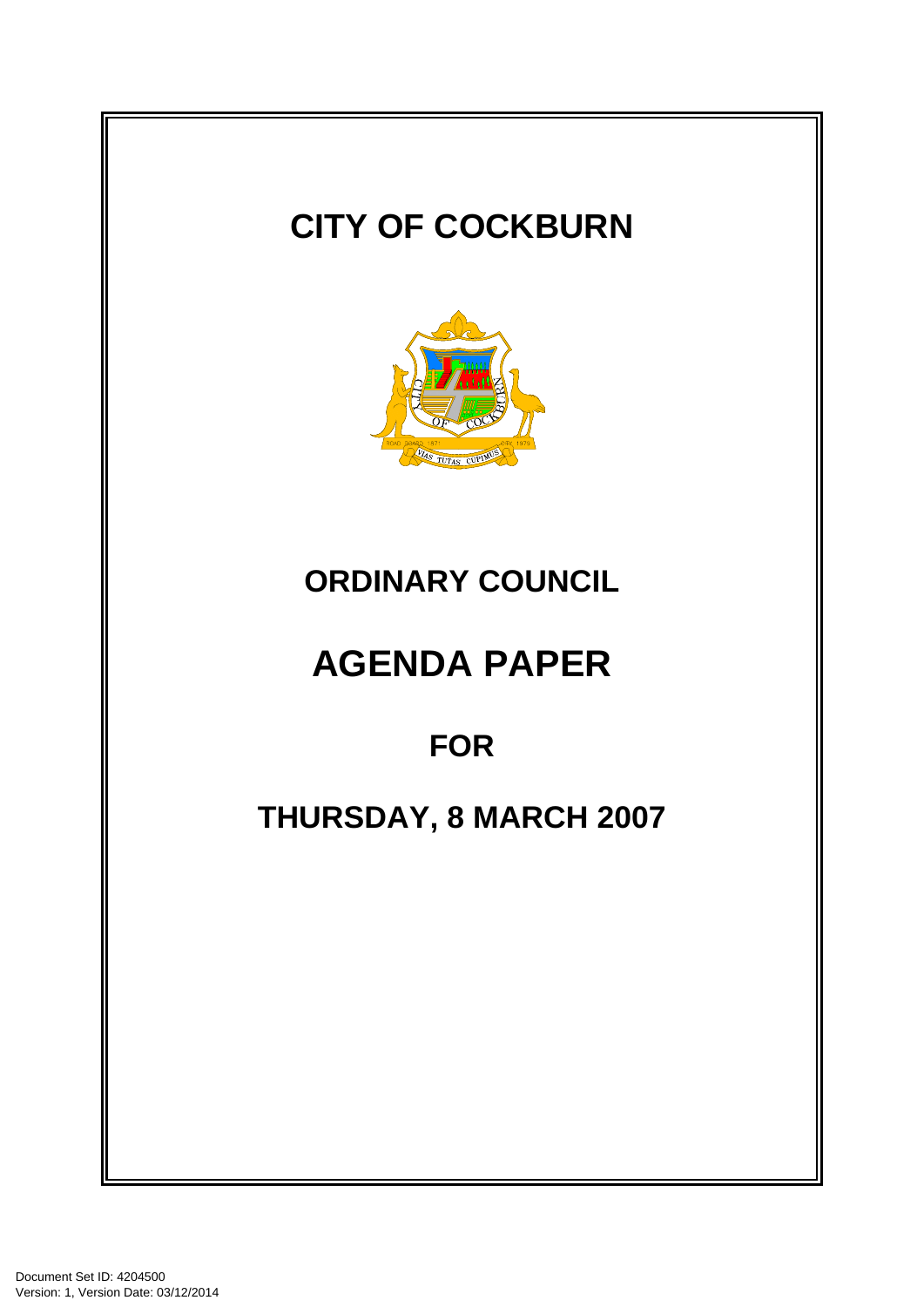# **CITY OF COCKBURN**

# **SUMMARY OF AGENDA TO BE PRESENTED TO THE ORDINARY COUNCIL MEETING TO BE HELD ON THURSDAY, 8 MARCH 2007 AT 7:00 PM**

# **Page**

-

| 1.               |                                                                                                                     |                                                                                                                                                                          |  |
|------------------|---------------------------------------------------------------------------------------------------------------------|--------------------------------------------------------------------------------------------------------------------------------------------------------------------------|--|
| 2.               | APPOINTMENT OF PRESIDING MEMBER (IF REQUIRED)1                                                                      |                                                                                                                                                                          |  |
| 3.               | DISCLAIMER (TO BE READ ALOUD BY PRESIDING MEMBER) 1                                                                 |                                                                                                                                                                          |  |
| $\overline{4}$ . | ACKNOWLEDGEMENT OF RECEIPT OF WRITTEN DECLARATIONS OF<br>FINANCIAL INTERESTS AND CONFLICT OF INTEREST (BY PRESIDING |                                                                                                                                                                          |  |
| 5                | (OCM 08/03/2007) - APOLOGIES AND LEAVE OF ABSENCE1                                                                  |                                                                                                                                                                          |  |
| 6.               | ACTION TAKEN ON PREVIOUS PUBLIC QUESTIONS TAKEN ON                                                                  |                                                                                                                                                                          |  |
| 7 <sub>1</sub>   |                                                                                                                     |                                                                                                                                                                          |  |
| 8.               |                                                                                                                     |                                                                                                                                                                          |  |
|                  | 8.1                                                                                                                 | (OCM 08/03/2007) - ORDINARY COUNCIL MEETING - 08/02/2007 2                                                                                                               |  |
| 9.               |                                                                                                                     |                                                                                                                                                                          |  |
| 10.              |                                                                                                                     |                                                                                                                                                                          |  |
| 11.              | BUSINESS LEFT OVER FROM THE PREVIOUS MEETING (IF                                                                    |                                                                                                                                                                          |  |
| 12.              | DECLARATION OF COUNCILLORS WHO HAVE NOT GIVEN DUE                                                                   |                                                                                                                                                                          |  |
| 13.              |                                                                                                                     |                                                                                                                                                                          |  |
|                  | 13.1                                                                                                                | (OCM 08/03/2007) - LOCAL GOVERNMENT STATUTORY                                                                                                                            |  |
|                  | 13.2                                                                                                                | (OCM 08/03/2007) - MOTION - ANNUAL ELECTORS MEETING 6                                                                                                                    |  |
|                  | 13.3                                                                                                                | (OCM 08/03/2007) - MOTION - ANNUAL ELECTORS MEETING 6                                                                                                                    |  |
|                  | 13.4                                                                                                                | (OCM 08/03/2007) - MOTION - ANNUAL ELECTORS MEETING 6                                                                                                                    |  |
|                  | 13.5                                                                                                                | (OCM 08/03/2007) - MOTION - ANNUAL ELECTORS MEETING 6                                                                                                                    |  |
| 14.              |                                                                                                                     |                                                                                                                                                                          |  |
|                  | 14.1                                                                                                                | (OCM 08/03/2007) - SINGLE HOUSE AND OUTBUILDING - LOT 163<br>(NO. 102) BRITANNIA AVENUE, BEELIAR - OWNER: P & M<br>CAMPBELL - APPLICANT: DARREN MILLER BUILDING DESIGNER |  |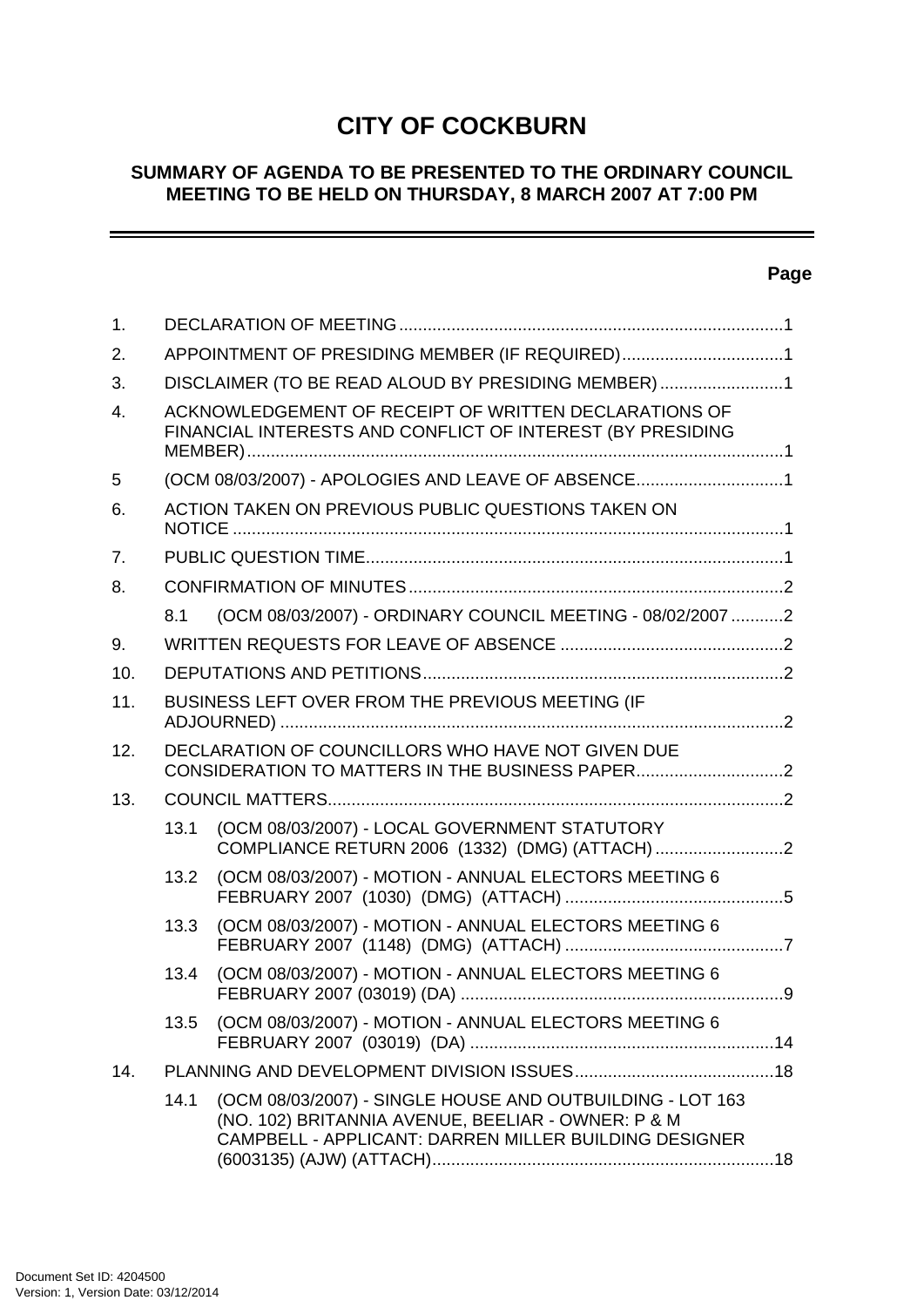|     | 14.2 | (OCM 08/03/2007) - PROPOSED STRUCTURE PLAN - LOTS 802 &<br>9028 GIBBS ROAD AND LOT 803 LYON ROAD, AUBIN GROVE -<br>OWNER: LANDCORP - APPLICANT: ROBERTS DAY (9645F) (DA)                                      |  |
|-----|------|---------------------------------------------------------------------------------------------------------------------------------------------------------------------------------------------------------------|--|
|     | 14.3 | (OCM 08/03/2007) - MULTIPLE DWELLING DEVELOPMENT (17<br>DWELLINGS) - LOT 2166 O'CONNOR CLOSE, NORTH COOGEE<br>(TO BE LOT 483 ENDERBY CLOSE) OWNER: LANDCORP (TO BE<br>CAPE BOUVARD) - APPLICANT: CAPE BOUVARD |  |
|     | 14.4 | (OCM 08/03/2007) - RURAL LIVING OUTBUILDING - LOT 224 (NO.<br>76) FANSTONE AVENUE, BEELIAR - OWNER: P TREVIS -<br>APPLICANT: DANIEL KERR (3411501) (BA) (ATTACH) 39                                           |  |
|     | 14.5 | (OCM 08/03/2007) - SINGLE HOUSE CODES APPROVAL - HOUSE<br>EXTENSIONS AT LOT 93 (NO. 21) FARMHOUSE DRIVE, BIBRA<br>LAKE - OWNER: J & K EDGAR - APPLICANT: J EDGAR (1102010)                                    |  |
| 15. |      | FINANCE AND CORPORATE SERVICES DIVISION ISSUES47                                                                                                                                                              |  |
|     | 15.1 | (OCM 08/03/2007) - LIST OF CREDITORS PAID - JANUARY 2007                                                                                                                                                      |  |
|     | 15.2 | (OCM 08/03/2007) - STATEMENT OF FINANCIAL ACTIVITY -                                                                                                                                                          |  |
|     | 15.3 | (OCM 08/03/2007) - BUDGET REVIEW - PERIOD ENDING 31                                                                                                                                                           |  |
| 16. |      |                                                                                                                                                                                                               |  |
|     | 16.1 | (OCM 08/03/2007) - STINGER NETS AT COOGEE BEACH (1903)                                                                                                                                                        |  |
|     | 16.2 | (OCM 08/03/2007) - CATHERINE POINT GROYNE EXTENSION                                                                                                                                                           |  |
|     | 16.3 | (OCM 08/03/2007) - COMPULSORY LAND ACQUISITION PORTION<br>OF LOT 26 HOWSON WAY, LOT 33, LOT 303 & LOT 42 MIGUEL<br>ROAD, BIBRA LAKE - OWNER: CITY OF COCKBURN (450007)                                        |  |
| 17. |      |                                                                                                                                                                                                               |  |
|     | 17.1 | (OCM 08/03/2007) - DISABILITY ADVISORY COMMITTEE                                                                                                                                                              |  |
|     | 17.2 | (OCM 08/03/2007) - APPLICATION TO KEEP MORE THAN 2 DOGS<br>- 4 CHRISTINE CRESCENT, COOGEE (1006) (RA) (ATTACH) 69                                                                                             |  |
|     | 17.3 | (OCM 08/03/2007) - NATIVE ARC LEASE OF PREMISES, HOPE                                                                                                                                                         |  |
| 18. |      |                                                                                                                                                                                                               |  |
|     | 18.1 | (OCM 08/03/2007) - SISTER CITY COMMITTEE MINUTES - 12                                                                                                                                                         |  |
| 19. |      | MOTIONS OF WHICH PREVIOUS NOTICE HAS BEEN GIVEN                                                                                                                                                               |  |
| 20. |      | NOTICES OF MOTION GIVEN AT THE MEETING FOR CONSIDERATION                                                                                                                                                      |  |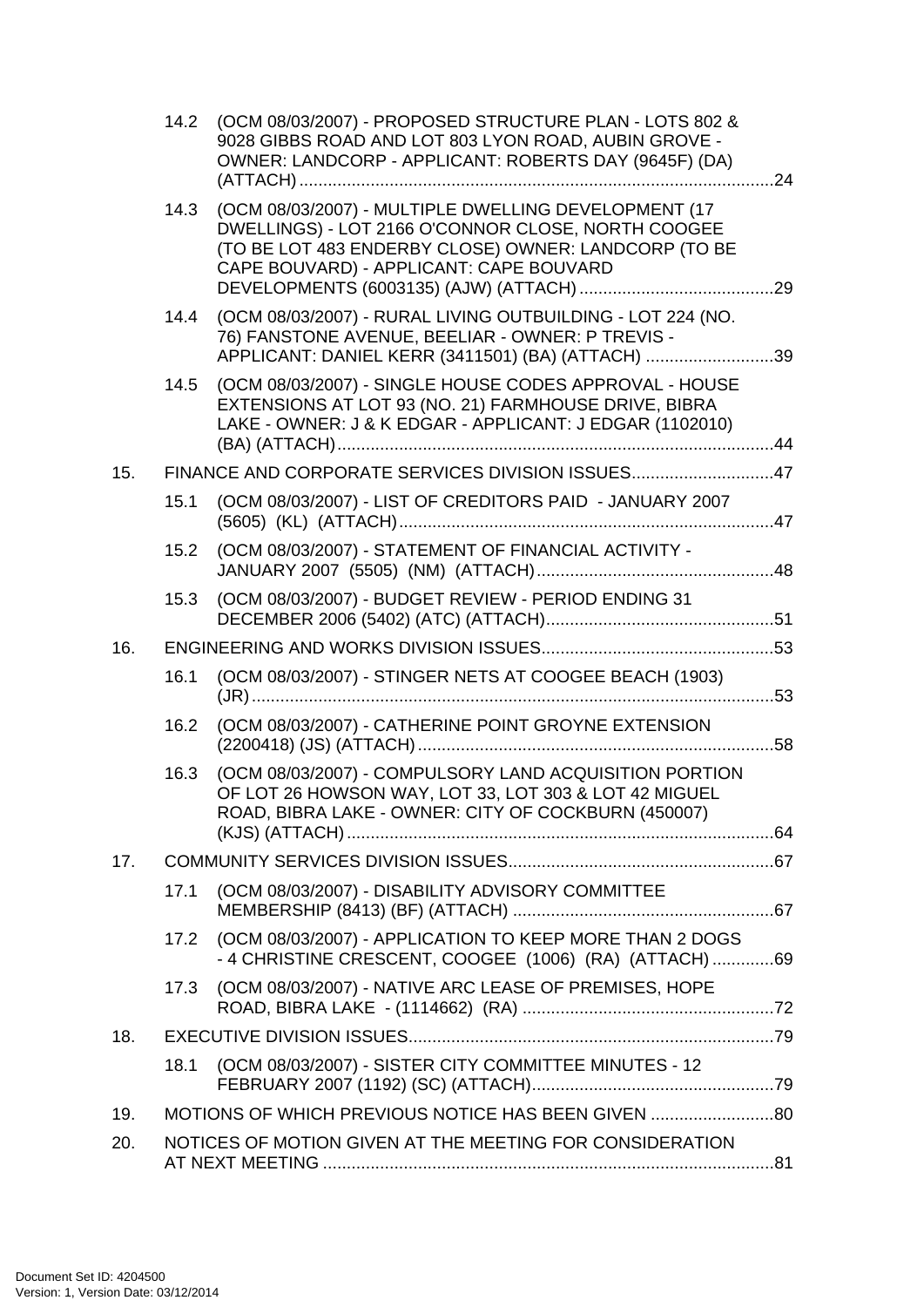| MATTERS TO BE NOTED FOR INVESTIGATION, WITHOUT DEBATE81<br>22.<br>23.<br>23.1 (OCM 08/03/2007) - APPOINTMENT OF DIRECTOR FINANCE AND<br>(OCM 08/03/2007) - RESOLUTION OF COMPLIANCE (SECTION 3.18(3),<br>24 | 21. NEW BUSINESS OF AN URGENT NATURE INTRODUCED BY |  |
|-------------------------------------------------------------------------------------------------------------------------------------------------------------------------------------------------------------|----------------------------------------------------|--|
|                                                                                                                                                                                                             |                                                    |  |
|                                                                                                                                                                                                             |                                                    |  |
|                                                                                                                                                                                                             |                                                    |  |
|                                                                                                                                                                                                             |                                                    |  |
|                                                                                                                                                                                                             |                                                    |  |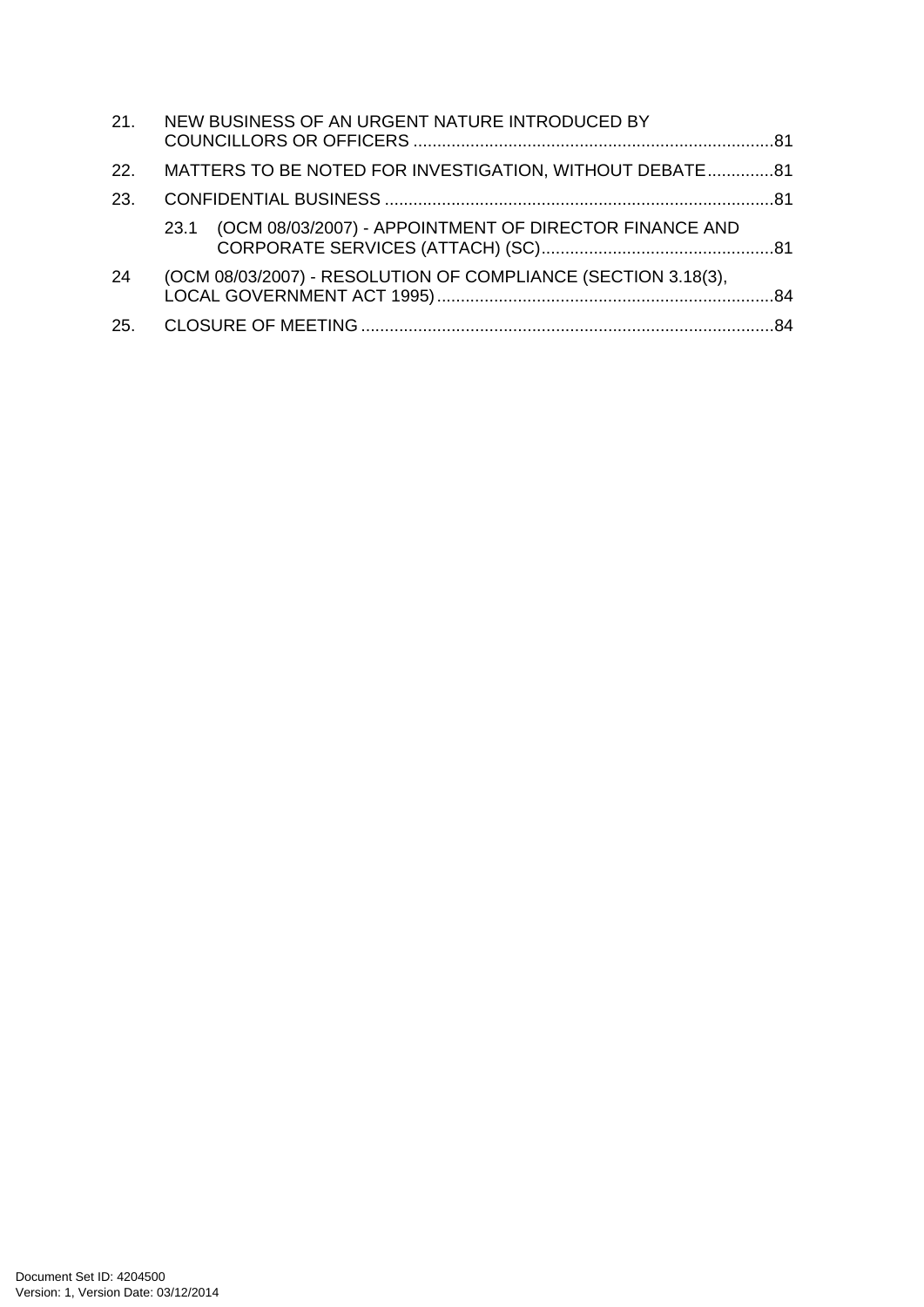# **CITY OF COCKBURN**

# **AGENDA TO BE PRESENTED TO THE ORDINARY COUNCIL MEETING TO BE HELD ON THURSDAY, 8 MARCH 2007 AT 7:00 PM**

# **1. DECLARATION OF MEETING**

# **2. APPOINTMENT OF PRESIDING MEMBER (If required)**

## **3. DISCLAIMER (To be read aloud by Presiding Member)**

Members of the public, who attend Council Meetings, should not act immediately on anything they hear at the Meetings, without first seeking clarification of Council's position. Persons are advised to wait for written advice from the Council prior to taking action on any matter that they may have before Council.

# **4. ACKNOWLEDGEMENT OF RECEIPT OF WRITTEN DECLARATIONS OF FINANCIAL INTERESTS AND CONFLICT OF INTEREST (by Presiding Member)**

Nil

## **5 (OCM 08/03/2007) - APOLOGIES AND LEAVE OF ABSENCE**

## **6. ACTION TAKEN ON PREVIOUS PUBLIC QUESTIONS TAKEN ON NOTICE**

Nil

## **7. PUBLIC QUESTION TIME**

Nil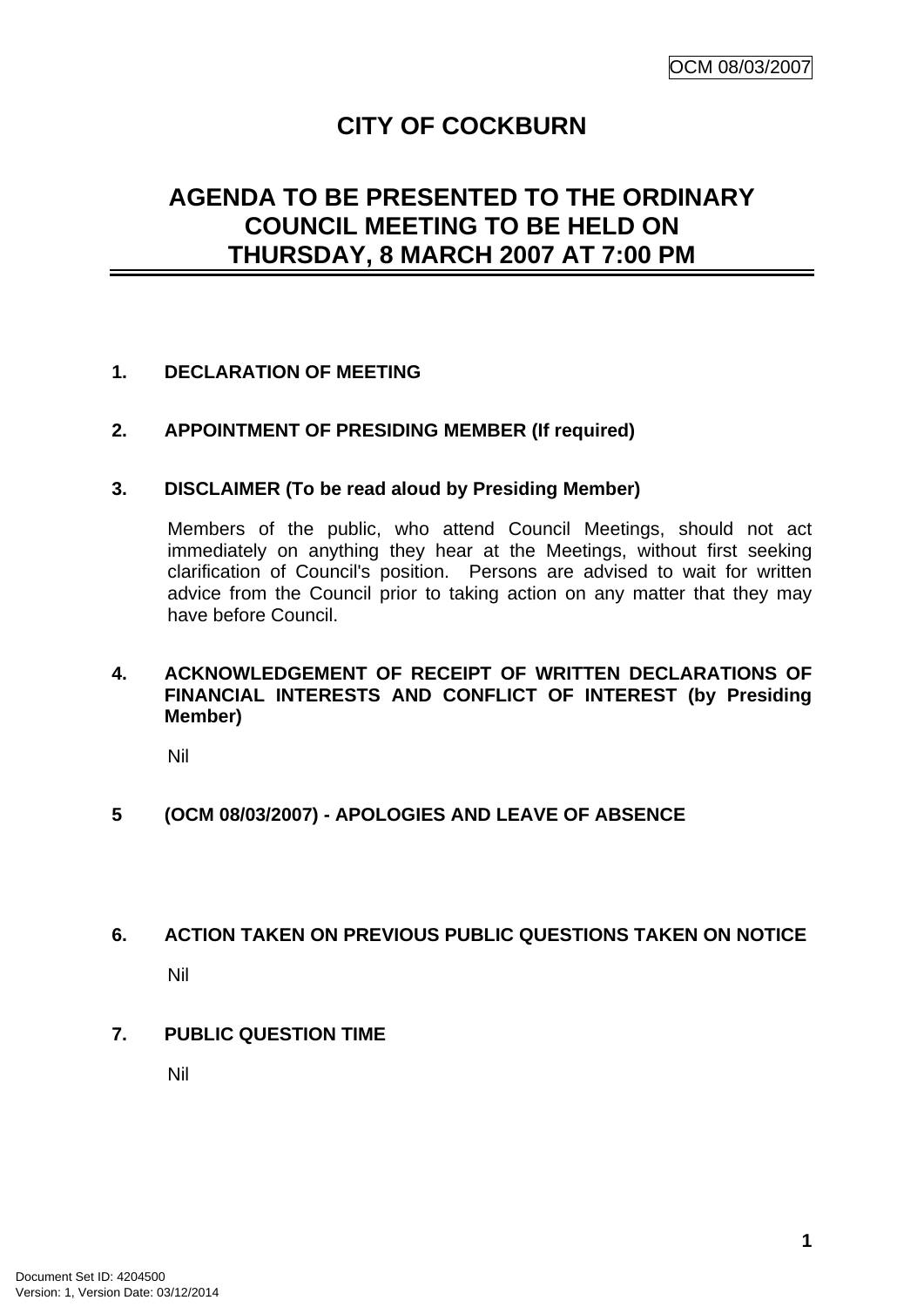# **8. CONFIRMATION OF MINUTES**

### **8.1 (OCM 08/03/2007) - ORDINARY COUNCIL MEETING - 08/02/2007**

#### **RECOMMENDATION**

That the Minutes of the Ordinary Council Meeting held on Thursday, 8 February 2007, be adopted as a true and accurate record.

# **COUNCIL DECISION**

# **9. WRITTEN REQUESTS FOR LEAVE OF ABSENCE**

Nil

# **10. DEPUTATIONS AND PETITIONS**

Nil

# **11. BUSINESS LEFT OVER FROM THE PREVIOUS MEETING (If adjourned)**

Nil

# **12. DECLARATION OF COUNCILLORS WHO HAVE NOT GIVEN DUE CONSIDERATION TO MATTERS IN THE BUSINESS PAPER**

Nil

# **13. COUNCIL MATTERS**

**13.1 (OCM 08/03/2007) - LOCAL GOVERNMENT STATUTORY COMPLIANCE RETURN 2006 (1332) (DMG) (ATTACH)** 

# **RECOMMENDATION**

That Council adopts the Local Government Compliance Audit Return for the period 1 January 2006 to 31 December 2006, as presented.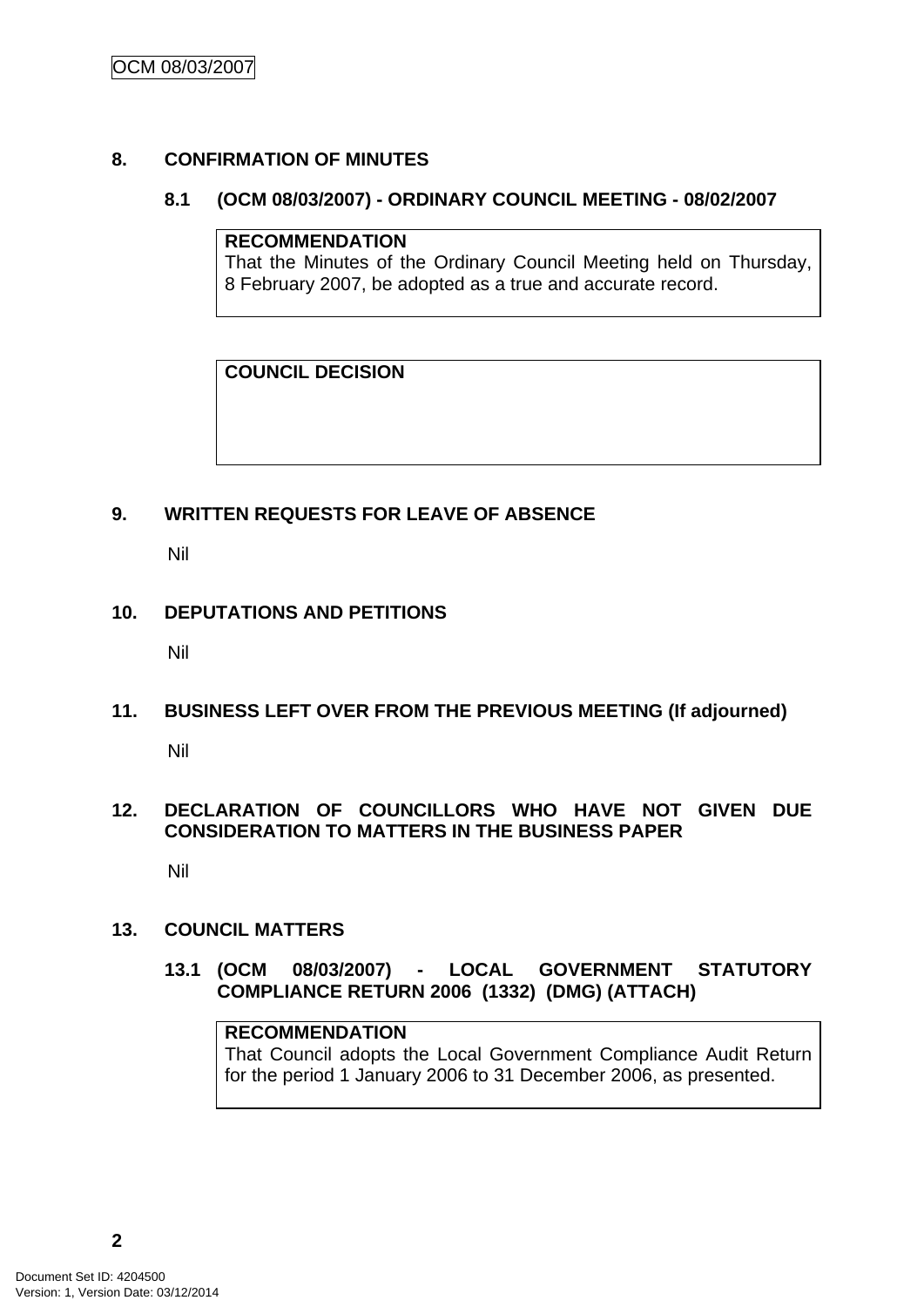# **COUNCIL DECISION**

# **Background**

Since 2000, completion of this Return has been mandatory for all local governments in this state.

## **Submission**

To adopt the Return in its submitted form.

## **Report**

The annual Compliance Audit Return is to be presented to, and adopted by, a meeting of Council.

Following adoption by Council, a certified copy of the Return, signed by the Mayor and Chief Executive Officer, along with a copy of the relevant section of the Council Minutes, is required to be submitted to the Director General, Department of Local Government and Regional Development.

The Return indicates a conformity rating of 98% for the year.

The major issue of non-conformity was with the Tender Procedures. On three separate occasions during the year, Purchase Orders were raised for the provision of services/products in excess of the statutory limit of \$55,000 (G.S.T. inclusive). Further commentary has been provided to Management by the Purchasing and Tenders Coordinator and explained in further detail.

In addition, there were two instances of Purchase Orders being raised for bore drilling services where the combined total of the purchases were in excess of the tender limits. Again, the circumstances and further information was provided to Management.

In order to address this issue, and others involving non-compliance with procurement procedures, an extensive review has been undertaken of Council's in-house purchasing procedures and a comprehensive update of all requirements associated with acquiring goods or services, either subject to tender requirements, or otherwise has been undertaken, produced and provided to all staff, to mitigate against the likelihood of non-compliance in future.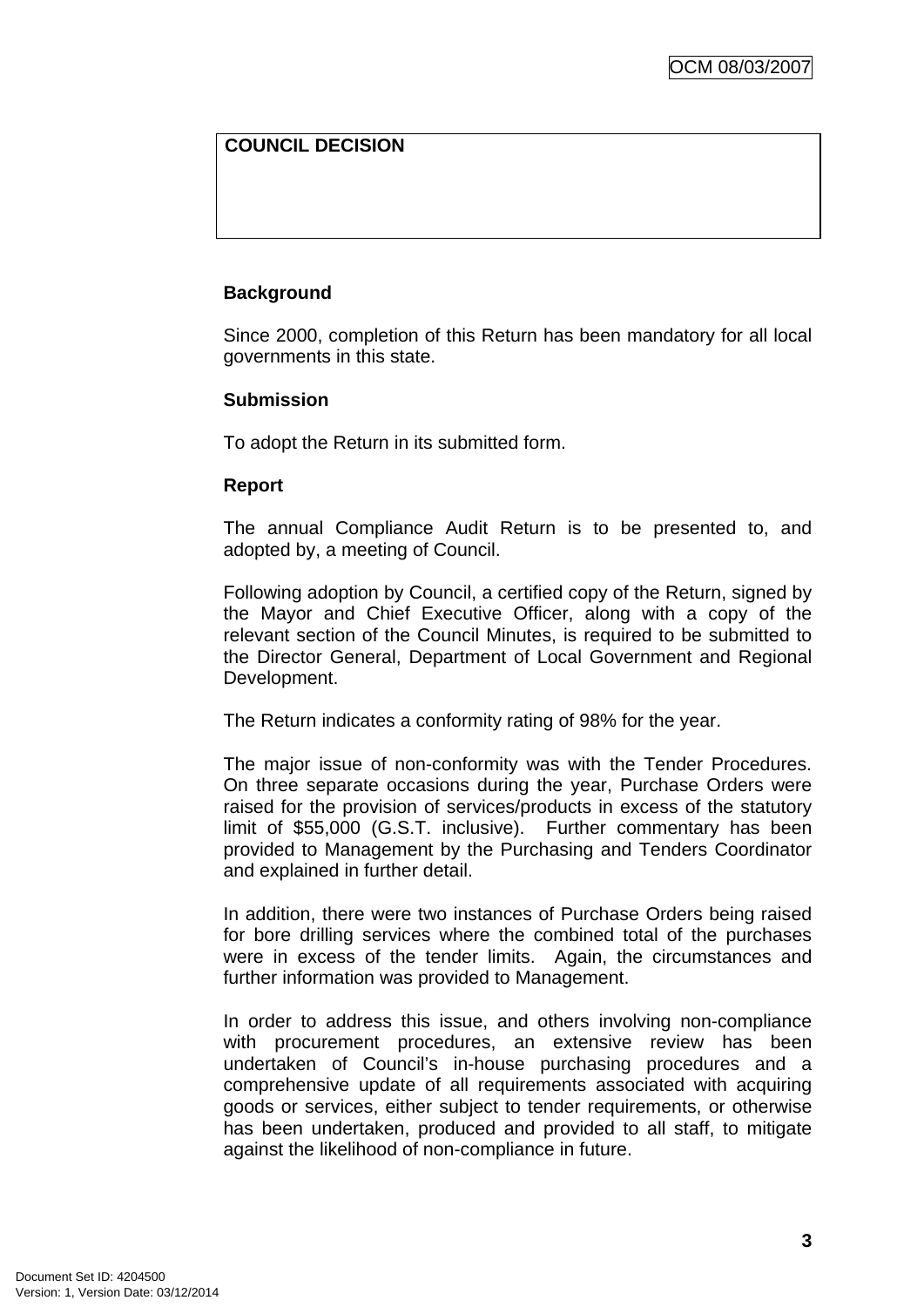In addition, there were two examples of designated employees failing to complete a Declaration of Financial Interests (Primary Return), within three months of their start date. One was submitted 13 days after the due date and the other 19 days, thus ultimately satisfying the requirements to lodge the Return. A list of positions within the organisation which require (or could require) an appointed person to complete a Disclosure Return, and a copy of the Primary Return Form have been provided to Council's recruitment unit, as a means of identifying employees to whom this requirement applies in the future and mitigating against the risk of future non-compliance in this area.

## **Strategic Plan/Policy Implications**

## *Governance Excellence*

*• To conduct Council business in open public forums and to manage Council affairs by employing publicly accountable practices.* 

## **Budget/Financial Implications**

N/A

# **Legal Implications**

Local Government (Audit) Amendment Regulations, 1991 (Regs. 14 and 15) refer.

## **Community Consultation**

N/A

## **Attachment(s)**

1. 2006 Compliance Return.

## **Advice to Proponent(s)/Submissioners**

N/A

**Implications of Section 3.18(3) Local Government Act, 1995**

Nil.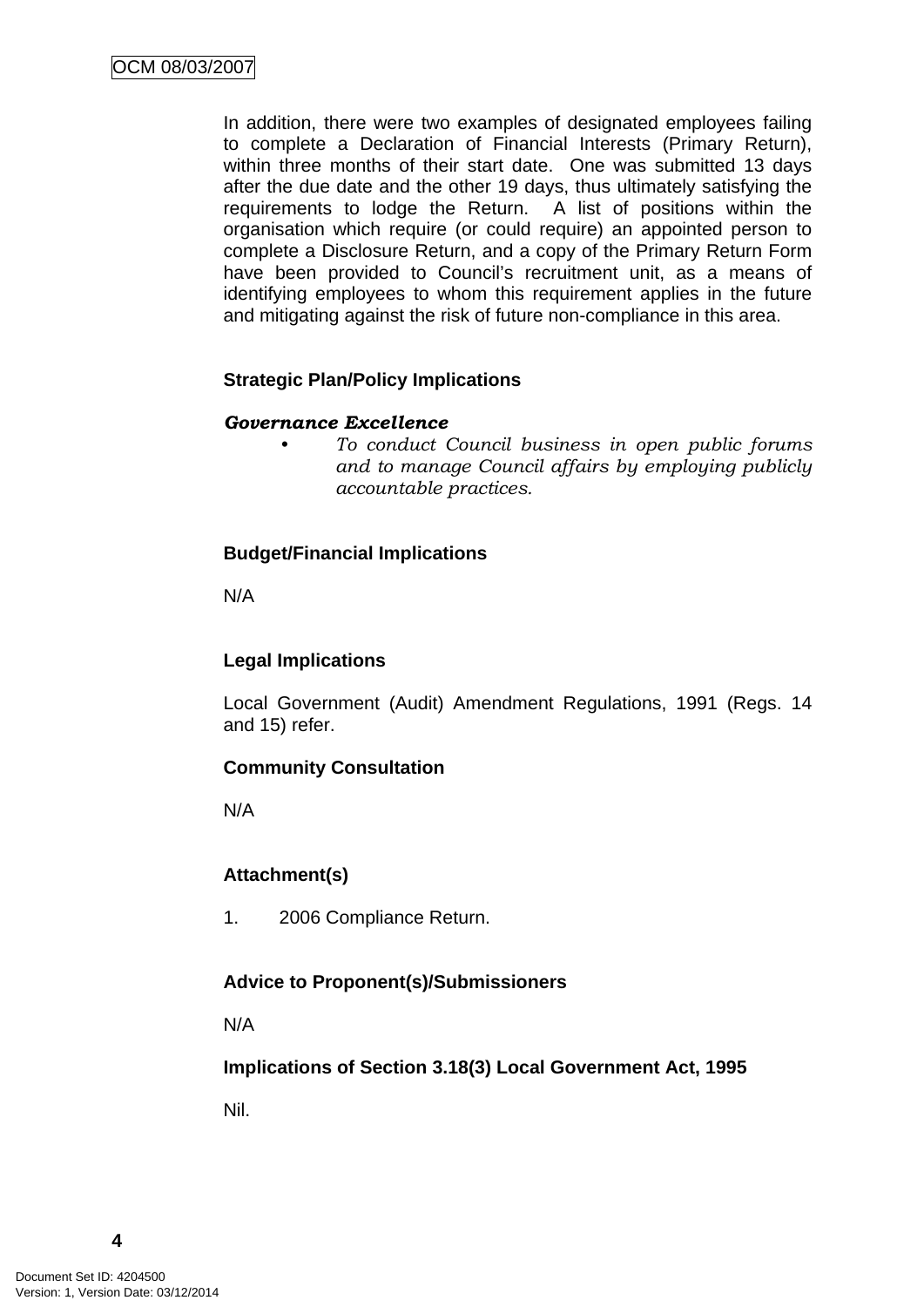# **13.2 (OCM 08/03/2007) - MOTION - ANNUAL ELECTORS MEETING 6 FEBRUARY 2007 (1030) (DMG) (ATTACH)**

### **RECOMMENDATION**

That Council retains its current processes of providing and disseminating information to elected members, as provided for in Policy SC6 "Communication and Information Dissemination" and the related attachment "Agenda Forums and Other Information Sessions".

# **COUNCIL DECISION**

# **Background**

At the Annual Electors Meeting conducted on 6 February 2007, the following motion was carried:-

"**MOVED** Murray O'Brien (Fawcett Road, Munster) **SECONDED** Robyn O'Brien (Fawcett Road, Munster) that the meeting vote to cancel the private briefing meetings prior to the normal meetings and instead have full and open discussions and debates at Council's meetings.

## **MOTION CARRIED 6/5**"

As it is a requirement for resolutions of Electors Meetings to be considered by Council as soon as practicable following their adoption, the matter is now presented for deliberation by Council.

## **Submission**

N/A

## **Report**

The intent of the resolution passed at the Electors' Meeting is to have Council disband its procedure which enables items to be explained to elected members, prior to the Council meeting at which they are to be considered, by Council staff.

Since 1999, Council has conducted Agenda briefings, initially with Commissioners, during the period of the dismissal of Council, and thereafter with successive democratically elected Councils. The procedure associated with these sessions have been modified from time to time to satisfy any issues raised by elected members, however, no considerable changes to the concept have been made since 2000.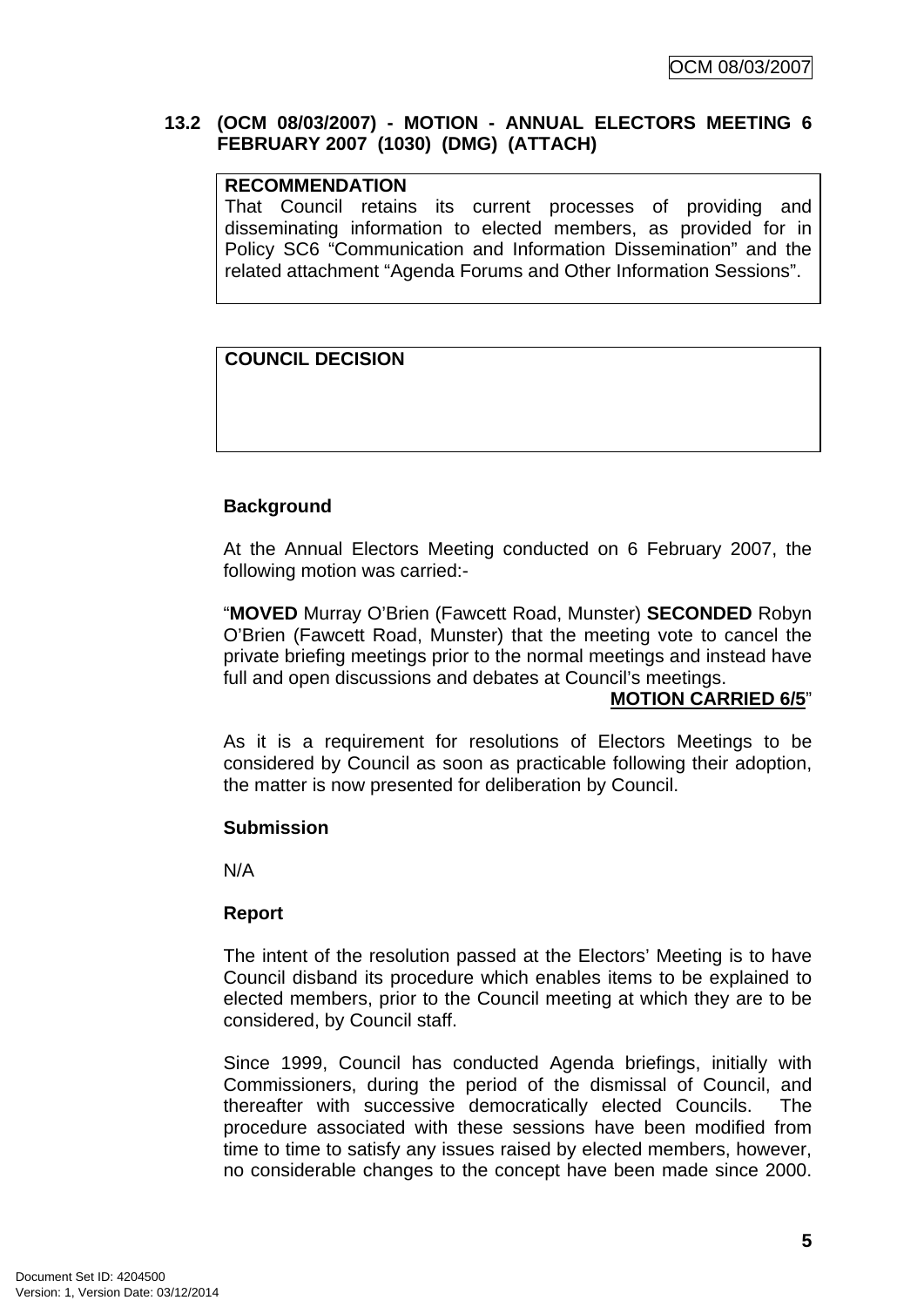This in itself is evidence that the forums are a useful and efficient process in ensuring that elected members are adequately briefed on matters which they are responsible for determining.

In addition, the process has been endorsed by the Department of Local Government and Regional Development and has even been the subject of a model quideline prepared by the Department on the subject in January 2004.

To further enhance the integrity of the process, the forums are taped to ensure a record of proceedings is kept.

The efficiencies gained by the introduction of these processes are such that they have succeeded in maximising the flow of information from the administrative to the decision making areas of Council through the most effective use of time management.

The forums are professionally facilitated and conducted in a manner which enables matters of specific interest to the elected members to be comprehensively explained and the members to ask questions to ensure they are properly informed on matters which they are responsible for deciding.

Any withdrawal from such a thorough and rigorous process of information provision would be seen as a retrograde step in the administrative process.

It is therefore recommended that the current status of these forums be continued into the future.

## **Strategic Plan/Policy Implications**

#### *Governance Excellence*

*• To conduct Council business in open public forums and to manage Council affairs by employing publicly accountable practices.* 

## **Budget/Financial Implications**

N/A

## **Legal Implications**

Part 5, Sub-division 3 of the Local Government Act, 1995, refers.

## **Community Consultation**

N/A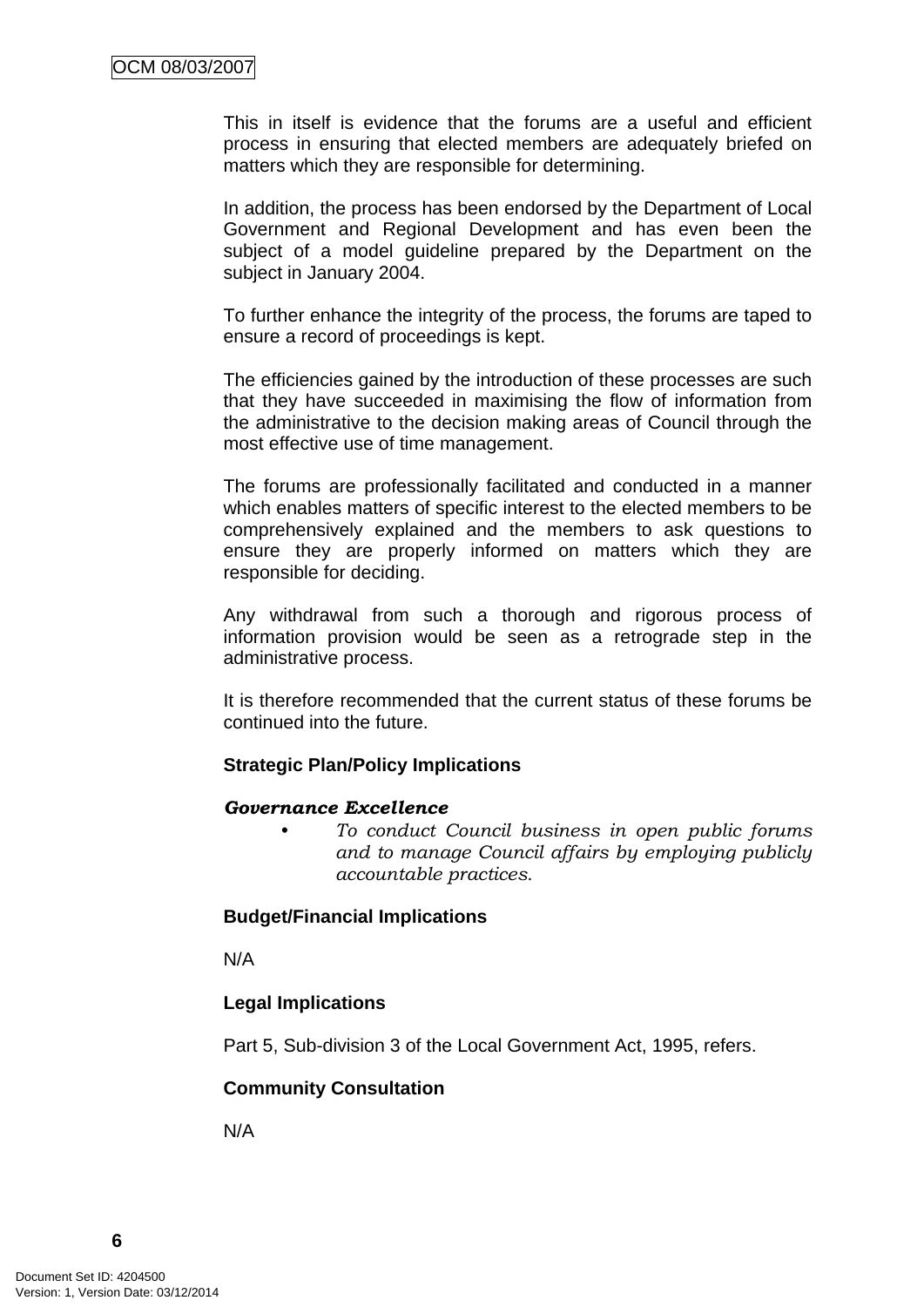# **Attachment(s)**

1. Copy of Council Policy SC6 "Communication and Information Dissemination" and attached document "Agenda Forums and Other Information Sessions"

# **Advice to Proponent(s)/Submissioners**

The mover of the motion has been advised that this matter is to be considered at the Council Meeting to be held on 8 March 2007.

## **Implications of Section 3.18(3) Local Government Act, 1995**

Nil.

# **13.3 (OCM 08/03/2007) - MOTION - ANNUAL ELECTORS MEETING 6 FEBRUARY 2007 (1148) (DMG) (ATTACH)**

# **RECOMMENDATION**

That Council:-

- (1) notes the information that procedures for Public Question Time at Council Meetings are governed by statute; and
- (2) not amend its Standing Orders Local Law to allow Council meetings to be extended beyond three (3) hours duration, as provided under clause 4.14 "Closure of Meeting".

# **COUNCIL DECISION**

## **Background**

At the Annual Electors Meeting conducted on 6 February 2007, the following motion was carried.

"**MOVED** Murray O'Brien (Fawcett Road, Munster) **SECONDED** Robyn O'Brien (Fawcett Road, Munster) that Council increase the question time during the normal Council Meetings from 3 minutes to 5 minutes per person and change the standing orders to reflect this; and for meeting time to be extended to 10.30pm.

#### **MOTION CARRIED 6/5**"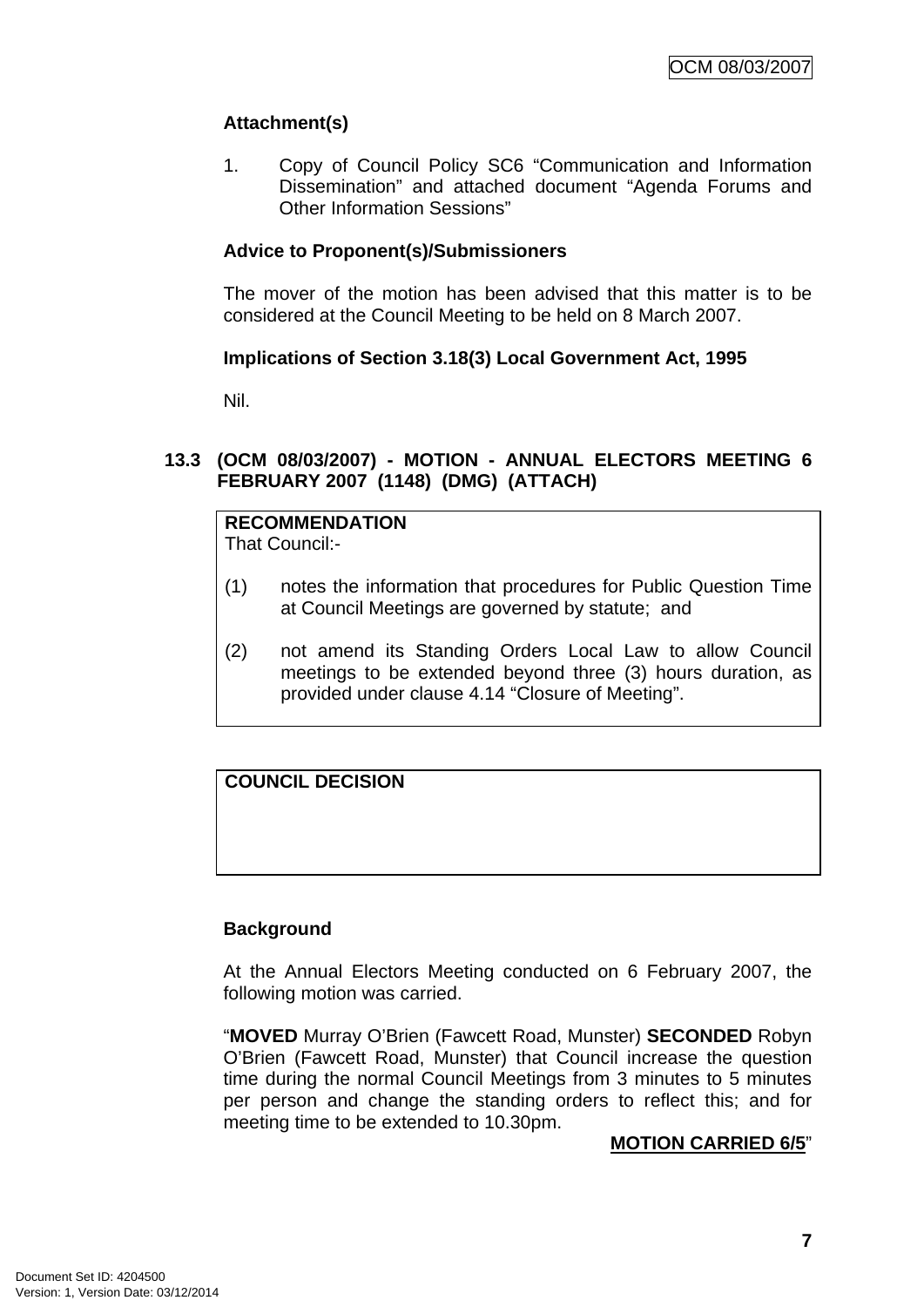As it is a requirement for resolutions of Electors Meetings to be considered by Council as soon as practicable following their adoption, the matter is now presented for deliberation by Council.

#### **Submission**

N/A

### **Report**

The resolution carried at the Electors' Meeting seeks to amend the protocol established by the Presiding Member at Council Meetings, which limits the time allocated for the asking of questions and receiving responses, to a maximum of 3 minutes per person and to extend the time available for meetings of Council until 10.30 pm.

This conforms with Regulation 7 of the Local Government (Administration) Regulations, which enable the Presiding Member, or the majority of members present at the meeting, to determine the procedures applicable to Public Question Time, subject to a minimum period of 15 minutes being allocated and the public being given an equal and fair opportunity to ask a question.

These conditions are adequately covered by the protocols accepted by Council and provide sufficient flexibility for the administration of Public Question Time.

Should the Presiding Member, or the majority of members present at the meeting, wish to amend any aspect of the relevant protocols, including increasing the allocation of time available for the public to ask questions and receive answers, then it can be accommodated within the current framework.

With regard to the extension of time for the conclusion of the meeting until potentially 10.30pm, Council's current Standing Orders allows for the meeting to be of 2 hours duration, with an extension of up to 1 hour allowable by Council resolution.

With the meetings commencing at 7.00pm, it is already possible for meetings to conclude at 10.00pm, should the business of Council so require.

There would seem little point in extending this to 10.30pm, as it has never been required and would not be likely to be required, should Council retain its methods of providing information to its elected members.

Accordingly, it is recommended that the status quo remain in relation to the closure of Council meetings.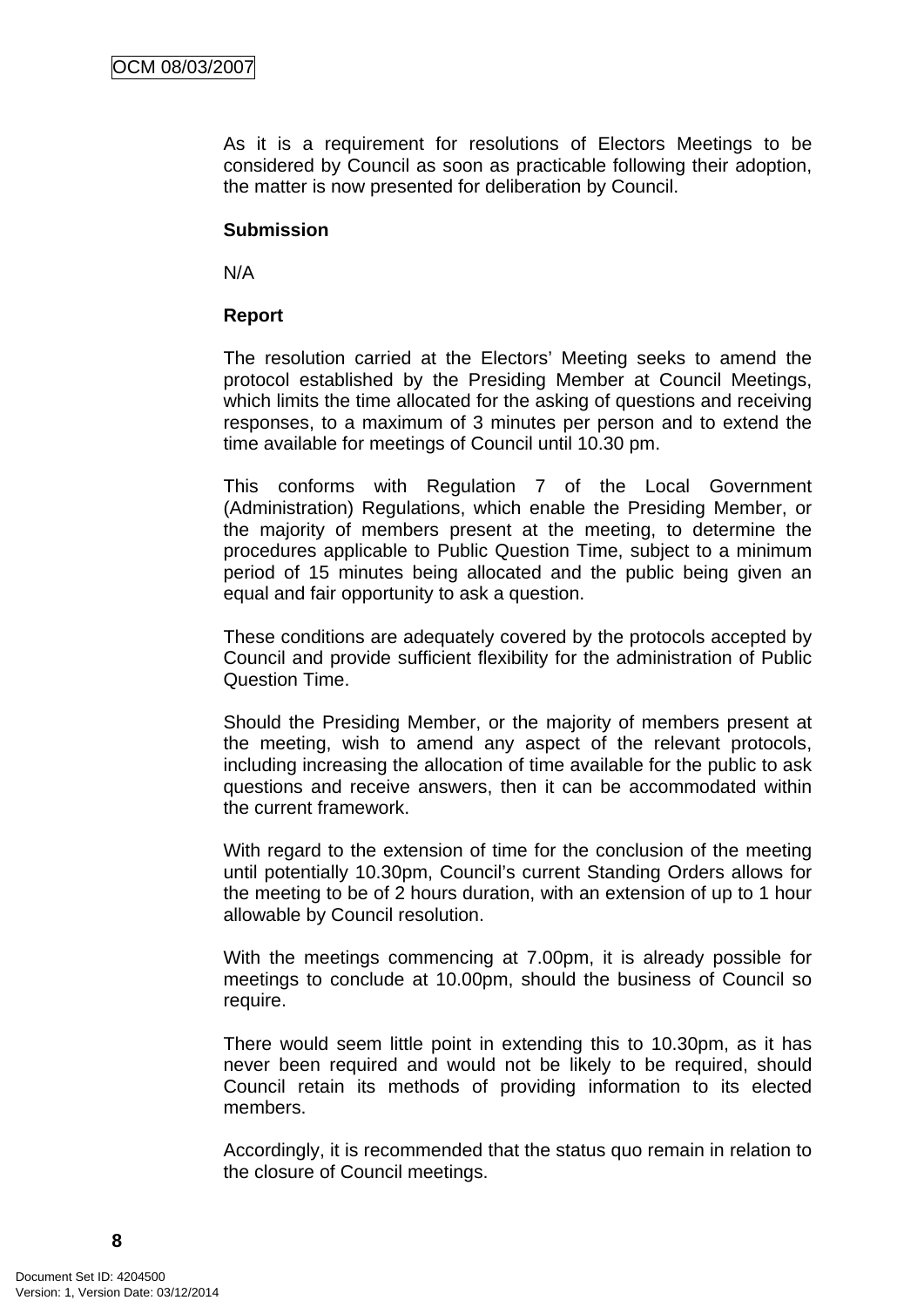# **Strategic Plan/Policy Implications**

# *Governance Excellence*

*• To conduct Council business in open public forums and to manage Council affairs by employing publicly accountable practices.* 

# **Budget/Financial Implications**

N/A

# **Legal Implications**

Sec. 5.23 of the Local Government Act, 1995, Regulation 7 of the Local Government (Administration) Regulations and Clause 4.14 of Council's Standing Orders Local Law, refer.

# **Community Consultation**

N/A

# **Attachment(s)**

1. Copy of Clause 4.14 of Council's Standing Orders Local Law.

## **Advice to Proponent(s)/Submissioners**

The mover of the motion has been advised that this matter is to be considered at the Council Meeting to be held on 8 March 2007.

## **Implications of Section 3.18(3) Local Government Act, 1995**

Nil.

# **13.4 (OCM 08/03/2007) - MOTION - ANNUAL ELECTORS MEETING 6 FEBRUARY 2007 (03019) (DA)**

# **RECOMMENDATION**

That Council:

- (1) note the Officer's report; and
- (2) require Council Officers to determine whether to appeal against any of the conditions specified in works approval once the works approval has been advertised by the Environmental Protection Authority.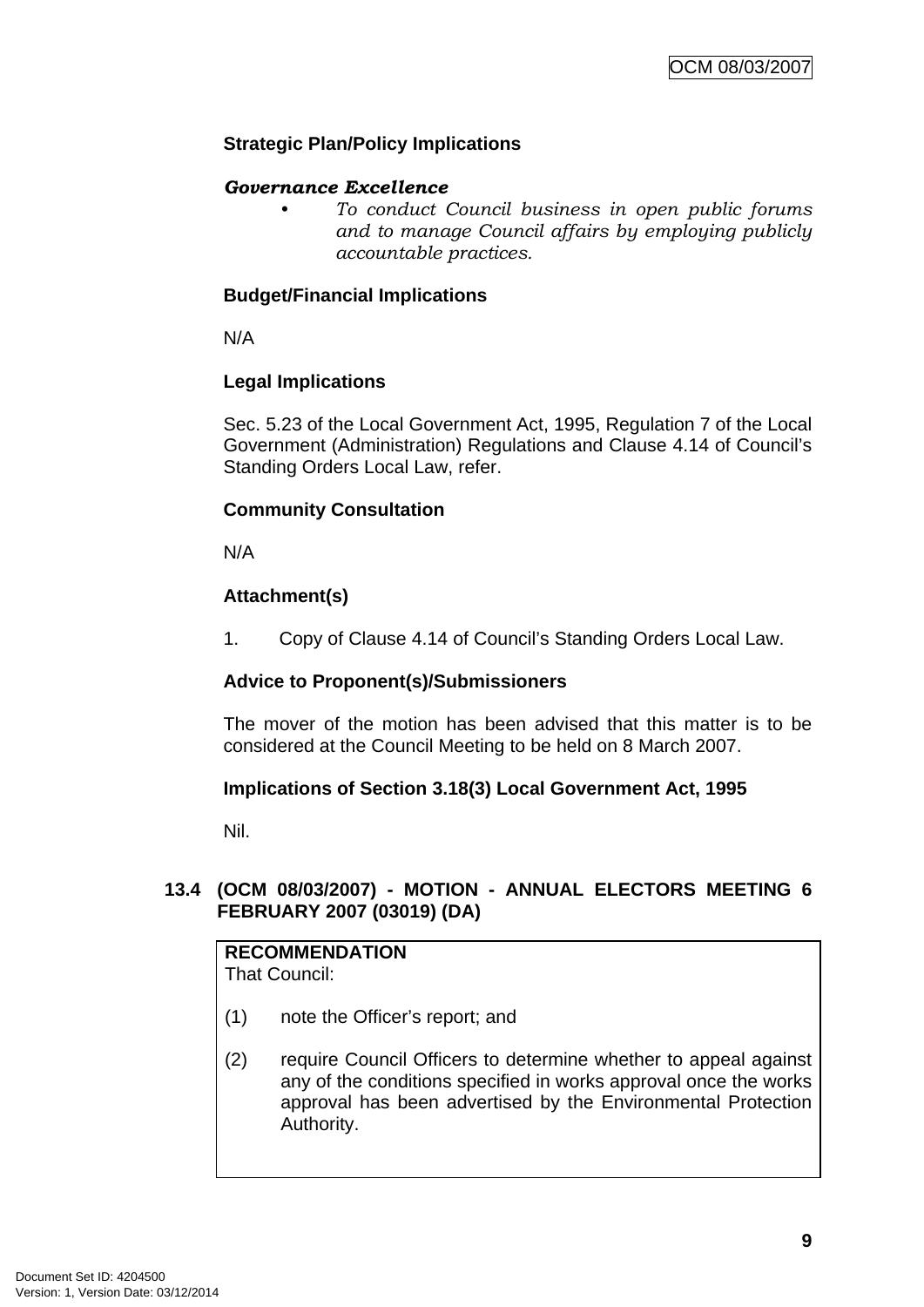# **COUNCIL DECISION**

# **Background**

At the Annual Electors Meeting conducted on 6 February 2007, the following motion was carried:-

"**MOVED** Murray O'Brien (Fawcett Road, Munster) **SECONDED** Carol Reeve Fowkes (Maritime Tce, Coogee) that Council seek to appeal the Works Approval for the Woodman Point Waste Water Treatment Plant and ask for specific Ministerial conditions protecting the community from odours to be written into the approval.

#### **MOTION CARRIED 10/0**"

As it is a requirement for resolutions of Electors Meetings to be considered by council as soon as practicable following their adoption, the matter is now presented for deliberation by Council.

The Water Corporation operates the Woodman Point Waste Water Treatment Plant ("WPWTP") in Munster, which is the largest wastewater treatment plant in Western Australia, currently serving the majority a population of Perth South Metropolitan area.

The WPWTP was upgraded in 2000/03 at the cost of \$150 million to improve treatment and reduce odour emissions. However, a review of odour complaints, together with odour modelling and verification from a community annoyance survey demonstrated that the WPWWTP is still not achieving the level of odour control required by the community.

In March 2004 the Minister for the Environment requested that Environmental Protection Authority provide advice under Section 16(e) of the Environmental Protection Act 1986. Subsequently the Water Corporation prepared a Strategic Environmental Review document ("SER") to outline a strategy to reduce existing and future odour emissions from the WPWWTP. It provided justification for an offsite odour buffer for the endorsement of the Environmental Protection Authority ("EPA") and Minister for Environment. The SER was made available for a public review period, which closed on Tuesday 22 November 2005.

Following the consideration of an officers report regarding the SER at the ordinary meeting of Council held 10 November 2005 Council resolved to: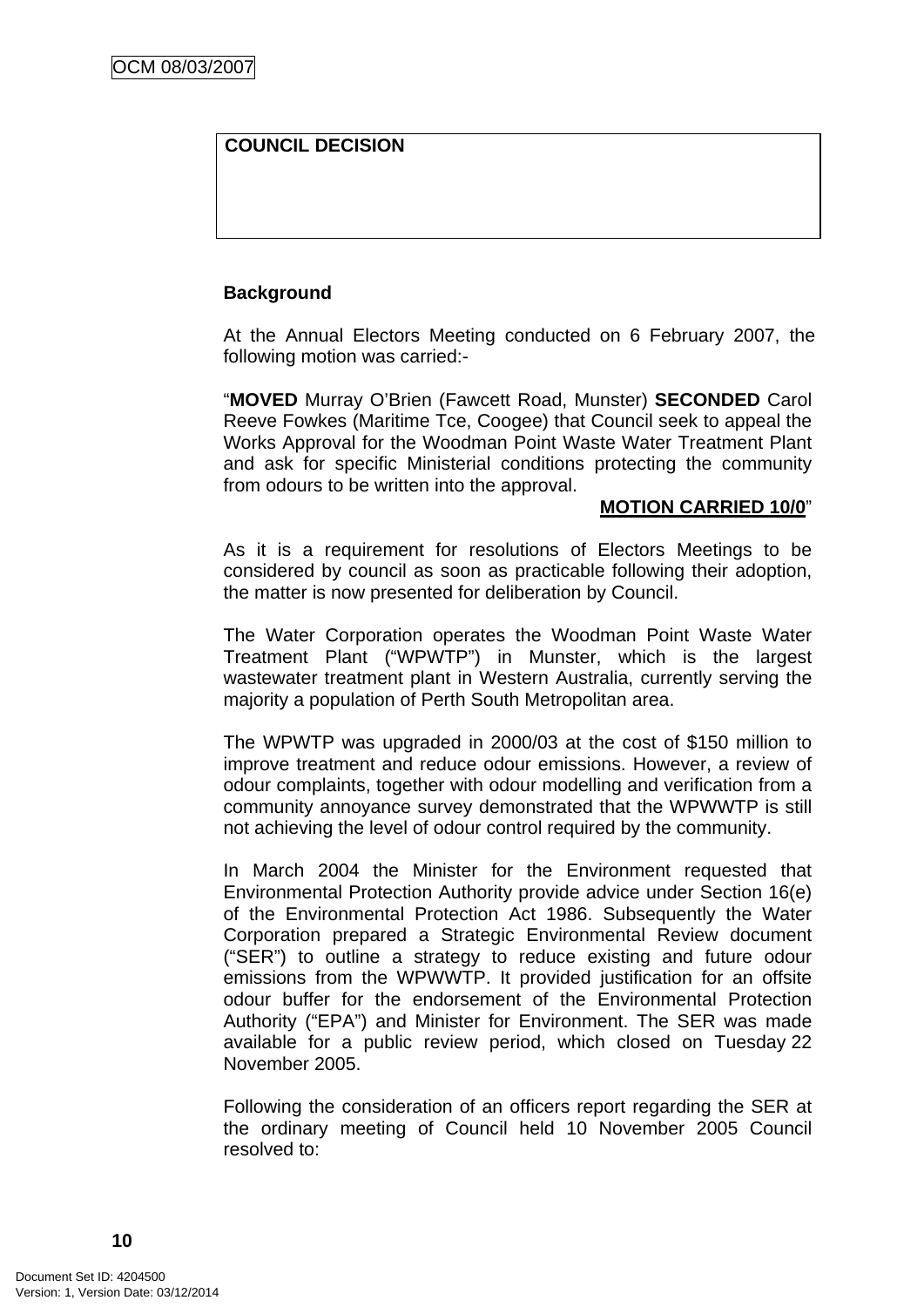- (1) *note the Officer's report;*
- *(2) prepare a submission to the Environmental Protection Authority reconfirming Council's current position for the 750m odour buffer to be contracted back to the eastern shoreline of Lake Coogee;*
- *(3) Oppose the "in principle approval" sought from the Environmental Protection Authority for the suggested compatible land use of Industrial and Commercial for land within the odour buffer;*
- *(4) request the Environmental Protection Authority acknowledge the need for a comprehensive planning study initiated by the City and involving landowner consultation to examine alternative land use for the land affected by the odour buffer should the odour buffer remain unchanged;*
- *(5) advise the Water Corporation that it should honour a commitment to bring forward elements of the Stage 1 odour control works as stated in the Water Corporation letter dated 23 September 2005; and*
- *(6) advise all affected ratepayers and residents who live in the Urban Deferred area of Council's decision and provide them with a copy of Council's submission to the EP".*

The EPA then determined the Water Corporation's SER report, its assessment including the public submissions received, publishing its section 16(e) advice to the Minister of the Environment in November 2006. The EPA made the following recommendations:

- *that the Minister notes that this strategic advice addresses odour issues associated with the Woodman Point Wastewater Treatment Plant;*
- *that the Minister considers the advice;*
- *that the EPA recommends the urgent implementation of Stage 1 controls to achieve a reduction of fifty percent of the current odour levels as soon as possible but no later than the end of 2008;*
- *that the Minister notes that the EPA is of the view that the establishment of a long-term buffer for the plant needs to be reconsidered once a fifty percent reduction in odour is achieved;*
- *that the current proposed buffer should be retained until after the implementation of Stage 1 measures, which are to achieve a fifty percent odour reduction, after which further emissions*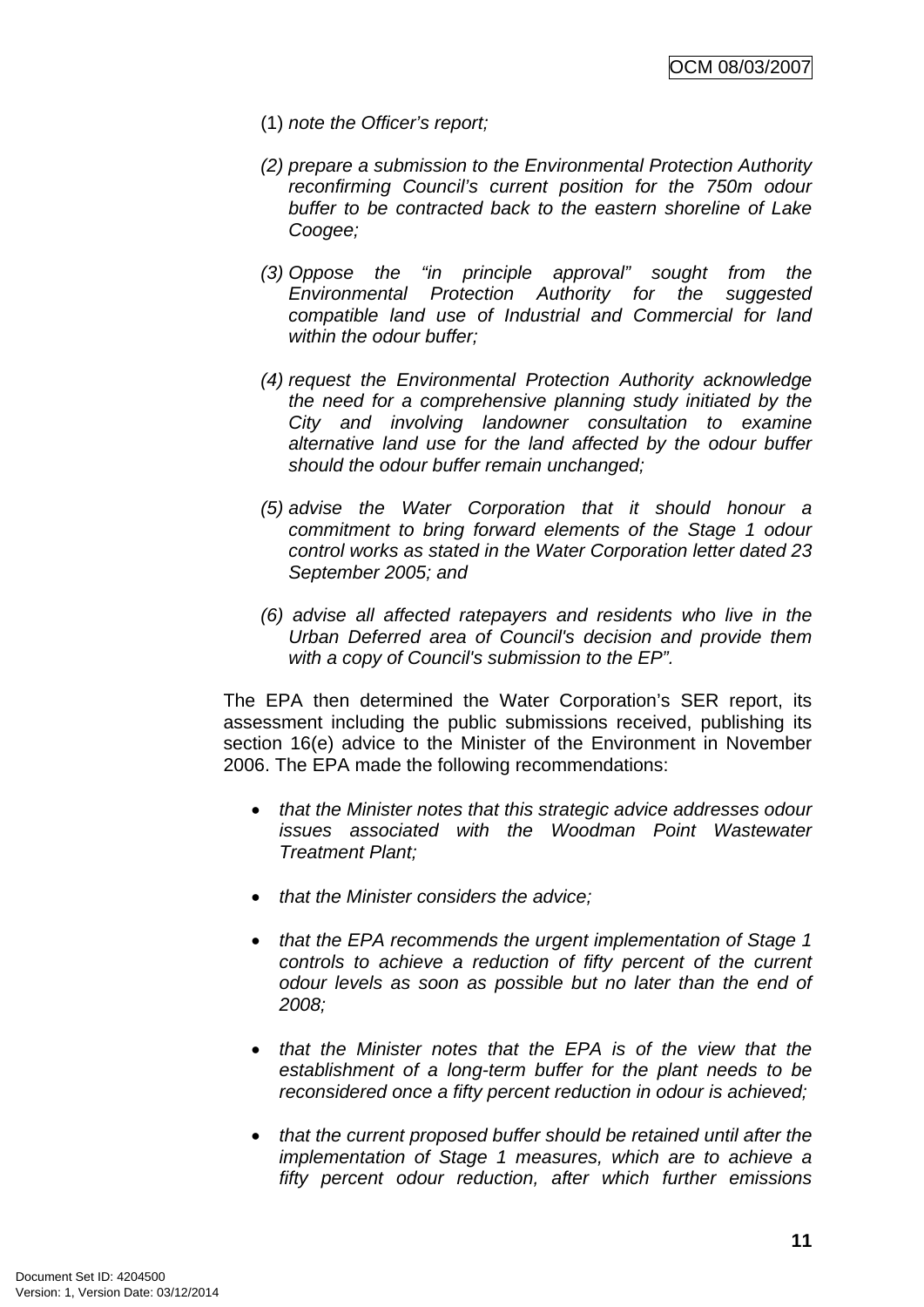*estimates, modelling and ground-truthing should be undertaken to determine the extent of odour impact and a long term buffer reconsidered; and* 

 *that further odour reduction measures beyond the fifty percent reduction are likely to be necessary to meet the goal of no impact on odour sensitive premises at residential areas.*

The Water Corporation subsequently developed an Odour Improvement Plan (OIP) for the WPWTP in consultation with the community through the Woodman Point Wastewater Treatment Plant Community Reference Group (WPWTPCRG). This OIP forms the basis for the current works approval.

#### **Submission**

Nil

## **Report**

The Water Corporation recently submitted an "Application for Works Approval" to the Department of Environment and Conservation for Sludge Amplification and Odour control works at the WPWTP. This Application seeks to increase the capacity of the plant to treat sludge and improve odour control at the plant to reduce the plants odour impact on the Community.

It is proposed that the sludge amplification will be done in three stages:

- Stage 1: 2007-09
- Stage 2: 2010-11 and
- Stage 3: 2011-13

It is proposed that the odour control works be done in two stages:

- Stage 1: 2007-09
- Stage 2: 2008-11.

The works proposed are substantially those identified in the SER report and the OIP. It is expected that odour emissions will decrease by 47.7% after Stage 1 of the odour controls are completed and by 52% after the Stage 2 upgrade.

At the most recent WPWTPCRG meeting the DEC officer, who is processing the application, indicated that he is willing to receive comments from members of the community, the CRG and other stakeholders for consideration for development of conditions of approval for the works approval. The Officer also undertook to produce a draft 'Works Approval' with conditions for comment by CRG members prior to finalisation of the approval.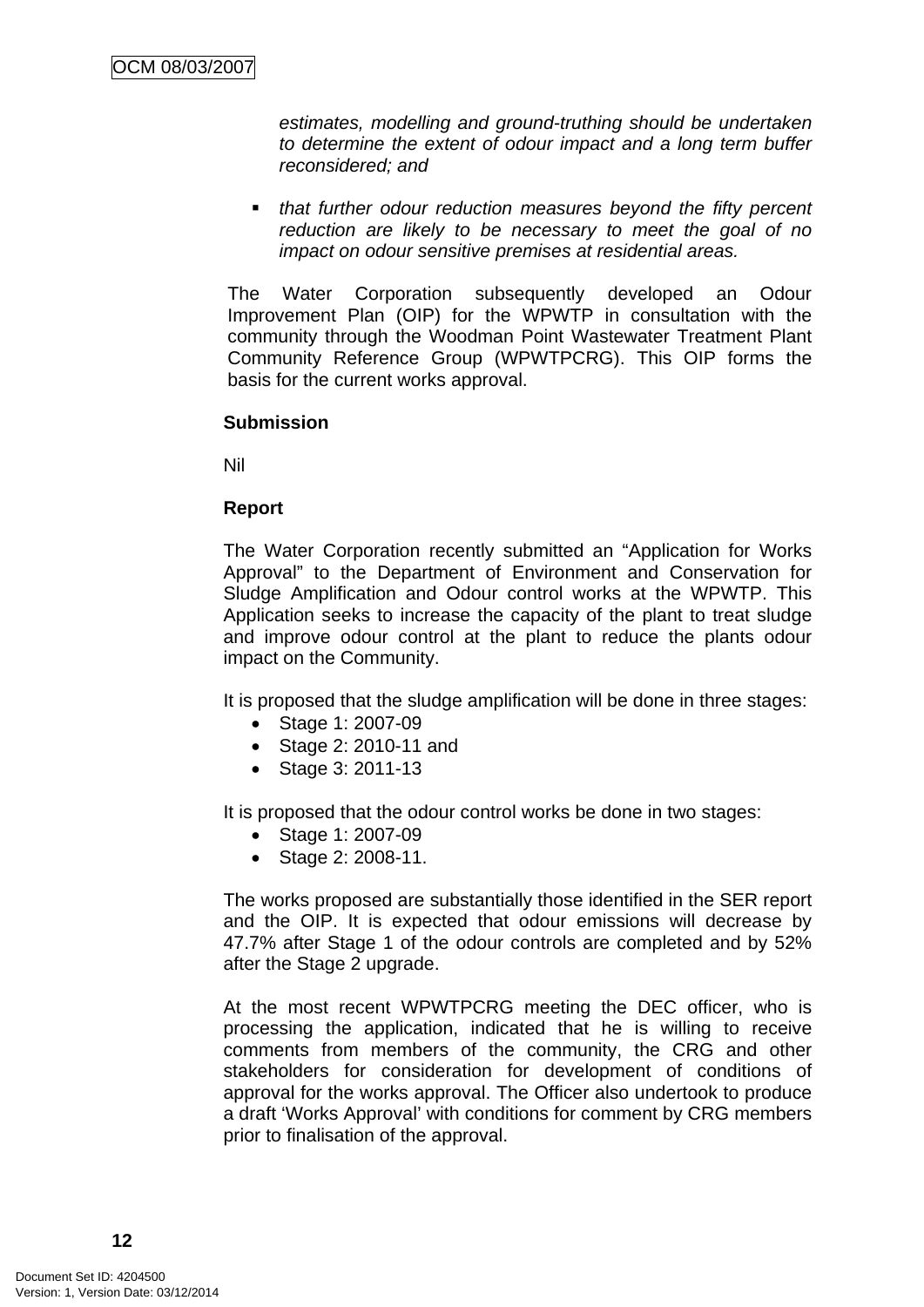Upon issue of the "Works Approval" the decision is advertised in the West *Australian* newspaper and any persons with an interest have an opportunity to submit an appeal with the Minister of Environment within a 21-day appeal period. An appeal can be made against: refusal to grant works approval or licence; refusal to transfer a works approval or licence; or conditions specified in works approval or licence amendment thereto.

Section 38(1) of the Environmental Protection Act 1986 provides that where a development proposal is likely to have a significant effect on the environment, a proponent or any other person may refer the proposal to the Environmental Protection Authority (EPA) for a decision on whether or not it requires assessment under the Act.

#### Conclusion

Until such time as the 'Works Approval' is approved there is no opportunity to formally "appeal" it or any of the conditions in it. It is noted that any person including the proposer and seconder of the motion can make a section 38 referral. Both processes however need to be supported by grounds for appeal or with recommendations for conditions of approval. The proponents of the resolution have not indicated exactly what the grounds are or what conditions are necessary to achieve their objectives.

Given the proposed works have already been subject to a section 16(e) SER process and the EPA have recommended that "…*the urgent implementation of Stage 1 controls to achieve a reduction of fifty percent of the current odour levels as soon as possible but no later than the end of 2008"* any section 38 referral is unlikely to result in a different level of assessment being imposed.

It is therefore recommended that as there is no formal appeal process available that Council waits until the works approval, and any conditions, are formally advertised, following which an assessment be made at Officer level (given the limited time frame available for appeals), as to whether the conditions adequately cover the issues/concerns that have been raised. At which time an appeal can be lodged seeking a review of the conditions or the imposition of additional conditions.

## **Strategic Plan/Policy Implications**

## *Demographic Planning*

- *To ensure the planning of the City is based on an approach that has the potential to achieve high levels of convenience and prosperity for its citizens.*
- *To ensure development will enhance the levels of amenity currently enjoyed by the community.*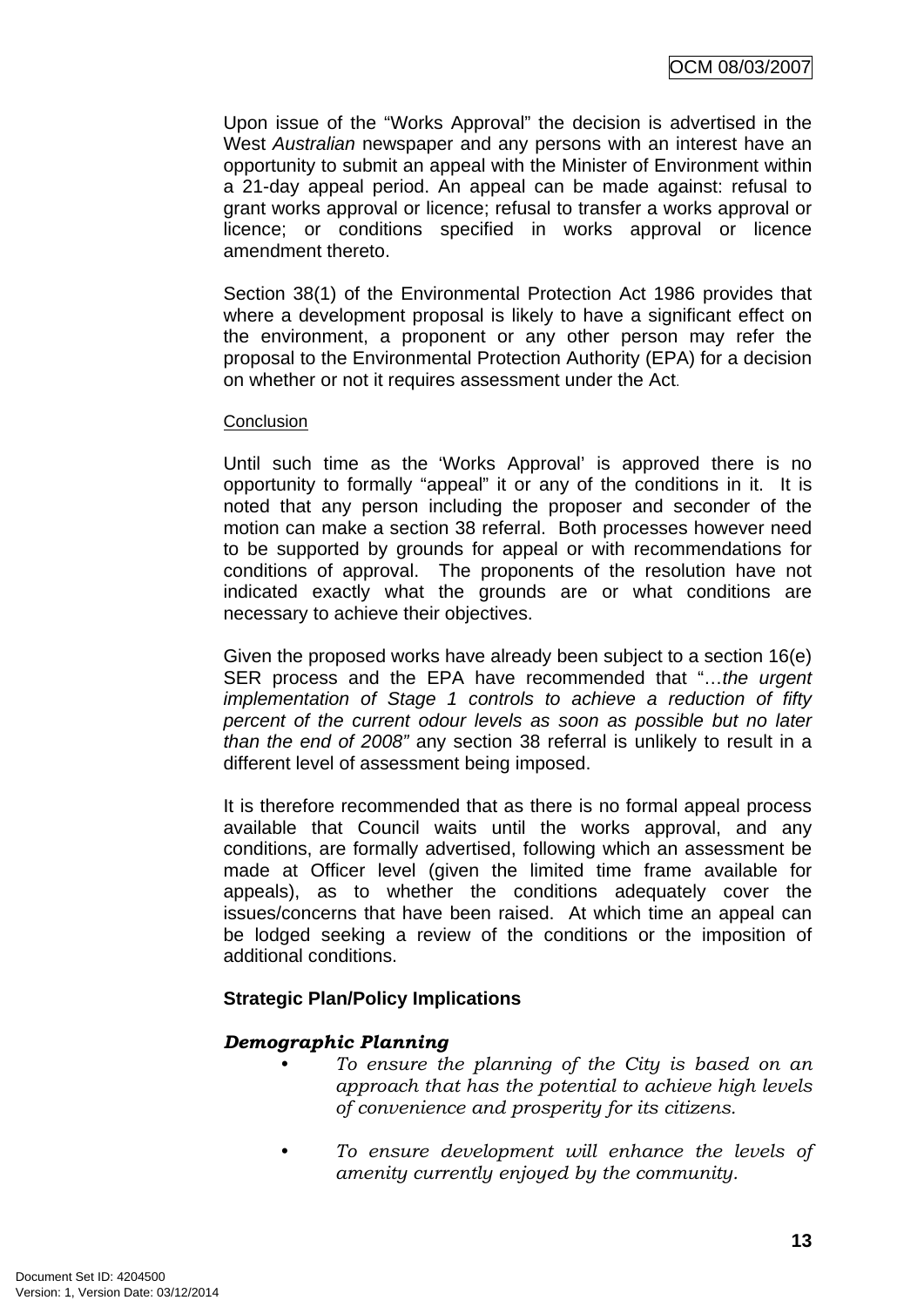#### *Governance Excellence*

*• To conduct Council business in open public forums and to manage Council affairs by employing publicly accountable practices.* 

## **Budget/Financial Implications**

Nil

# **Legal Implications**

Environmental Protection Act

# **Community Consultation**

N/A

# **Attachment(s)**

Nil

# **Advice to Proponent(s)/Submissioners**

The mover of the motion has been advised that this matter is to be considered at the Council Meeting to be held on 8 March 2007.

## **Implications of Section 3.18(3) Local Government Act, 1995**

Nil

## **13.5 (OCM 08/03/2007) - MOTION - ANNUAL ELECTORS MEETING 6 FEBRUARY 2007 (03019) (DA)**

#### **RECOMMENDATION**

That Council defers consideration of the matter to allow further investigation into the implications of any potential rezoning of land within the air quality buffer of Development Area 5.

## **COUNCIL DECISION**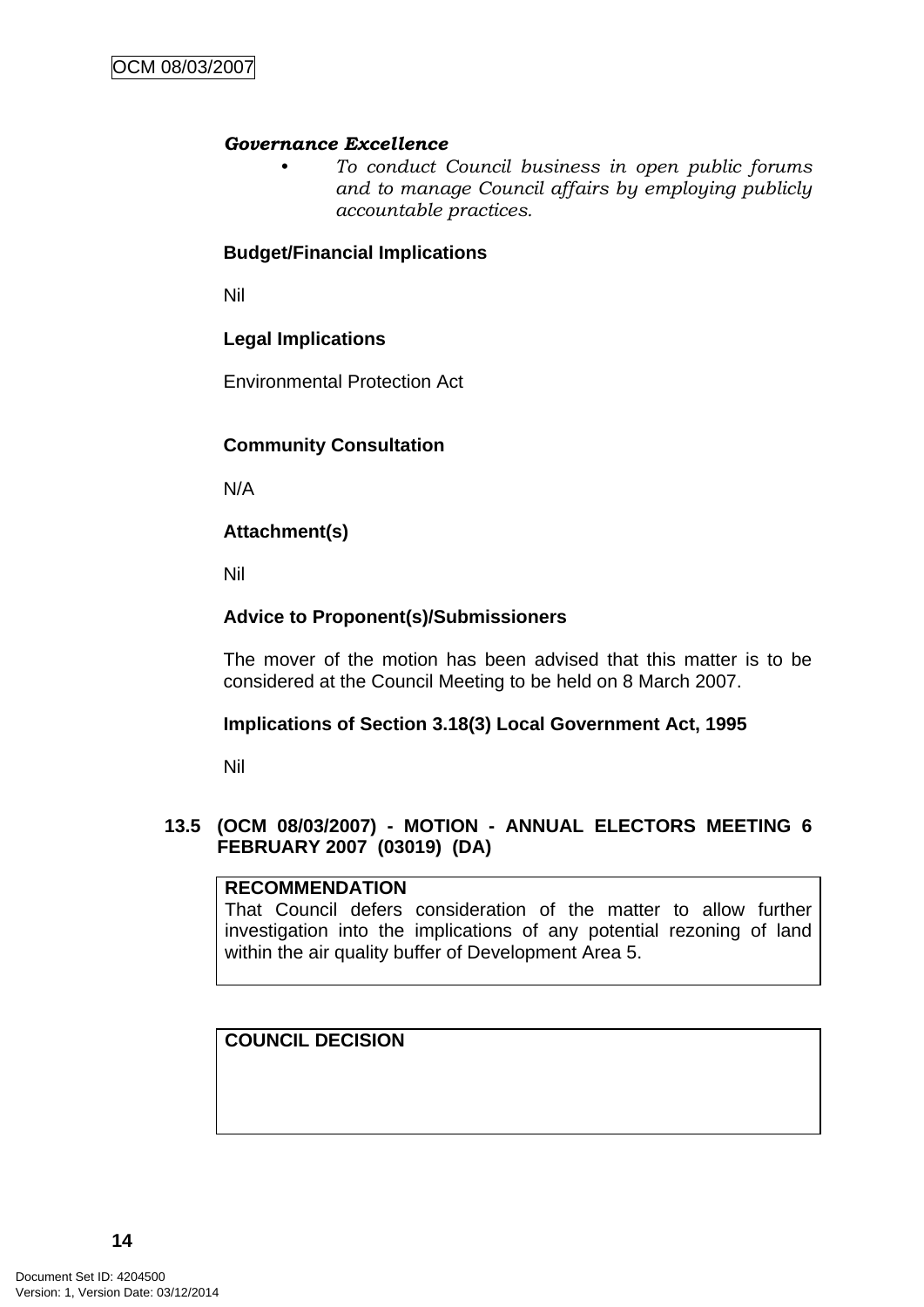# **Background**

At the Annual Electors Meeting conducted on 6 February 2007, the following motion was carried:-

"**MOVED** Mrs Robyn O'Brien (Fawcett Road, Munster) **SECONDED** Mr Dan Sherr (Amity Boulevard, Coogee). To bring a motion to the March Council Meeting asking that the November 2004 Council Meeting Agenda item 14.7 not be supported as there is no scientific basis for an odour buffer and no reason in this case for any alteration backwards to either rural living or parks and recreation zoning and Council do not support the rezoning of the land back to rural.

#### **MOTION CARRIED 7/1**"

As it is a requirement for resolutions of Electors Meetings to be considered by council as soon as practicable following their adoption, the matter is now presented for deliberation by Council.

## **Submission**

N/A

# **Report**

At it's meeting on the 16 November 2004 Council considered a report on suitable zonings for land within air quality buffer area of Development Area 5, and resolved to:

- *(1) receive the Report;*
- *(2) defer consideration to initiate a scheme amendment for the land affected by the Woodman Point Waste Water Treatment Plant odour buffer, until such time as:-* 
	- *1. the letter from the Mayor to the Director General of Water Corporation, Dr Jim Gill, dated 9 November 2004 has been responded to and said response has been considered by Council.*
	- *2. extensive consultation has been undertaken seeking public comment on the future use of the land affected by the Woodman Point Waste Water Treatment Plant odour buffer;*
- *(3) following consideration of the response from Dr Gill, and subject to there being no conflict with the Water Corporation's position, commence the public consultation referred to in (2) 2. above by:-*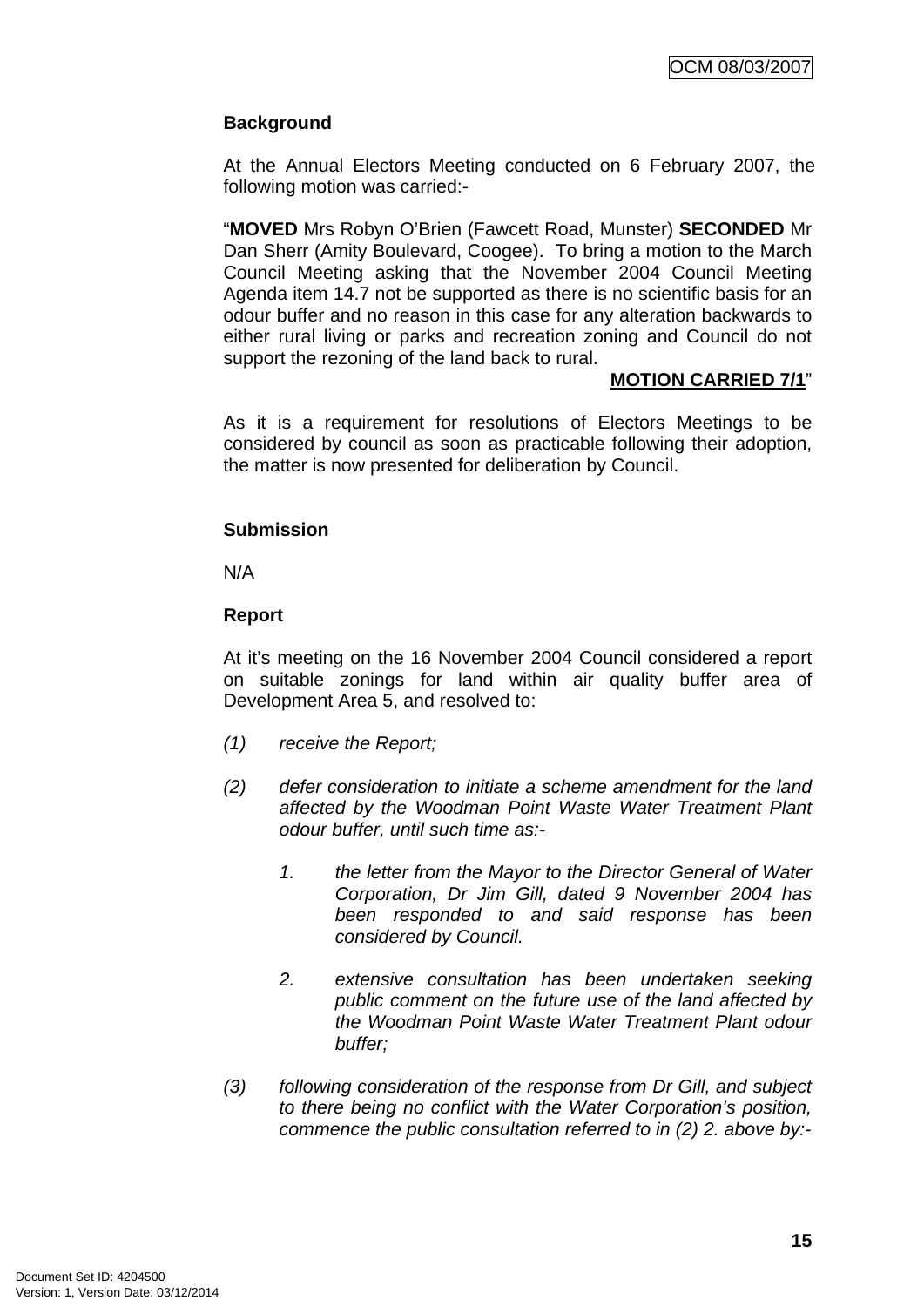- *1. conducting a telephone survey by a suitably qualified consultant of residents and ratepayers living in the district, to ascertain their opinion about the future of the land affected by the odour buffer, including but not limited to residential, rural living and recreational (golf course) uses;*
- *2. including a survey in an issue of the Cockburn Soundings, with the survey questionnaire being the same as that used in the telephone survey;*
- *3. undertaking a letter drop of property owners living in the vicinity, namely between Cockburn Road and Stock Road and between Mayor Road and Russell Road, with the questionnaire being the same as that used in the telephone survey;*
- *(4) reconsider the matter at a subsequent meeting of Council, following the closing of public comment period.*

The report was prepared in response to a resolution of Council on 20 July 2004 requesting that Council investigate the proposed buffer around the Waste Water Treatment Plant at Lake Coogee and ascertain the impact on local residents.

Since Council's resolution in 2004 there have been a number of studies into the odour buffer around the Woodman Point Waste Water Treatment Plant, including a Strategic Environmental Review in September 2005, an Independent Review of the SER Odour Modelling by Katestone, commissioned by local residents, an independent review by Air Assessment Pty Ltd, commissioned by the EPA in December 2005, and a EPA Bulletin ('Strategic advice on the proposed buffer for the Woodman Point Wastewater Treatment Plant') in November 2006.

It should also be noted that at it's meeting on the 10 November 2005 Council considered a report on the SER and resolved to:

- *(1) note the Officer's report;*
- *(2) prepare a submission to the Environmental Protection Authority reconfirming Council's current position for the 750m odour buffer to be contracted back to the eastern shoreline of Lake Coogee;*
- *(3) Oppose the "in principle approval" sought from the Environmental Protection Authority for the suggested compatible land use of Industrial and Commercial for land within the odour buffer;*
- *(4) request the Environmental Protection Authority acknowledge the need for a comprehensive planning study initiated by the City*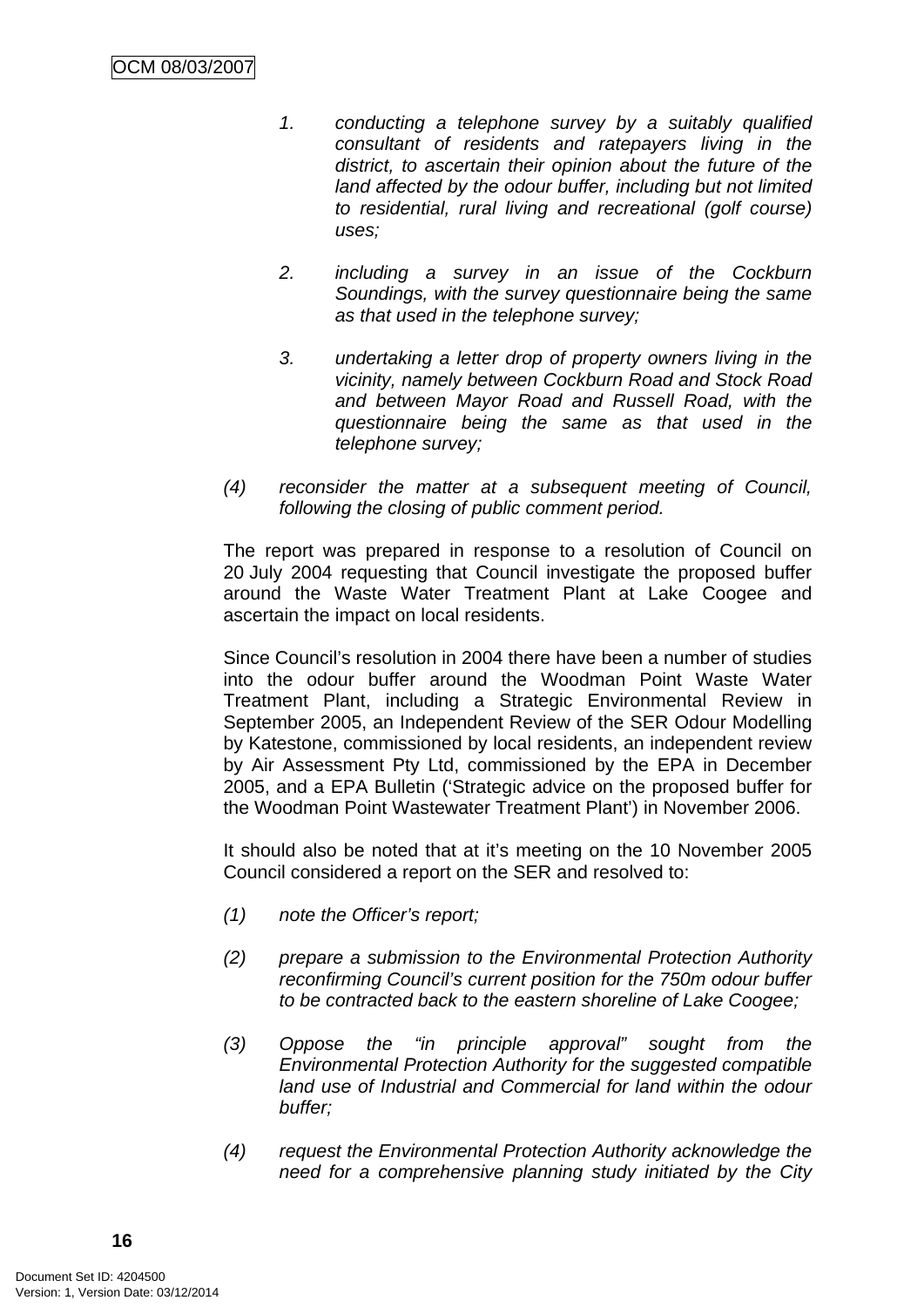*and involving landowner consultation to examine alternative land use for the land affected by the odour buffer should the odour buffer remain unchanged;* 

- *(5) advise the Water Corporation that it should honour a commitment to bring forward elements of the Stage 1 odour control works as stated in the Water Corporation letter dated 23 September 2005; and*
- *(6) advise all affected ratepayers and residents who live in the Urban Deferred area of Council's decision and provide them with a copy of Council's submission to the EPA.*

In addition there have been recent moves by local residents to reassess the current zoning of the locality and investigate alternative development options.

It is therefore recommended that Council defer any formal consideration of the issue of the zoning of the land to allow Administration sufficient time in which to fully investigate all the issues and the implications that any potential rezoning may have.

# **Strategic Plan/Policy Implications**

# *Demographic Planning*

*• To ensure the planning of the City is based on an approach that has the potential to achieve high levels of convenience and prosperity for its citizens.* 

# **Budget/Financial Implications**

N/A

## **Legal Implications**

Town Planning Scheme No. 3 Planning and Development Act 2005

# **Community Consultation**

N/A

# **Attachment(s)**

Nil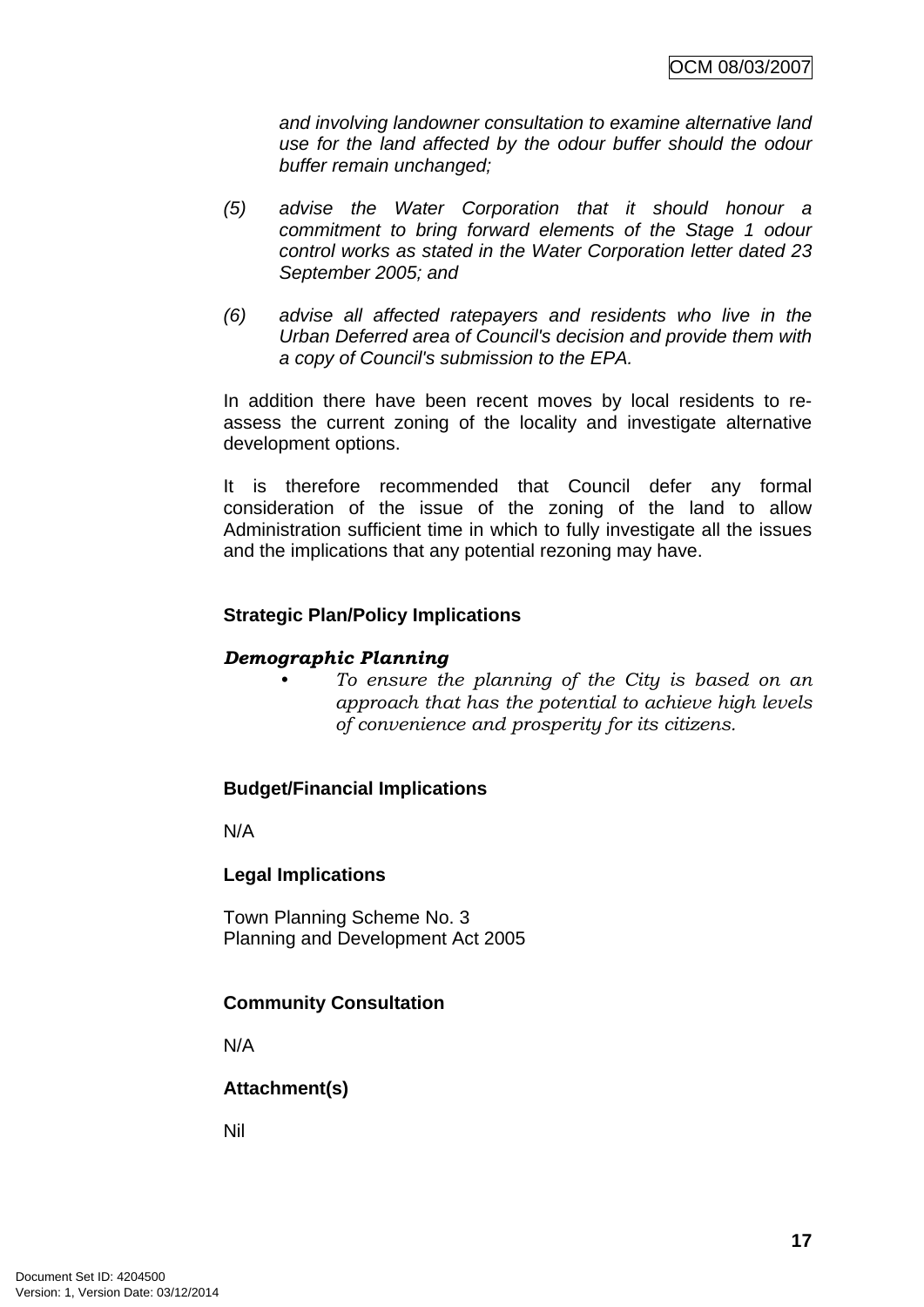# **Advice to Proponent(s)/Submissioners**

The mover of the motion has been advised that this matter is to be considered at the Council Meeting to be held on 8 March 2007.

## **Implications of Section 3.18(3) Local Government Act, 1995**

Nil

## **14. PLANNING AND DEVELOPMENT DIVISION ISSUES**

## **14.1 (OCM 08/03/2007) - SINGLE HOUSE AND OUTBUILDING - LOT 163 (NO. 102) BRITANNIA AVENUE, BEELIAR - OWNER: P & M CAMPBELL - APPLICANT: DARREN MILLER BUILDING DESIGNER (6003135) (AJW) (ATTACH)**

# **RECOMMENDATION**

That Council:

- (1) grant its approval for the erection of a single residence and outbuilding (including associated site works and retaining) on Lot 163 (No.102) Britannia Avenue, Beeliar, in accordance with the approved plans subject to the following conditions:
	- 1. Development can only be undertaken in accordance with the details of the application as approved herein and any approved plans.
	- 2. Nothing in the approval or these conditions shall excuse compliance with all other relevant written laws in the commencement and carrying out of the development.
	- 3. The portico structure being reduced in height by at least 1.25 metres to the satisfaction of Council at working drawings stage.
	- 4. The height of the Colourbond fence to be erected above the existing eastern side retaining wall being no greater than 1.2 metres in height as shown generally by the dashed line on the elevations Drawing No. A3.01 dated 12 February 2007 and received by Council on 13 February 2007.
	- 5. Landscaping is to be undertaken, reticulated/irrigated and maintained in accordance with the approved plan prior to the occupation of the site.
	- 6. Walls, fences and landscape areas are to be truncated within 1.5 metres of where they adjoin vehicle access

**18**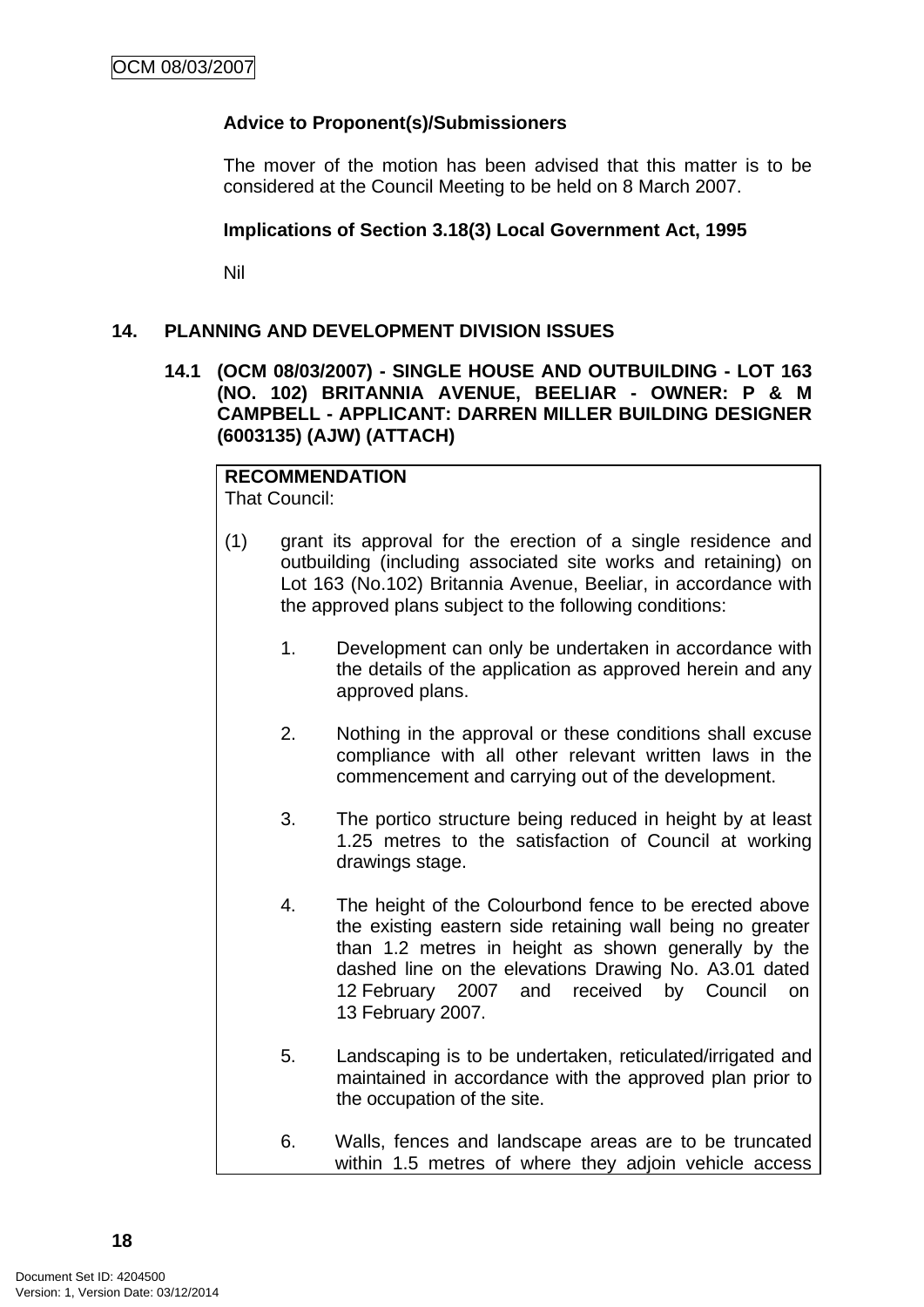points where a driveway and/or parking bay meets a public street or limited in height to 0.75 metres.

- 7. All stormwater is to be contained and disposed of on-site.
- 8. Any retaining wall(s) are to be constructed in accordance with a qualified Structural Engineer's design.
- 9. Earthworks over the site and batters must be stabilised to prevent sand or dust blowing, and appropriate measures shall be implemented within the time and in the manner directed by the Council in the event that sand or dust is blown from the site.
- 10. No activities causing noise and/or inconvenience to neighbours being carried out after 7.00pm or before 7.00am, Monday to Saturday, and not at all on Sunday or Public Holidays.

# **FOOTNOTES**

- 1. The application has been determined on the basis of the amended plans provided for assessment by Council.
- 2. In the event there are any questions regarding the requirements of this approval, or the planning controls applicable to the land and/or location, Council's Planning Services should be consulted.
- 3. The development is to comply with the requirements of the Building Code of Australia.
- (2) issue a Schedule 9 Notice of Determination on Application for Planning Approval (inclusive of MRS Form 2 Notice of Approval);
- (3) advise the applicant and submissioner of Council's decision accordingly.

# **COUNCIL DECISION**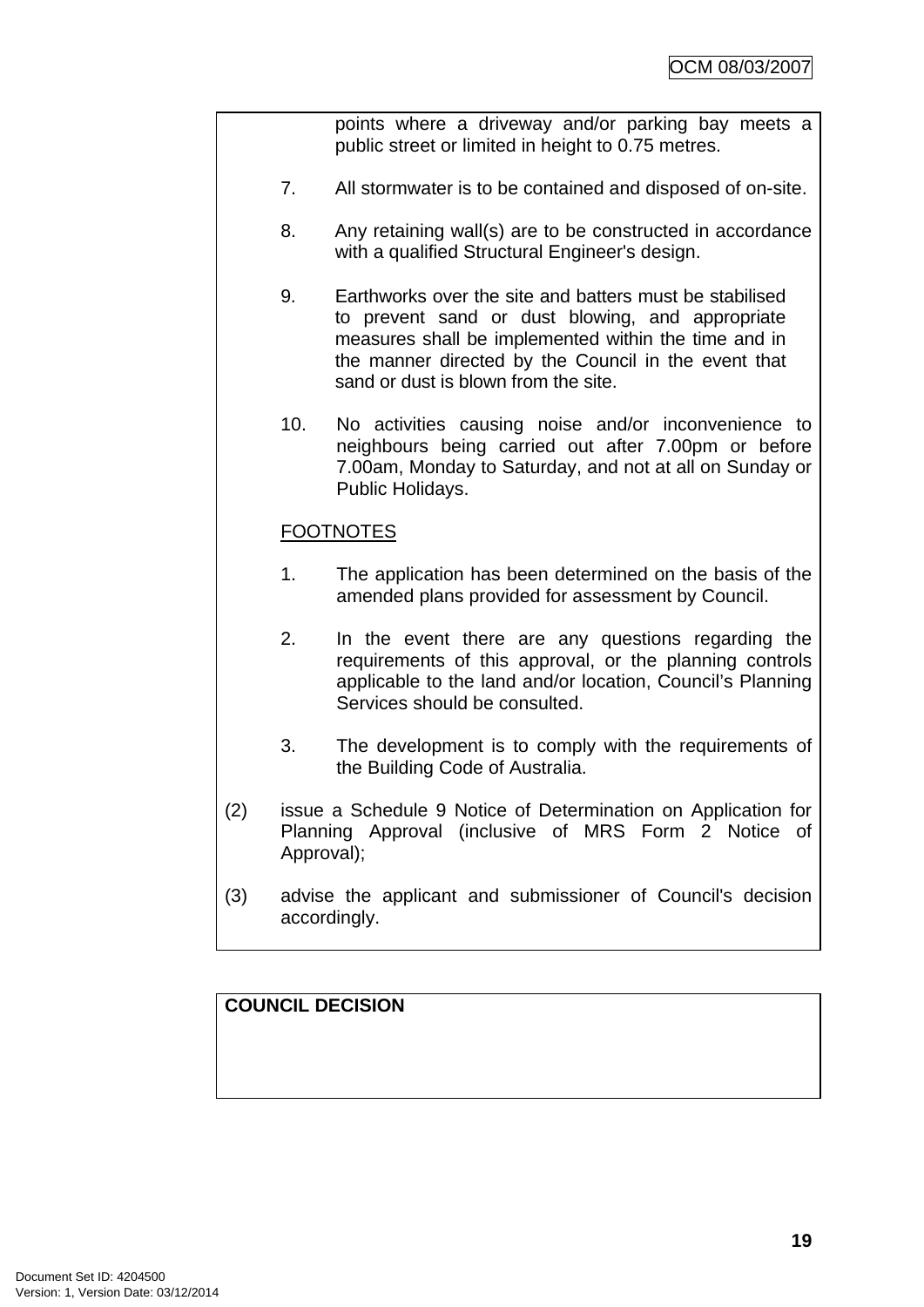# **Background**

| ZONING:    | MRS: Rural                     |  |
|------------|--------------------------------|--|
|            | TPS3:   Rural Living           |  |
| LAND USE:  | Residential/Rural Living       |  |
| LOT SIZE:  | 4047m2                         |  |
| USE CLASS: | House – Single 'P' (Permitted) |  |

The subject land is located on the north side of Britannia Avenue, between Jervois Road and the Fremantle-Kwinana railway line (to the east). The land is currently vacant, and flanked either side by similar size lots on which single dwellings have been erected (adjacent to Britannia Avenue). The locality generally, is characterised by a mix of original and more recent dwellings on large 'rural living' lots, interspersed with numerous lots used for:

- both residential and rural living/agricultural purposes; or
- solely intensive agricultural purposes (market gardening, orchards etc).

There are also a number of 'bush' blocks in the area.

Applications recently considered by Council for the subject land include one that sought retrospective approval for retaining walls constructed around the land. The application was conditionally approved in January 2006.

## **Submission**

Application has been made to erect a single residence on the land, adjacent to the Britannia Avenue frontage of the lot, and an outbuilding toward the rear of the lot. In detail, the following is proposed:

- A single dwelling, comprising five (5) bedrooms and various internal and external living spaces;
- A 'drive-thru' driveway between the dwelling and the street;
- A driveway extending along the eastern boundary of the land, from the front of the property to the rear;
- An entry portico structure on the eastern side of the dwelling, through which the driveway mentioned in the above point extends;
- A lawn yard area (on the northern side of the dwelling); and
- A shed (outbuilding) and lean-to structure at the rear of the land.

A number of additional retaining walls are also proposed, extending in an easterly and southerly direction from the north-west corner of the lot. The purpose of this retaining is to facilitate the construction of the shed/lean-to on flat land relative in height to the top of the retaining wall constructed along the eastern boundary of the land.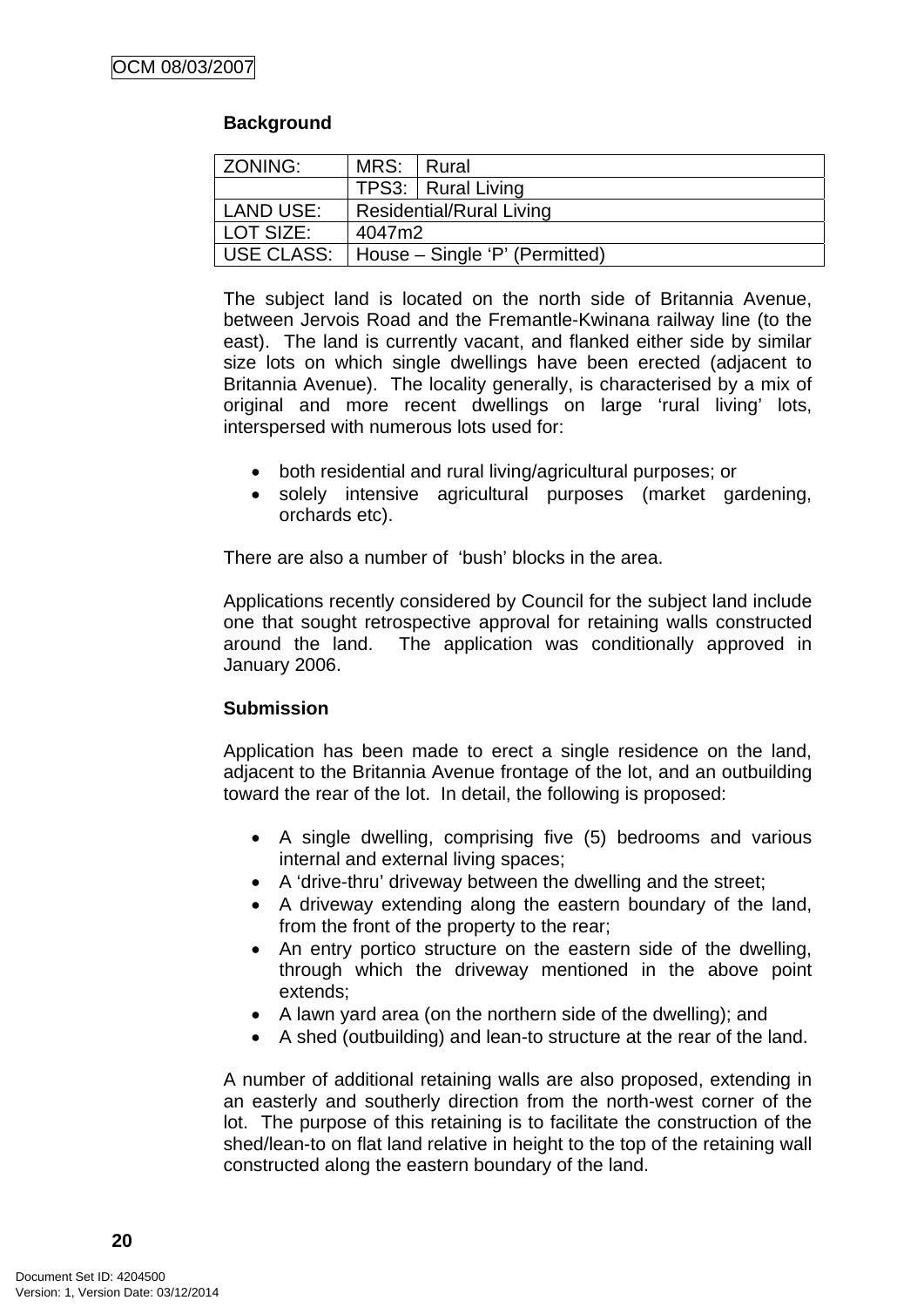It is noted that the plans now before Council supersede those submitted with the application. Several changes have been made to the original plans for the purpose of addressing concerns identified by Council's Statutory Planning Service, and raised by the adjoining property owner to the east. The changes are as follows:

- The driveway to the rear shed is now proposed at a height constant with that at the front of the property (previously the level increased toward the rear of the site);
- The portico structure has been set off the side boundary by 0.5 metres – to a distance of two (2.0) metres;
- A side wall rising above the water feature on the eastern side of the entry portico has been reduced in height approximately 300mm (0.3 metres);
- A reduction in the size of the rear shed to 200m2; and
- A reduction in the size of the shed lean-to by approximately 75m2.

# **Report**

In determining applications for development within a Rural Living Zone, Council needs to have regard for the Town Planning Scheme objectives of the zone, and any applicable standards and/or policies. The objective of the Zone is *To provide residential use in a rural environment*. The main standards relate to the siting of development where no building envelope exists. Within a Rural Living Zone, the Scheme states that *no building shall be erected within 10 metres of any boundary of the lot or 20 metres from any road reserve*.

With respect to outbuildings, Council's Policy dealing with such refers to a maximum floor area of 200m2, and maximum wall and ridge heights of 4.0 and 6.0 metres. By virtue of the amendments mentioned above, the outbuilding proposed for the rear of the lot is generally compliant in terms of size. It is also compliant in terms of height, whilst the proposed siting of the structure is also supported. In this regard, it is noted that many properties within the Rural Living Zone have outbuildings erected upon them, in several instances in similar locations to that proposed.

The retaining walls and revised level proposed for the driveway leading to the rear of the site are also supported, noting the level in particular, has been reduced in height by approximately 300mm for a distance of 40 metres (approximately). With respect to the reduced level, it is noted that with the exception of the rear 15 metres (atop which the proposed outbuilding will be erected), the reduction in height addresses a concern raised by the adjoining property owner.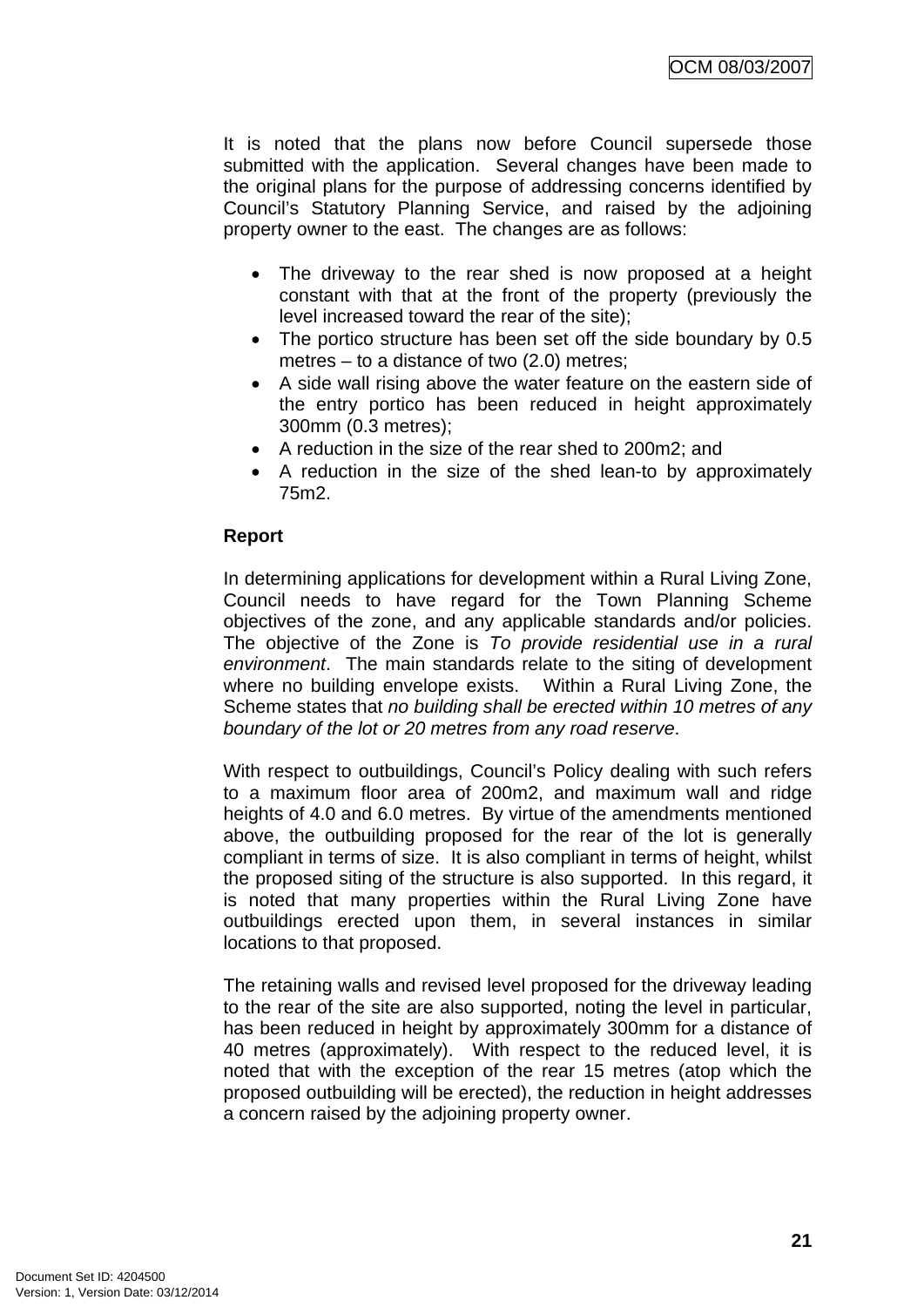#### Portico (and side wall water feature)

The main concern regarding the plans now before Council relates to the entry portico intended for the eastern side of the proposed dwelling. In this regard, it is noted that the adjoining property owner also has concerns.

The underlying objective of the main planning controls applicable to the location (setback requirements) is to facilitate development that is more 'rural' in character than 'suburban'. Whilst this has not necessarily transpired in terms of increased building setbacks from side boundaries, it is the case that the majority of recent development undertaken in the locality is single storey in height (where reduced setbacks do not necessarily result in impacts on adjoining properties). The proposed portico, however, has been presented with a wall and total height of 6.0 and 8.5 metres respectively, and is therein considered the equivalent of a two (2) storey structure.

Notwithstanding the increased portico setback proposed by the applicant, which is considered to improve the relationship of the structure to the adjoining property, the structure is considered to remain unnecessarily high. Without compromising the future access intentions of the property owner, therefore, it is recommended that an appropriate condition requiring a reduction in the height of the structure be imposed on the approval. It is recommended that the condition require the height of the portico be reduced by at least 1.25 metres to Council's satisfaction at working drawings stage. This amounts to the removal of the large plinth atop which sits the cedar louvres and the roof itself.

Architecturally, the above requirement is not considered to compromise the integrity of the remainder of the street elevations. Importantly, the symmetry of the elevation will be generally maintained.

With respect to the minor increase in the wall height on the eastern boundary adjoining the water feature, it is noted the plans have been amended, as mentioned, responding to a concern regarding this aspect of the proposal by the adjoining owner.

#### **Conclusion**

Having regard for the above comments, it is recommended that the amended plans now before Council be approved. The amendments have provided for a more compliant proposal in terms of the standards that apply, and have addressed generally, the concerns raised by the adjoining owner. It is noted that the adjoining owner has been advised of the changes made to the plans, and that the application is being presented to Council for determination.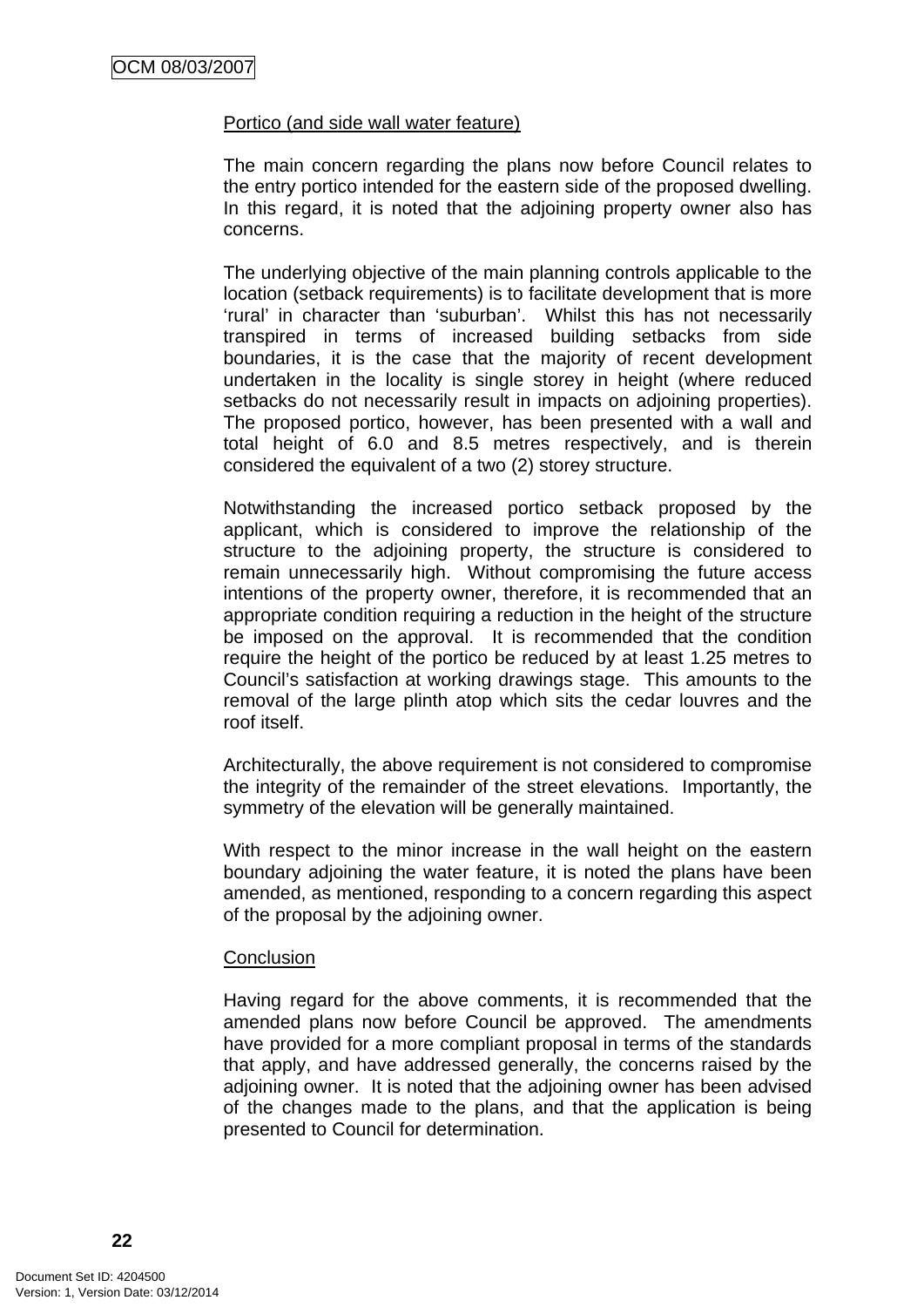# Recommendation

That Council conditionally approve the application to erect a single residence and outbuilding (including associated site works and retaining) on Lot 163 (No.102) Britannia Avenue, Beeliar.

# **Strategic Plan/Policy Implications**

Council Policy – Outbuildings – APD18.

# *Demographic Planning*

*• To ensure development will enhance the levels of amenity currently enjoyed by the community.* 

## **Budget/Financial Implications**

In the event an application for review to the State Administrative Tribunal arises in respect of any of the conditions proposed to be imposed on approval, there may be a cost to be borne by Council.

## **Legal Implications**

Town Planning Scheme No.3 Planning and Development Act 2005

## **Community Consultation**

Adjoining owners were consulted regarding the proposal.

## **Attachment(s)**

- (1) Site plan, floor plans and elevations;
- (2) Objector submissions.
- (3) Site Photographs

## **Advice to Proponent(s)/Submissioners**

The Proponent(s) and those who lodged a submission on the proposal have been advised that this matter is to be considered at the 8 March 2007 Council Meeting.

## **Implications of Section 3.18(3) Local Government Act, 1995**

Nil.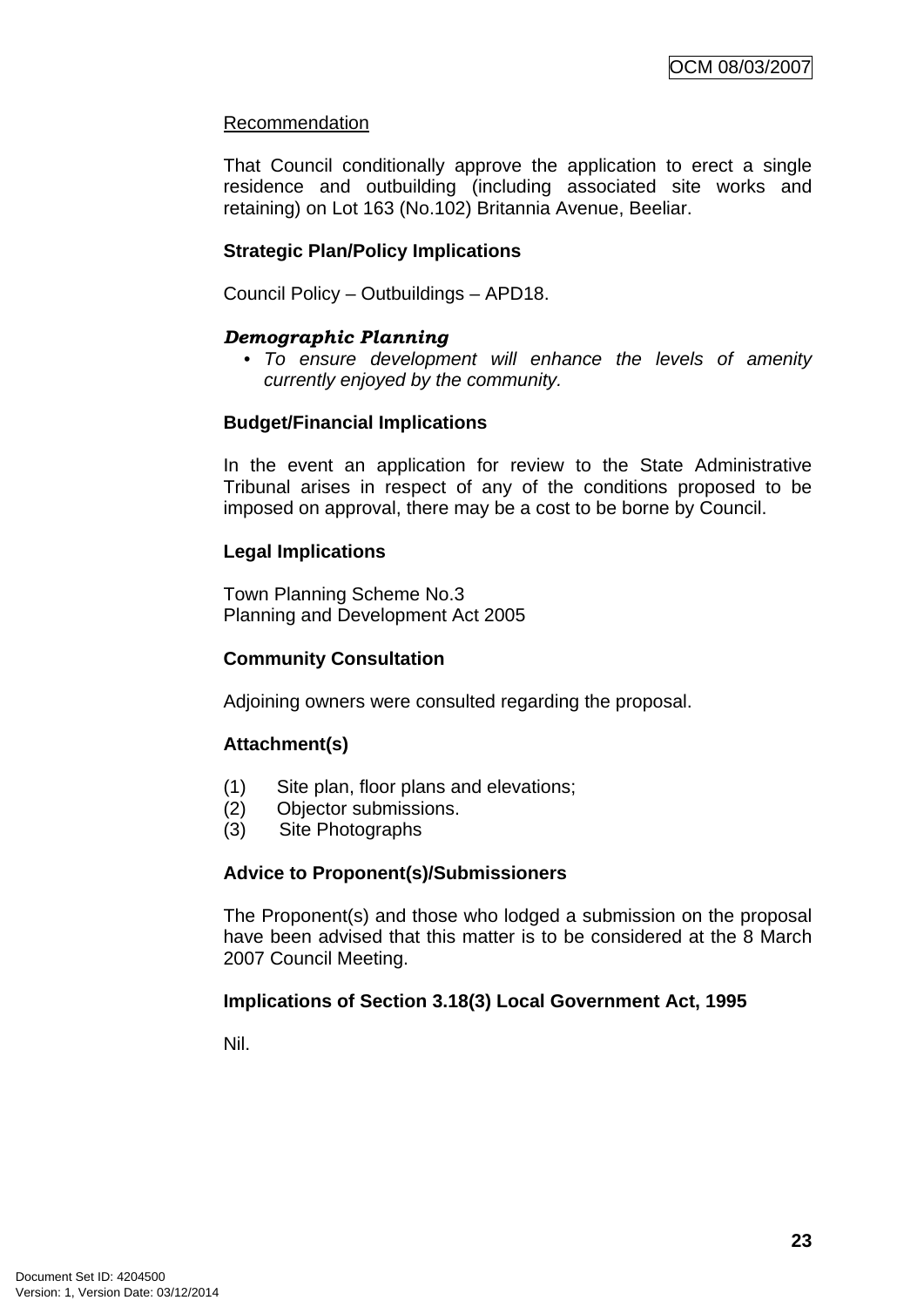**14.2 (OCM 08/03/2007) - PROPOSED STRUCTURE PLAN - LOTS 802 & 9028 GIBBS ROAD AND LOT 803 LYON ROAD, AUBIN GROVE - OWNER: LANDCORP - APPLICANT: ROBERTS DAY (9645F) (DA) (ATTACH)** 

# **RECOMMENDATION**

That Council:

- (1) adopt the structure plan for Lots 802 & 9028 Gibbs Road and Lot 803 Lyon Road (formerly Lot 204 Lyon Rd), Aubin Grove subject to the following modifications to the structure plan:
	- 1. Include on-street car parking bays for the northern R30 laneway lots located in the North-East development cell at a rate of 1 bay per two lots.
	- 2. Amend the 12 metre road reserve adjacent to the public open space within the north-east development cell to 13.5 metres in width.
- (2) upon receipt of a revised Structure Plan compliant with Clause (1) above, forward the Structure Plan documents and schedule of submissions to the Western Australian Planning Commission for its endorsement pursuant to Clause 6.2.10 of Town Planning Scheme No 3;
- (3) adopt the officer comments within the Schedule of Submissions contained in the Agenda attachments for Lots 802 & 9028 Gibbs Road and Lot 803 Lyon Road (formerly Lot 204 Lyon Rd), Aubin Grove and forward those comments requiring consideration to the applicant for information;
- (4) advise the proponent that a road reserve will be requested at the subdivision/development stage for the north western development cell to provide a hard edge interface to the public open space and Bush Forever site to the south; and
- (5) advise those persons who made a submission of Council's decision.

# **COUNCIL DECISION**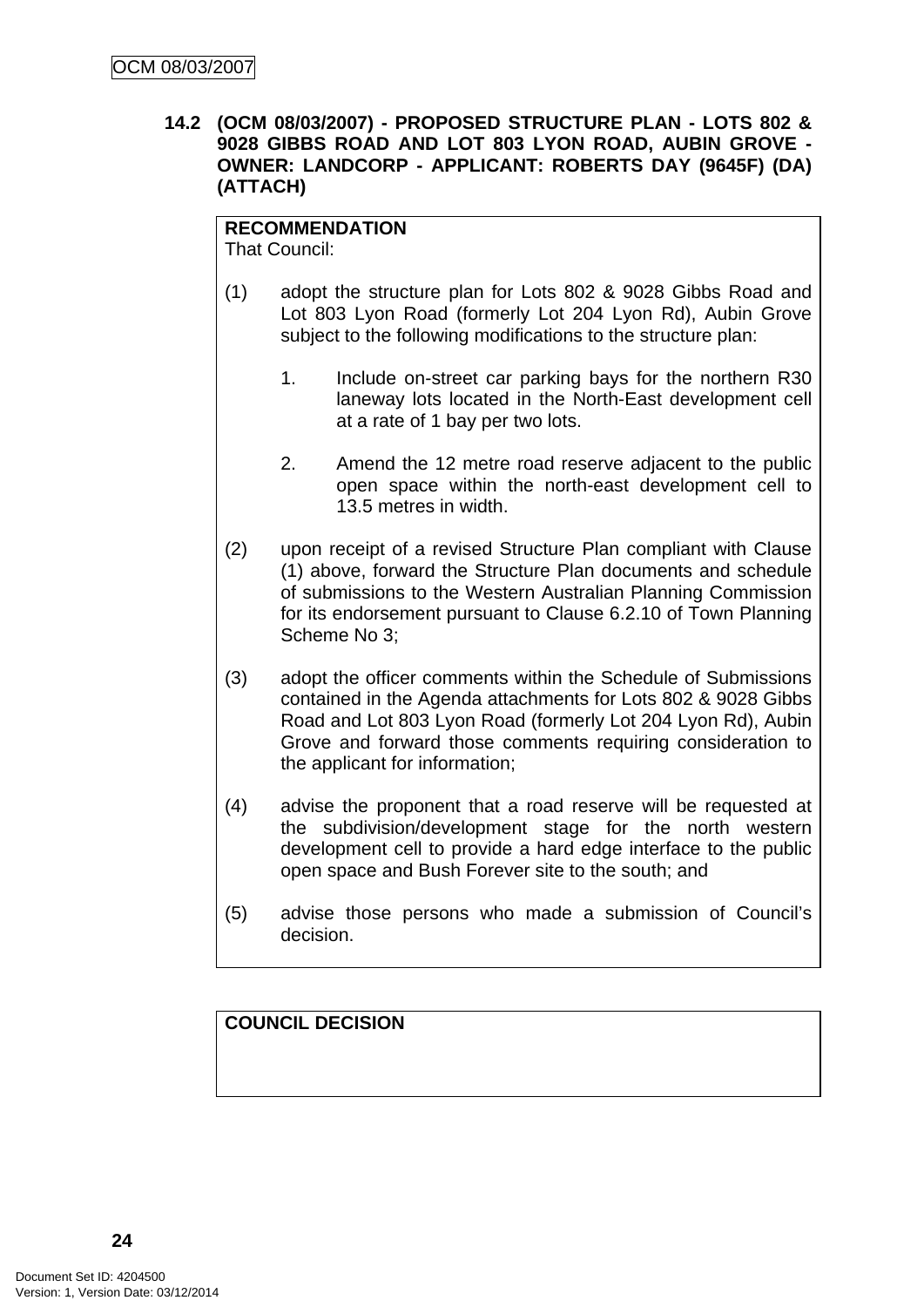# **Background**

| ZONING:                                 | MRS:               | Urban               |  |
|-----------------------------------------|--------------------|---------------------|--|
|                                         |                    | TPS3:   Development |  |
|                                         |                    | Development Area 11 |  |
| <b>LAND USE:</b>                        | Vacant - bushland  |                     |  |
| LOT SIZE:                               | SW Cell: 2.7275 ha |                     |  |
|                                         | NW Cell: 3.2494 ha |                     |  |
|                                         | NE Cell: 9.5058 ha |                     |  |
| Lot 800 (Bush Forever site): 26.7180 ha |                    |                     |  |

This matter was considered by Council at its meeting held on 8 February 2007 and it was resolved that the matter be deferred to a future Council meeting, subject to:

- (1) Elected Members being provided with a copy of the covering letters and full submissions received by the DEC (formerly DoE) and the Water Corporation, along with a report by an Environmental Officer detailing the specific concerns raised by each of the Agencies and how they are addressed in the proposed Structure Plan;
- (2) information on how the boundaries to the Bush Forever site were determined and whether any aspect of this proposal has been referred to the EPA for assessment;
- (3) an aerial photograph being provided in the attachments; and
- (4) original Bush Forever documents being provided.

The reason given for this decision was that the report in the Agenda is focussed directly at the Structure Plan. It fails to address the most important environmental issues associated with the Bush Forever site. This area of land is pristine bushland, is rich in biodiversity and contains two conservation category wetlands. The areas proposed to be developed need to be carefully reviewed by Council, as the north east corner is high quality bushland. More time and more information is needed before such an important decision is made.

The site was originally known as Lot 204 Lyon Road, Aubin Grove and partially contained Bush Forever Site No. 492. In 2006 the site was subdivided as a result of a Negotiated Planning Solution to protect the Bush Forever Site while allowing some residential development to occur. Bush Forever Site No. 492 (Lot 800 Lyon Road) was subsequently excised from the remaining land zoned for 'Development' and vested with the Western Australian Planning Commission. The subdivision created three separate and distinct 'Development' cells in the South West, North West and North East corners of the site.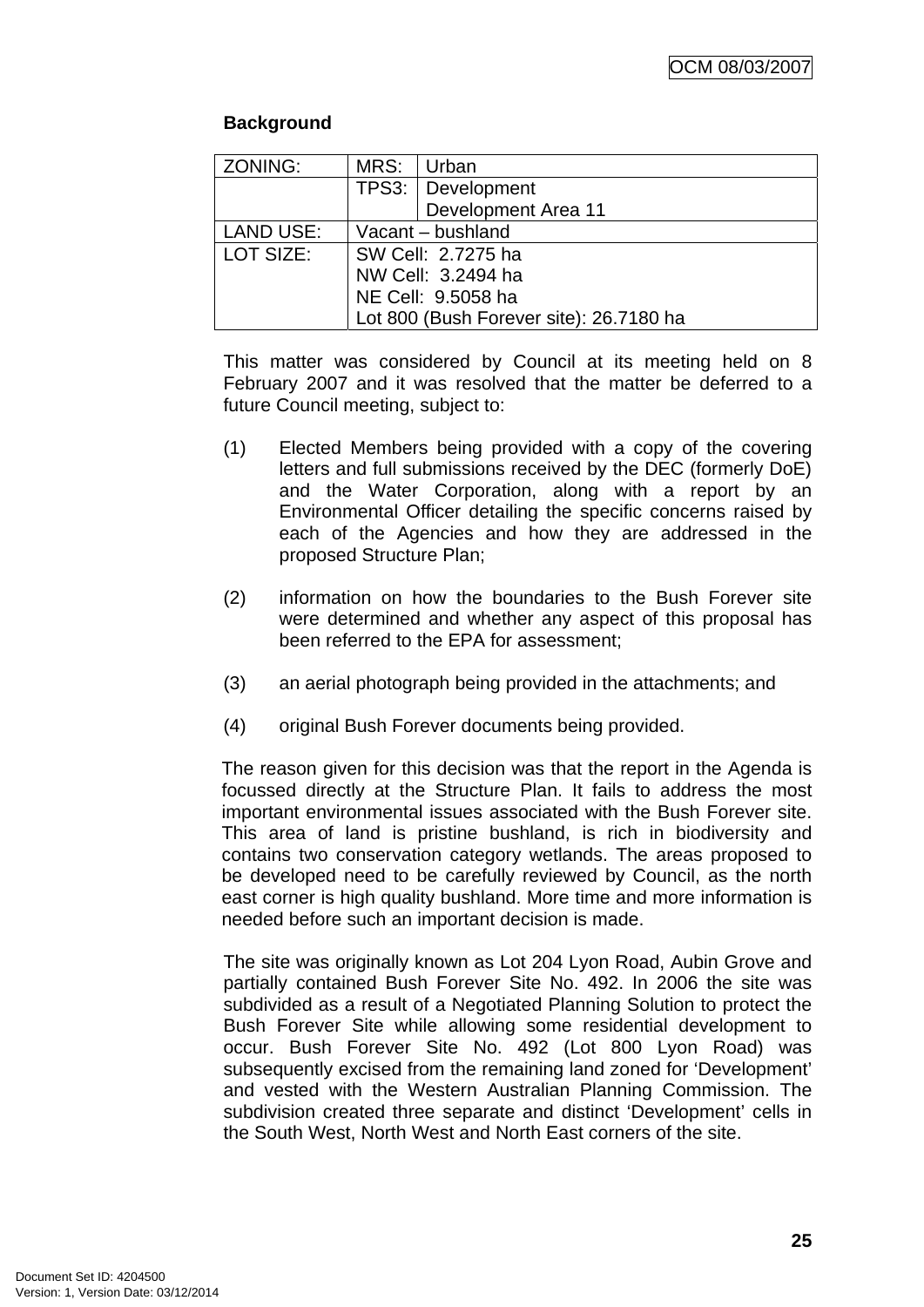# **Submission**

Roberts Day has submitted a proposed structure plan for Lots 802 & 9028 Gibbs Road and Lot 803 Lyon Road (formerly Lot 204 Lyon Rd), Aubin Grove on behalf of the landowner, LandCorp.

The structure plan proposes the creation of approximately 135 residential lots ranging in area from  $339m^2$  to 14054 $m^2$  in three distinct development cells. The lot sizes reflect the residential densities (R20, R30 and R40) as depicted on the Structure Plan. The North Western cell proposes the creation of one 'super' lot that will be later subdivided when plans for the adjoining Harvest Lakes Neighbourhood Centre have been finalised.

As well as a Bush Forever site, the site also contains a Conservation Category Wetland (CCW), with buffers to the wetland being contained within the public open space and Bush Forever site.

Refer to site plan and proposed Structure Plan contained with the Agenda attachments.

#### **Report**

The proposed structure plan is generally in accordance with the Southern Suburbs District Structure Plan (stage 2) in that it proposes medium density (R40) in the north-west cell and generally residential R20 for the remaining areas.

#### Public Open Space

The net subdividable area of the site, once the deductions for the pump station, core wetland and drainage were removed, totalled 13.7633 ha.

The structure plan proposes 1.1614 ha (8.4%) creditable public open space (POS) and it is proposed to provide cash-in-lieu for the remaining 0.2149 ha (1.6%) shortfall of POS, which is consistent with the approach used on the Sanctuary Estate by Stocklands, which is located immediately to the south.

The public open space comprises a 50% credit towards areas within a 30 metre CCW buffer, totalling 0.7793 ha.

The City is supportive of the amount of POS provided for the site, given that the Bush Forever site (approximately 26.72 ha in area) and majority of the CCW has been excised from the developable land and will be protected within a Parks and Recreation reserve, to be managed by the City.

The cash-in-lieu could be used to fund playgrounds within the POS, dual use paths within the Bush Forever site etc.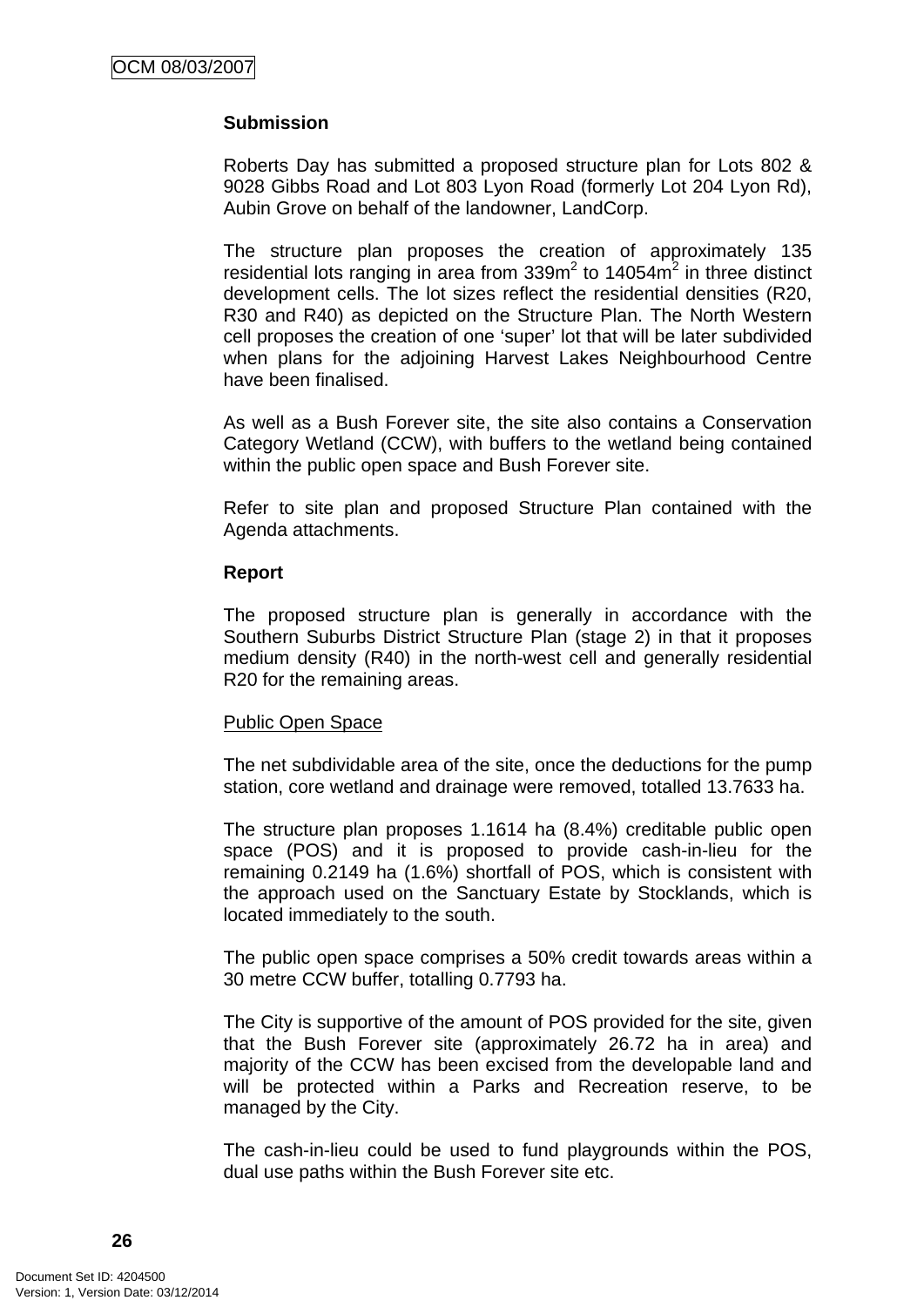## Bush Fire Management Plan

The proponent has submitted a Bush Fire Management Plan to the City to demonstrate how bush fire protection can be provided to the development cells while still providing protection from clearing to the Bush Forever site.

The Bush Fire Management Plan demonstrates that a 20 metre low fuel zone can be achieved to buildings, with the low fuel zone comprising 7 metres within the backyard of properties, 10 metres within POS and road reserves and 3 metres within the existing fire breaks around the Bush Forever site.

The Bush Fire Management Plan has been referred to the City's FESA representative and is acceptable to the City.

#### Community Consultation

The City received eight (8) submissions in respect to the proposed structure plan, including submissions from Western Power, Water Corporation and the Department of Environment.

The Department of Environment (DoE) originally raised concern regarding the reduced buffers (less than 50 metres) to the Conservation Category Wetland (CCW). However, after receiving a submission from the applicant's environmental consultant on the proposal, the Department of Environment provided a second submission on the proposed structure plan, stating that the buffers proposed to the CCW are considered environmentally acceptable, for reasons outlined in the submission contained in the schedule of submissions. Given the DoE's acceptance of the proposed buffers to the CCW, the City supports the buffers proposed in the structure plan.

The City also received four (4) submissions from nearby landowners. One submission raised concerns with respect to the impact the development would have on their lifestyle, particularly during the subdivision/ construction stage. In response to this submission, the site is zoned 'Development' for the purposes of residential development and it is inevitable that residential development will occur. Many of the concerns raised can be monitored and controlled through the Environmental Protection Act (i.e. with respect to noise) and a dust management plan will need to be prepared prior to subdivision and/or development. This will ensure that any emissions from the subdivision can be minimised.

Another resident objected to the number of lots proposed within the south-west development cell. In response to this submission it is advised that the development is proposed at an R20 density. This density is adopted as a base density throughout the City and is also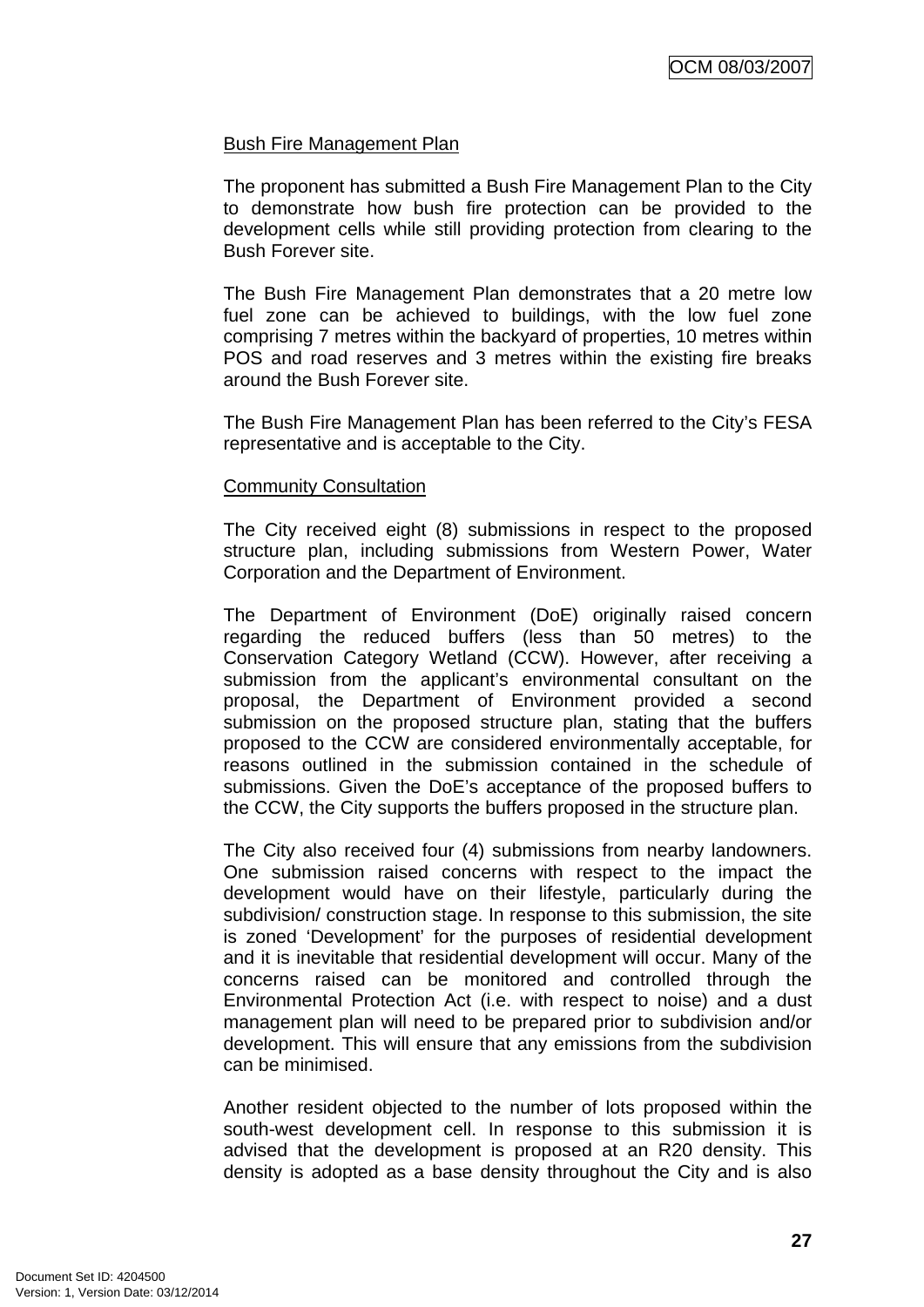consistent with the R-Coding applicable to the immediate surrounding locality. The Residential Design Codes have provisions relating to setbacks and maintaining privacy to adjoining dwellings.

#### **Conclusion**

A summary of the history of the Bush Forever determination, including correspondence from the DPI and DoE, is included for Council's information, as per Council's 8 February 2007 resolution.

It is recommended that the Council adopt the structure plan for Lots 802 and 9028 Gibbs Road and Lot 803 Lyon Road (formerly Lot 204 Lyon Rd), Aubin Grove and refer the structure plan to the WA Planning Commission for final consideration.

## **Strategic Plan/Policy Implications**

#### *Infrastructure Development*

*• To construct and maintain parks and bushland reserves that are convenient and safe for public use, and do not compromise environmental management.* 

#### *Natural Environmental Management*

- *To conserve, preserve and where required remediate the quality, extent and uniqueness of the natural environment that exists within the district.*
- *To ensure development of the district is undertaken in such a way that the balance between the natural and human environment is maintained.*

The Planning Policies which apply to this item are:

- SPD1 Bushland Conservation Policy
- SPD5 Wetland Conservation Policy
- APD4 Public Open Space
- APD28 Public Open Space Credit Calculations

## **Budget/Financial Implications**

The cost of maintaining the public open space at the expiry of the 2 year maintenance period.

## **Legal Implications**

Advertised in accordance with the provisions of section 6.2.8 of City of Cockburn Town Planning Scheme No 3.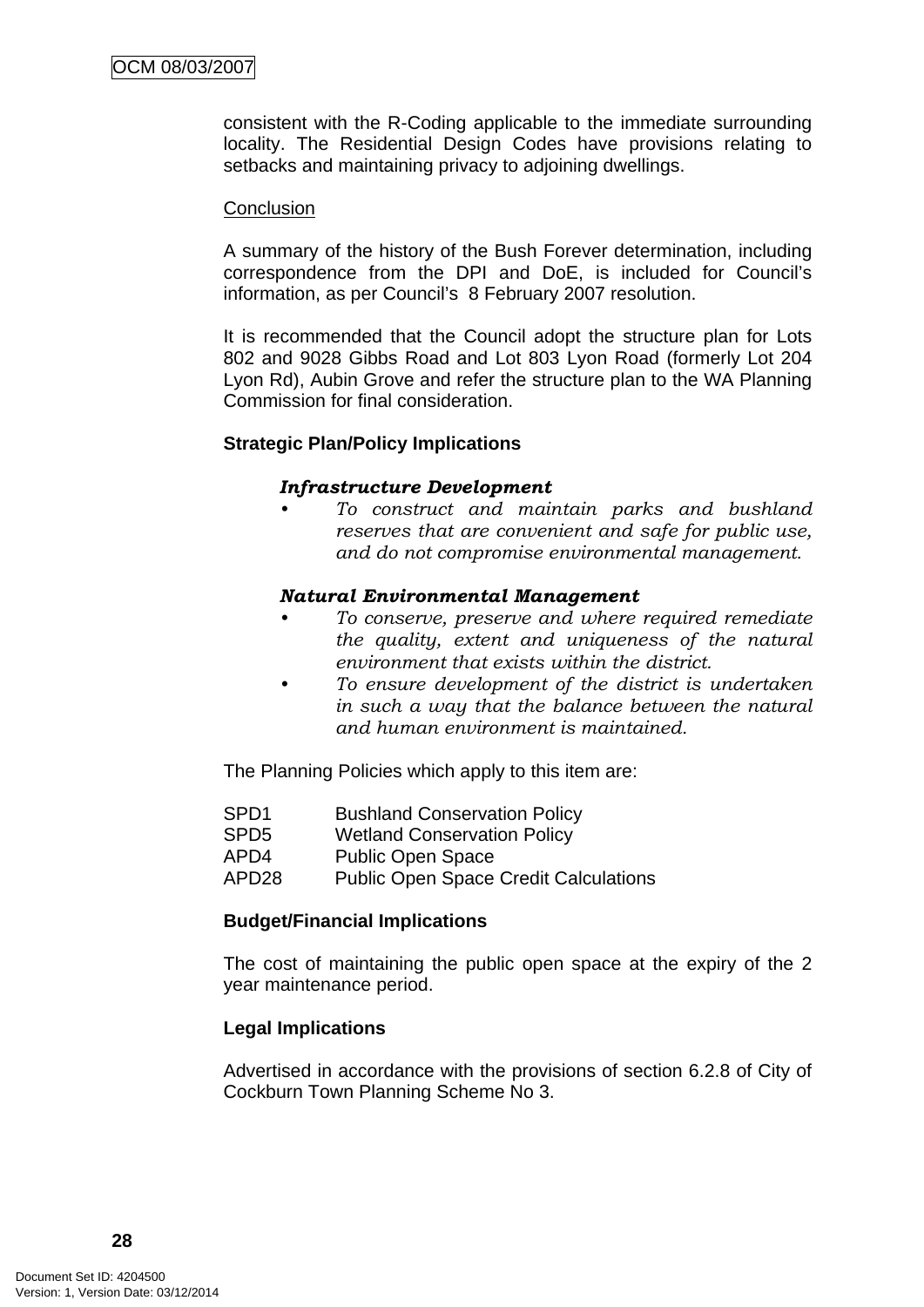# **Community Consultation**

The structure plan was advertised to the community for a period of 21 days. This included an advertisement in two local papers circulating in the District, letters to adjoining owners, letters to servicing and other government agencies, copies of the report and plans on Councils web site and a copy at the front counter.

# **Attachment(s)**

- (1) Proposed Structure Plan
- (2) Additional Requested Information
- (3) Schedule of Submissions.

# **Advice to Proponent(s)/Submissioners**

The Proponent(s) and those who lodged a submission on the proposal have been advised that this matter is to be considered at the 8 March 2007 Council Meeting.

# **Implications of Section 3.18(3) Local Government Act, 1995**

Nil.

**14.3 (OCM 08/03/2007) - MULTIPLE DWELLING DEVELOPMENT (17 DWELLINGS) - LOT 2166 O'CONNOR CLOSE, NORTH COOGEE (TO BE LOT 483 ENDERBY CLOSE) OWNER: LANDCORP (TO BE CAPE BOUVARD) - APPLICANT: CAPE BOUVARD DEVELOPMENTS (6003135) (AJW) (ATTACH)** 

# **RECOMMENDATION**

That Council:

- (1) grant its approval for the erection of a five (5) storey plus part basement building containing 17 multiple dwellings on Lot 2166 O'Connor Close, North Coogee, in accordance with the approved plans subject to the following conditions:
	- 1. Development can only be undertaken in accordance with the details of the application as approved herein and any approved plans.
	- 2. Nothing in the approval or these conditions shall excuse compliance with all other relevant written laws in the commencement and carrying out of the development.
	- 3. The part basement sections that project beyond the height of the perimeter retaining wall are to be suitably detailed for the purposes of ensuring the appearance of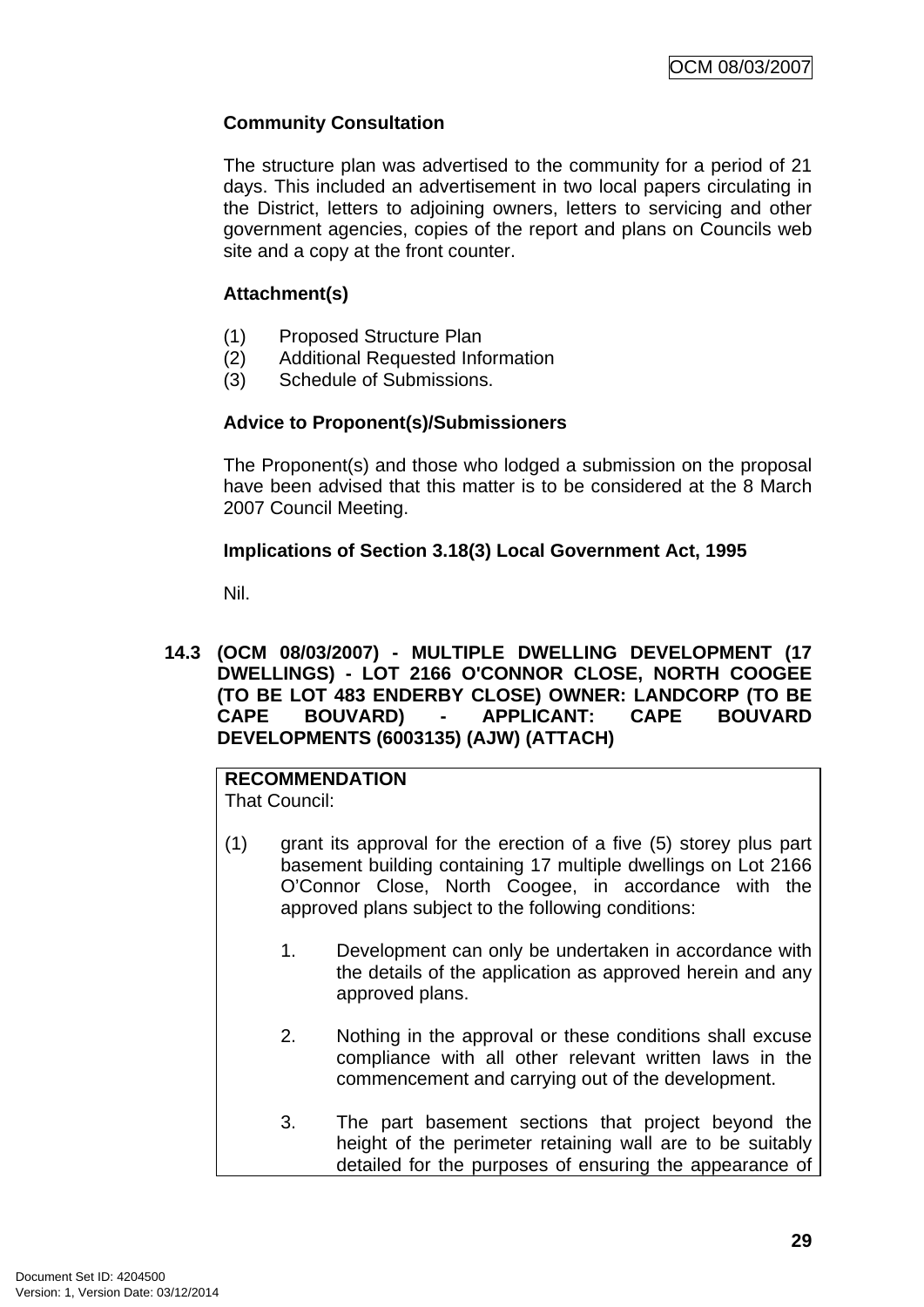such, combined with the height of the retaining walls, is aesthetically acceptable to the surrounding public domain. The details are to be provided to the satisfaction of Council at working drawings stage.

- 4. Car park ventilation grills/panels are to be suitably located relative to the surrounding public domain, taking into account the prominence of the subject land. The details are to be provided to the satisfaction of Council at working drawings stage.
- 5. The development being designed in consultation with a qualified acoustic consultant and/or engineer who must certify in an accompanying acoustic report that the development proposed complies with the requirements of MRS Amendment No.1008/33 relating to the South Beach location to the satisfaction of Council at working drawings stage.
- 6. The application of 'Quite House' design principles to the development, to the satisfaction of Council at working drawings stage.
- 7. Notification in the form of a memorial to be placed on the Title of all dwellings advising of the potential impacts of noise and vibration associated with the 24 hour operation of the freight rail line adjacent to the site. Details of the memorial are to be provided to Council at working drawings stage i.e. prior to the release of a Building Licence.
- 8. The submission of material, finish and colour details for the development to the satisfaction of Council at working drawings stage;
- 9. All service areas (clothes drying areas and bin stores) and service related hardware, including antennae, satellite dishes and air-conditioning units, being suitably located from public view and/or screened, the details of which are to be provided to the satisfaction of Council at working drawings stage;
- 10. The submission of a landscaping plan, detailing in particular:
	- the relationship of on-site landscaping to that within adjoining public open space areas; and
	- that proposed for the south eastern boundary of property (where the subject land meets the adjoining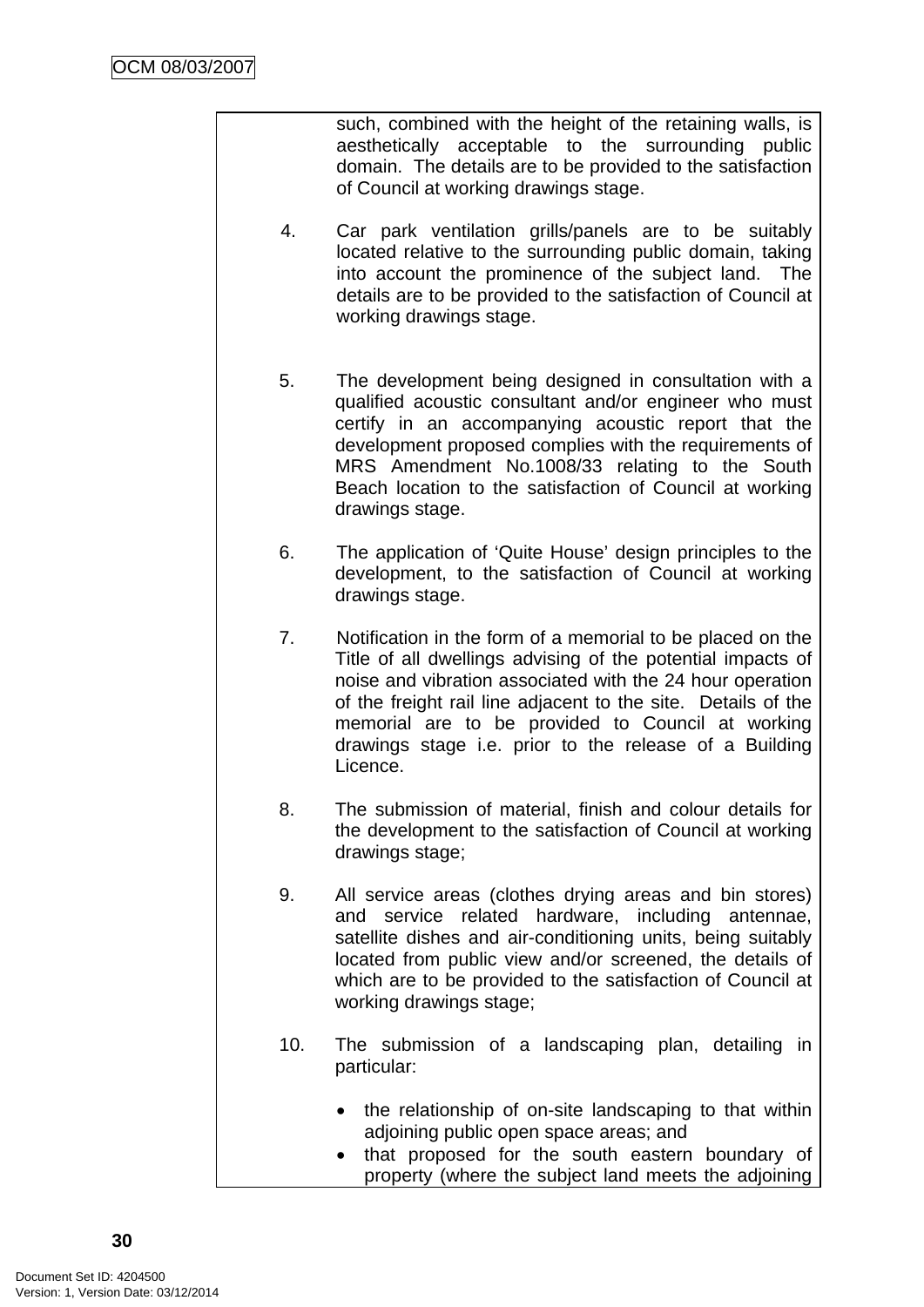property);

to the satisfaction of Council at working drawings stage.

- 11. Walls, fences and landscape areas are to be truncated within 1.5 metres of where they adjoin vehicle access points where a driveway and/or parking bay meets a public street or limited in height to 0.75 metres.
- 12. All stormwater is to be contained and disposed of on-site.
- 13. All stormwater drainage shall be designed in accordance with the document entitled "Australian Rainfall and Runoff" 1987 (where amended) produced by the Institute of Engineers, Australia. The design in to be certified by a suitably qualified practicing Engineer and/or hydraulic design consultant or the like, and designed on the basis of a 1:10 year storm event.
- 14. Any retaining wall(s) are to be constructed in accordance with a qualified Structural Engineer's design.
- 15. All car parking and access complying with the minimum requirements of the applicable Australian Standard and the Building Code of Australia (including disabled parking), the details of which are to be provided to the satisfaction of Council at working drawings stage;
- 16. Car parking bays being allocated to specific dwellings at working drawings stage, to be later reflected in the strata plan for the site to the satisfaction of Council;
- 17. The visitor parking proposed at the front of the building being suitably sign posted and made available in perpetuity for such purposes.
- 18. The provision of bicycle parking for visitors to the building (to the satisfaction of Council at working drawings stage);
- 19. Earthworks over the site and batters must be stabilised to prevent sand or dust blowing, and appropriate measures shall be implemented within the time and in the manner directed by the Council in the event that sand or dust is blown from the site.
- 20. The carrying on of the development must not cause a sand drift or airborne dust nuisance to neighbours. The developer must prepare and implement a Dust Management Plan in accordance with the Council's Policy of the Preparation of Dust Management Plans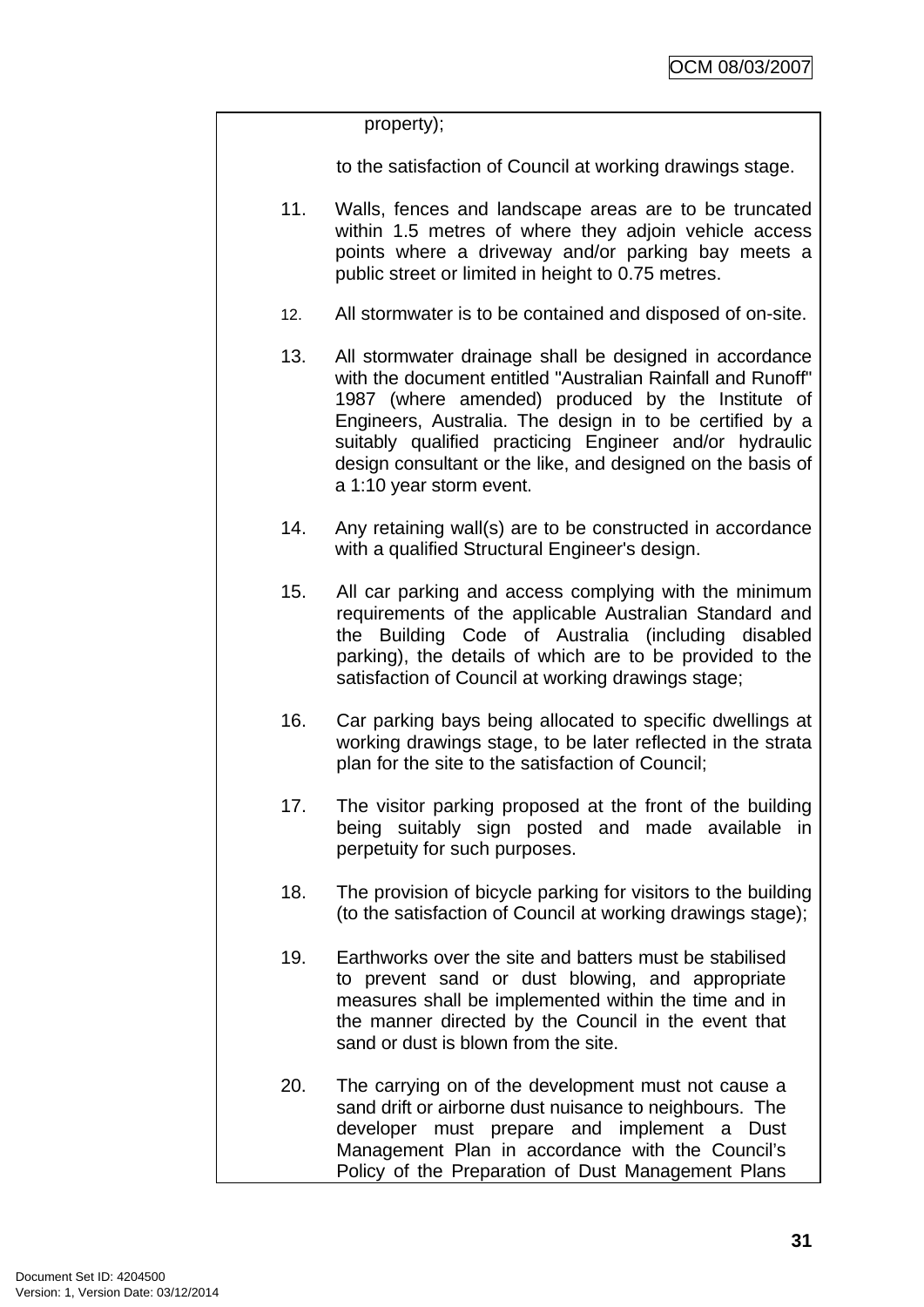for development sites within the City of Cockburn. The plan is to be approved by Council's Health Services prior to the commencement of earthworks and complied with during the life of the development.

- 21. The installation of outdoor lighting (if proposed) is to be in accordance with the requirements of Australian Standard AS 4282-1997: 'Control of the Obtrusive of Outdoor Lighting'.
- 22. No building (or related) activities associated with this approval causing noise and/or inconvenience to neighbours being carried out after 7.00pm or before 7.00am, Monday to Saturday, and not at all on Sunday or Public Holidays.

# **FOOTNOTES**

- 1. The application has been determined on the basis of the plans and information provided to Council for assessment.
- 2. In the event there are any questions regarding the requirements of this approval, or the planning controls applicable to the land and/or location, Council's Planning Services should be consulted.
- 3. With respect to condition 7 the Memorial should state as follows: *This dwelling is in the vicinity of an operating freight line servicing the Port of Fremantle and associated industrial areas. The line operates 24 hours a day, 7 days a week. Residential amenity, therefore, may be affected by noise, vibration and other impacts from freight traffic using the rail line*.
- 4. With respect to condition 8, the material, finish and colour details for the development should have regard for the South Beach Design Guidelines applicable to the land and location.
- 5. With respect to condition 9, given the prominent location of the subject land, the placement of services and related hardware will require specific attention at working drawings stage. With respect to air conditioning condenser units, a generic approach to screening such units may be necessary (through a consistent element in balustrades for example).
- 6. Consideration should be given to the installation of a clothes dryer within dwelling laundries; the drying of clothes on unit balconies is not supported.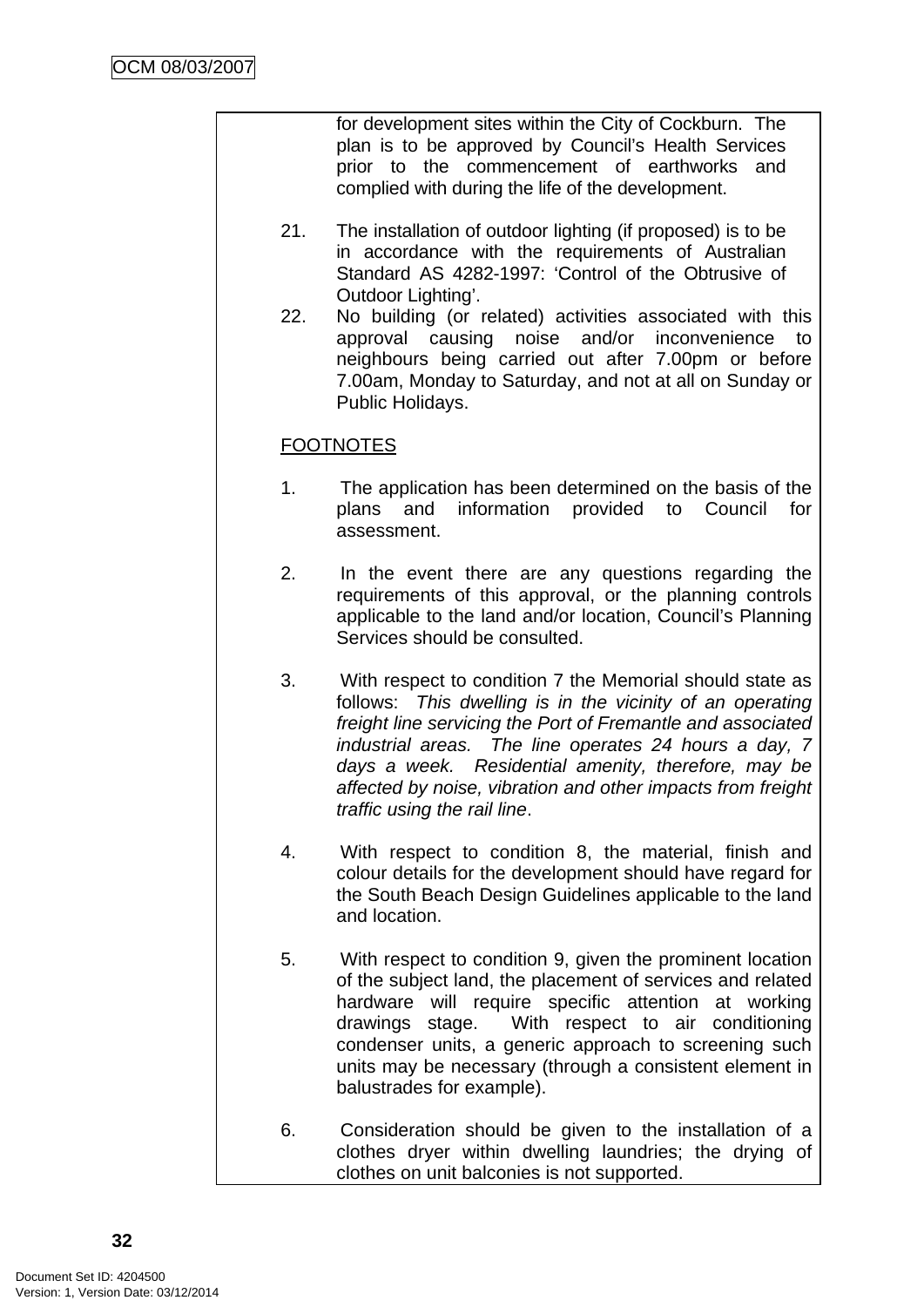- 7. The development is to comply with the requirements of the Building Code of Australia.
- (2) issue a Notice of Determination of Application for Planning Approval under the City of Cockburn Town Planning Scheme No.3;

advise the applicant and the Western Australian Planning Commission of Council's decision accordingly.

agree the matter of the MRS Clause 32 resolution relating to 'Coastal Buildings Above Specified Heights' be raised with the Department of Planning and Infrastructure. In this respect, it is recommended that clarity be sought from the Department regarding the interpretation of the legislation for the purpose of determining which authority is responsible for determinations under the Metropolitan Region Scheme.

# **COUNCIL DECISION**

### **Background**

| ZONING:    | MRS: Urban                              |                                   |  |           |       |
|------------|-----------------------------------------|-----------------------------------|--|-----------|-------|
|            |                                         | TPS3: Development Area            |  | 16 (South | Beach |
|            |                                         | Development Zone)                 |  |           |       |
| LAND USE:  | <b>Residential (Multiple Dwellings)</b> |                                   |  |           |       |
| LOT SIZE:  | 1790m2                                  |                                   |  |           |       |
| USE CLASS: |                                         | Multiple Dwelling 'P' (Permitted) |  |           |       |

The subject land is located at the northern end of the Public Open Space spine that extends in a north south direction within the South Beach redevelopment area. The site is generally flanked by open space to the east and north, and open space and the Fremantle rail line to the west. The southern side of the land is bordered by a single residential lot and Enderby Close.

### **Submission**

In accordance with the identification of the lot for higher density development in the South Beach Structure Plan, application has been made to develop 17 multiple dwellings on the land. In detail, the following is proposed: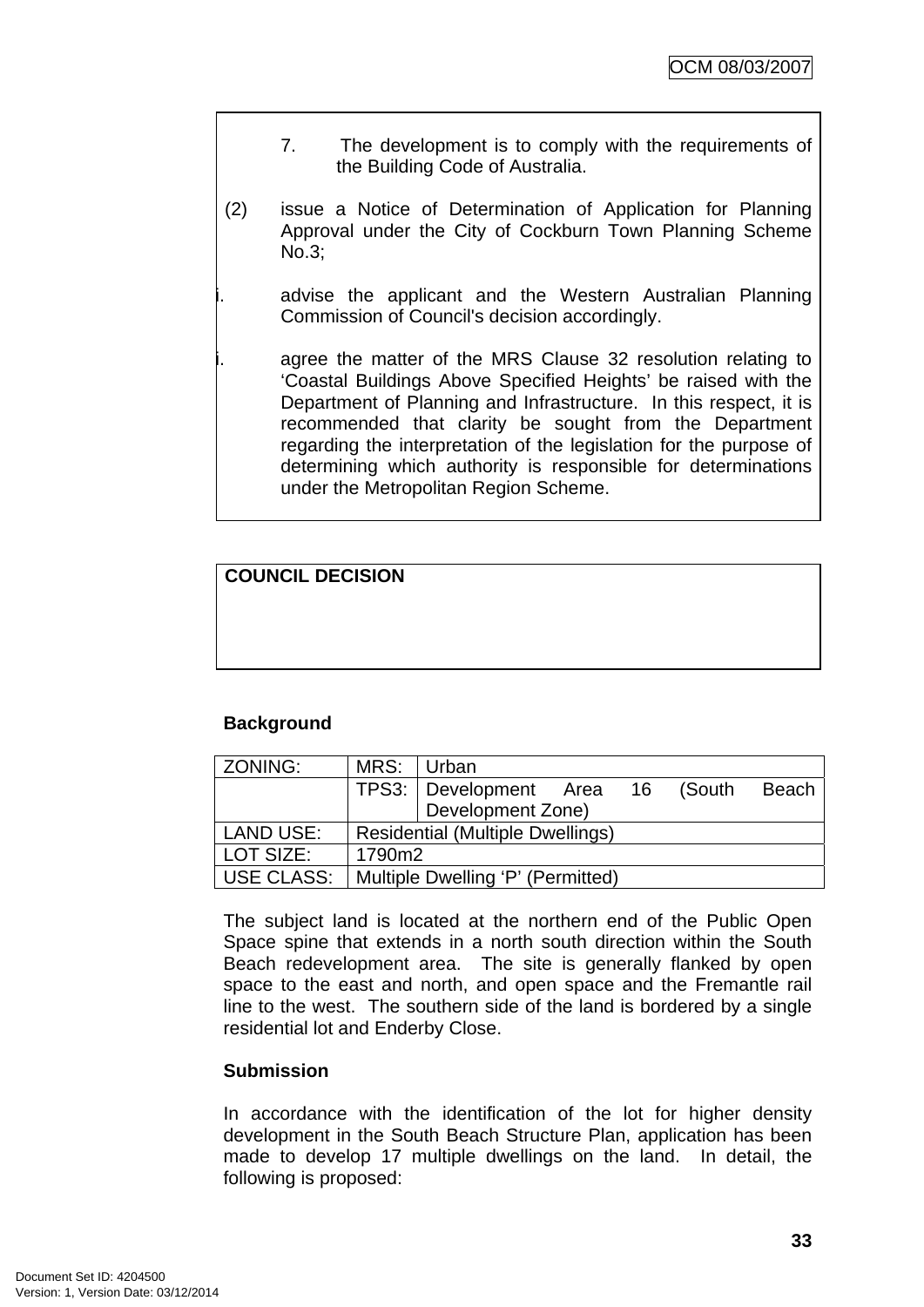- A part basement level containing 34 parking bays;
- A ground floor level containing three (3) dwellings, the building entrance and three (3) visitor parking bays;
- Three levels (1-3) containing four (4) dwelling per level (12 in total); and
- A top floor (level 4) containing two (2) penthouse apartments.

Surrounding the building footprint at the ground floor level is open space and landscaping, including communal open space for use by future occupants of the development. Vehicular access to the development will be via Enderby Close and a ramp into the lower level parking area.

It is noted, that by virtue of the part basement level projecting beyond the surrounding natural ground level (the perimeter retaining wall), the application needs to be referred to the Western Australian Planning Commission (WAPC) for determination under the Metropolitan Region Scheme (MRS). The WAPC's administration (the Department of Planning and Infrastructure) has recently confirmed that a part basement constitutes a storey and is to be taken into account when considering the requirements of the MRS Clause 32 resolution relating to 'Coastal Buildings Above Specified Heights'.

The resolution states that local governments, including the City of Cockburn, *refer for determination by the Commission all applications for approval to commence development … exceeding five storeys or 21 metres in height (or both)*. Bearing this in mind, Council's responsibility relates to the determination of the application under Town Planning Scheme No.3 (and all related and/or relevant controls). Following determination under the City Planning Scheme, it is recommended that Council refer its determination to the WAPC for consideration.

### **Report**

The following matrix provides an account of compliance with the standard Scheme and Design Guideline/Detailed Area Plan (DAP) provisions applicable to the land. Elements that do not specifically comply are covered in more detail in the report.

| <b>Standard</b>   | <b>Scheme/Guidelines/DAP</b><br><b>Provision</b> | <b>Compliance</b>                                                     |
|-------------------|--------------------------------------------------|-----------------------------------------------------------------------|
| Use               | Residential (Group/Multiple<br>Dwellings)        | Yes                                                                   |
| Density           | R60-100                                          | Yes (with R100 standard:<br>17 dwellings permissible;<br>17 proposed) |
| <b>Plot Ratio</b> | 1.25:1.0 (or 2,237m <sup>2</sup> )               | No $(1.42:1.0 \text{ or } -2.544 \text{ m}^2)$                        |
| <b>Setbacks</b>   | As per Design Guidelines<br>As per RD-Codes      | $Yes/No - see report$                                                 |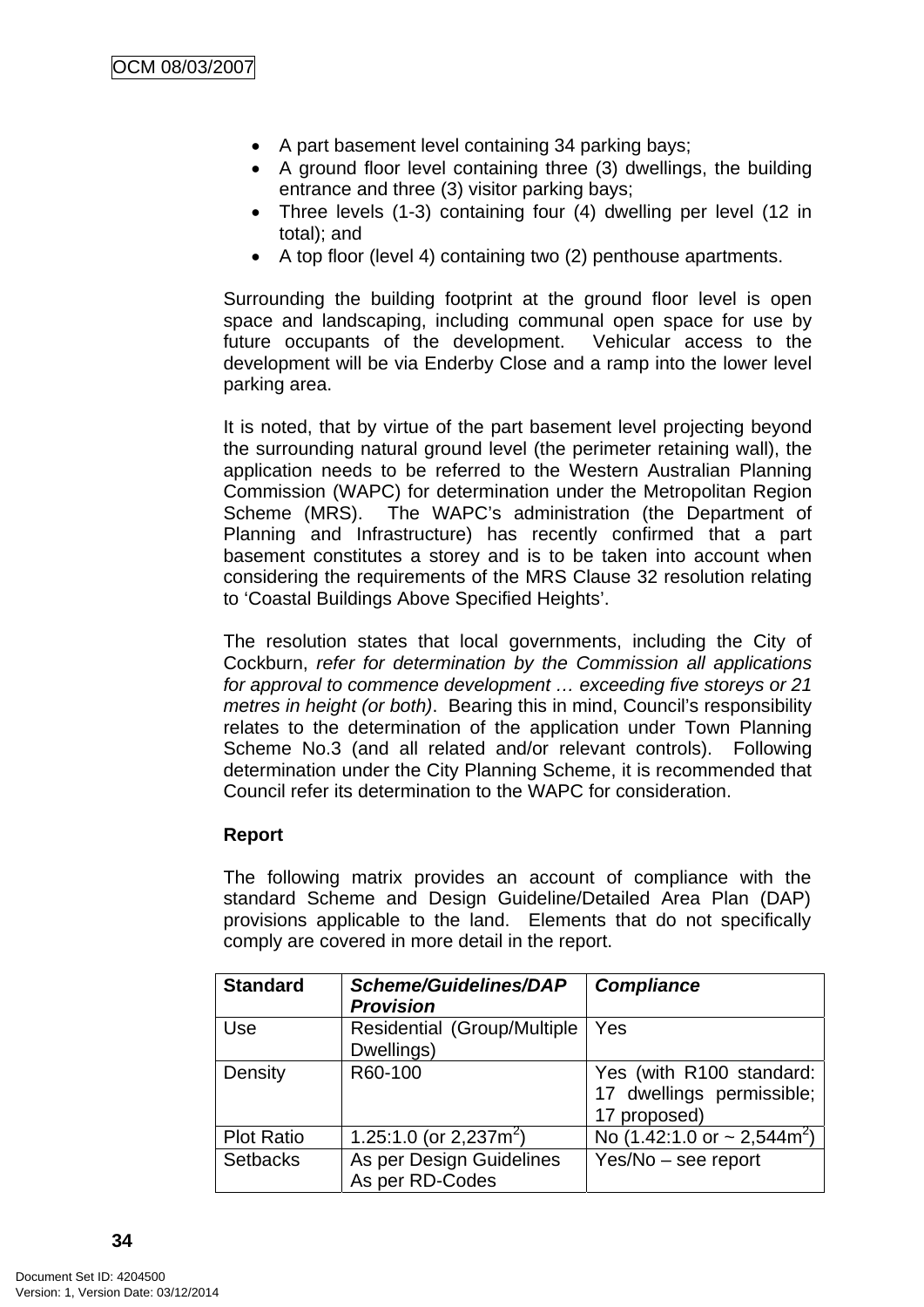| Open Space         | 55%                     | Yes<br>Note:<br>$(-58%)$    |
|--------------------|-------------------------|-----------------------------|
|                    |                         | includes open<br>space      |
|                    |                         | above part basement level   |
| Height             | 20 metres               | Yes (16.6 and<br>18.2       |
|                    |                         | metres)                     |
| <b>Car Parking</b> | Tenant: 2 bays/dwelling | Yes (34 proposed)           |
|                    |                         | Three (3) visitor bays also |
|                    |                         | proposed                    |

### Plot Ratio

The plot ratio proposed for the site exceeds that permitted by approximately 307 square metres (based on Council's calculations) and 375 square metres (based on the applicant's calculations). In support of the additional floorspace, the applicant states the following:

*We can fully understand the importance of not exceeding the density coding within a development zone. Additional dwellings bring additional people, noise, traffic and on-street parking which adversely affects the enjoyment of their property for all residents. Increasing apartment floor areas on the other hand has a negligible affect on other residents particularly given the minor increase in massing which comes about as a result of adding 375sq.m into the overall floor area of the development. For the Lot 483 proposal: 375sq.m adds less than 1m to the overall length and depth of each floor level, and therefore has very little affect on the massing of the building.* 

In all other respects the proposal complies with the applicable planning *controls and, as such, will not impact on adjoining properties.* 

From a planning perspective, the use of plot ratio to control the extent of development on a property is often considered a somewhat rudimentary, arbitrary measure. In redevelopment locations like South Beach, greater emphasis is placed on desired builtform outcomes, which contribute to the character envisaged for a particular location. In South Beach, importance is placed on the siting and height of development for the purpose of achieving appropriate relationships between adjoining lots, and the private and public domain.

Bearing the above in mind, as the proposal doesn't involve excess density and is generally compliant with the majority of planning controls applicable to the land, the additional plot ratio proposed is supported.

### Building Setbacks

The proposed building generally complies with the setback requirements applicable to the land with the exception of the following: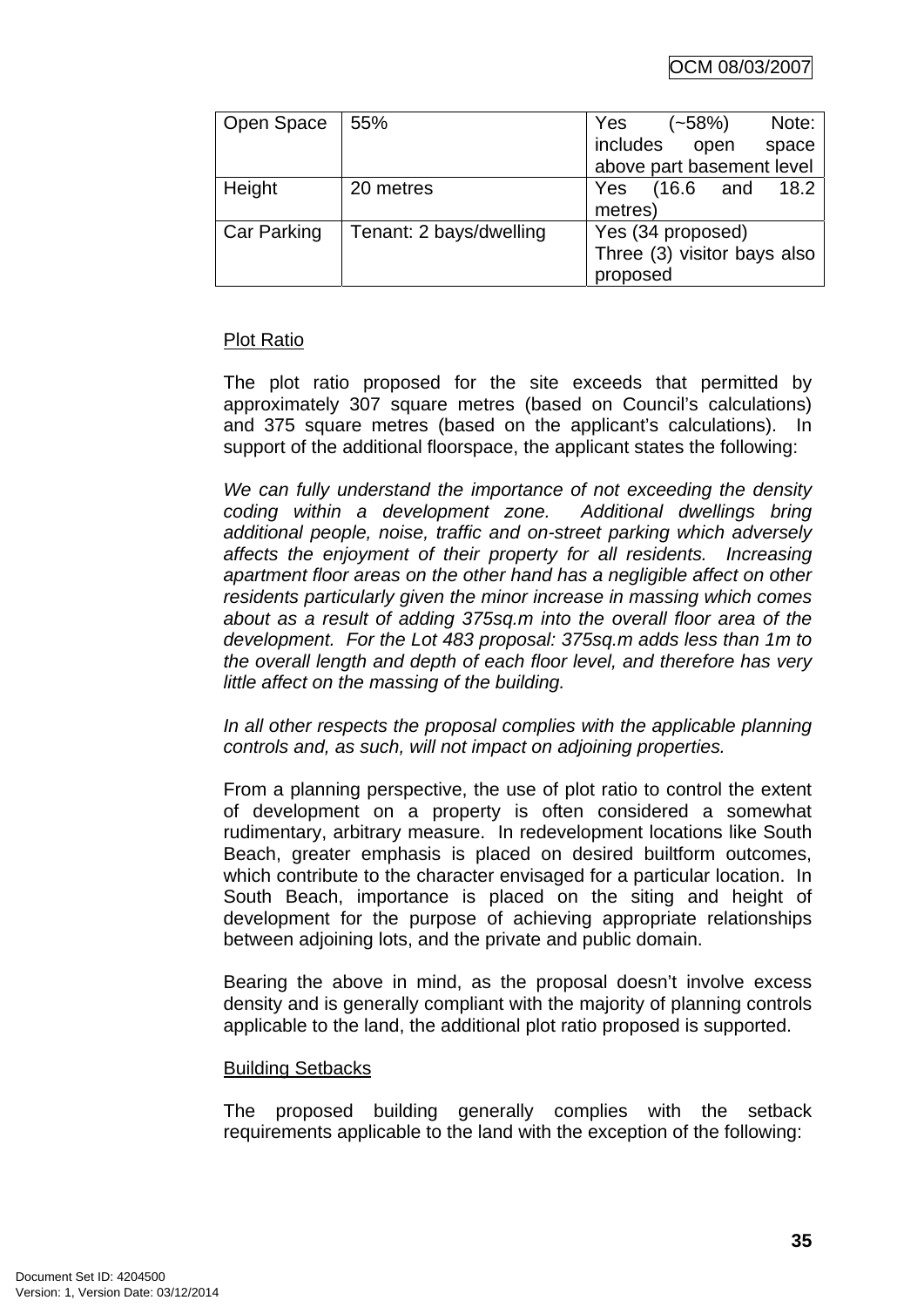- The projection of the part basement level into the 1.5 metre setback area extending around the eastern, northern and western boundaries of the lot; and
- Parts of the south east facing elevation, notably bed room 3 at levels 2 and 3 (east side), bedroom 2 at level 3 (east side), and the majority of the south west corner of the building.

The part basement projection occurs as result of the area (footprint) required to accommodate parking and other requirements (storerooms etc). From a planning (and design) perspective, the setback projection is supported for the following reasons:

- The projection does not occur for the perimeter of the property (and generally, only the eastern and western sides – not the prominent northern side of the lot);
- The approximate height of the projection is just 1.25 metres (approx.) i.e. the height of the building itself will be situated distances greater than the required 1.5 metres from the boundary;
- The part basement level provides for parking screened from public view;
- The projection enables the car park to be naturally ventilated in part, rather than mechanically ventilated; and
- The part basement projection will be architecturally integral to the design of the building, appearing as a podium or base to the building.

The main concern with the basement projection relates to the manner in which it will appear where it meets the retaining wall surrounding the property. Architecturally, this aspect of the proposal requires particular attention to ensure that it doesn't appear as a blunt or crude extension of the retaining wall. Additionally, attention will need to be paid to ensuring the wall is sufficiently detailed, whilst the location of ventilation grills is appropriate (relative to adjoining spaces). Accordingly, a condition regarding design and detailing of the wall is recommended.

The setback projections on the eastern side of the south east elevation are considered minor and are supported. The building is setback distances of 8.5-12.5 metres from the adjacent boundary. Given the 'urban' nature of the South Beach redevelopment, these distances are considered to be more than would typically be expected. For the purposes of softening the interface between the subject lot and that adjoining, and minimising the extent to which overlooking may cause a loss of privacy (due to the height of the proposed building), appropriate landscaping details for the south eastern boundary are to be sought.

The setback projections on the western side of the south east elevation (the south west corner of the building) are supported noting this part of the site sits adjacent to the Enderby Close road reserve.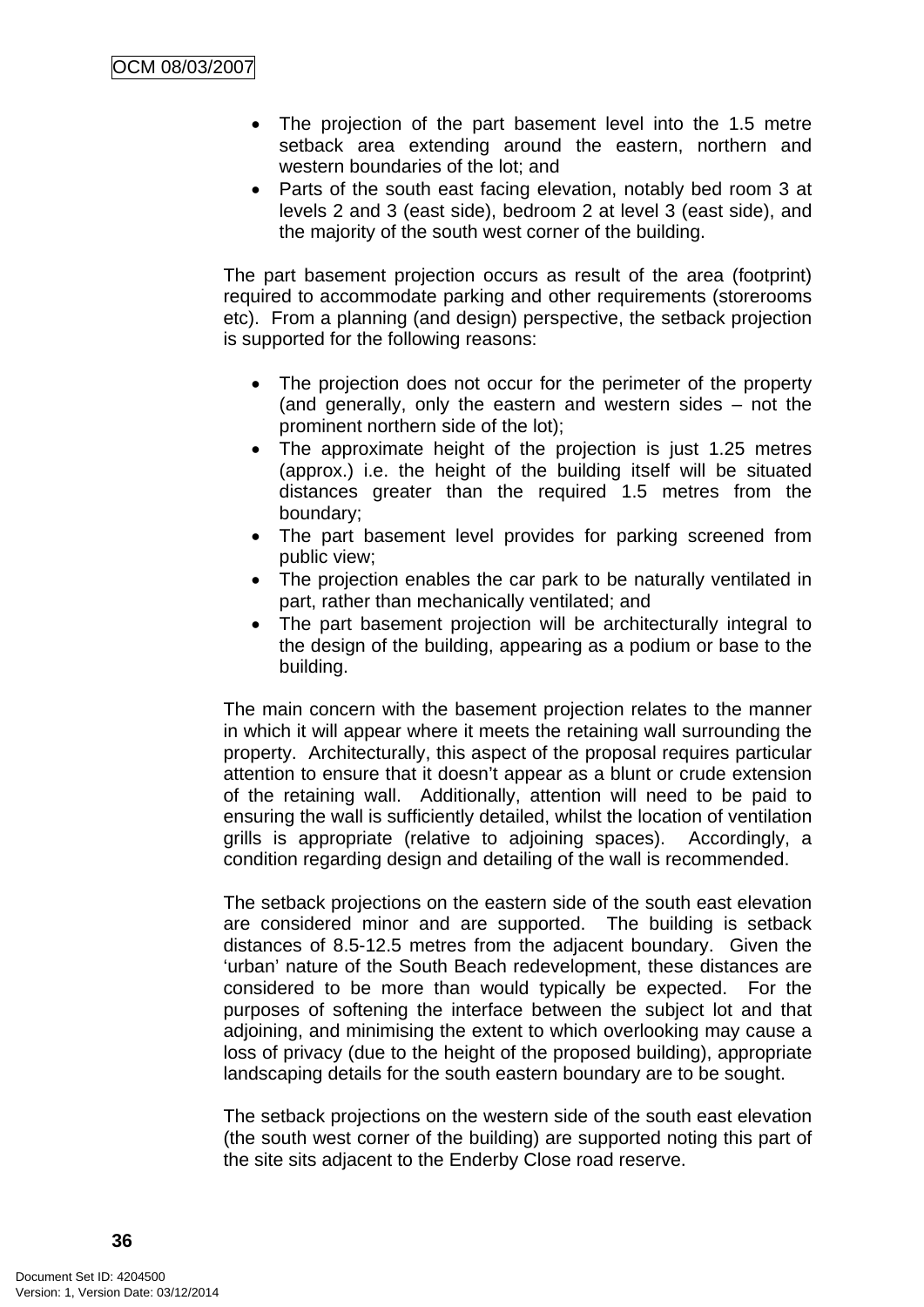### **Carparking**

The Design Guidelines for South beach require the provision of two (2) bays per dwelling. As proposed, each dwelling will be provided with two (2) bays in the part basement level. The Guidelines, however, are silent on the matter of visitor parking. The requirements of the R-Codes have therefore been applied.

For multiple dwellings, the R-Codes require 10% of the required amount of parking to be provided as visitor parking. If applied to the subject application, four (4) of the 34 bays proposed would need to be made available for visitor use. Instead, three (3) bays in addition to the 34 tenant bays are proposed for exclusive use by visitors. This number of bays, and their proposed location in front of the entrance to the building, are considered acceptable.

#### **Other**

Other matters typically addressed by conditions of approval on applications similar to that proposed include:

- The submission of material, finish and colour details:
- Service hardware details i.e. where service hardware such as air conditioning condenser units are to be located on-site and/or screened (if necessary);
- Landscaping and fencing details;
- Parking details (and compliance with the relevant Australian Standard/s); and
- Acoustic and vibration details. In this regard, compliance with the requirements of MRS Amendment No.1008/33 need to be satisfied.

The above matters need to be addressed to Council's satisfaction at working drawings stage.

### **Consultation**

Fremantle Port Authority and the Public Transport Authority were consulted in respect of the application (given the proximity of the subject land to the Fremantle Port rail line). In response, the following comments were made.

### Fremantle Port Authority (FPA)

The FPA advised that it understands Quiet House design principles are to be applied to the development. The FPA also supports the Herring Storer recommendations contained in MRS Amendment No.1008/33. In response, it is noted that both Quiet House design principles and the Amendment are to be addressed (by condition) at working drawings stage.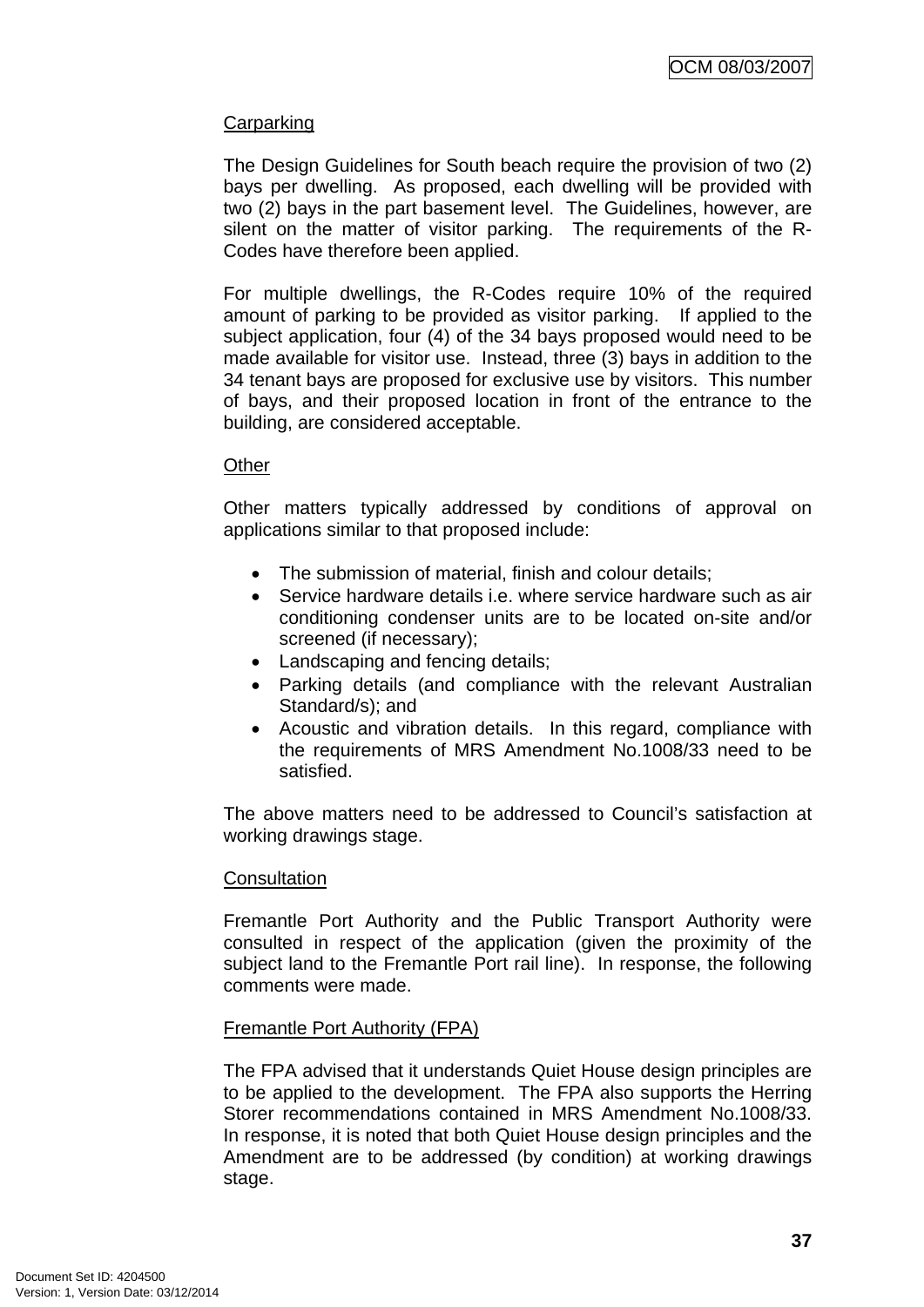Additionally, the requirement for Memorials on Title are proposed for the purpose of alerting future occupants to potential impacts associated with the rail line. The FPA made reference to the need for such in its response on the application for the ANI Bradken site.

### Public Transport Authority (PTA)

The PTA has reviewed the application, advising that the applicant should *undertake further noise and vibration studies … . Further, A Development Application should not be issued until those recommendations can be attached as conditions*. It is again noted, that for the development to proceed, the requirements of MRS Amendment No.1008/33 need to be satisfied. The Amendment deals in detail with the matter of noise and vibration.

#### **Conclusion**

It is considered the subject proposal will result in the appropriate development of a landmark site within the South Beach redevelopment area. Importantly, the building will address the surrounding public domain, including a large area of open space, in a positive, respectful manner, reinforcing the design objectives for the location. Bearing these points in mind and the comments above, it is recommended that the application be conditionally approved by Council under Town Planning Scheme No.3.

### Recommendation

That Council conditionally approve the application for the erection of a five (5) storey plus part basement building containing 17 multiple dwellings on Lot 2166 O'Connor Close, North Coogee. It is also recommended the Council resolve to:

- issue a Notice of Determination of Application for Planning Approval;
- advise the applicant and the Western Australian Planning Commission of Council's decision; and
- agree the matter of the MRS Clause 32 resolution relating to 'Coastal Buildings Above Specified Heights' be raised with the Department of Planning and Infrastructure.

# **Strategic Plan/Policy Implications**

The Planning Guidelines and Detailed Area Plan which applies to this item are South Beach Design Guidelines and Detailed Area Plan (Type 3 – Lot 483).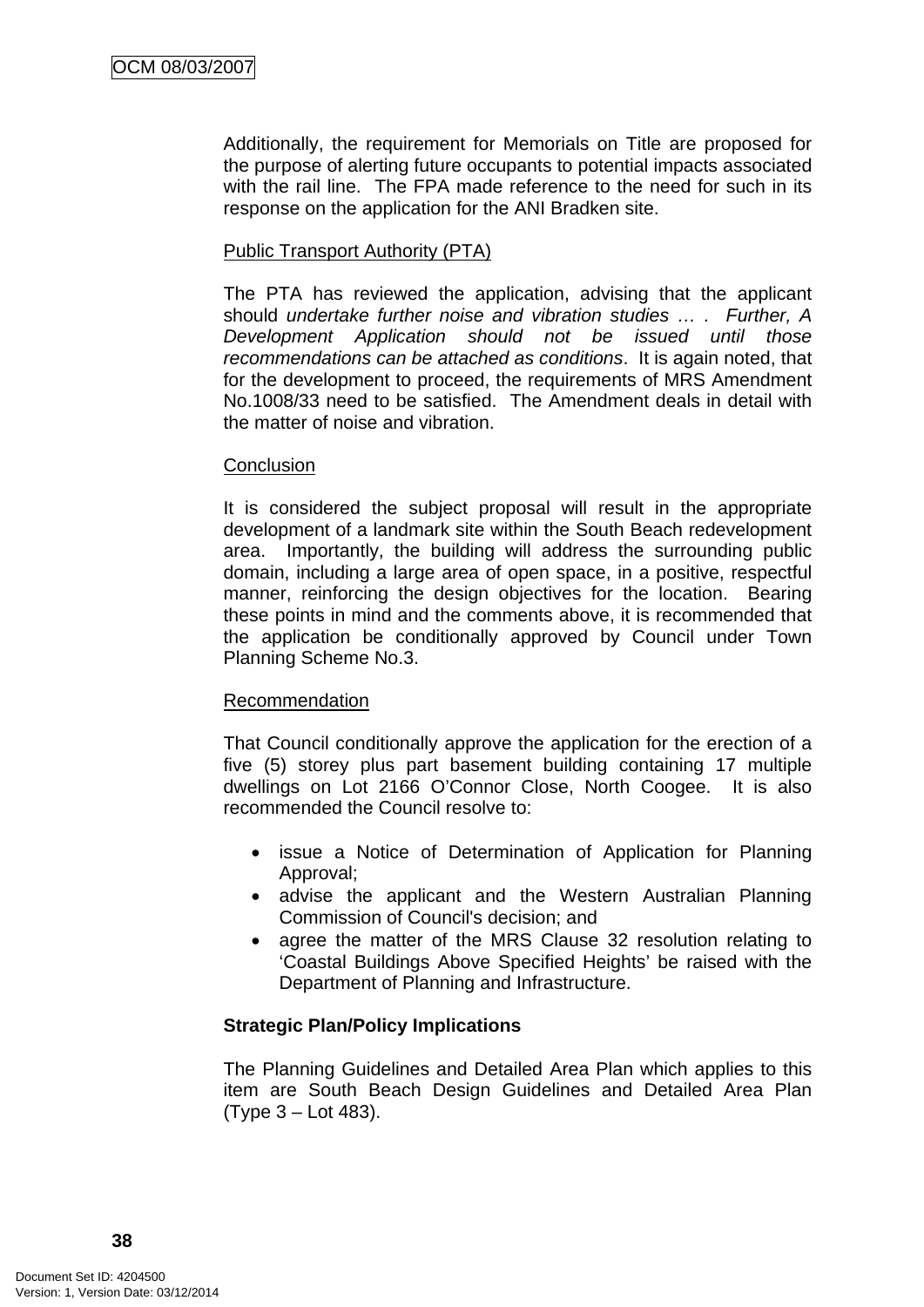# *Demographic Planning*

• To ensure development will enhance the levels of amenity currently enjoyed by the community.

### **Budget/Financial Implications**

In the event an application for review to the State Administrative Tribunal arises in respect of any of the conditions proposed to be imposed on approval, there may be a cost to be borne by Council.

### **Legal Implications**

Town Planning Scheme No.3 Planning and Development Act 2005

# **Community Consultation**

N/A – Fremantle Port Authority and Public Transport Authority have provided comment on the proposal.

### **Attachment(s)**

(1) Site plan, floor plans and elevations;

### **Advice to Proponent(s)/Submissioners**

The Proponent(s) have been advised that this matter is to be considered at the 8 March 2007 Council Meeting.

### **Implications of Section 3.18(3) Local Government Act, 1995**

Nil.

### **14.4 (OCM 08/03/2007) - RURAL LIVING OUTBUILDING - LOT 224 (NO. 76) FANSTONE AVENUE, BEELIAR - OWNER: P TREVIS - APPLICANT: DANIEL KERR (3411501) (BA) (ATTACH)**

RECOMMENDATION That Council:

(1) grant its approval to the proposed Outbuilding on Lot 224 (No.76) Fanstone Avenue, Beeliar in accordance with the approved plan subject to the following conditions:-

### STANDARD CONDITIONS

1. Development can only be undertaken in accordance with the terms of the application as approved herein and any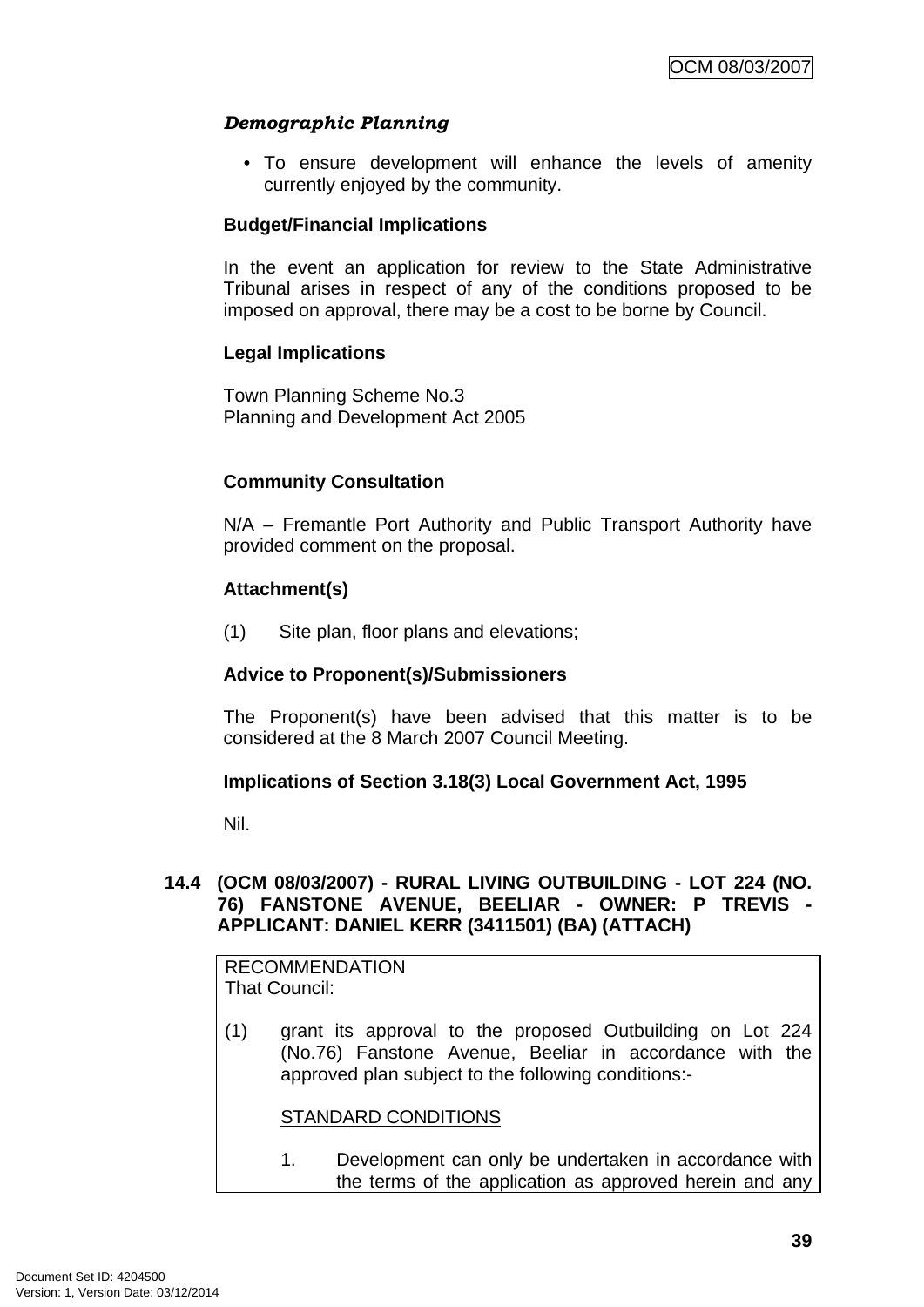approved plans.

- 2. Nothing in the approval or these conditions shall excuse compliance with all relevant written laws in the commencement and carrying out of the development.
- 3. No wall, fence or landscaping greater than 0.75 metres in height measured from the natural ground level at the boundary, shall be constructed within 1.5 metres of a vehicular accessway unless such wall or fence is constructed with a 2 metre truncation.
- 4. All stormwater being contained and disposed of on-site to the satisfaction of the Council.
- 5. No activities relating to this approval causing noise and/or inconvenience to neighbours being carried out after 7.00pm or before 7.00am, Monday to Saturday, and not at all on Sunday or Public Holidays.
- 6. All outbuildings require a Building Licence prior to construction.

# SPECIAL CONDITIONS

- 7. The development is to comply with the noise pollution provisions of the *Environmental Protection Act 1986*, and more particularly with the requirements of the *Environmental Protection (Noise) Regulations 1997*.
- 8. The development must not undertake any activity or conduct a business in such a way that dust, fume, light, liquid waste, noise, odour, smoke or vibration emissions from the site create a nuisance.
- 9. Liquid wastes, including washdown wastes, are not permitted to enter any storm or ground water system.

 The disposal of industrial liquid waste is to comply with the City of Cockburn(Health) Local Laws 2000 and meet one of the following requirements:

- (a) discharge to sewer as approved by the Water Corporation;
- (b) discharge to on-site effluent disposal as approved by the Executive Director, Public Health or the Principal Environmental Health Officer;
- (c) collection and disposal in an approved manner at an approved liquid waste disposal site.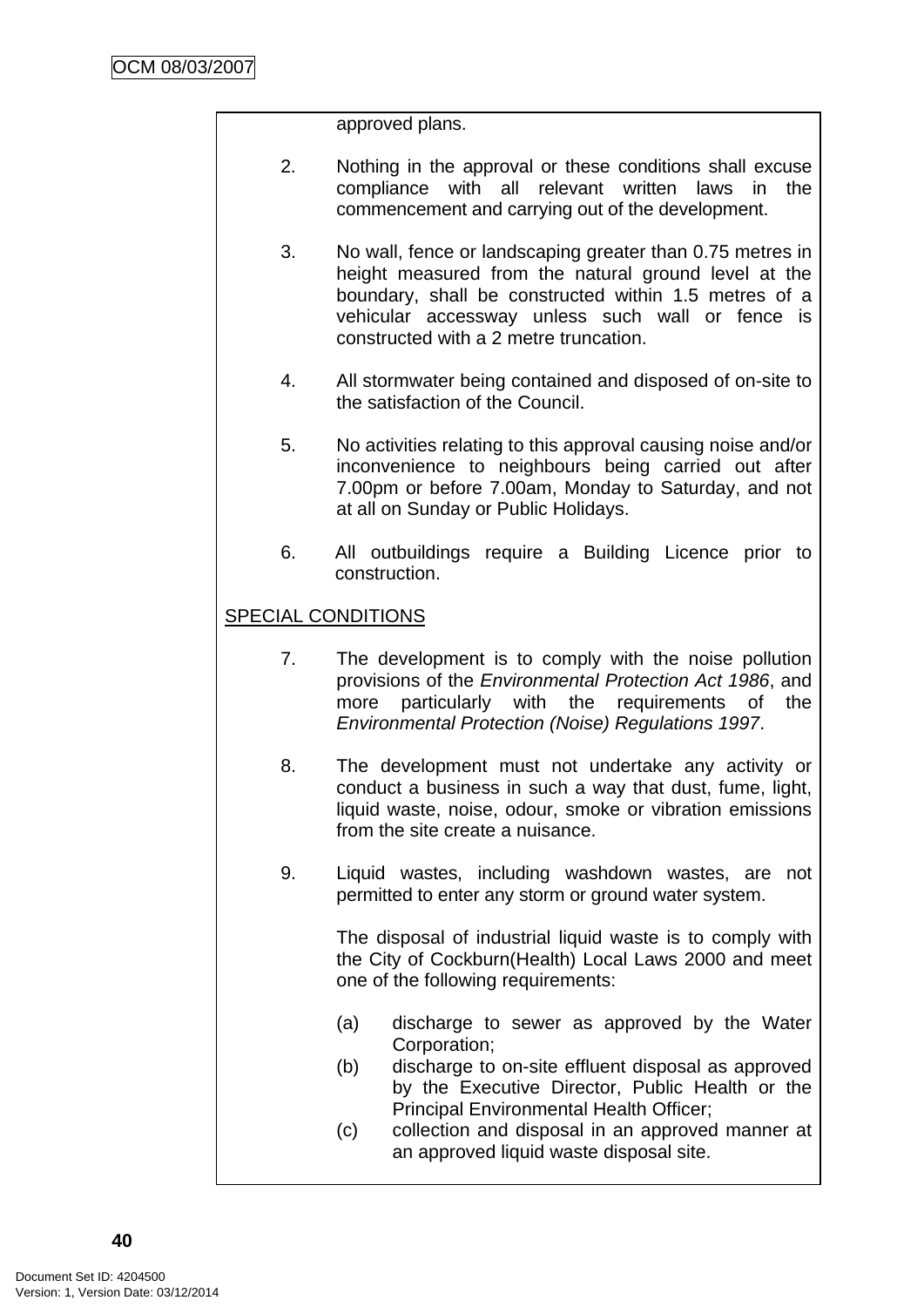Discharge of industrial liquid wastes directly to soak or ground is also not permitted and requires the approval of the Department of Environment and Conservation.

- 10. Any commercial vehicles are to be screened from view from any public street or reserve and adjoining lots as far as practicable to the satisfaction of the Council.
- 11. No major repairs are to be carried out at any time on the site, the verge or the road. Minor servicing, including small mechanical repairs and adjustments and cleaning (except degreasing) that generates easily contained liquid waste may be carried out on-site
- 12. The commercial vehicle must not be started up on-site, on the verge or on the road between the hours of 10.00 pm and 6.00 am the following day subject to condition
- 13. No parking of the Commercial Vehicles on the verge or the street.
- 14. Where a noise complaint is substantiated in accordance with the relevant Regulations made pursuant to the Environmental Protection Act 1986, the Council may further restrict the hours of operation of the Commercial Vehicle or revoke its approval to park a Commercial Vehicle on the property.
- 15. Any restrictions imposed on the hours of operation of a commercial vehicle shall not limit further application of the relevant Regulations made pursuant to the Environmental Protection Act 1986.
- 16. This approval is personal to the applicant only and is not transferable to another person.

# **FOOTNOTES**

- 1. The development is to comply with the requirements of the Building Code of Australia.
- (2) issue a Schedule 9 Notice of Determination on Application for Planning Approval – Approval (inclusive of MRS Form 2 Notice of Approval).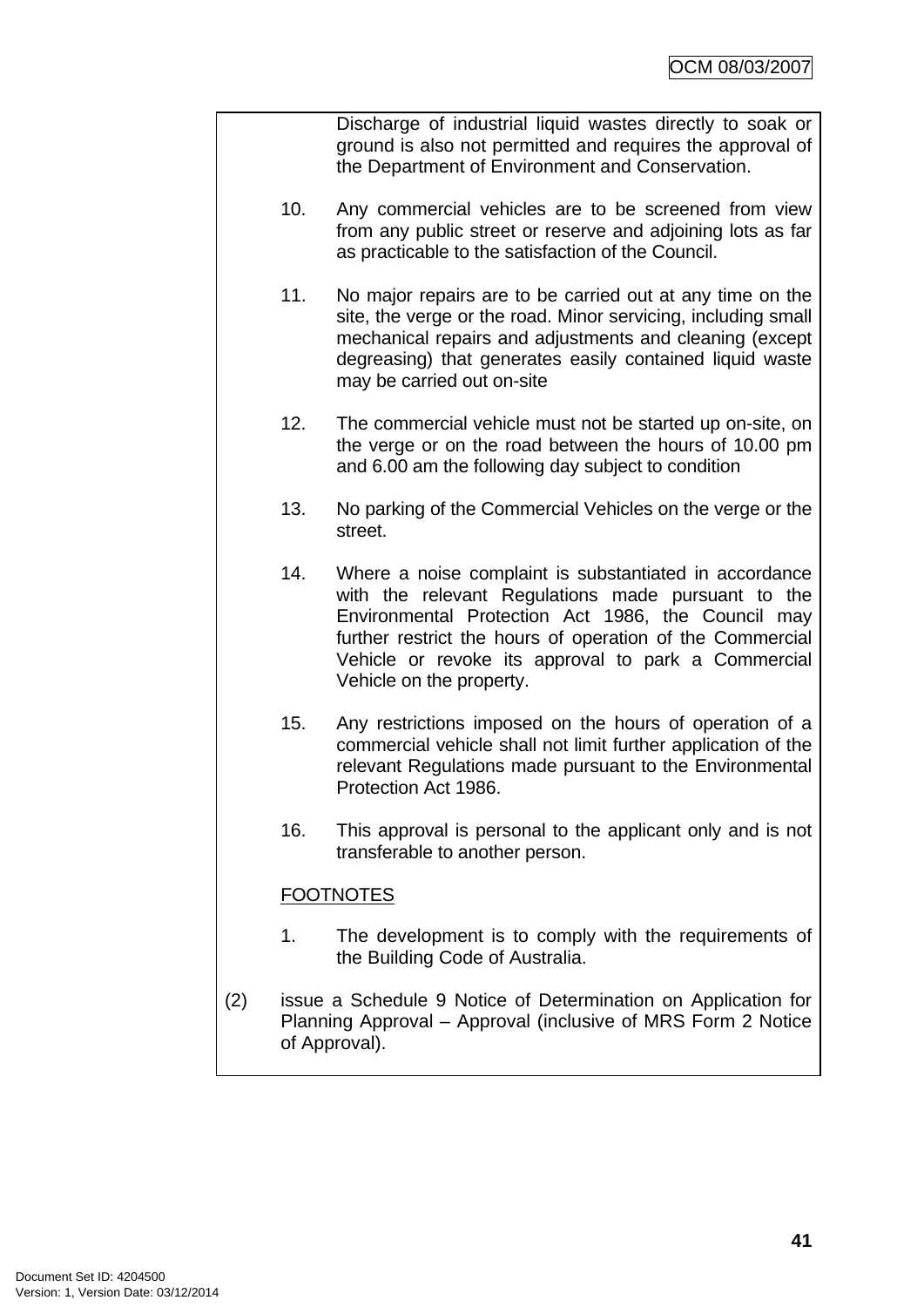# **COUNCIL DECISION**

### **Background**

| ZONING:           | MRS:               | l Rural             |
|-------------------|--------------------|---------------------|
|                   |                    | TPS3   Rural Living |
| LAND USE:         | Residential        |                     |
| l LOT SIZE:       | 4047M <sup>2</sup> |                     |
| <b>USE CLASS:</b> | "כו                |                     |

### **Submission**

The applicant proposes an oversized shed measuring 280m². The applicant has provided the following justification in support of the need for an oversized shed which has been summarised accordingly:-

- To secure a bobcat:
- Store 3 large trucks:
- Store a 30 foot boat;
- Keep vehicles sheltered from the emissions of Cockburn Cement; and
- Workshop area, so home vehicles can have maintenance work carried out

A copy of the applicant's full submission should be read in conjunction with this report and is contained in the agenda attachments.

### **Report**

The subject land is zoned Rural Living under the City of Cockburn Town Planning Scheme No 3. Council has the discretion to either approve (with or without conditions) or to refuse the application.

The proposed development complies with the standards and provisions of the City's Town Planning Scheme No 3 and Council Policy APD 18 with the exception of the following:-

• *Council Policy APD 18- " Outbuildings in a Rural Living Zone are to have a maximum floor area of 200m² ".* 

The applicant seeks a variation to the above by proposing a floor area of 280m². The applicant is a tow truck driver who sub-contracts for a company called Auto Care. Auto Care have two depots that are used to store wrecked vehicles, in Clune Street, Bayswater and McCoy Street,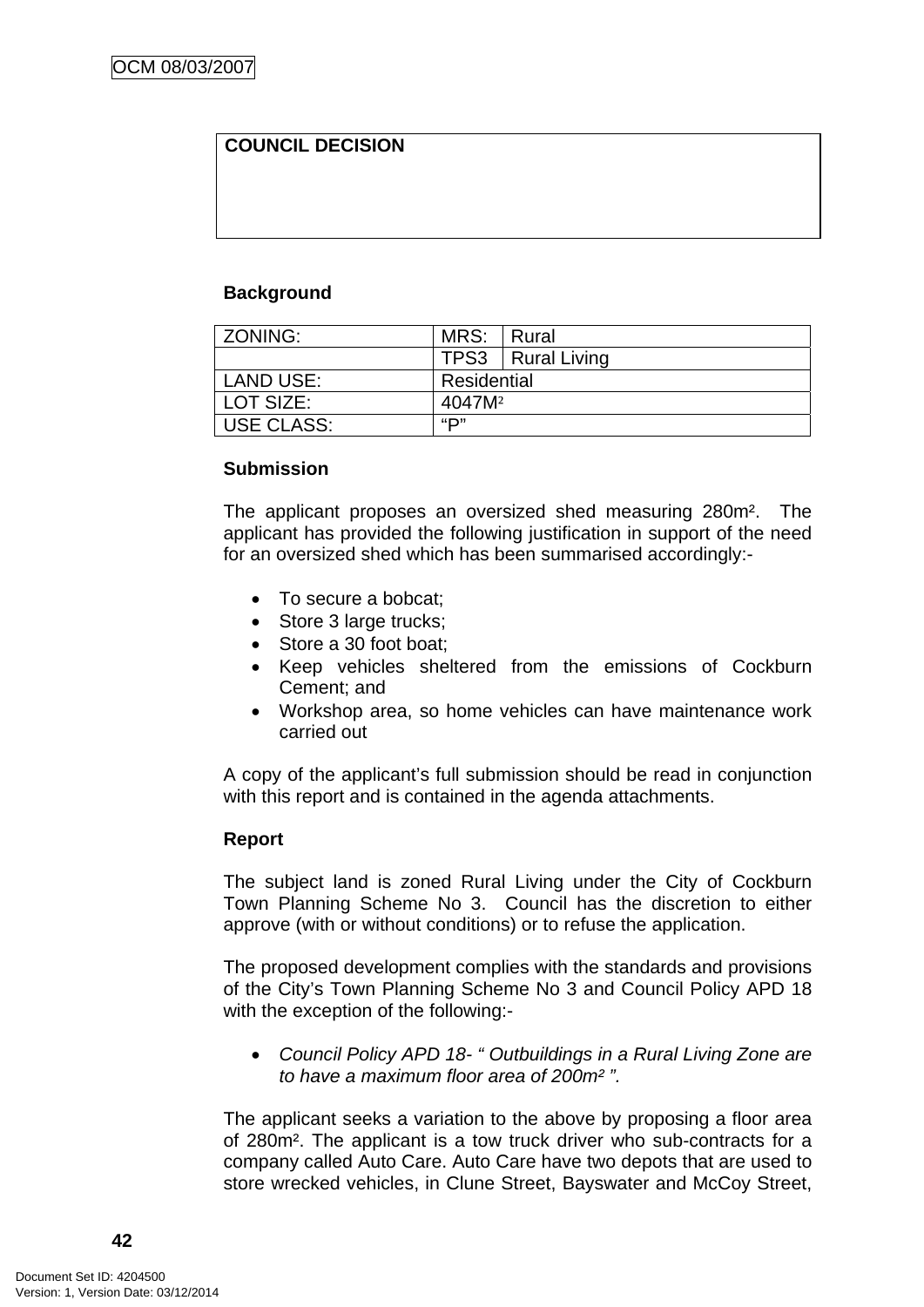Myaree. The applicant's working hours vary, though typically he will leave the house at 9am and return around 7pm. As a sub-contractor, the applicant has no employees working under him.

Three (3) landowners were advised of the development application. No objections were received.

It is recommended that Council support the application on the basis the proposed oversized shed will not adversely affect the amenity of neighbouring properties. Additionally, it is believed the construction of the outbuilding will vastly improve the amenity for all concerned by providing adequate storage for vehicles that would otherwise be left out in the backyard.

### **Strategic Plan/Policy Implications**

### *Demographic Planning*

*• To ensure development will enhance the levels of amenity currently enjoyed by the community.*

The Planning Policies which apply to this item are:-

APD18 Outbuildings

### **Budget/Financial Implications**

Nil

### **Legal Implications**

Town Planning Scheme No 3 Planning and Development Act 2005 State Administrative Tribunal Regulations

### **Community Consultation**

Three (3) landowners were advised of the development application. No objections were received.

### **Attachment(s)**

- (1) Location Plan.
- (2) Site Plan
- (3) Elevations
- (4) Applicant's justification
- (5) Applicant's Proposed Shed Use Information
- (6) Neighbours Consent
- (7) Site Photograph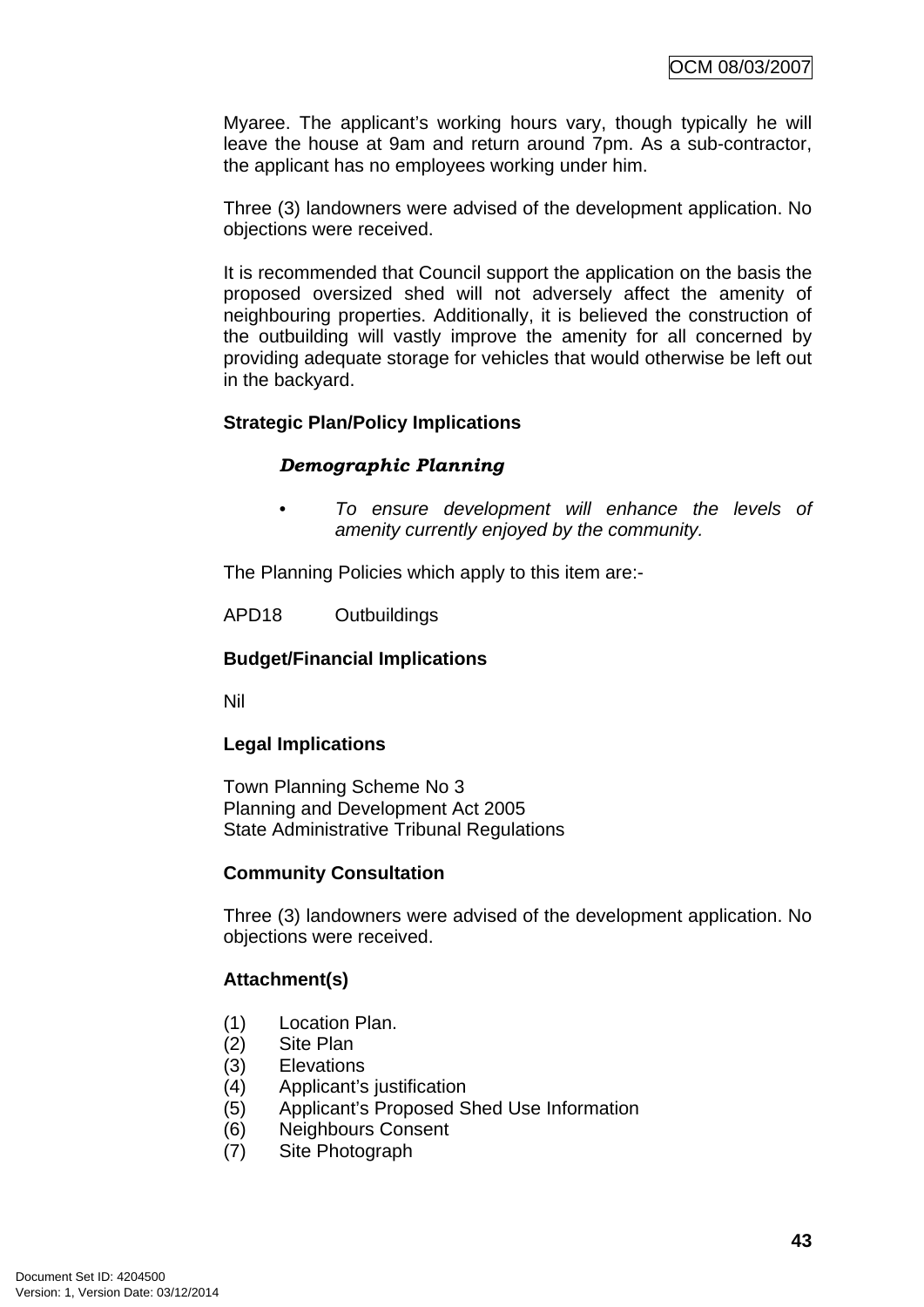# **Advice to Proponent(s)/Submissioners**

The proponent and submissioners(s) have been advised that this matter is to be considered at the March 2007 Council Meeting.

#### **Implications of Section 3.18(3) Local Government Act, 1995**

Nil.

### **14.5 (OCM 08/03/2007) - SINGLE HOUSE CODES APPROVAL - HOUSE EXTENSIONS AT LOT 93 (NO. 21) FARMHOUSE DRIVE, BIBRA LAKE - OWNER: J & K EDGAR - APPLICANT: J EDGAR (1102010) (BA) (ATTACH)**

RECOMMENDATION That Council:

(1) grant its approval to the proposed Single (R-Code) House Extensions at Lot 93 (No.21) Farmhouse Drive, Bibra Lake, in accordance with the approved plans subject to the following conditions:-

#### STANDARD CONDITIONS

- 1. Development can only be undertaken in accordance with the terms of the application as approved herein and any approved plans.
- 2. Nothing in the approval or these conditions shall excuse compliance with all relevant written laws in the commencement and carrying out of the development.
- 3. No wall, fence or landscaping greater than 0.75 metres in height measured from the natural ground level at the boundary, shall be constructed within 1.5 metres of a vehicular accessway unless such wall or fence is constructed with a 2 metre truncation.
- 4. All stormwater being contained and disposed of on-site to the satisfaction of the Council.
- 5. No activities relating to this approval causing noise and/or inconvenience to neighbours being carried out after 7.00pm or before 7.00am, Monday to Saturday, and not at all on Sunday or Public Holidays.

### **FOOTNOTES**

1. The development is to comply with the requirements of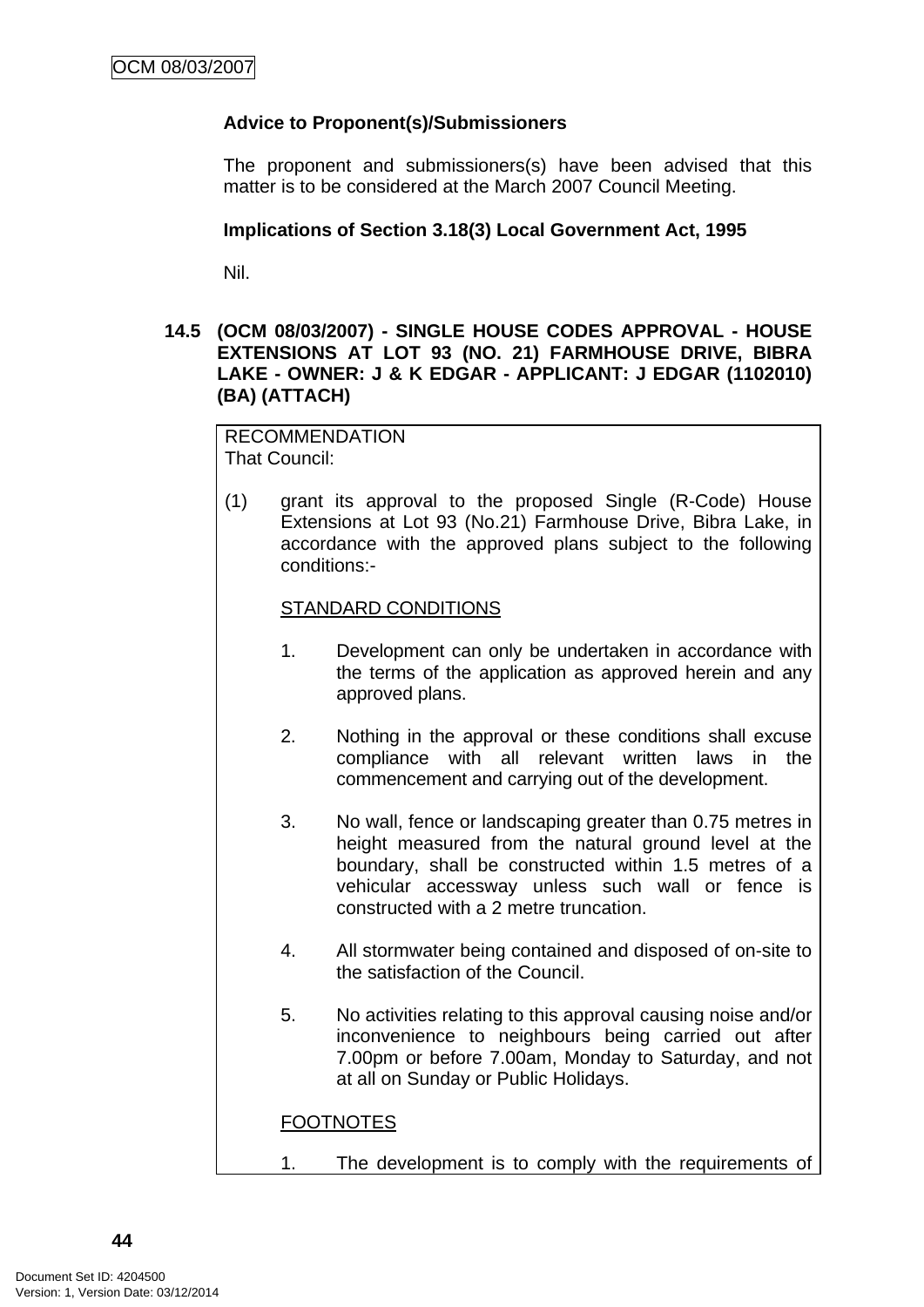### the Building Code of Australia.

(2) issue a Schedule 9 Notice of Determination on Application for Planning Approval – Approval (inclusive of MRS Form 2 Notice of Approval).

# **COUNCIL DECISION**

### **Background**

| ZONING:           | MRS:              | Urban                  |
|-------------------|-------------------|------------------------|
|                   |                   | TPS3   Residential R20 |
| LAND USE:         | Residential       |                        |
| LOT SIZE:         | 700m <sup>2</sup> |                        |
| <b>USE CLASS:</b> | "P" - Permitted   |                        |

### **Submission**

The applicant proposes an extension to an existing Single (R-Code) House on the subject land. The extension of the master bedroom includes the addition of a window. Previously, the bedroom only had a window at the front, and therefore, the side setback on the southwestern boundary was only required to be 1m. The new window redefines the wall as one with major openings and is to be setback 1.5m. As the works being carried out are only extensions, the wall remains setback 1m from the south-western boundary.

# **Report**

The subject land is zoned R20 under the City of Cockburn Town Planning Scheme No 3. Council has the discretion to either approve (with or without conditions) or to refuse the application.

The proposed development complies with the standards and provisions of the City's Town Planning Scheme No.3 and the Residential Design Codes with the exception of the following:-

• Table 2b- "Boundary Setbacks- Walls with major openings; Walls 13m long under 3.5m in height must be setback 1.5m from the side boundary."

The applicant seeks a variation to the above clause by proposing a continued side setback of 1m.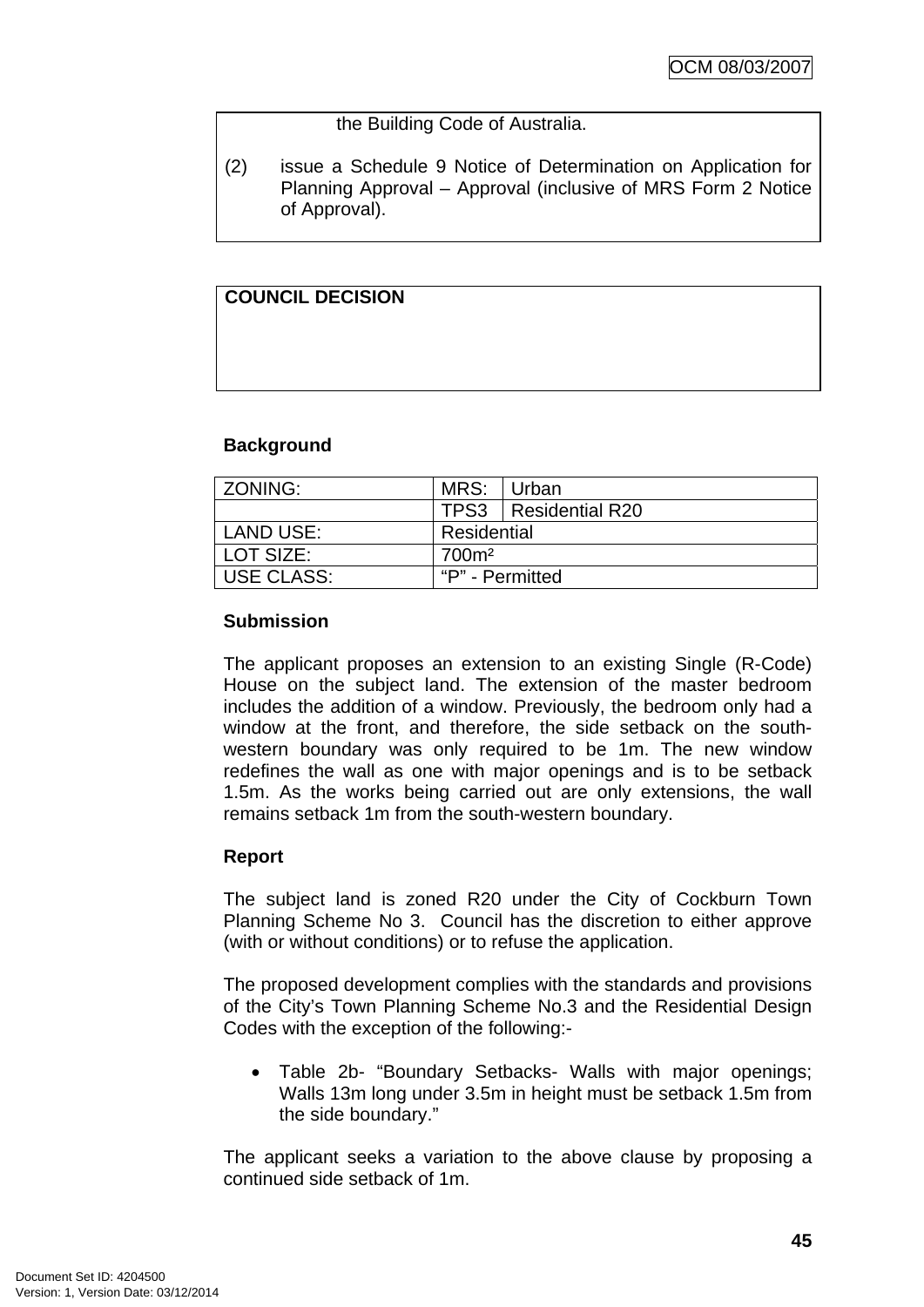The applicant has received the endorsement of the neighbour adjoining the reduced setback. They have signed the plans and indicated they have no objection to the proposal.

This proposal is a minor matter and has the support of Council Planning staff.

It is recommended therefore that Council support the application on the basis that the reduced setback has been supported by the adjoining neighbour and is considered a minor variation, which will not have any detrimental planning outcomes.

#### **Strategic Plan/Policy Implications**

#### *Demographic Planning*

*• To ensure development will enhance the levels of amenity currently enjoyed by the community.*

The Planning Policies which apply to this item are:-

| APD <sub>17</sub> | <b>Standard Development Conditions and Footnotes</b> |
|-------------------|------------------------------------------------------|
| APD32             | <b>Residential Design Codes</b>                      |

#### **Budget/Financial Implications**

Nil

### **Legal Implications**

Town Planning Scheme No 3 Residential Design Codes 2002 Planning and Development Act 2005 State Administrative Tribunal Regulations

#### **Community Consultation**

The applicant has received the endorsement of the adjoining neighbour who has signed the plans and indicated they have no objection to the proposal.

### **Attachment(s)**

- (1) Location Plan
- (2) Site Plan (with neighbours signed approval)
- (3) Existing Floor Plan
- (4) Proposed Floor Plan and Elevations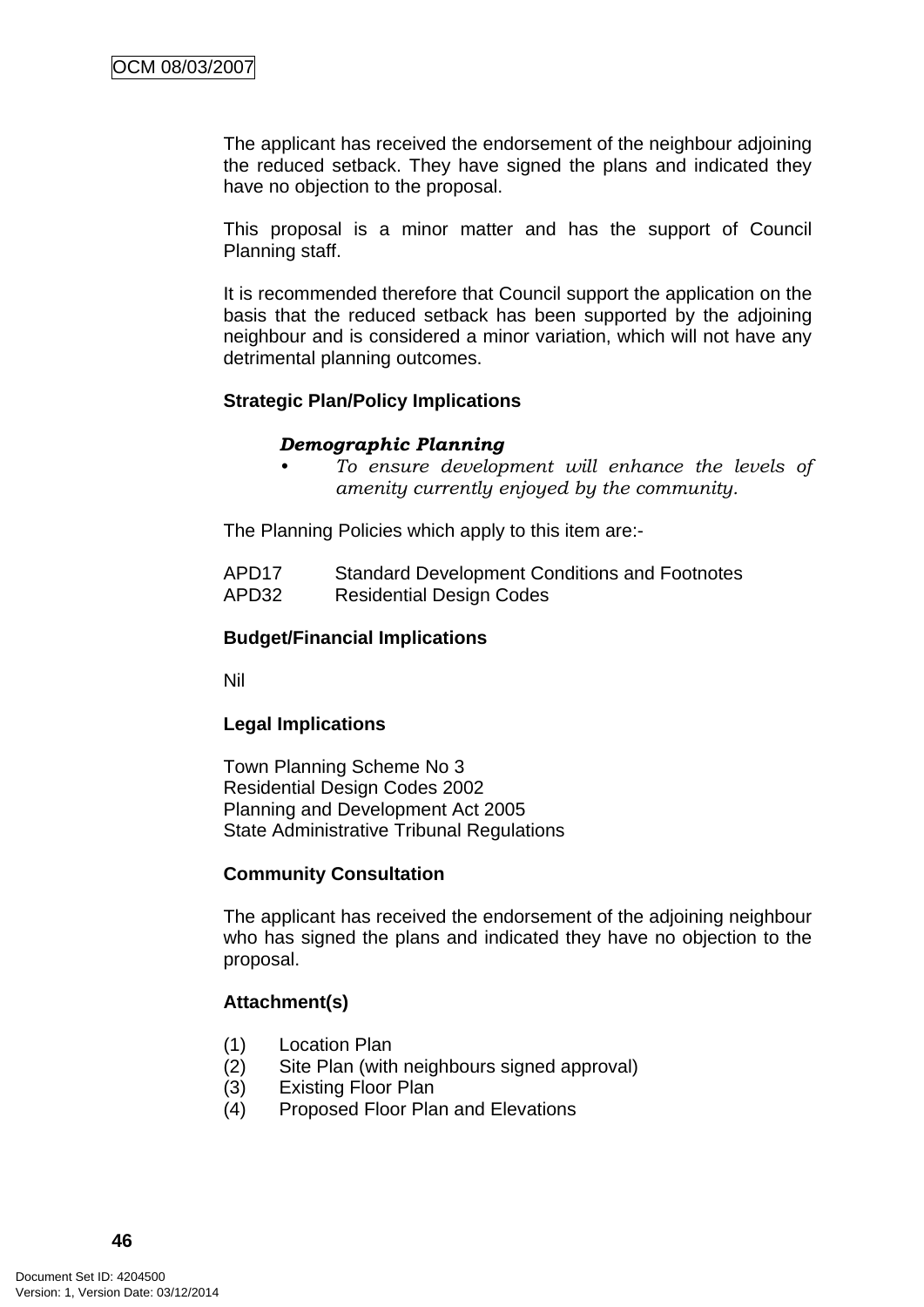### **Advice to Proponent(s)/Submissioners**

The proponent and submissioners(s) have been advised that this matter is to be considered at the March 2007 Council Meeting.

#### **Implications of Section 3.18(3) Local Government Act, 1995**

Nil.

### **15. FINANCE AND CORPORATE SERVICES DIVISION ISSUES**

#### **15.1 (OCM 08/03/2007) - LIST OF CREDITORS PAID - JANUARY 2007 (5605) (KL) (ATTACH)**

#### **RECOMMENDATION**

That Council receive the List of Creditors Paid for January 2007, as attached to the Agenda.

# **COUNCIL DECISION**

### **Background**

It is a requirement of the Local Government (Financial Management) Regulations 1996, that a List of Creditors be compiled each month and provided to Council.

#### **Submission**

N/A

#### **Report**

N/A

### **Strategic Plan/Policy Implications**

#### *Governance Excellence*

*• To conduct Council business in open public forums and to manage Council affairs by employing publicly accountable practices.*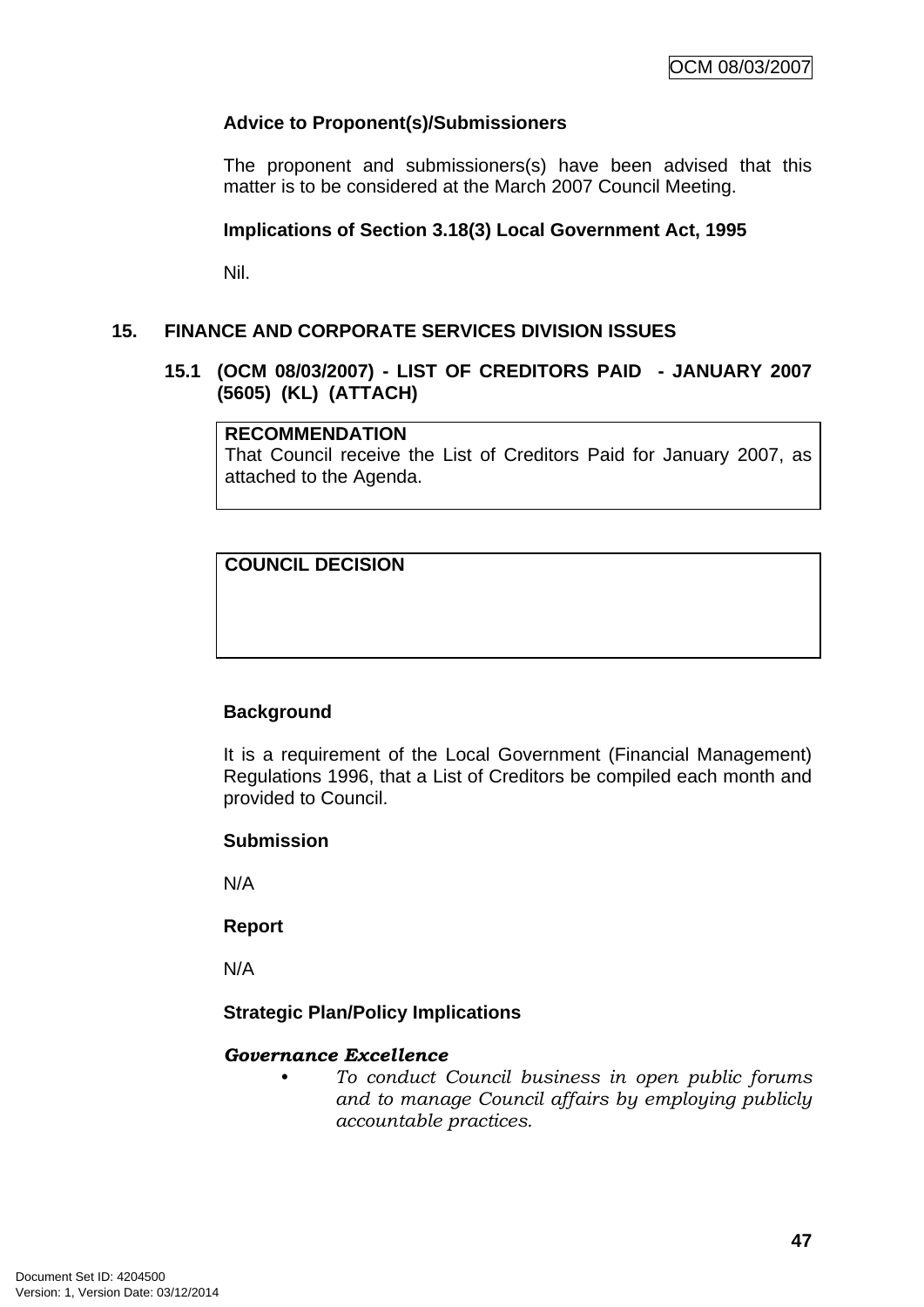### **Budget/Financial Implications**

N/A

**Legal Implications** 

N/A

### **Community Consultation**

N/A

# **Attachment(s)**

List of Creditors Paid - January 2007.

# **Advice to Proponent(s)/Submissioners**

N/A

**Implications of Section 3.18(3) Local Government Act, 1995**

Nil.

# **15.2 (OCM 08/03/2007) - STATEMENT OF FINANCIAL ACTIVITY - JANUARY 2007 (5505) (NM) (ATTACH)**

### **RECOMMENDATION**

That Council receive the Statement of Financial Activity and associated reports for the period ended 31 January 2007, as attached to the Agenda.

# **COUNCIL DECISION**

### **Background**

Regulation 34(1) of the Local Government (Financial Management) Regulations 1996 prescribes that a local government is to prepare each month a Statement of Financial Activity.

Regulation 34(2) requires the Statement of Financial Activity to be accompanied by documents containing:–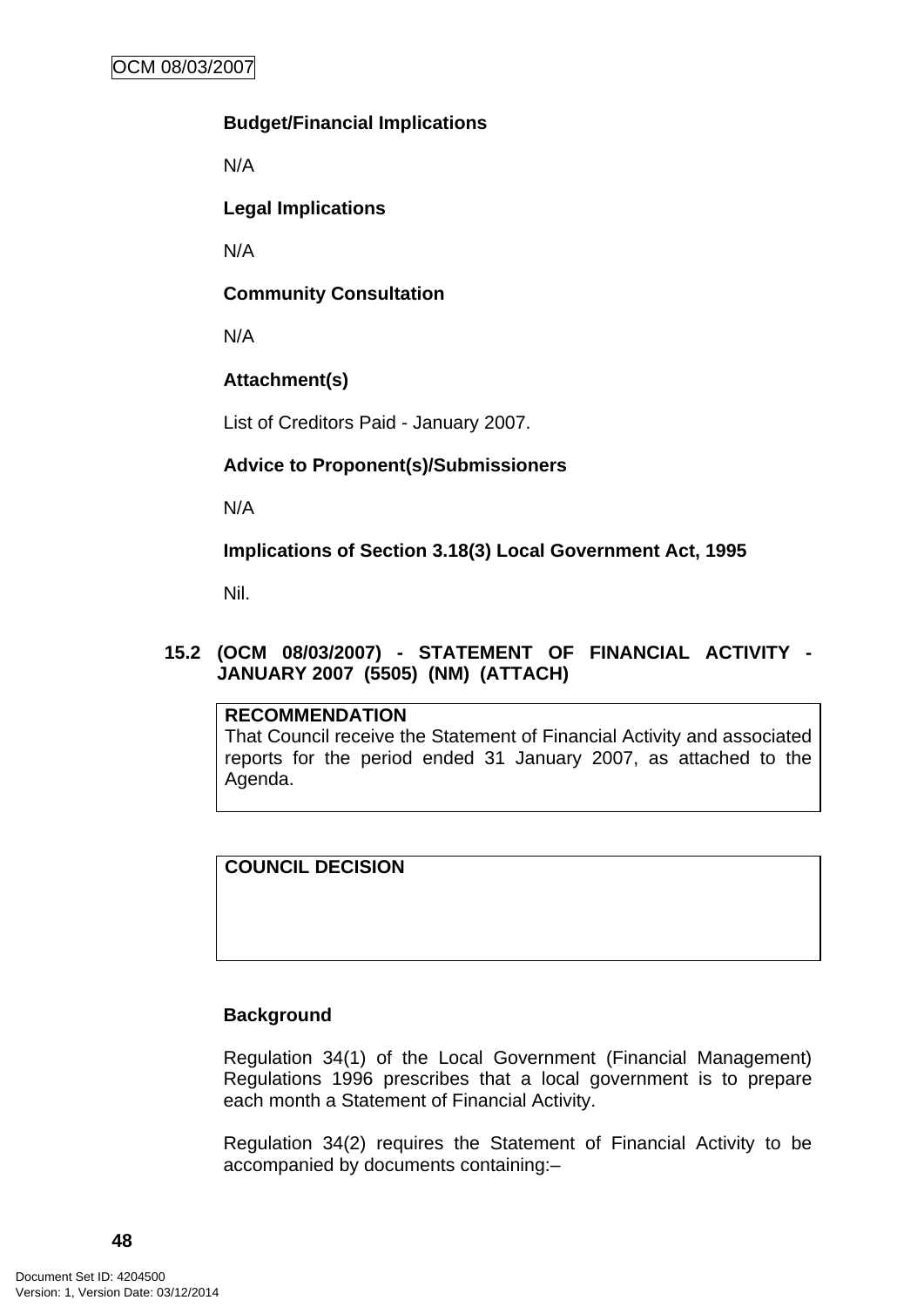- (a) details of the composition of the closing net current assets (less restricted and committed assets),
- (b) explanations for each material variance identified between YTD budgets and actuals; and
- (c) any other supporting information considered relevant by the local government.

Regulation 34(4)(a) prescribes that the Statement of Financial Activity and accompanying documents are to be presented to the Council.

#### **Submission**

N/A

#### **Report**

Attached to the Agenda is the Statement of Financial Activity for January 2007.

Note 1 shows how much capital grants and contributions are contained within the reported operating revenue.

Note 2 provides a reconciliation of Council's net current assets (adjusted for restricted assets and cash backed leave provisions). This provides a financial measure of Council's working capital and an indication of its liquid financial health.

Also provided are Reserve Fund and Restricted Funds Analysis Statements. These assist to substantiate the calculation of Council's net current assets position.

The Reserve Fund Statement reports the budget and actual balances for Council's cash backed reserves, whilst the Restricted Funds Analysis summarises bonds, deposits and infrastructure contributions held by Council. The funds reported in these statements are deemed restricted in accordance with Australian Accounting Standard AAS27.

#### Material Variance Threshold

For the purpose of identifying material variances in Statements of Financial Activity, Regulation 34(5) requires Council to adopt each financial year, a percentage or value calculated in accordance with Australian Accounting Standard AAS5 - Materiality.

For the 2005/06 financial year, Council had adopted a materiality threshold of 10% or \$10,000, whichever is the greater. There is a need to review this for the 2006/07 financial year. For this purpose, a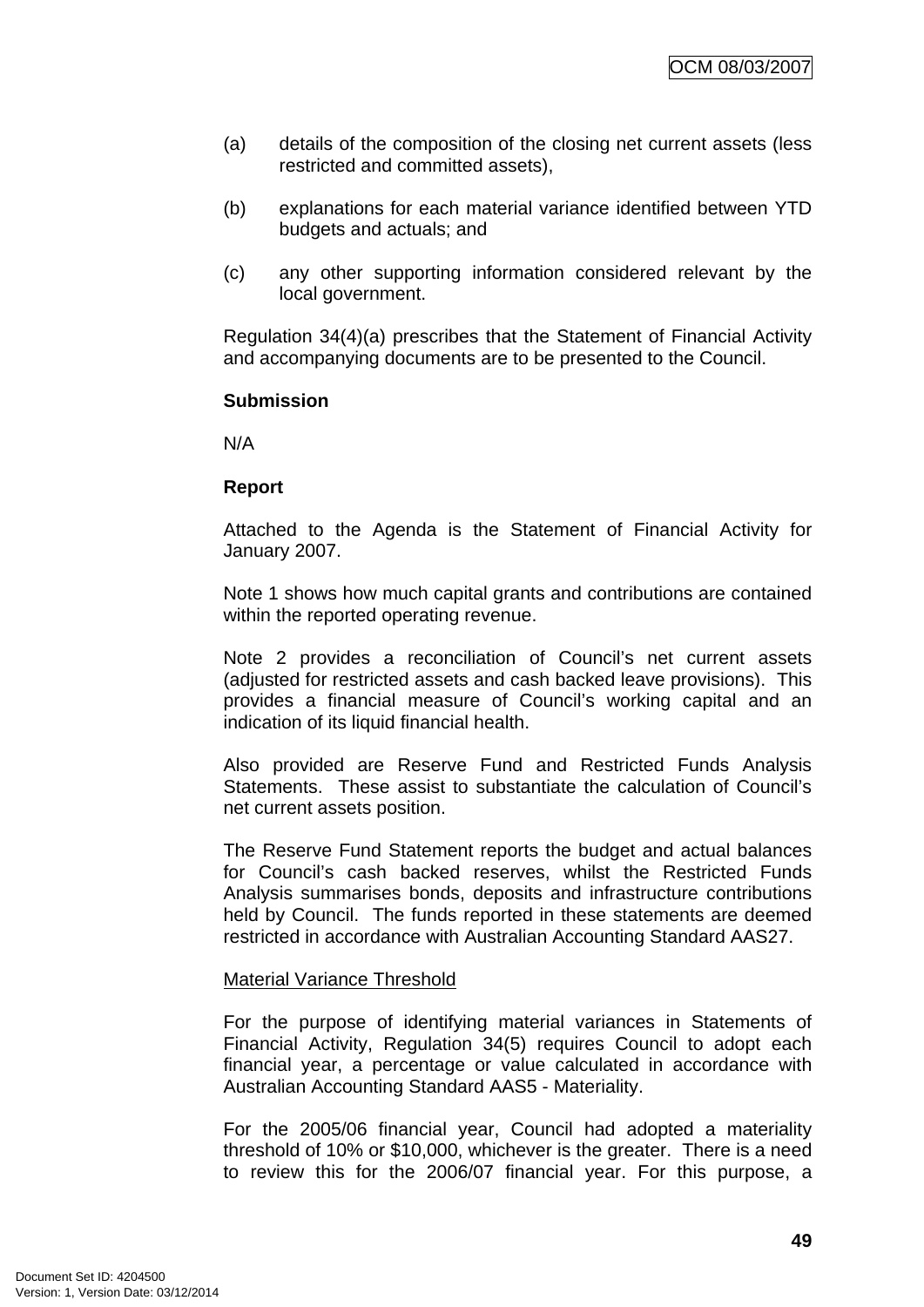Position Statement will be developed and submitted to a future DAPPS Committee meeting.

### **Strategic Plan/Policy Implications**

#### *Governance Excellence*

*• To conduct Council business in open public forums and to manage Council affairs by employing publicly accountable practices.* 

### **Budget/Financial Implications**

Where variances are of a permanent nature, these will be noted and addressed at the mid-year budget review.

### **Legal Implications**

Section 6.4 of the Local Government Act, 1995 and Regulation 34 of the Local Government (Financial Management) Regulations 1996, refer.

### **Community Consultation**

N/A

# **Attachment(s)**

Statement of Financial Activity and associated reports – January 2007.

### **Advice to Proponent(s)/Submissioners**

N/A

# **Implications of Section 3.18(3) Local Government Act, 1995**

Nil.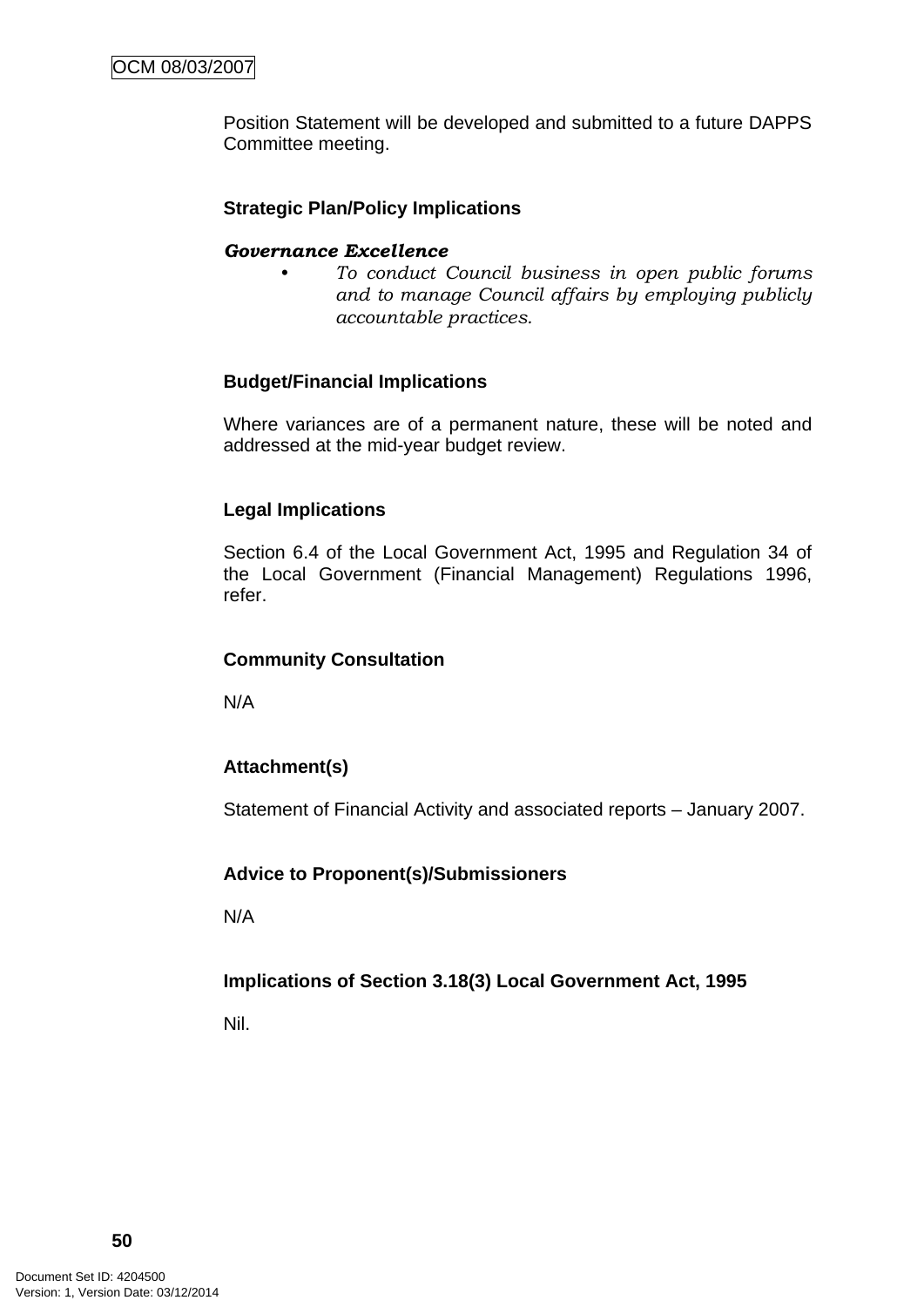### **15.3 (OCM 08/03/2007) - BUDGET REVIEW - PERIOD ENDING 31 DECEMBER 2006 (5402) (ATC) (ATTACH)**

#### **RECOMMENDATION** That Council:

(1) receive the Business Plan Review; and

(2) amend the Municipal Budget for 2006/07 as set out in the attached report, summarised as \$360,238 - Income and \$360,238 - Expenditure.

**TO BE CARRIED BY AN ABSOLUTE MAJORITY OF COUNCIL**

### **COUNCIL DECISION**

### **Background**

Section 33A(1) of the Local Government (Financial Management) Regulations 1996 requires Council to review its annual budget between 1 January and 31 March in each year.

Council adopted its first annual Business Plan at the July 2006 Ordinary Council Meeting. In accordance with Policy SC34 Annual Budget Preparation, a formal report on the progress of the Plan is to be presented at the March 2007 Ordinary Council Meeting.

### **Submission**

N/a

### **Report**

The attached Business Plan Review outlines the progress made in achieving Council's business activity plan and budget for FY 2006/07. The review identifies that the operational income and expenditure forecasts are running close to expectations. There has also been considerable progress in achieving the program objectives of each of the City's Business Units.

The capital works program is also progressing, but the original cashflow forecasts for many projects have not been achieved. This is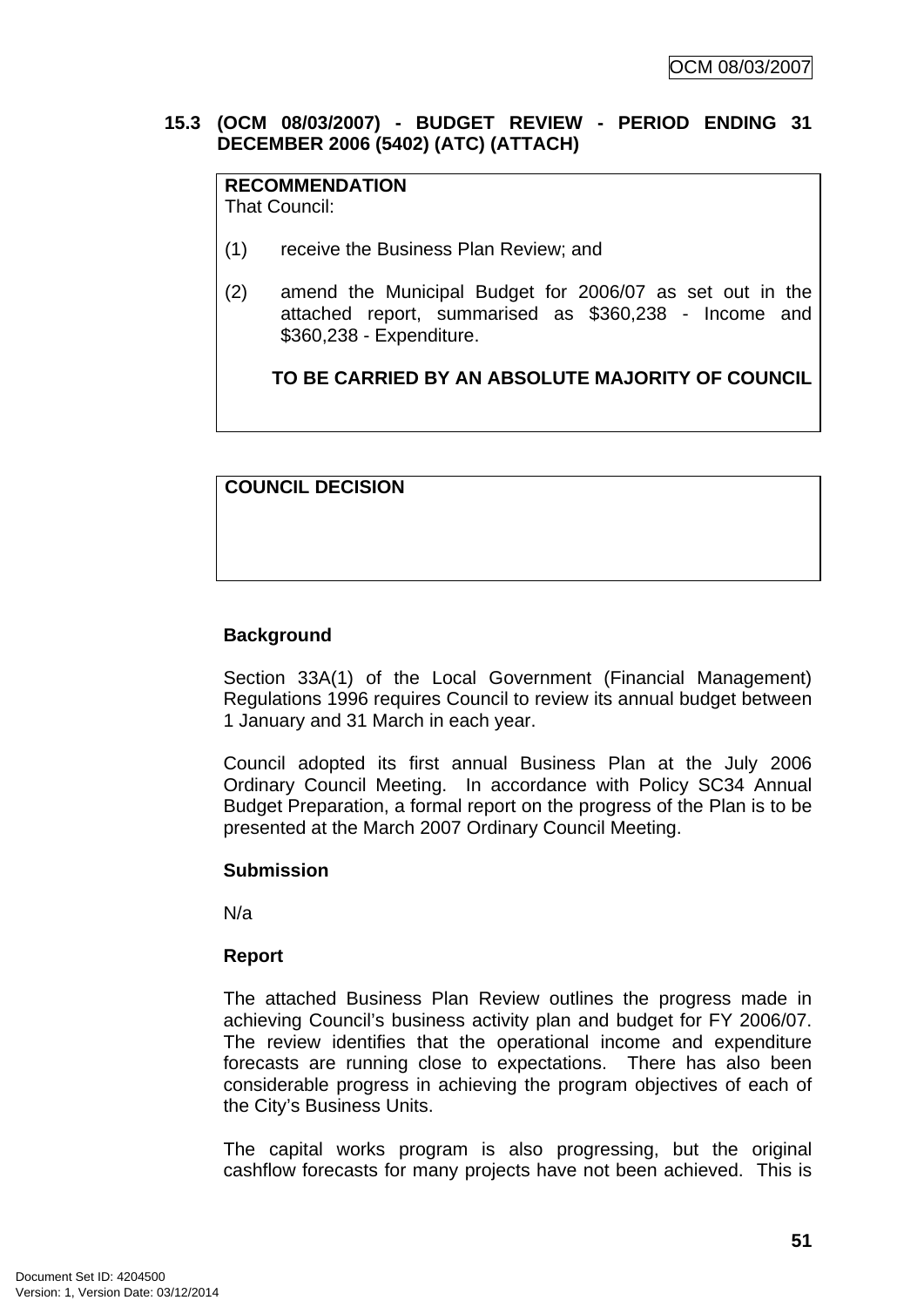not simply a matter of these projects not being commenced, rather they are all in train but many have not required as much funding up front as originally forecast. In some cases the delays in making payments have financially benefited the City.

A revised cashflow was adopted at the end of the period and was reported on in the February monthly financial statement, which considerably improved the previous under forecasting.

A report on the review of the Municipal Budget for the period 1 July 2006 to 31 December 2006 is attached to the Agenda. The report sets out details of all proposed changes and a brief explanation as to why the changes are required.

| <b>Service Unit</b>                      | <b>Income</b><br>\$ | <b>Expenditure</b><br>S |
|------------------------------------------|---------------------|-------------------------|
|                                          |                     |                         |
| <b>Executive Services</b>                |                     | (250)                   |
| <b>Other Governance</b>                  | (135, 300)          | 50,612                  |
| Other General Purpose Income             | 1,064,485)          | 761,785                 |
| Road Construction & Maintenance Services | 128,533             | (128,533)               |
| <b>Road Design Services</b>              | (100,000)           | 5,866                   |
| <b>Parks Services</b>                    | 299,742             | (286, 056)              |
| <b>Facilities Maintenance Service</b>    | 164,791             | 36,229                  |
| <b>Waste Disposal Services</b>           | 823,681             | (1, 236, 960)           |
| <b>Recycling Services</b>                | (29,000)            | 48,000                  |
| <b>Works Overheads</b>                   | 0                   | (10, 790)               |
| <b>Transfers to Reserves</b>             | 0                   | 946,371                 |
| <b>Records Services</b>                  | 0                   | (3,500)                 |
| <b>Accounting Services</b>               | 0                   | (63,000)                |
| <b>Human Resource Services</b>           | 0                   | 50,794                  |
| <b>Building Services</b>                 | (300,000)           | 55,372                  |
| <b>Health Services</b>                   | O                   | 29,376                  |
| <b>Land Administration Services</b>      | 1,800               |                         |
| <b>Statutory Planning Services</b>       | (150,000)           | 0                       |
| <b>Customer Services</b>                 | 0                   | 42,000                  |
| Law, Order & Public Safety               | $\overline{0}$      | 15,000                  |
| <b>Social Services</b>                   | 0                   | 29,422                  |
| <b>Management Libraries Services</b>     | 0                   | 18,500                  |
|                                          |                     |                         |
| <b>TOTAL</b>                             | (360,238)           | 360,238                 |

The proposed changes can be summarised as follows:

### **Strategic Plan/Policy Implications**

#### *Governance Excellence*

*• To conduct Council business in open public forums and to manage Council affairs by employing publicly accountable practices.*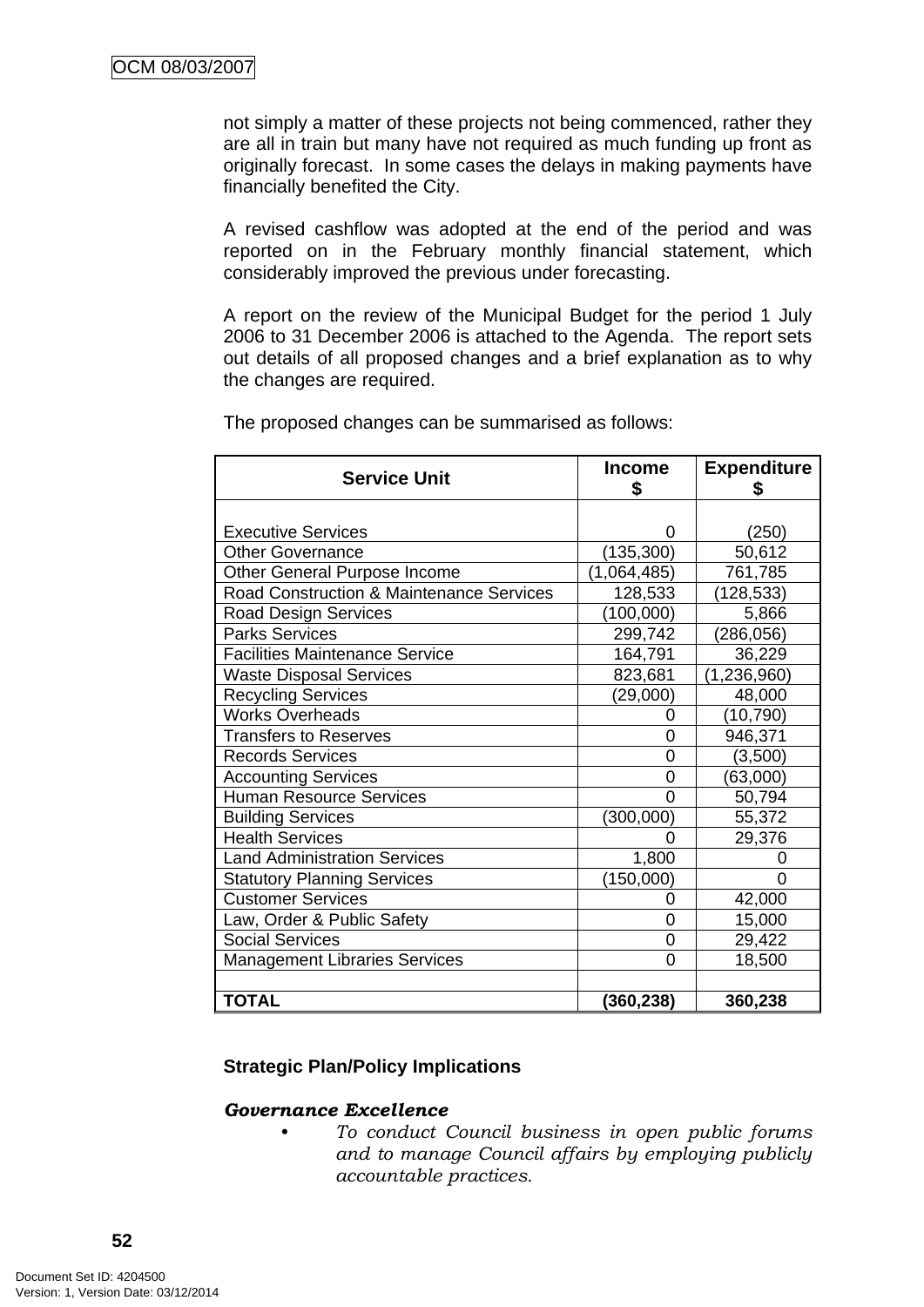Policy SC34 - Annual Budget Preparation refers.

# **Budget/Financial Implications**

A number of amendments to the Budget are recommended.

### **Legal Implications**

Section 33A(1) of the Local Government (Financial Management) Regulations 1996 requires Council to review its annual budget between 1 January and 31 March in each year.

# **Community Consultation**

N/A

# **Attachment(s)**

- (1) Schedule of Budget amendments
- (2) Business Plan Review

# **Advice to Proponent(s)/Submissioners**

N/A

**Implications of Section 3.18(3) Local Government Act, 1995**

Nil.

# **16. ENGINEERING AND WORKS DIVISION ISSUES**

### **16.1 (OCM 08/03/2007) - STINGER NETS AT COOGEE BEACH (1903) (JR)**

# **RECOMMENDATION**

That Council:

- 1) install interpretive signage and an additional shower at Coogee Beach in consultation with the Coogee Beach Surf Lifesaving Club;
- (2) defer any final decision on the installation of stinger nets until after a review of the enclosures at Busselton and further investigations on net design, cost and anchorage.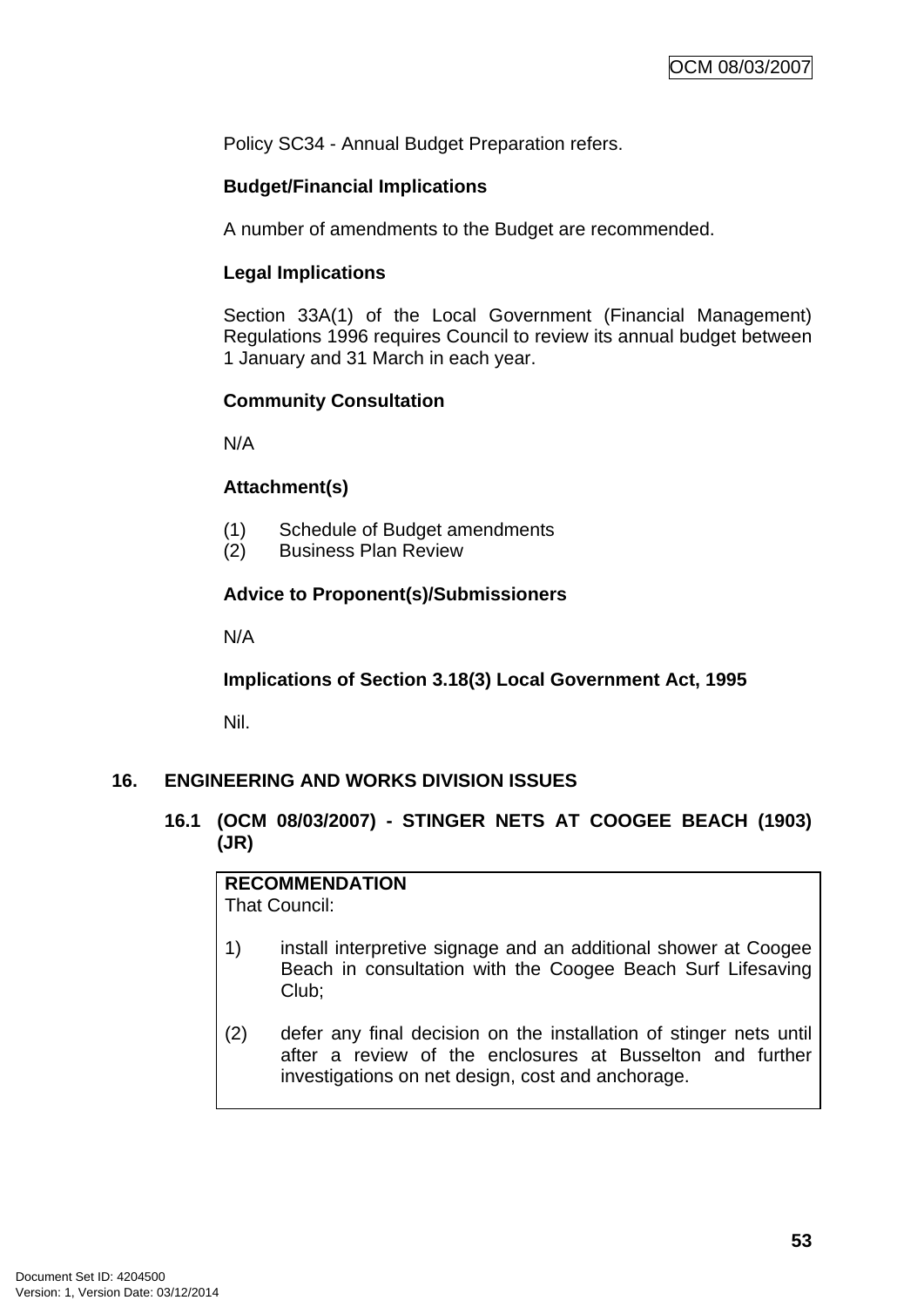# **COUNCIL DECISION**

### **Background**

At the Ordinary Meeting of Council held on Tuesday 15 February 2005, under 'Matters to be Noted for Investigation Without Debate', Clr Allen requested that a report be provided to Council, investigating the feasibility of installing stinger nets at Coogee Beach or a portion of Coogee Beach.

The matter has been presented to Council on a number of occasions, the most recent being December 2006, however the matter has not been resolved to date. At the Council Meeting the matter was again deferred by Council for further consideration during its budget review deliberations. The reason given for this decision was that this item requires further consideration as some of the statements and information contained within the report contradict other information provided by the Coogee Beach Surf Life Saving Club. Council needs to seek further clarification and advice from both Surf Life Saving WA and the Coogee Beach Surf Life Saving Club before we can consider this item.

### **Submission**

Council officers have met with representatives of both Coogee Beach SLC and SLSWA to continue discussions on the impact of stingers on beach use. A number of short term initiatves have been discussed to assist in the management of stingers at Coogee whilst additional investigation is being completed on the enclosure.

# **Report**

Staff met with representatives of the Coogee Surf Lifesaving Club and Surf Lifesaving WA on 21<sup>st</sup> December 2006 to discuss the issue of stinger net enclosures and the general demand for such a facility on the WA coastline. The issue of conflicting information was discussed and it was clear that SLSWA did not take account of each incidence of stinger bites, rather their statistics identified recorded bites. Both organisations however agreed that whilst stinger bites provide some discomfort to the beach goer, it is easily treated and the effects are only short term.

It is generally accepted that the provision of a stinger net enclosure will not significantly reduce the incidence of stinger bites at Coogee Beach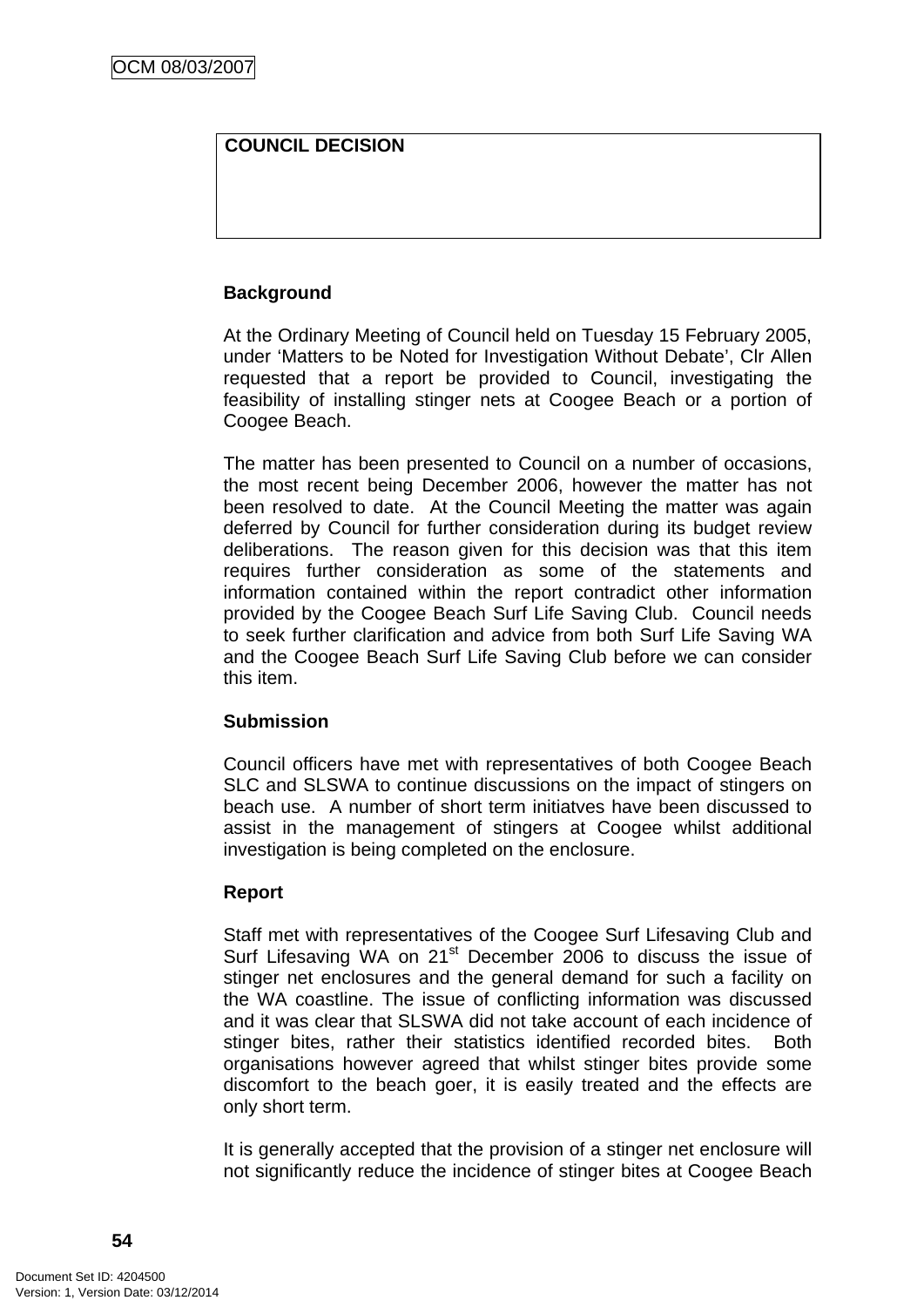as the entire beach frontage cannot be protected. In any event, stinger nets do not provide a guarantee that stingers will not be present within the enclosure. Coogee Beach SLC are however keen to identify a portion of the beach which is more attractive to parents with small children.

Short term solutions were discussed and it was agreed to establish interpretive signage and an additional shower at Coogee Beach. These issues are currently being costed and will be installed as soon as possible. A representative from the Coogee Beach SLC has identified some local manufacturers of netting and officers are currently discussing netting design, anchorage and maintenance methodologies. Officers also intend to inspect the enclosures at the Shire of Busselton to better understand the maintenance issues identified.

If stingers are prevalent within these relatively calm waters, the beach area within the new Port Coogee development represents another issue for the City. These manufactured waterways will potentially capture stingers within the marina environment making it harder for them to dissipate through tide or wave action. It is assumed that this area would be attractive for parents with small children due to the relatively controlled environment. A stinger net enclosure operated and maintained by the marina staff may well be the best solution to the problem in the long term.

To assist in Councils deliberations on this matter it is worth revisiting the information provided at the last meeting as follows:

The Coogee Beach Surf Lifesaving Club has advised:

- Users of the beach are raising concerns about the stinger problem.
- Stingers are just as prevalent at all metropolitan beaches, but the calmer waters at Coogee Beach does not break up the stingers and they can swim into shallower waters.
- There are 120 to 150 first aid treatments for stingers at Coogee Beach during the short stinger season.
- The sting is most extreme when received on the face and mouth, and may require medical referral.

In addition, Surf Life Saving Western Australia Inc. have advised:

1. *Are stingers a problem or nuisance on Metropolitan Beaches and to what extent?* 

The type of marine stinger common to the Perth Metropolitan waters are more of a nuisance than a threat to the health of beach users. A 'bite' from marine stingers in metropolitan Perth are not life threatening and leave an affected person with varying degrees of discomfort. The table below provides statistics of marine sting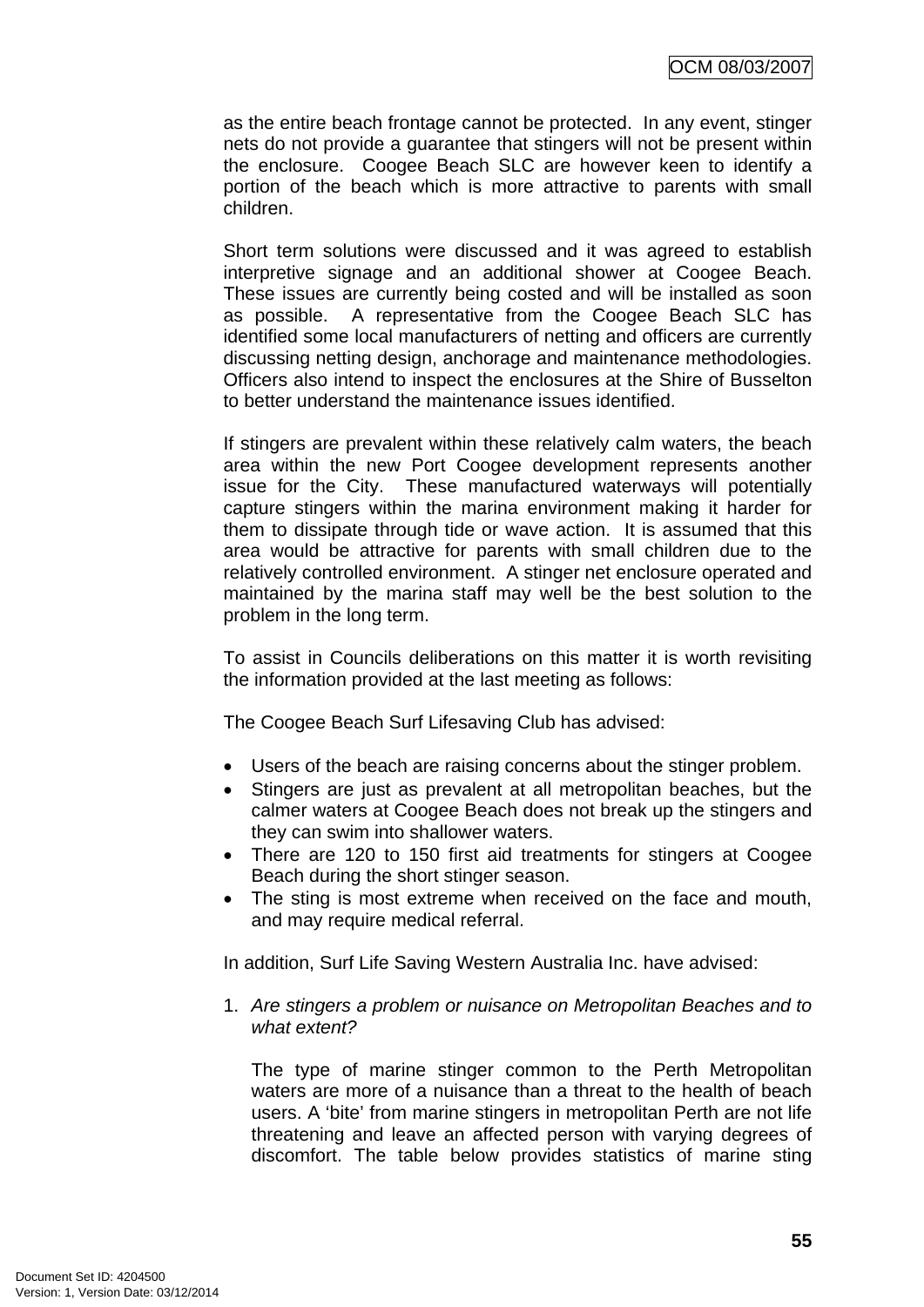| Year      | <b>Recorded Treatments</b><br><b>All Areas</b> | <b>Recorded Treatments</b><br><b>Coogee SLSC</b> |
|-----------|------------------------------------------------|--------------------------------------------------|
| 2000/2001 | 640                                            | NA                                               |
| 2001/2002 | 752                                            | <b>NA</b>                                        |
| 2002/2003 | 1233                                           | 63                                               |
| 2003/2004 | 2564                                           | 60                                               |
| 2004/2005 | 1061                                           | 21                                               |
| 2005/2006 | 289                                            | 27                                               |
| Total     | 6539                                           | 171                                              |

treatments as recorded by surf life savers when patrolling beaches on week-ends over the summer.

2. *What is the demand for stinger nets i.e. are the users of the beach raising concerns?* 

In metropolitan Perth the demand for stinger nets is rare. The Shire of Busselton has taken steps to install and maintain a stinger net within Geographe Bay and adjacent to the tourist attraction 'Mile Long Jetty'. Multiple or consistent concerns do not appear common; the installation of a stinger net in Perth is more likely to enhance beach user comfort by reducing exposure to stinger 'bite' episodes rather than reduce any threat to life or long term illness/health effect. The City should be aware that the installation of a stinger net is not a guarantee that stingers will not enter the enclosed area.

3. *Are stingers more prevalent at Coogee than other beaches such as Cottesloe, City Beach, Scarborough Beach etc or to the South at Rockingham, Safety Bay and Mandurah?* 

Statistics compiled by SLSWA do not support that Coogee Beach or beaches in the south metropolitan area have an increased presence of incidents of stinger bites. In fact statistics show that the northern Clubs listed above have a higher incidence of 'stinger bites'. This increase in prevalence may be attributed to these beaches having lifesavers patrolling these beaches for longer hours over the summer and more people using these beaches than at Coogee. The northern beaches noted in your question are in fact beaches with very high beach visitation rates.

4. *Have other metropolitan beach Councils considered establishing stinger nets?* 

SLSWA is not aware of numerous coastal Councils considering this action for reduction of stinger 'bites', especially within the metropolitan area. As stated SLSWA believe the Shire of Busselton maintain stinger nets during the summer. Coastal Councils are more likely to have considered the need for shark nets than stinger nets.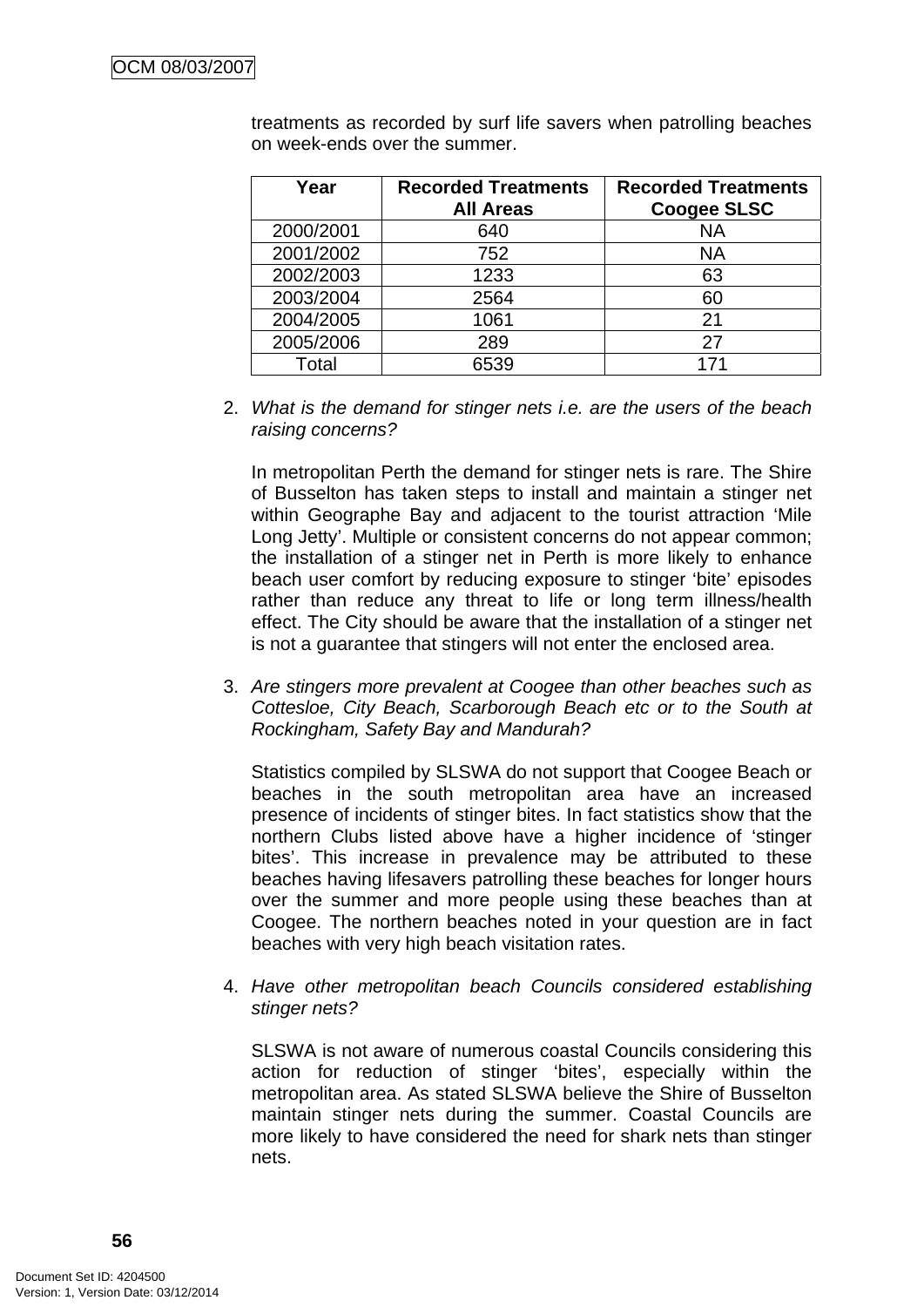5. *What are the instances or raised concerns of stinger 'bites' at Coogee each year?* 

See table above. The statistics recorded for Coogee are representative of week-ends or public holidays only and during the summer season. The statistics do not account for midweek incidents.

#### 6. *What is the severity of the injury and how is it treated?*

The severity of the incident can vary but is usually considered low. The main symptom is from a mild to painful discomfort which later becomes 'itchy' and is usually accompanied by raised welts. The discomfort is likely to abate in a short time frame when appropriate treatment is applied. The current recognised practice for treatment of stingers is to apply a cold pack for a period of 10 minutes and reapply if discomfort persists. This practice is current policy of the Australian Resuscitation Council of which Surf Life Saving is a member of and takes advice from for basic first aid protocols.

7. *What is our liability in the event that a swimmer gets caught in a stinger resistant net enclosure?* 

Stinger nets are generally designed with very small apertures i.e. <10mm. This design prevents entrapment opportunities with small children who in any event should be closely supervised by a guardian when in the water; further reducing the risk of entrapment. SLSWA investigations have not uncovered any recorded case of liability or claim made against a coastal Council from an injury resulting from this type of incident.

8. *What would the liability be in the event that the City was unable to effectively maintain the nets and a swimmer was stung and had some form of adverse reaction?*

Like any feature/infrastructure introduced by a Council, an element of liability exists if procedures or protocols are not complied with to effectively maintain and manage that feature. However, a swimmer having a severe adverse reaction (i.e. death) to a stinger in Perth is considered to be a rare event (e.g. once in a 100 years) and SLSWA has no knowledge of this occurrence. It is worth qualifying that any installation of a stinger net is likely to be 'resistant only' and not 'proof'. Council should not promote installed stinger enclosures as being free from stingers rather they should be aware that the nets will reduce the number of stingers in the enclosed area thereby minimising the likelihood and frequency of stinging incidents.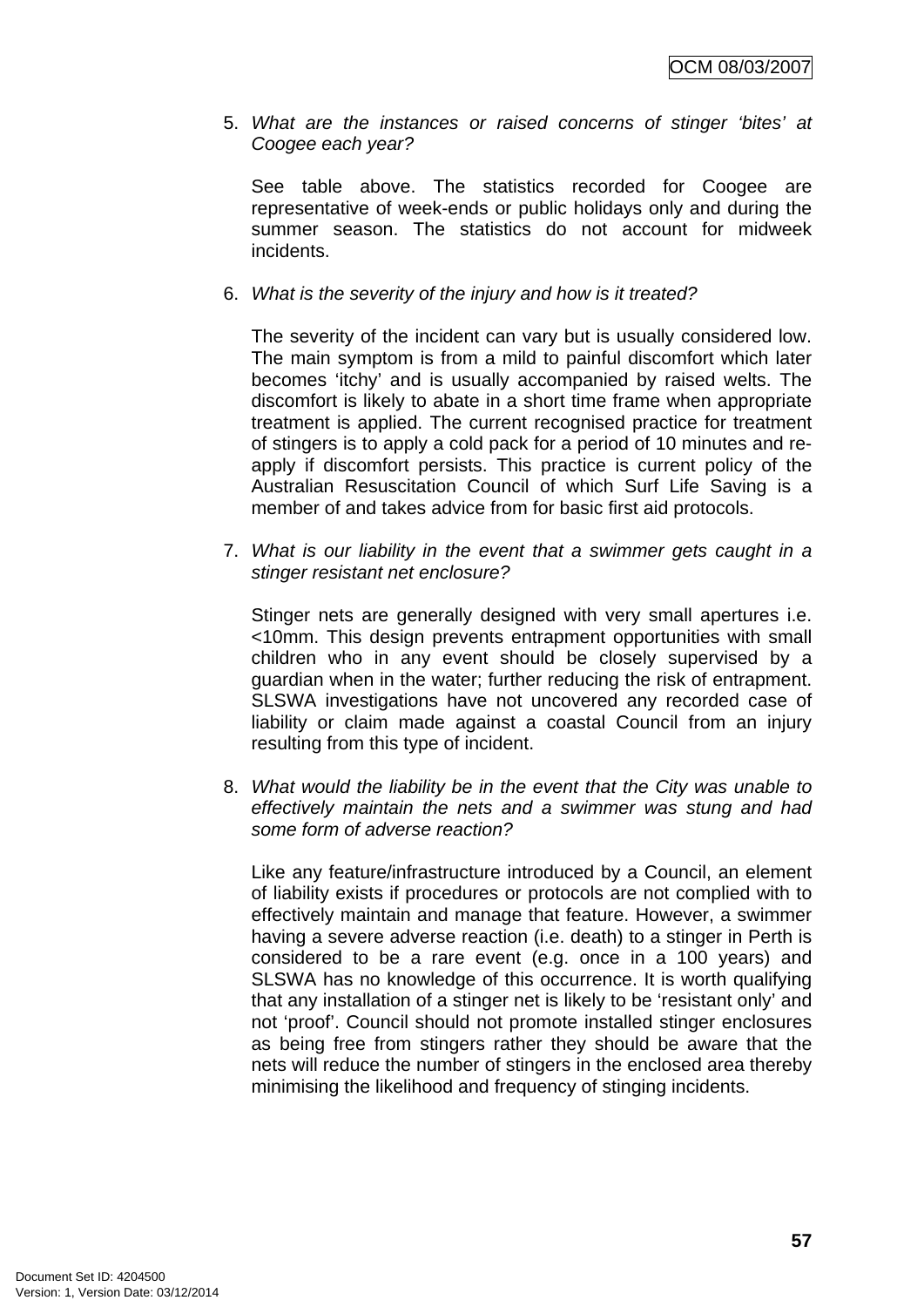### **Strategic Plan/Policy Implications**

#### *Infrastructure Development*

*• To construct and maintain community facilities that meet community needs.* 

### **Budget/Financial Implications**

Should Council decide to proceed to install stinger nets, funding of \$46,000 initially and \$26,000 subsequently per year have been estimated, subject to confirmation of prices and statutory authority requirements.

Funding for the shower and interpretive signage will be drawn from the current budget.

### **Legal Implications**

Approvals would be required from various State and Commonwealth statutory authorities before the proposal can proceed.

#### **Community Consultation**

Council has contacted the Coogee Beach Surf Life Saving Club and Surf Life Saving WA.

### **Attachment(s)**

N/A

### **Advice to Proponent(s)/Submissioners**

The Coogee Beach Surf Life Saving Club has been advised that this matter will be considered at the March 2007 Council Meeting.

#### **Implications of Section 3.18(3) Local Government Act, 1995**

Nil.

# **16.2 (OCM 08/03/2007) - CATHERINE POINT GROYNE EXTENSION (2200418) (JS) (ATTACH)**

**RECOMMENDATION** That Council:

(1) endorse the findings of reports *South Beach Coastal Processes: Catherine Point Sediment Movement*, November 2005, MP Rogers & Associates and *South Beach Coastal Processes: Monitoring Review,* February 2007, MP Rogers & Associates;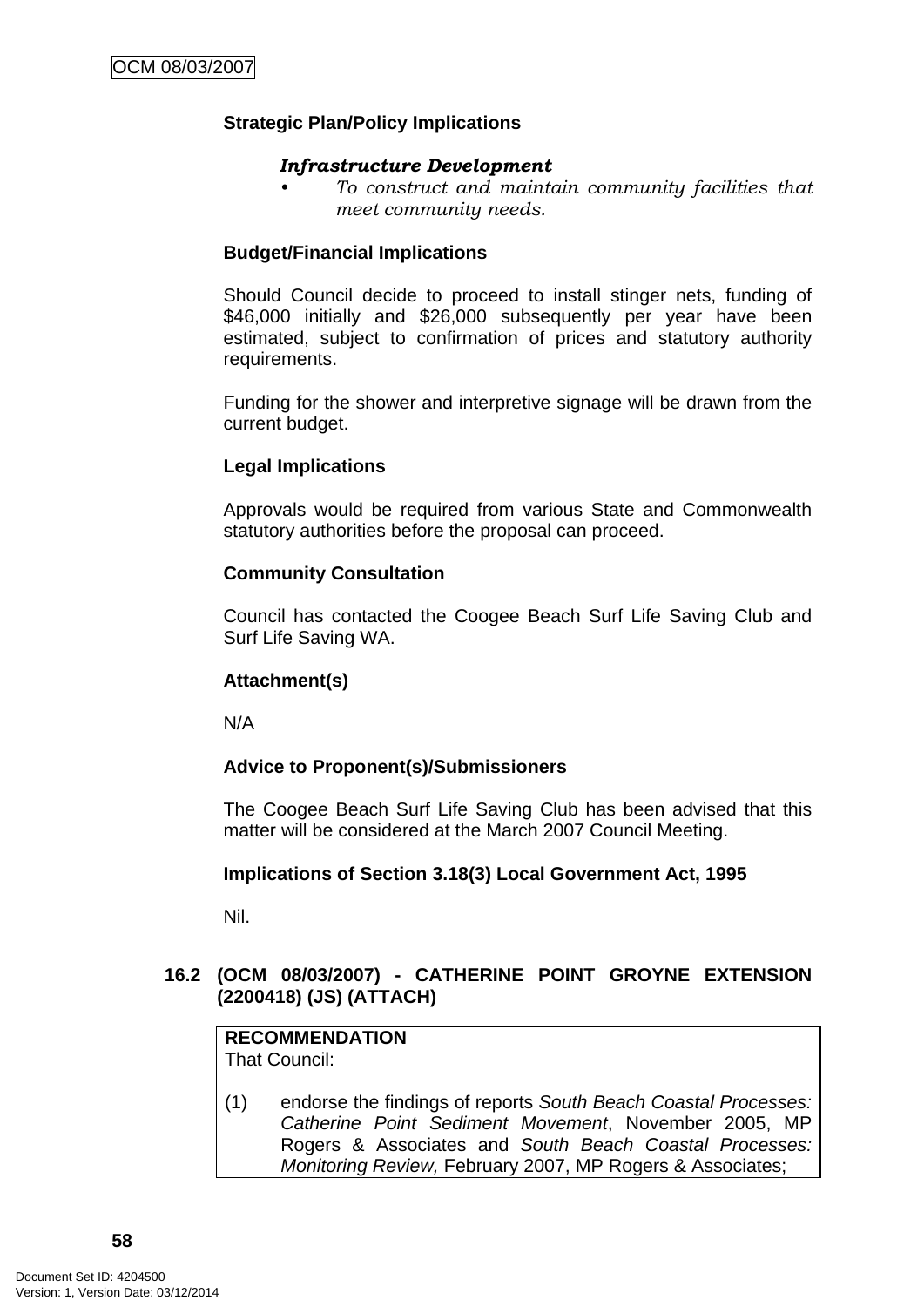- (2) negotiate with adjacent land development proponents*,* a cost sharing agreement for the extension of the Catherine Point groyne;
- (3) include in the 2007/08 Municipal Budget an amount of \$422,000 for the construction of a 30 metre groyne extension to accommodate future boardwalk access; and
- (4) amend the 2006/07 Budget by reducing Expenditure Account OP9815 Catherine Point Groyne Extension from \$278,000 to \$60,000 and Income Account OP9815 Contributions from Developer from \$139,000 to \$30,000.

# **TO BE CARRIED BY AN ABSOLUTE MAJORITY OF COUNCIL**

### **COUNCIL DECISION**

### **Background**

### South Beach Coastal Processes: Catherine Point Sediment Movement, November 2005

In 2005 the City engaged MP Rogers and Associates (MRA) to investigate local coastal processes affecting the shoreline between the Island Street Groyne at the boundary to the City of Fremantle at South Beach and the Catherine Point Groyne, adjacent to the South Beach Village development. The investigation examined the erosion and identified long term options to stabilise and retain this section of beach.

The November 2005 report outlined survey, historical research and modelling of the offshore Success Bank and sediment movement from storm events, inshore wave patterns and coastal processes, to predict the stability of the beach. A recommendation for stabilising this shoreline based on the sediment modelling and historical beach angles, required the Catherine Point Groyne to be extended some 110 metres in two 55 metre stages, with intermediate shoreline monitoring to determine whether the beach had stabilised with only the first stage groyne extension.

The City and adjacent South Beach Village developers Stockland, agreed to share the cost of the first stage extension on a dollar for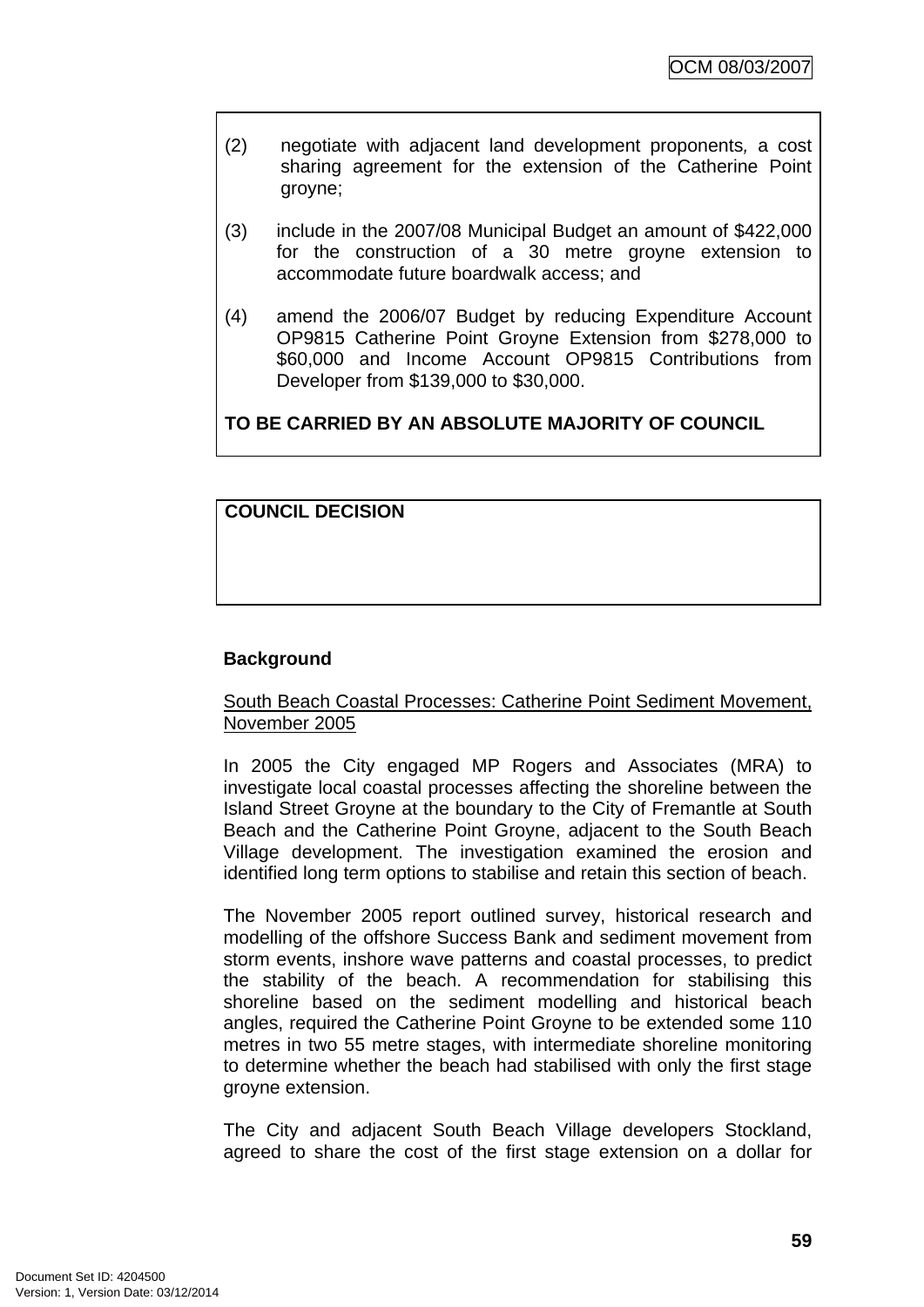dollar basis. An amount of \$278,000 was placed on the 2006/07 Capital works Program, 50% being a contribution from municipal funds.

#### North Coogee Foreshore Management Plan (FMP)

During the preparation of the draft *North Coogee Foreshore Management Plan* (FMP), the joint working group determined that the MRA November 2005 report should be reviewed to reflect additional available coastal data, future adjacent residential development and the community's desires. The MRA Report has been used to inform the North Coogee FMP, which is currently being finalised and will be presented in April 2007.

The FMP working group also recommended that consideration be given to the State Government Cockburn Coastal Precinct *Improvement Plan 33* (IP33), with regard to future planning and development contributions along the ocean foreshore between Rollinson Road and the Port Coogee Development. IP33 is an initiative for preparing a district structure plan for the land including the FMP study area between the Island Street and Catherine Point groynes. The IP33 committee has representation from the City of Cockburn and is due to finalise a draft district structure plan for advertising after August 2007.

### **Submission**

Council endorsement of the reports for *South Beach Coastal Processes: Catherine Point Sediment Movement, November 2005 (MRA)* and *South Beach Coastal Processes: Monitoring Review, February 2007 (MRA)* is required. In addition, commitments to the project is to be made by listing for municipal budget consideration in the 2007/08 capital works budget, the revised cost for extending and further monitoring the Catherine Point Groyne .

### **Report**

The City engaged MRA to review the findings and recommendations of the November 2005 report given:

- More than twelve months had passed since the previous sediment modelling work had been undertaken and further monitoring data was available for refining the sediment modelling;
- Opinions of costs needed to be reviewed in light of increased construction costs of 25% over the previous twelve month period;
- Community members and representatives voiced a desire for pedestrian access onto the proposed extension, which provided for a more robust construction than previously recommended.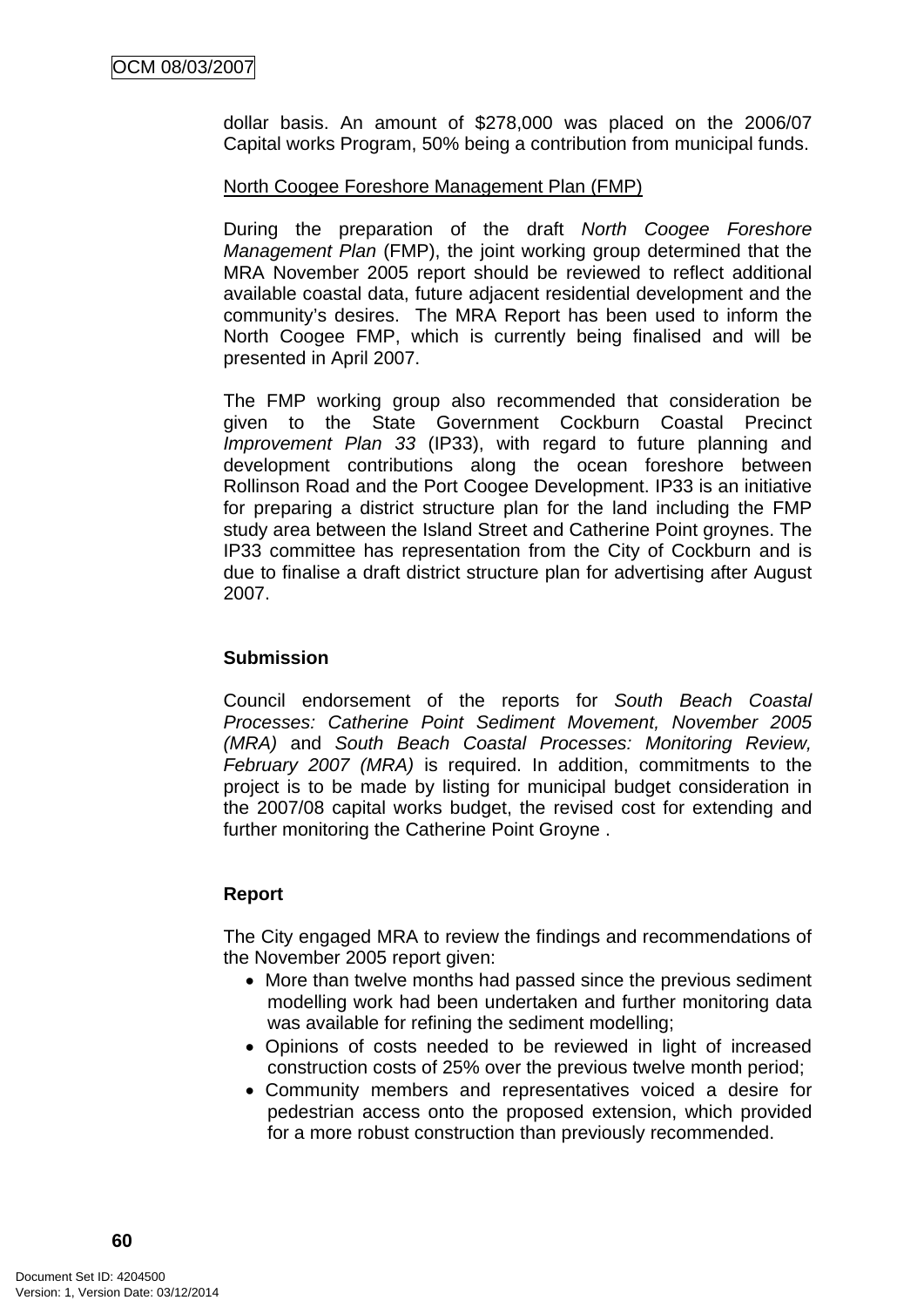The 2007 MRA report reviewed:

- Recent on-site survey information;
- Aerial mapping related to the vegetation line against the beach;
- Three dune cross section profiles; and
- Beach angles related to sediment movement and wave patterns.

The information indicates that the rate of shoreline recession has decreased over the previous 2 years. To stabilise the shoreline, the angle of the beach should be modified so that there is no net transport of sediment away.

This desired stabilisation can be accommodated by extending the Catherine Point groyne 30 metres to retain sand on the north side of the groyne, which is a more subtle engineering solution than previously recommended. Raised as a concern by some Foreshore Management Plan workshop attendees, extending the groyne will result in erosion of sand on its south side. By extending the groyne only 30m and given the slow rate of sediment movement at this location, it is anticipated that the southern side erosion will be between only 5 and 15 metres. Over a ten year period when the north side accretes to the end of the groyne, the sand movement will again be of accretion on the south side of the groyne. Any erosive action on the south side of Catherine Point groyne will not affect infrastructure such as the dual use path, but may impact on recent rehabilitation planting works.

MRA recommend a 30 metre extension to the Catherine Point groyne, followed by annual assessments to determine if coastal processes are continuing to provide for a stable beach outcome, prior to recommending any further extension stages.

MRA provided an opinion of costs based on November 2006 pricing. The table shows revised current prices for groyne extensions for sediment control purposes only (low profile) and separately to accommodate pedestrian use (high profile). To accommodate safe pedestrian and service vehicle access, the groyne profile is substantially larger to be elevated above storm event waves. The pricing below for accessibility to the groyne is based on a concrete path with steel handrails 4-5m wide and 0.2-0.3 thick. Therefore, with a 30m extension, the path will be approximately 130m long.

| <b>GROYNE EXTENSION</b> | <b>LOW PROFILE</b> | <b>HIGH PROFILE</b> | <b>ACCESSIBILITY</b> |
|-------------------------|--------------------|---------------------|----------------------|
| 55m groyne extension    | \$283,000          | \$680,000           | +\$300,000           |
| 30m groyne extension    | \$164,000          | \$422,000           | +\$250,000           |

Note that it can be anticipated that limestone quarry rock and engineering construction costs will increase another 20% in the forthcoming year.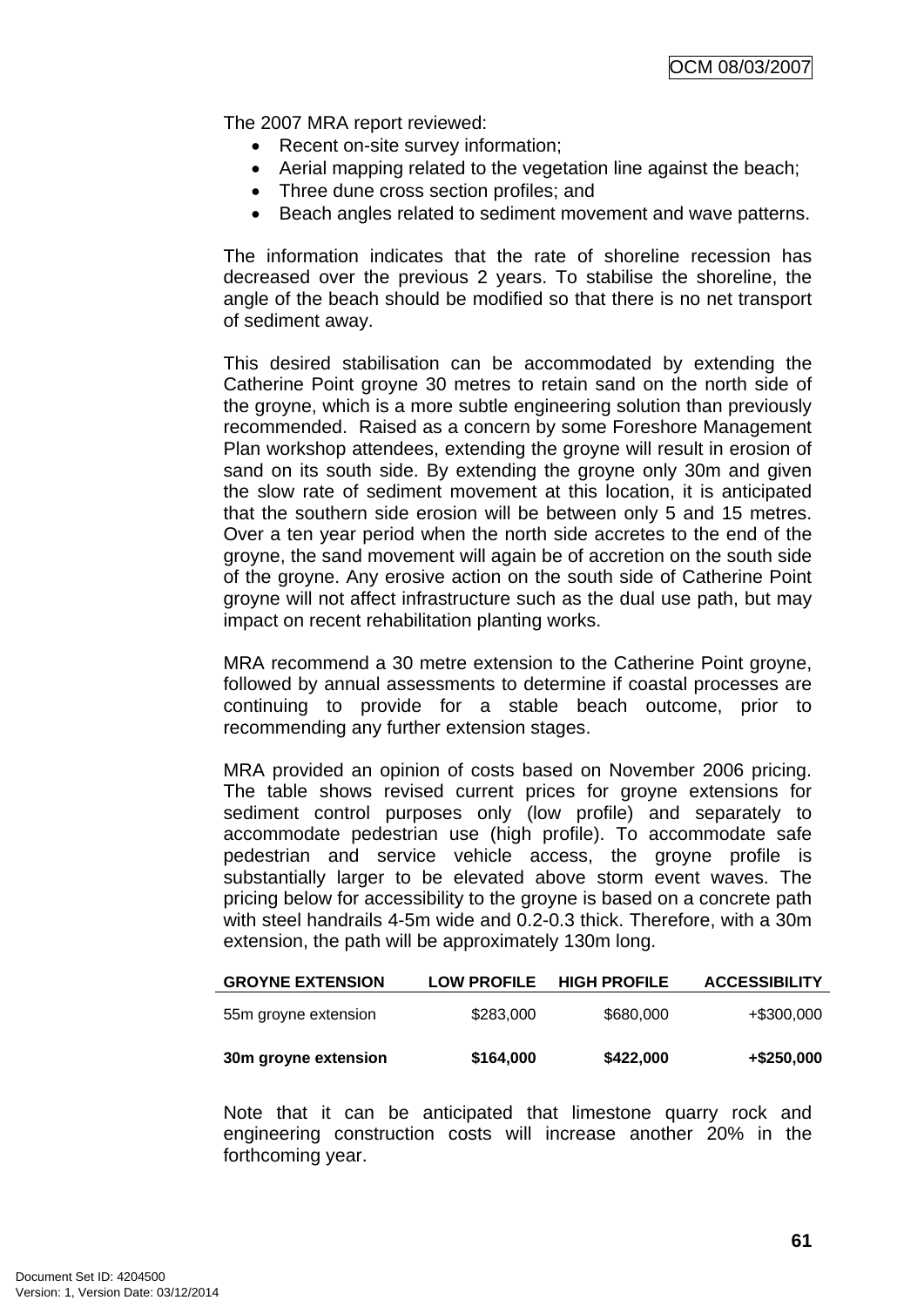The MRA reports and recommended treatments provide for a basic structure to address beach erosion. Further consideration should be given to visual amenity and accessibility in design detail and materials for the boardwalk construction, any lighting, fishing platforms, or other facilities that may be considered for this groyne. This may be a matter for future stages of implementation of the *North Coogee Foreshore Management Plan* or the impending *IP33 District Structure Plan* proposal for lands directly east of the Catherine Point Groyne.

Subject to the recommendation being adopted, an amount of \$30,000 will be spent for design documentation for tendering for the 30m groyne extension construction works and engaging a suitably qualified consultant to prepare conceptual designs and estimates for pedestrian and service vehicle access. This will allow the construction works to take place as soon as possible in 2007/08.

### **Strategic Plan/Policy Implications**

#### *Infrastructure Development*

*• To construct and maintain parks and bushland reserves that are convenient and safe for public use, and do not compromise environmental management.* 

### **Budget/Financial Implications**

For design documentation for tendering for the 30m groyne extension construction works and engaging a suitably qualified consultant to prepare conceptual designs and estimates for pedestrian and service vehicle access, it is proposed that:

- Officers negotiate a shared cost agreement with adjacent land development proponents.
- Funds allocated in the 2006/07 budget for expenditure Account OP9815 Catherine Point Groyne Extension be reduced from \$278,000 to \$60,000. \$30,000 will be used for design documentation for tendering for the 30m groyne extension construction works and engaging a suitably qualified consultant to prepare conceptual designs and estimates for pedestrian and service vehicle access.
- The Contribution from the land development proponent the 2006/07 Budget in Account OP9815 be reduced from \$139,000 to \$30,000 to cover expenses incurred this financial year.
- Council commit to allocating an amount of \$422,000 in the 2007/08 Municipal Budget for the construction of a 30 metre groyne extension to accommodate future boardwalk access.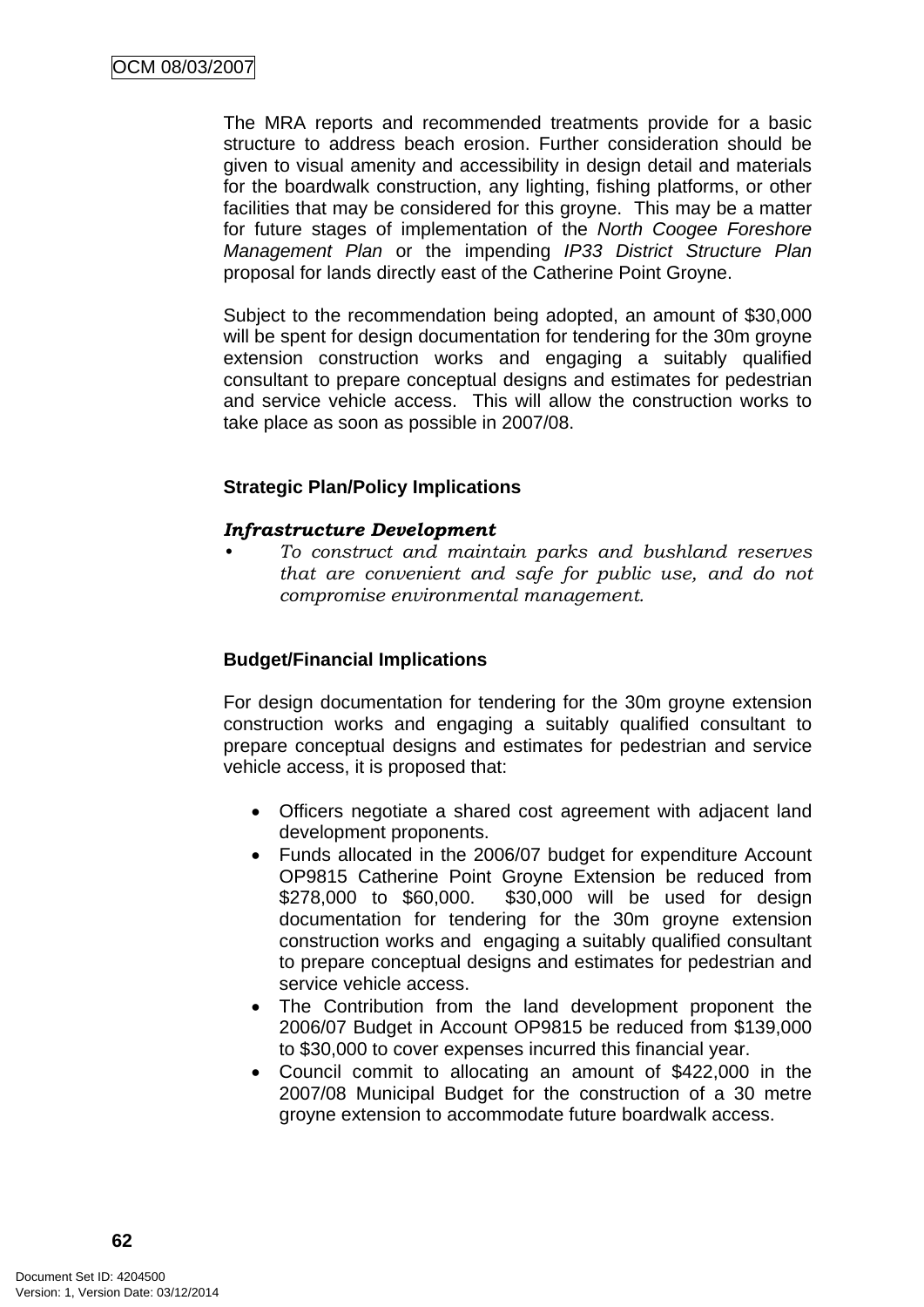# **Legal Implications**

All works shall be carried out in accordance with the relevant construction and best practice standards.

### **Community Consultation**

On 18th December 2006 a *North Coogee Foreshore Design Workshop* was held at the City of Cockburn Civic Hall, facilitated by Ecoscape the FMP consultants for Stockland and LandCorp. Thirty six (36) community members and twelve (12) stakeholder representatives attended after advertising and accepting expressions of interest for sixty (60) attendees.

Seven tables produced concept plans and provided advice regarding the values, uses and constraints. Outcomes of the design workshop have been posted on the City's website. The workshop included discussion regarding MRA's findings. The draft *North Coogee Foreshore Management Plan* (FMP) is to be advertised for a six week public comment period. That document refers to and makes inferences from the contents of the November 2005 and February 2007 MRA reports.

It is recommended that MRA reports be made available in the City's public libraries for reference during the FMP advertising and comment period.

### **Attachments**

South Beach Coastal Processes – Monitoring Review February 2007

# **Advice to Proponent(s)/Stakeholders**

The co-applicants and those who lodged a submission on the proposal have been advised that this matter is to be considered at the 8 March 2007 Council Meeting.

# **Implications of Section 3.18(3) Local Government Act, 1995**

Nil.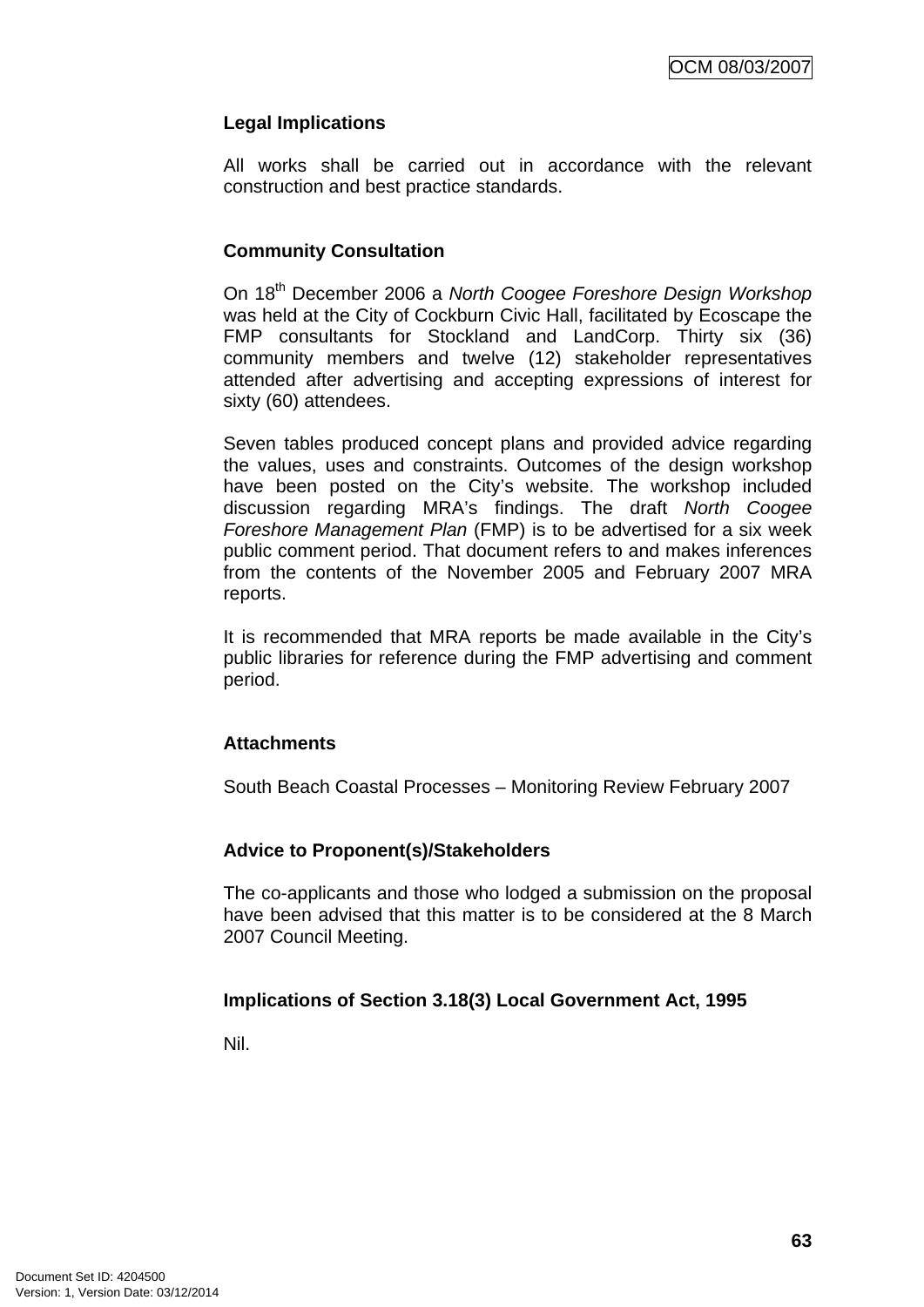**16.3 (OCM 08/03/2007) - COMPULSORY LAND ACQUISITION PORTION OF LOT 26 HOWSON WAY, LOT 33, LOT 303 & LOT 42 MIGUEL ROAD, BIBRA LAKE - OWNER: CITY OF COCKBURN (450007) (KJS) (ATTACH)** 

#### **RECOMMENDATION** That:

- (1) Council agree to purchase the land required for the extension of Spearwood Avenue, Barrington Road to Sudlow Road as follows:
	- Portion of Lot 26 Howson Way, Bibra Lake
	- Portion of Lot 33 Miguel Road, Bibra Lake
	- Portion of Lot 303 Miguel Road, Bibra Lake
	- Portion of Lot 42 Miguel Road, Bibra Lake:

subject to any purchases being supported by a Valuation report prepared by a Licensed Valuer on behalf of the City.

- (2) if the Valuation Reports prepared by the City's Licensed Valuer are within 15% of the report prepared by the land owner's Licensed Valuer, a conference be requested between both Licensed Valuers to discuss and agree on a common valuation, following which the Chief Executive Officer finalise the land acquisition at that agreed value.
- (3) if the Valuation Reports prepared for the City and the land owners have a variance in excess of 15% or if the City and the Land Owner cannot reach agreement as outlined in (2) above, the City shall request the Minister for Planning and Infrastructure to compulsory acquire any outstanding portion of land identified in (1) above that has not been voluntarily acquired.

# **COUNCIL DECISION**

### **Background**

Council has been seeking to acquire five parcels of land to facilitate the construction of Spearwood Avenue between Barrington Street and Sudlow Road.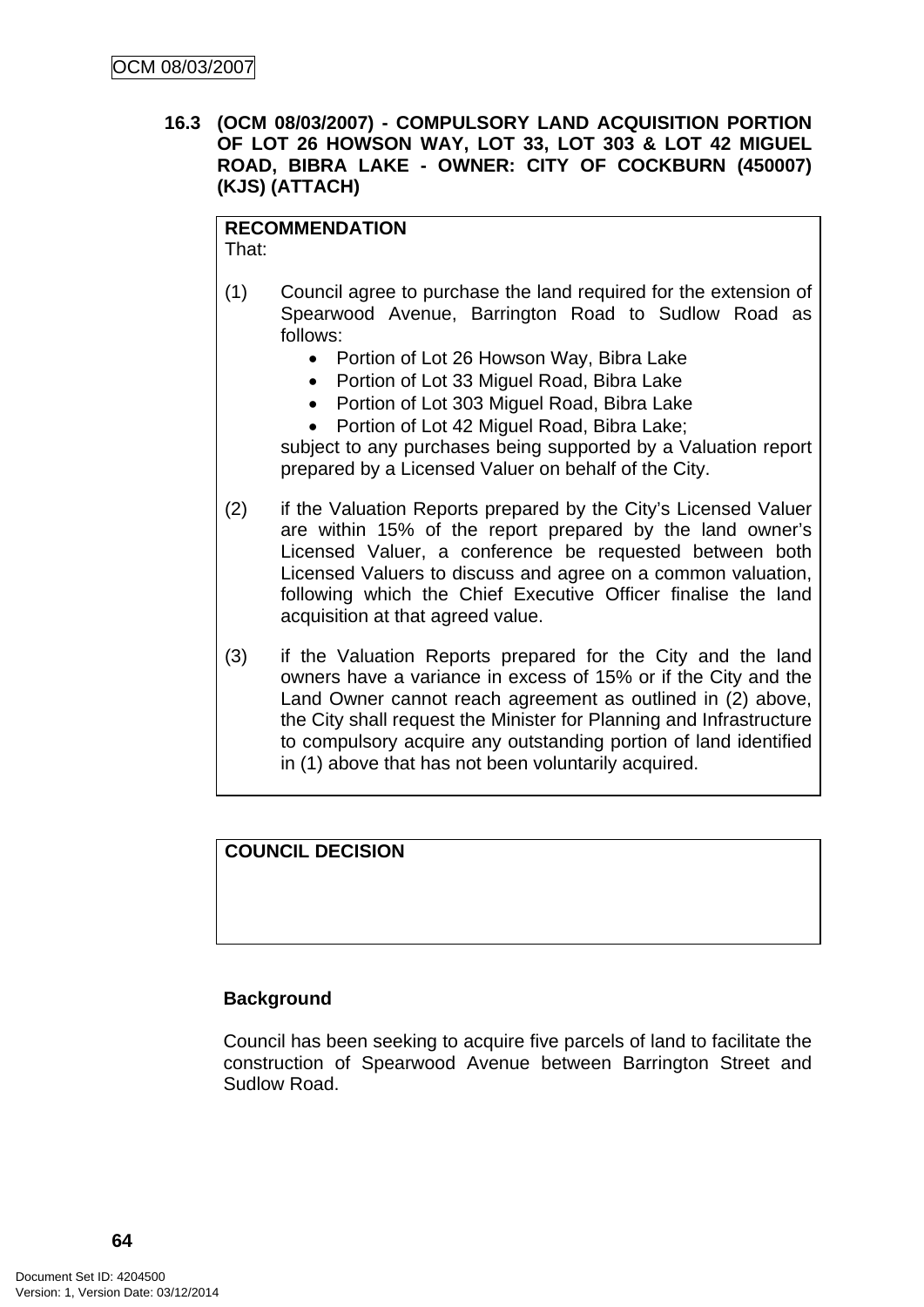Council at its meeting of 9 November 2006, resolved to:

- (1) acknowledges the support given by the MRRG (Metropolitan Regional Road Group) which will enable it to secure the remainder of the land required for the Spearwood Avenue extension between Barrington Road and Sudlow road as Stage 1 of the total project
- (2) commit to either refund the money received to date to purchase the land or fund the road construction from its own sources if the City of Cockburn fails to receive MRRG funding beyond the 2009 / 2010 financial year to commence road works due to it not having a sufficient score to warrant further consideration.

#### **Submission**

Nil

#### **Report**

The owners of the (4) four properties affected by the MRS "Other Regional Road" land requirement have been contacted and asked to allow access to their property to facilitate the preparation of Valuation Reports pursuant to the Land Administration Act 1997 to be prepared for each property. The Valuation Reports have been discussed with each of the (4) four owners. As a result of these initial discussions all four owners have now engaged the services of alternate Licensed Valuers of their choosing to undertake additional valuations.

The valuation reports prepared for the City by Licensed Valuers McGees are as follows:

| Portion Lot 26 Howson Way   | $-6897$ m2 \$550,000 + 10% solatium |
|-----------------------------|-------------------------------------|
| Portion Lot 33 Miguel Road  | $-5697$ m2 \$665,000 + 10% solatium |
| Portion Lot 303 Miguel Road | $-8808$ m2 \$969,000 + 10% solatium |
| Portion Lot 42 Miguel Road  | $-5592$ m2 \$615,000 + 10% solatium |

Discussions with some of the owners indicated a degree of dissatisfaction with the value determined by the Licensed Valuer appointed by the City. One owner had obtained an independent valuation paid for by the City, which although higher than the valuation range determined by McGees was within 10% of that range. Normal practice in this situation would have been for the parties to agree to allow the respective valuers to exchange Valuation Reports to see whether a common agreed Valuation Report could be prepared. This owner has not agreed to this course of action and believes that his Valuer has under valued his land. He has now, at his own cost, engaged a second Valuer to prepare a report.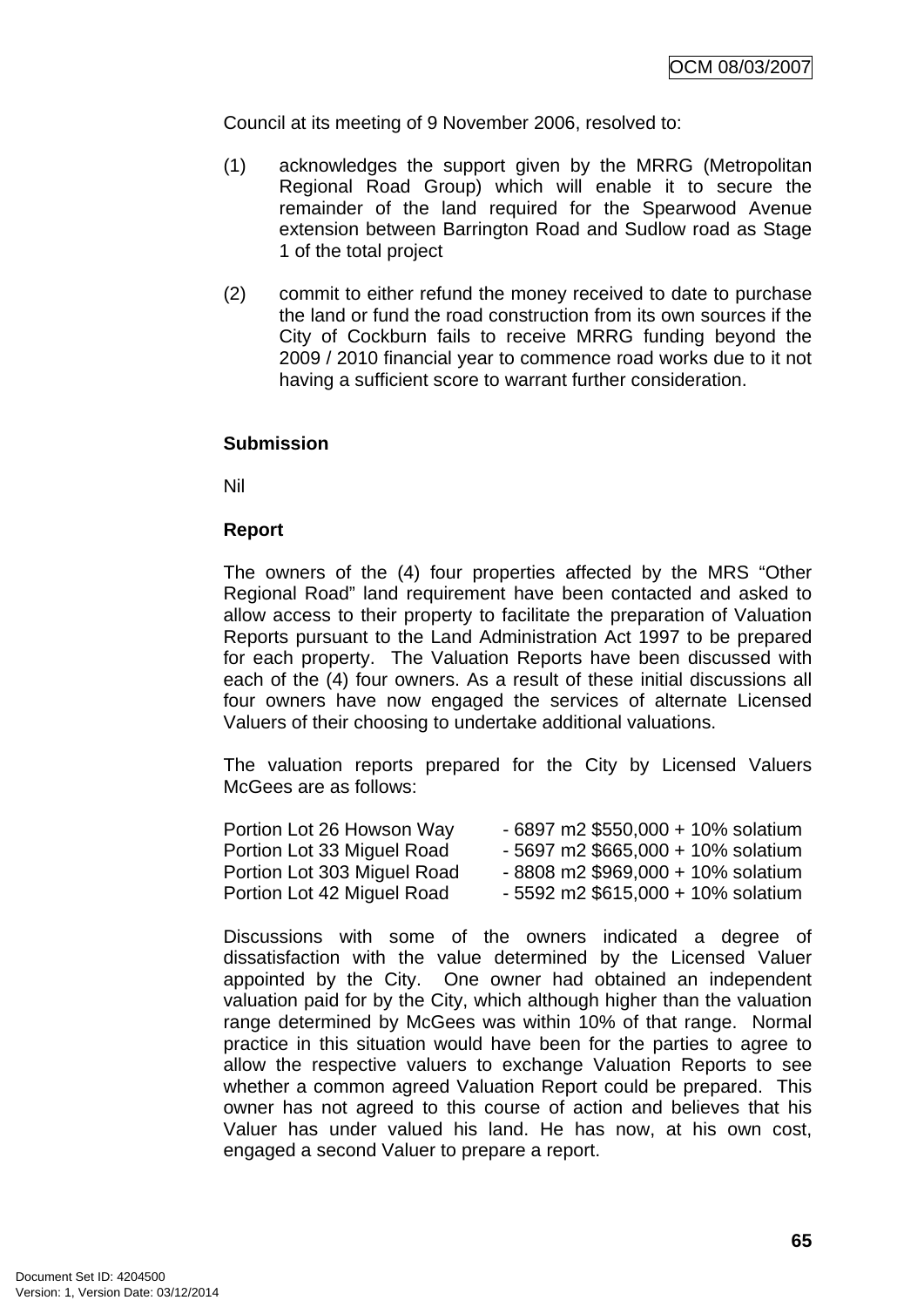Values for commercial property in the metropolitan area, including Bibra Lake are experiencing rapid growth which makes it imperative to conclude negotiations for the road land as soon as possible.

All four owners have engaged Valuers who have undertaken to have their reports finished by the middle of March 2007. Current advice from the senior valuer at McGees suggests that it is normal practice that when Valuation Reports are within 15% of each other the valuers for both parties meet to negotiate a common valuation over the land. If the difference is beyond 15% it is his view that there is little value in the Valuers exchanging reports or meeting to discuss the outcomes. It is clear at this point that the parties would be unable to reach a consensus and the City must compulsory acquire the land to progress the matter further. The City must formally seek a 'taking order' from the Minister for Planning and Infrastructure in accordance with the Land Administration Act 1997.

The effect of this action is to stop the clock as the compensation to be paid is calculated at the time the Taking Order has been issued by the Minister. Once a Taking Order has been issued by The Minister, access to the land is granted to the City and a procedure to determine compensation is determined by the Land Administration Act.

It is estimated to take around 3 months from the time the request is made to the time The Minister issues the Taking Order. Negotiations can continue with the affected owners through and beyond this period.

# **Strategic Plan/Policy Implications/Demographic Planning**

# *Transport Optimisation*

- To ensure the City develops a transport network that provides maximum utility for its users, while minimizing environmental and social impacts.
- To achieve provision of an effective public transport system that provides maximum amenity, connectivity and integration for the *community.*

# **Budget/Financial Implications**

- Funding for this project has been identified in the current budget.
- The total costs of the project are projected to increase from \$4 Million to \$5.5 Million and will continue to escalate if the land is not acquired in a reasonable timeframe.
- The City will receive a further \$1,000,000 of RRG funding in the 2007/08 financial year as part of the current funding arrangements at which time the project will need to be resubmitted. There is no guarantee that the City will receive further funding for this project.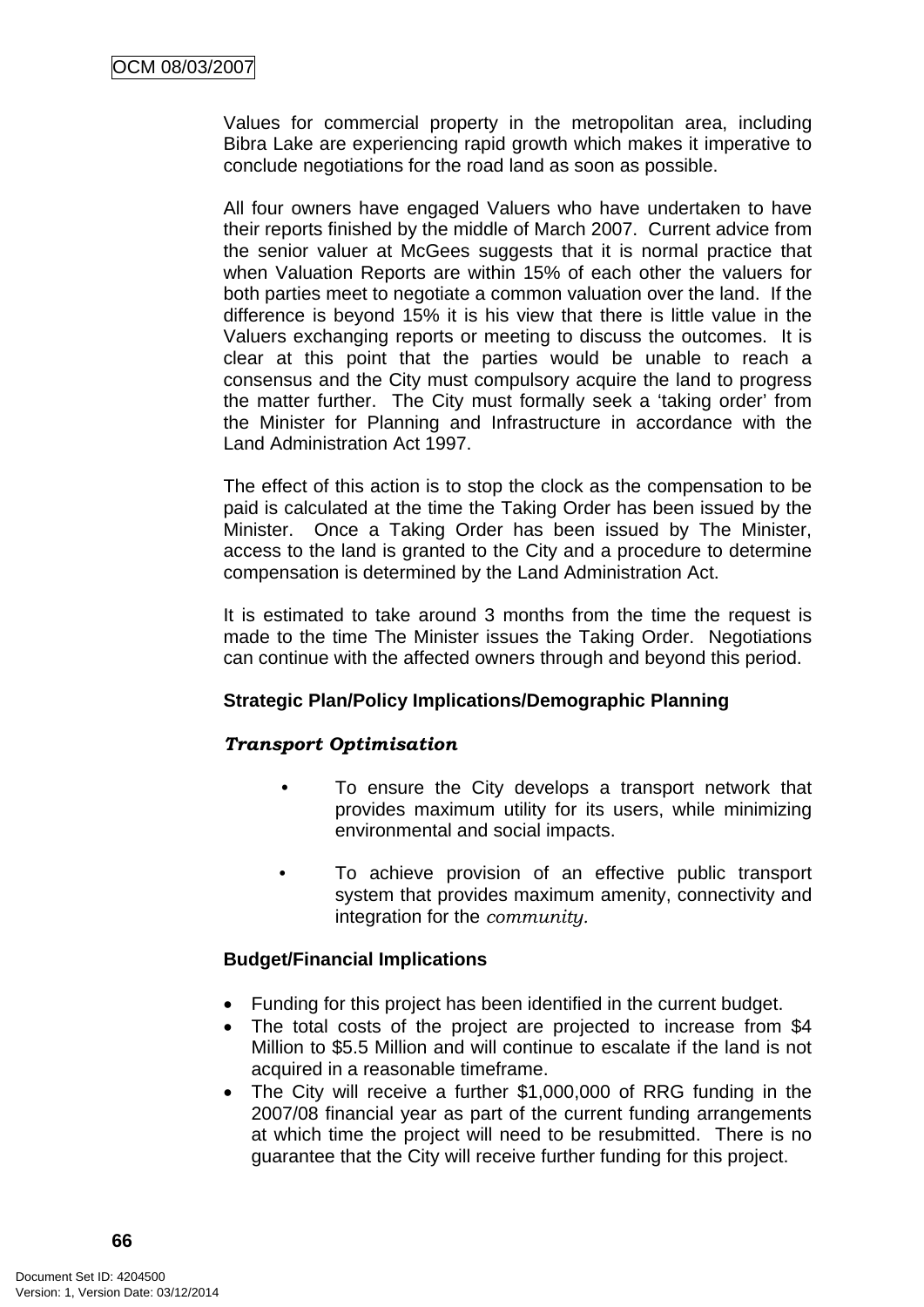- The total project will be re-assessed and resubmitted to the MRRG seeking additional funding over 2 subsequent years (will increase MRRG commitment from \$2.7M to \$3.7M)
- If the City fails to receive further funding from the MRRG due to the score for the project not warranting further consideration, the City will have to refund the \$2M or fund the entire project cost of \$5.5M itself.

# **Legal Implications**

The Land Administration Act 1997 applies

### **Community Consultation**

N/A

### **Attachment(s)**

(1) A Plan of the required land

# **Advice to Proponent(s)/Applicant**

N/A

**Implications of Section 3.18(3) Local Government Act, 1995**

Nil.

# **17. COMMUNITY SERVICES DIVISION ISSUES**

# **17.1 (OCM 08/03/2007) - DISABILITY ADVISORY COMMITTEE MEMBERSHIP (8413) (BF) (ATTACH)**

# **RECOMMENDATION**

That Council, in accordance with section 5.10 of the Local Government Act, approve the following individuals as members of the Disability Advisory Committee:-

- Elected Members: Clr Val Oliver & Clr Sue Limbert
- Disability Access Officer Barbara Freeman, Advisor (Deputy, Jill Zumach)
- Cockburn Community Care Manager Fiona Taylor, Advisor (Deputy, Lucy Thom)
- Richard Hill Consumer Representative
- Jeffrey St John Consumer Representative
- Jonneen Compassi Consumer Representative
- Jan de Groote Consumer Representative
- Rosemary Fielder Consumer Representative
- Gavin Pitman Industry Representative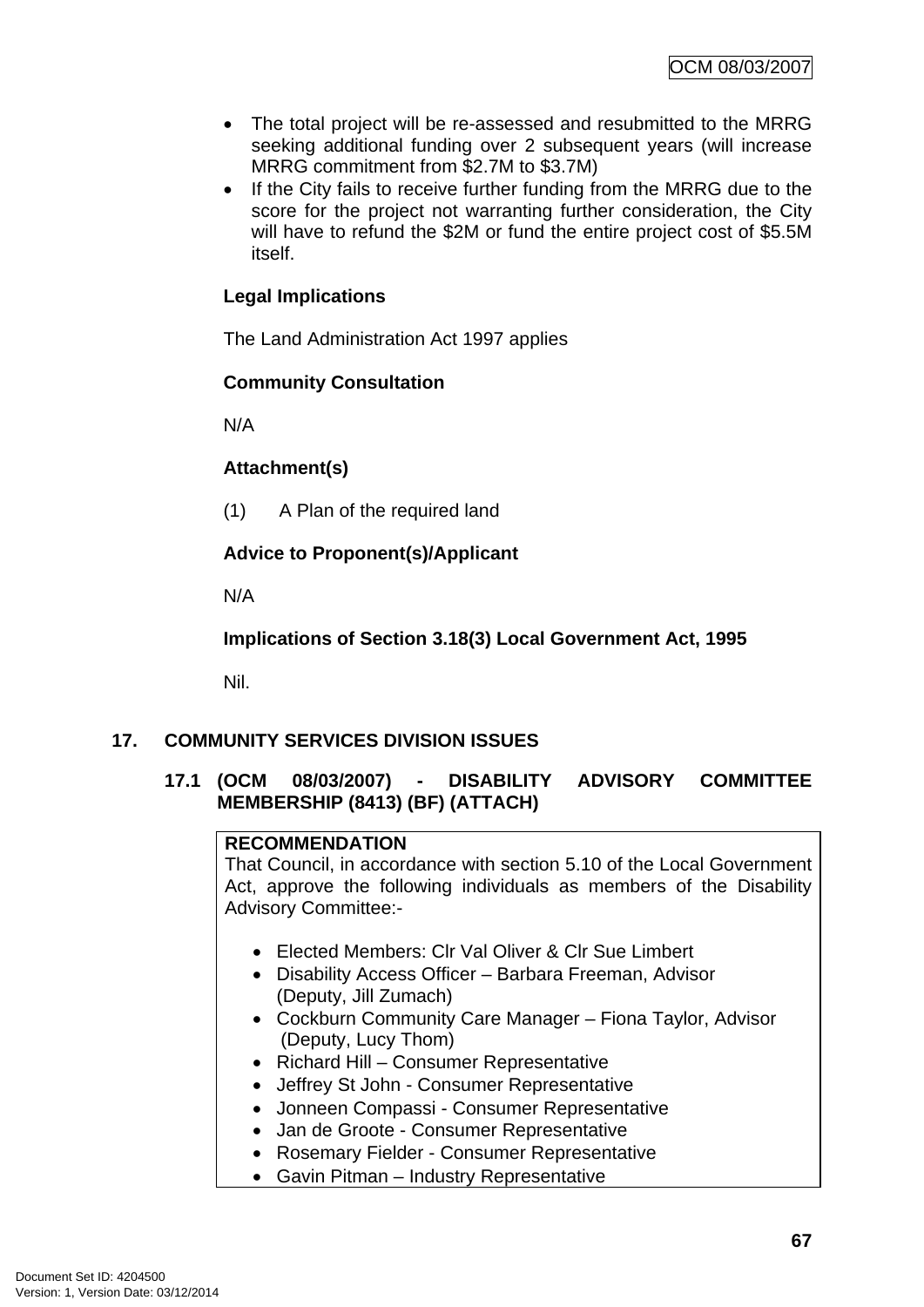- Hayley Briene Industry Representative
- Margaret O'Neill Industry Representative
- Peter Muller Industry Representative

# **TO BE CARRIED BY ABSOLUTE MAJORITY OF COUNCIL**

### **COUNCIL DECISION**

### **Background**

On 5<sup>th</sup> December 1995 Council approved the appointment of a Disability Advisory Committee to monitor and prioritise the implementation of the City of Cockburn's Disability Services Plan (now known as a Disability Access and Inclusion Plan).

The Committee's mission is to advise the City of Cockburn on the provision of universal access to all facilities and resources within and for the local community.

Nominations for 2006/07 members for the DAC were called for through advertisements in the local papers and posters placed in public buildings. Information was also mailed to organisations working with people with disabilities in the City of Cockburn.

An applicant for the Committee is required to be either a resident of the City who has a disability, is a parent, carer or advocate of a person with a disability, or a person who works in the disability field within City of Cockburn in a voluntary or paid capacity.

### **Submission**

All attached applicants met the required criteria and are duly recommended for appointment by Council.

### **Report**

During the last year the Committee was involved in Disability Awareness Training for Council staff; in the preparation of Council's Access Audit and the Disability Access and Inclusion Plan; in the purchase of a Beach Wheelchair; and in the 'Celebrating Abilities' Event for the International Day of People with a Disability.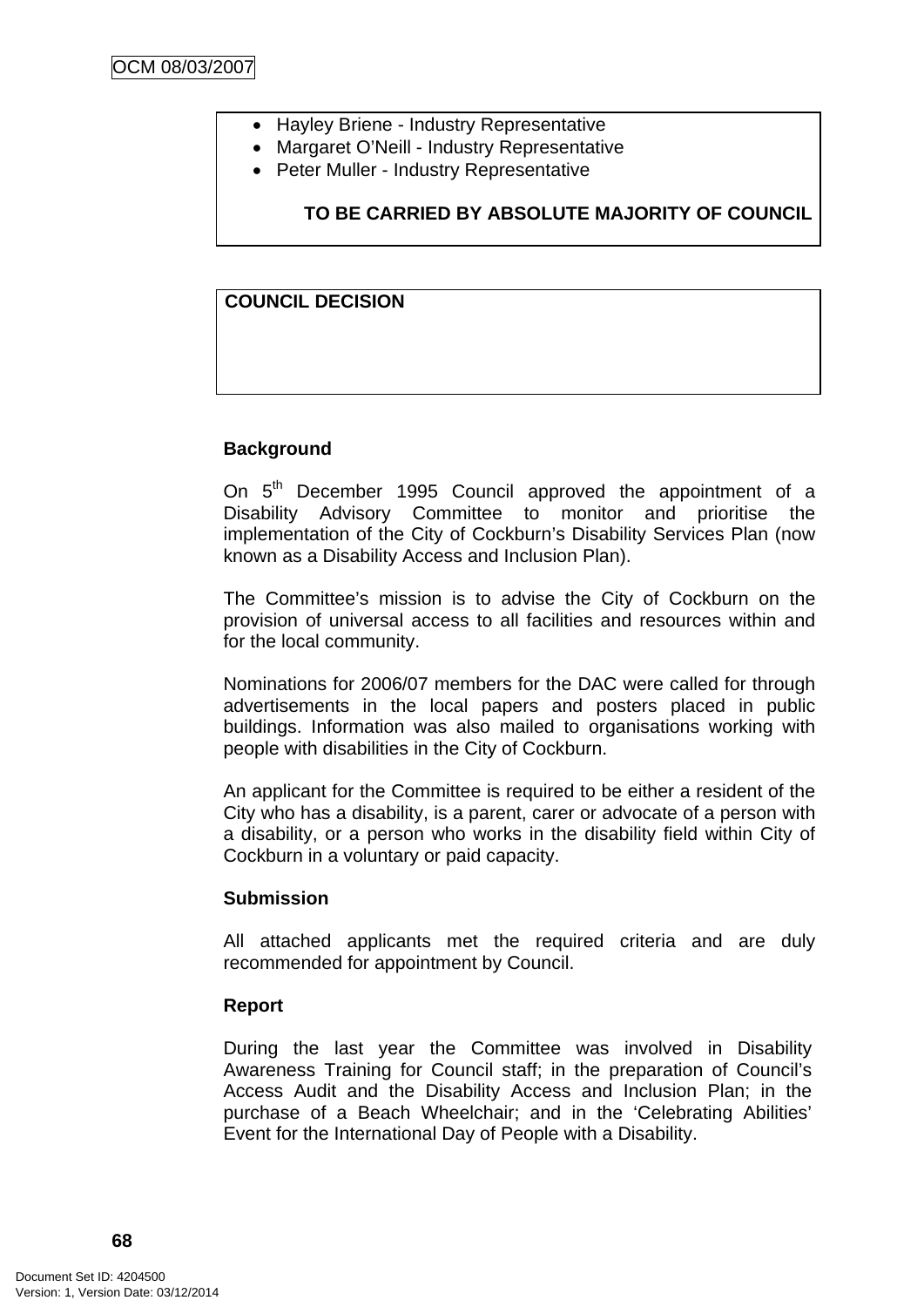# **Strategic Plan/Policy Implications**

## *Demographic Planning*

*• To ensure development will enhance the levels of amenity currently enjoyed by the community.*

## *Lifestyle and Aspiration Achievement*

*• To identify community needs, aspirations, expectations and priorities for services that are required to meet the changing demographics of the district.* 

## **Budget/Financial Implications**

The Disability Advisory Committee is allocated an annual budget of \$2000.

## **Legal Implications**

N/A

# **Community Consultation**

The positions for the Disability Advisory Committee were well advertised and open to all members of the public who met the criteria.

# **Attachment(s)**

Disability Advisory Committee - Terms of Reference

## **Advice to Proponent(s)/Submissioners**

N/A

## **Implications of Section 3.18(3) Local Government Act, 1995**

Nil.

# **17.2 (OCM 08/03/2007) - APPLICATION TO KEEP MORE THAN 2 DOGS - 4 CHRISTINE CRESCENT, COOGEE (1006) (RA) (ATTACH)**

## **RECOMMENDATION**

That Council approve the application by Mr K Allen of 4 Christine Crescent, Coogee to accommodate three (3) dogs on the property subject to arrangements being put in place to the satisfaction of the Chief Executive Officer to restrict the dogs from the eastern side of the house.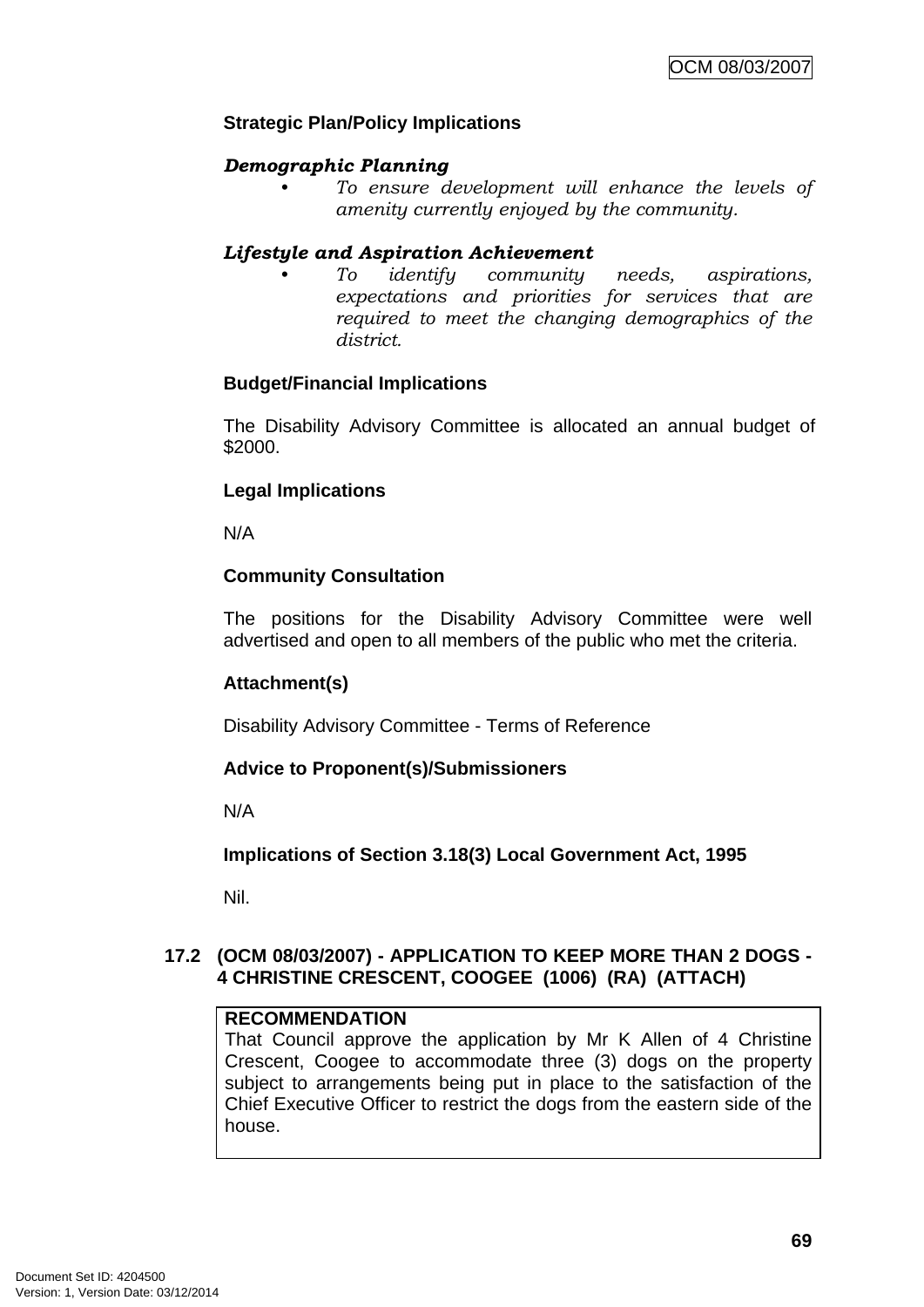# **COUNCIL DECISION**

# **Background**

The City of Cockburn Local Laws allows for any owner or occupier of any premises within the district to keep more than two dogs subject to a number of criteria being met. The authority to approve the owner or occupier of premises to have more that two dogs who meets the criteria is determined under delegated authority, however, if any owners or occupiers within a 50 metre radius of the premises object approval can only be determined by Council.

Council, at its meeting of 6 July 1993, resolved to permit Mr Allen to have three dogs at his premises, namely dogs Emmy, JP and Katie. The City was notified that Emmy had died and the records were modified accordingly; hence, in accordance with the City's Local Laws the three dog approval expired.

# **Submission**

The owner of 4 Christine Crescent, Coogee has submitted an application to have 3 dogs on his premises.

## **Report**

In accordance with the requirements of the City of Cockburn Local Law (Part II Division 3 section 2.8) the City provided the applicant with a proforma with the addresses of nine (9) properties deemed to fall within a radius of 50m from the property. Eight (8) of these property owners have signed the application not objecting to 3 dogs being housed at 4 Christine Crescent, Coogee.

The owner of 6 Christine Crescent, Coogee has objected on the basis that the dogs bark and whimper on his side of the building when the occupants of 4 Christine Crescent are away. The applicant does not agree to the proposal to restrict the dogs from the eastern side of the house as they provide a form of security for his wife. There appears to be three options open to Council on this matter:

- (1) Council could refuse the application by Mr Allen for 3 dogs.
- (2) Council could approve the application by Mr Allen to have 3 dogs on his property.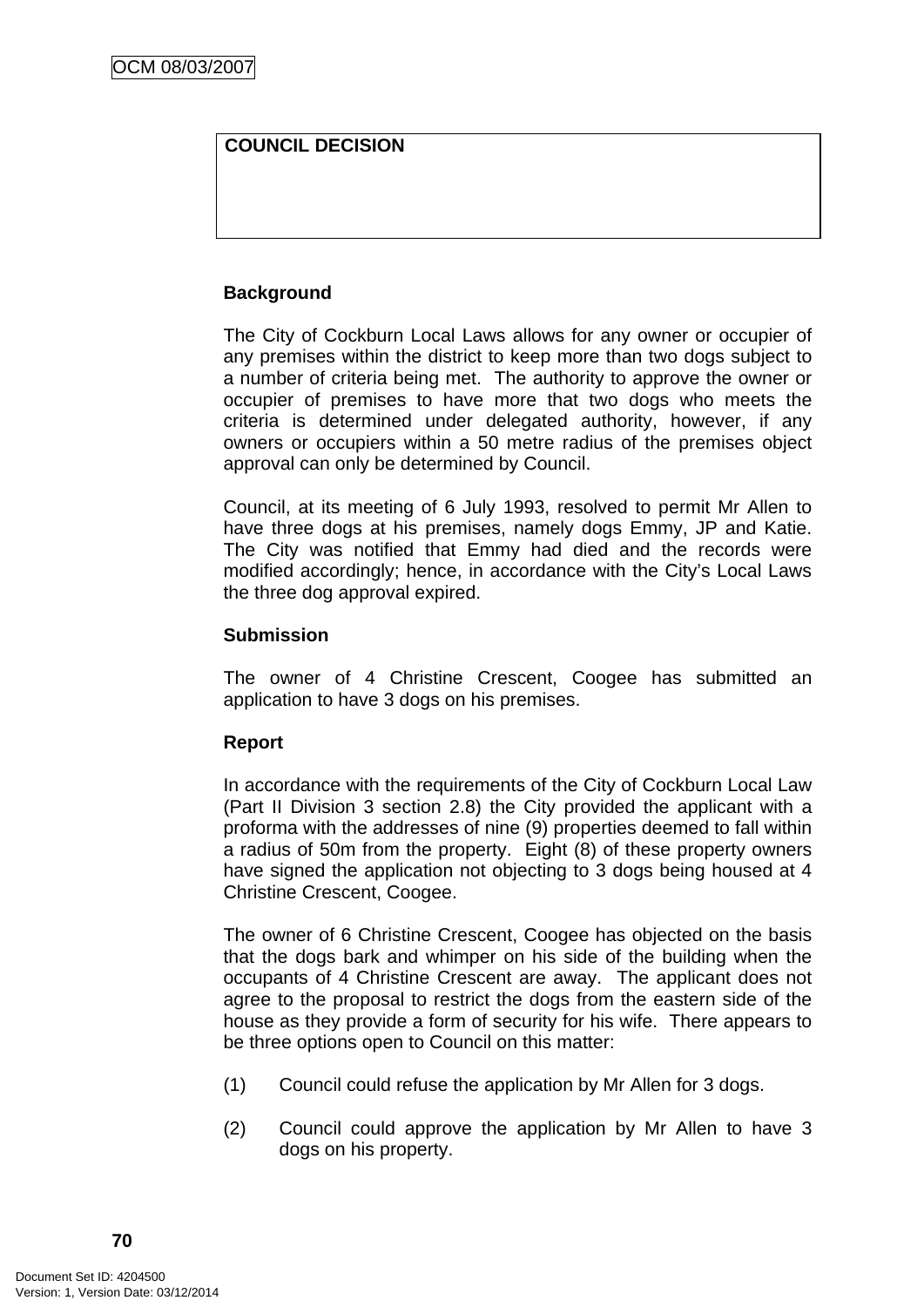(3) Council could approve the application for 3 dogs but have the approval conditional on the dogs being restricted from access to the eastern side of the building.

It is recommended that option 3 be adopted by Council, as it appears to generally satisfy the requirement of both parties.

## **Strategic Plan/Policy Implications**

#### *Governance Excellence*

- *To conduct Council business in open public forums and to manage Council affairs by employing publicly accountable practices.*
- *To provide effective monitoring and regulatory services that administer relevant legislation and local laws in a fair and impartial way.*

## **Budget/Financial Implications**

N/A

## **Legal Implications**

Dog Act section 26 Local Law section related to Dogs

## **Community Consultation**

The adjoining land owners within 50m of the property in question have been consulted on the application.

## **Attachment(s)**

Location of Premises

## **Advice to Proponent(s)/Submissioners**

The applicant has been advised that this matter is to be considered at the March 2007 Council Meeting.

## **Implications of Section 3.18(3) Local Government Act, 1995**

Nil.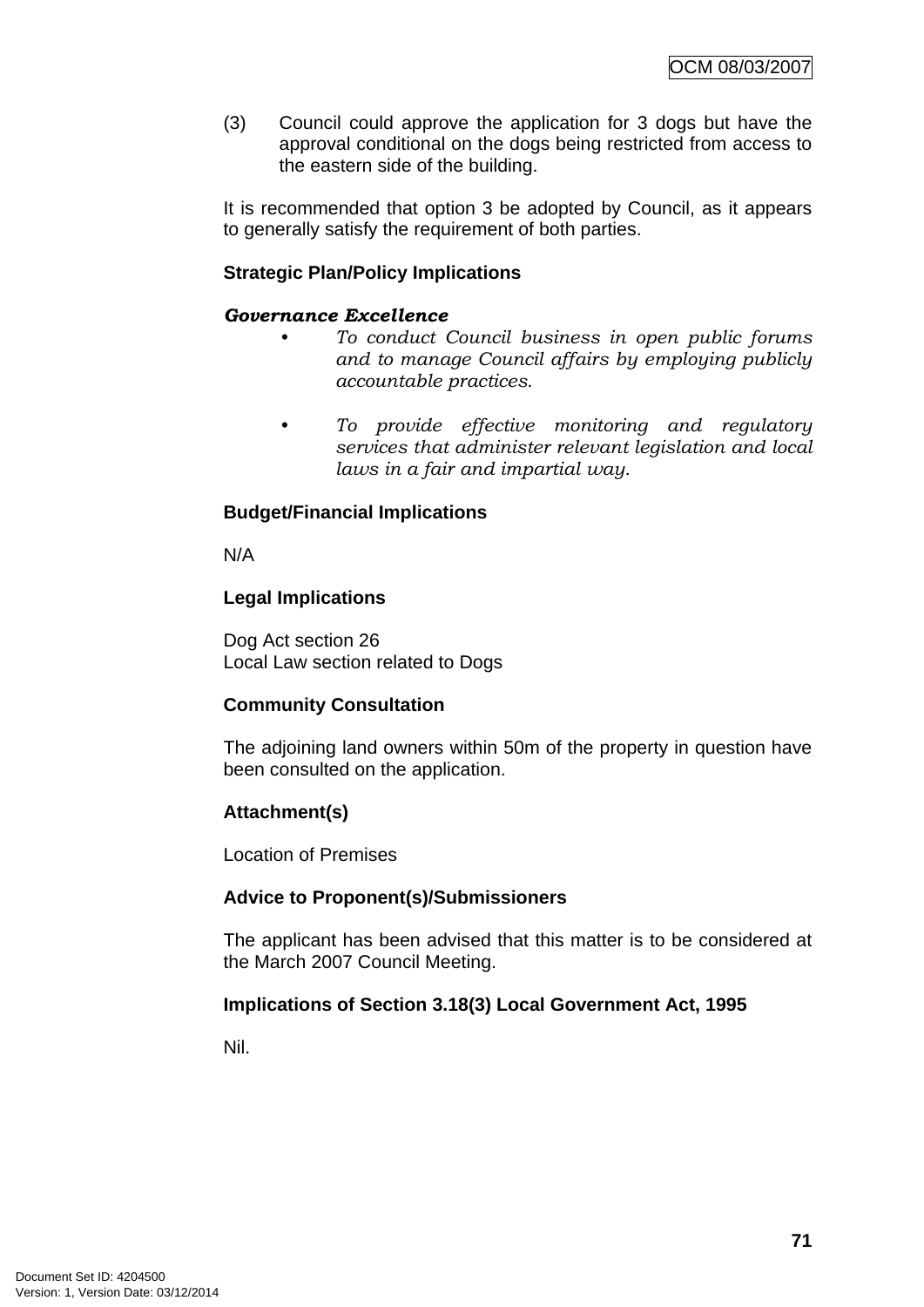# **17.3 (OCM 08/03/2007) - NATIVE ARC LEASE OF PREMISES, HOPE ROAD, BIBRA LAKE - (1114662) (RA)**

# **RECOMMENDATION**

That Council:

- (1) Require Native Arc to:
	- 1. Prepare a site plan, which clearly shows the location and extent of the existing and proposed cages and yards to accommodate animals on the site.
	- 2. Ensure that there will be no increase in animal numbers beyond that currently accommodated.
	- 3. Prepare a program to replace the current cages and yards with facilities that comply with relevant State Government guidelines and protocols for the keeping of Native animals.
	- 4. Provide a set of protocols that ensures that domestic animals (non-native) are not accommodated on the site.
	- 5. Provide clear evidence that a set of protocols and polices are in place that ensure all Occupational Health and Safety requirements are met for volunteers, students and visitors to the centre.
	- 6. Ensure that there is no permanent resident(s) in the house and that overnight accommodation is only available of a non-permanent nature.
	- 7. Provide evidence including minutes of all meeting Annual General and Special Meeting and audit reports to demonstrate that the Association is operating in accordance with its constitution;

with all conditions as described above carried out to the satisfaction of the Chief Executive Officer.

- (2) Approve a variation to the lease in accordance with the Council decision of the 9th November 2006 and an increase in the leased area to reflect the approved site plan.
- (3) Advise Native Arc (Inc) that the City must firstly approve any alterations or additions that they wish to carry out on the site or they will be deemed to be in breach of the lease.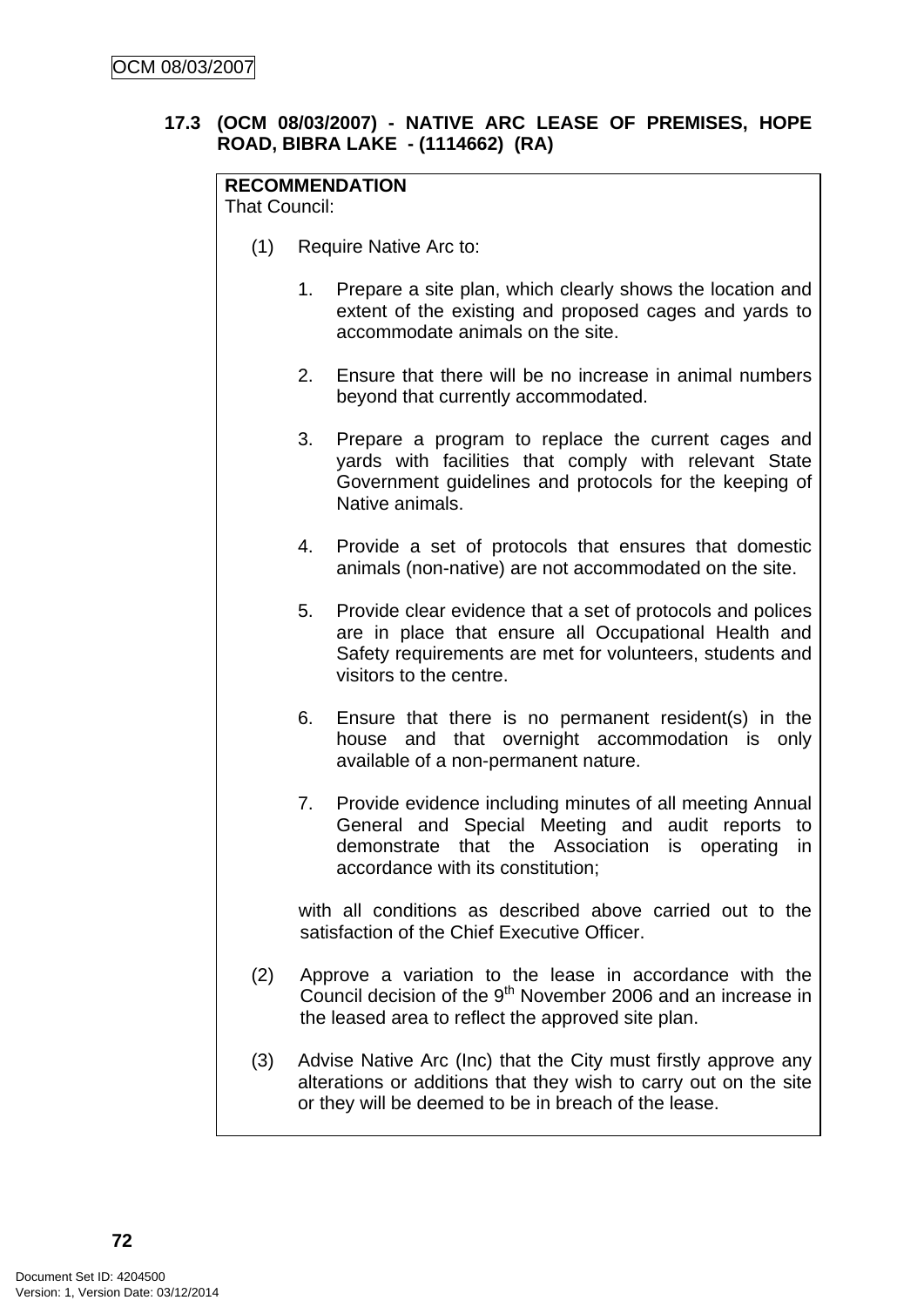## **COUNCIL DECISION**

# **Background**

Council at its meeting of March 2006 resolved to enter a lease agreement with Native Arc (Inc) for the brick house on lot 4719 Hope Road Bibra Lake. A lease has been signed and the group has taken up occupancy of the building. To assist the group in gaining external funding Council at its meeting of the 9<sup>th</sup> of November 2006 resolved to "extend the current term with Native Arc (Inc) for the brick premises on Hope Road Bibra Lake until 2013 with a further five year option subject to the premises being brought up to the standard required in the current lease."

Accordingly the City wrote to Native Arc (Inc) on the 22 November 2006 advising of the Council decision and in particular requiring that the premises be cleaned up and the terms and conditions of the lease be adhered to. As the premises was being used as a residence it was also required that the occupant of the premises vacate by the 31 January 2007. The Chair of the Native Arc Executive Committee has written to the City seeking approval for the occupant of the premises to remain on the site. In response to this letter Native Arc were advised that the matter of whether the occupant would be required to vacate the premises would be considered by Council its March 2007 meeting and the tenant could remain until the Council decision is known.

## **Submission**

The Chair of the Native Arc Executive Committee has written to the City seeking approval for the occupant of the premises to remain on the site.

# **Report**

A number of matters have arisen in relation to the operation of the Native Arc in Hope Road in Bibra Lake besides the question of whether the premises leased by Native Arc can be used for residential purposes. The intent of this report is to seek direction from Council on these matters and to provide Native Arc with advice on what is required in relation to the use of the land and the operation of the animal rehabilitation facility.

In the letter received from Native Arc seeking approval for the premises to be occupied there were a number of arguments put forward related to the need for the animals to be given care 24/7 and the security role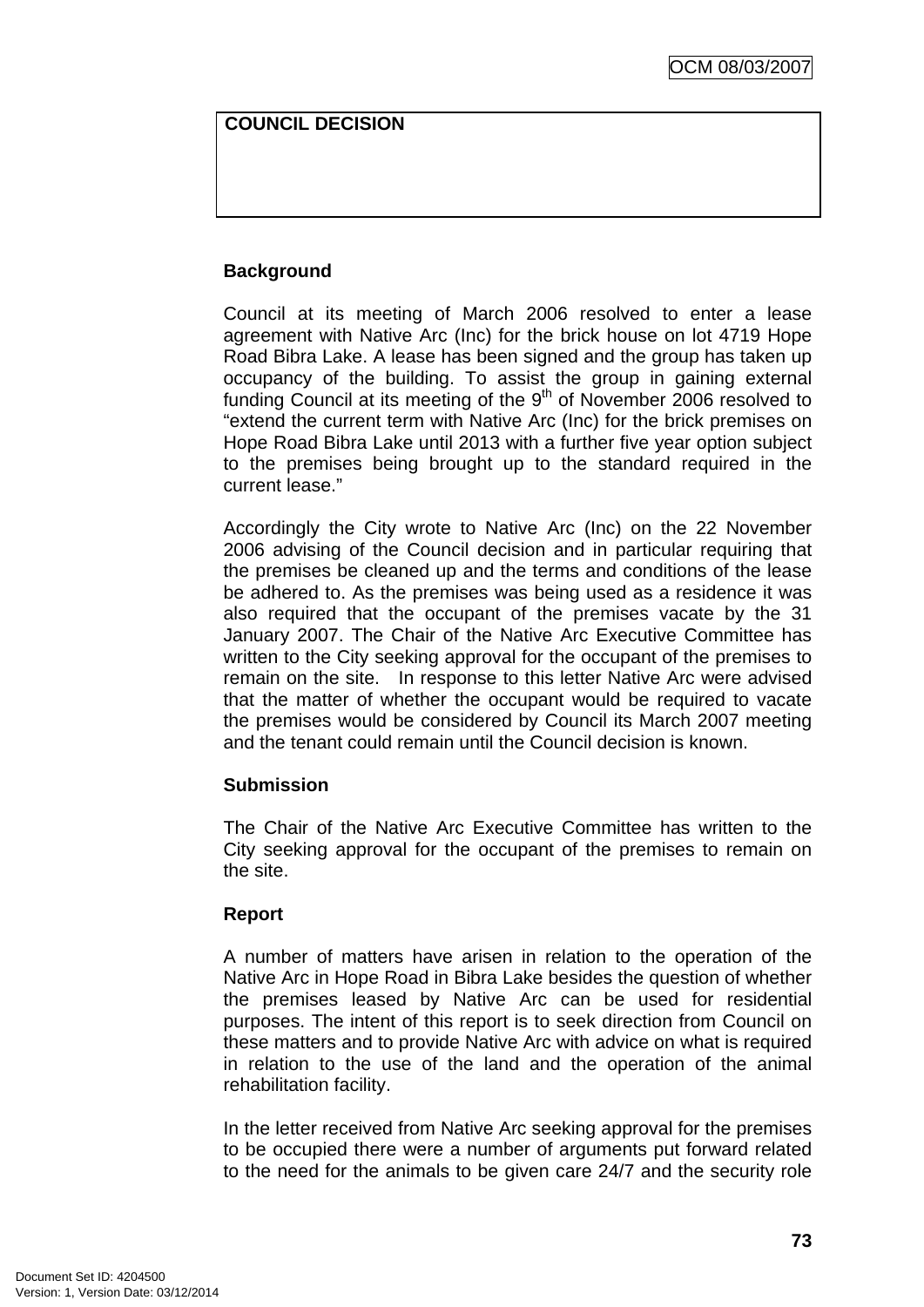the occupancy of the house serves to fulfil for both the property, the animals and the adjoining Wetlands Education Centre. Whilst these issues are of importance the primary matter is the public health issue related to the use of an old residential house that serves as an animal rehabilitation centre and its suitability to also serve as a residence.

The City's Health Department have inspected the house and provided a detailed report on the standard of the building and addressed issues related to the occupancy of the building as a residence whilst being also used to accommodate animals in rehabilitation.

In the first instance the matter of the building suitability to serve as a native animal rehabilitation centre and by association as a work place by virtue that volunteers operate the centre will be considered.

The Health Department report identified a number of building related matters that need to be addressed:

- 1. Repair and replace the balustrade on the balcony.
- 2. Inspect and repair as necessary the roof, gutters, downpipes, eaves and associated fixtures and fittings.
- 3. Have the premises inspected by a licensed electrician and have wiring repaired and/or made safe as necessary.
- 4. Have the premises inspected for termites and treated as necessary. Replace/repair termite damaged timber with sound material.
- 5. Seal all holes and damage to the concrete floor so as to ensure the floor is sound and even in surface.
- 6. Remove and seal disused ducts, flues and similar to ensure that the premises are weather proof and vermin proof.
- 7. Repair damage to ceiling and ensure that it is in smooth, sound condition.
- 8. Repair and maintain doors and windows so as to be in sound condition and good working order (such that they can be easily opened and closed).
- 9. The premises and outbuildings are to be made to exclude vermin (ie potential entry holes in the floor and eaves repaired) and all animal feed is to be kept in vermin proof containers.
- 10. A regular pest treatment program should be introduced to ensure that vermin (with particular attention to rats) are eliminated.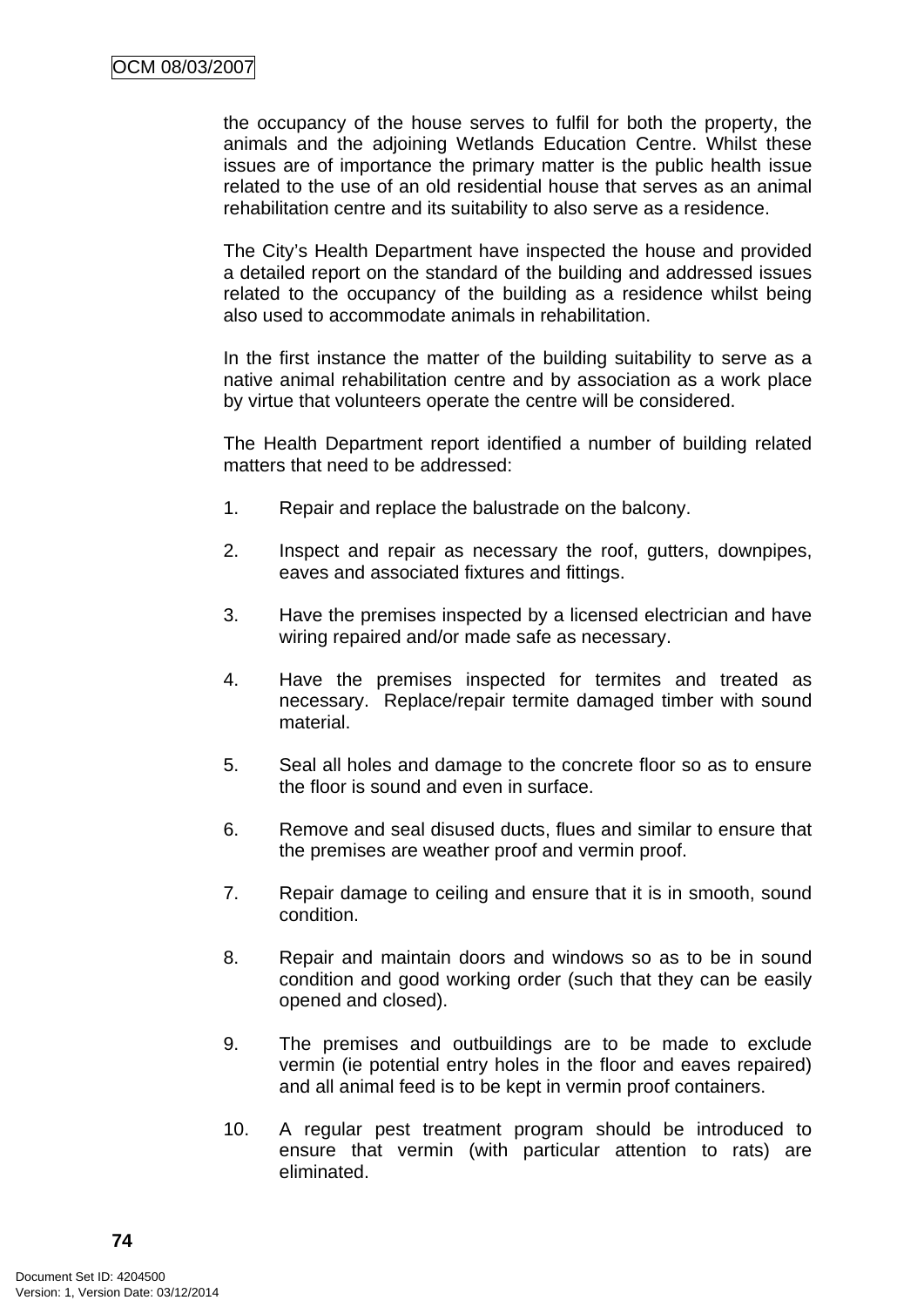Lease terms for the facility are that the lessee Native Arc will have use of the building at a peppercorn rental with responsibility for all maintenance items. The items identified above are hence the responsibility of Native Arc and on the face of it do not appear to be costly maintenance items.

In relation to the building being used as both an animal rehabilitation centre and as a residence it is less than ideal to have a permanent residence in a building that is used to also accommodate a number of sick animals particularly when the building has been designed for residential purposes only. Further, the lease agreement describes the purpose of the facility being for animal rehabilitation, not as a residence. Should Council decide to allow permanent residents in the building a number of health precautions need to be addressed before the building can be considered for occupation. These are as follows:

- 1. Install a hand wash basin, provided with liquid soap and single use disposable hand towels within the bird care room with information for staff and volunteers on good hand hygiene. Hands may then be washed prior to leaving the room following contact with animals, without contamination of the other rooms in the house.
- 2. Removal of the soiled linen, bedding, cages or enclosures and animal waste should be made via the balcony door, rather than by the door into the premises.
- 3. The highest possible standard of cleanliness and hygiene must be maintained at all times throughout the premises, to minimise any possibility of staff or volunteers contracting illnesses from stressed or sick animals.
- 4. To ensure that persons living on the premises are protected from the possibility of disease, animal care should be limited to designated areas, excluding and separate from the kitchen, bathroom, toilet, laundry and sleeping areas.
- 5. Clear directions on the segregation and appropriate cleaning of animal care items from personal care items should be posted on walls in animal care areas to ensure that cross contamination is minimised. This should include clear directions on the cleaning and sanitisation of animal feeding implements, cages or enclosures, bedding and linen and segregated storage of these items.

Should Council resolve to allow the house to become a permanent residence it is proposed that the requirements established above by the City's Health Department be met by the Native Arc Executive Committee to allow the tenant to remain. In addition, Council's Town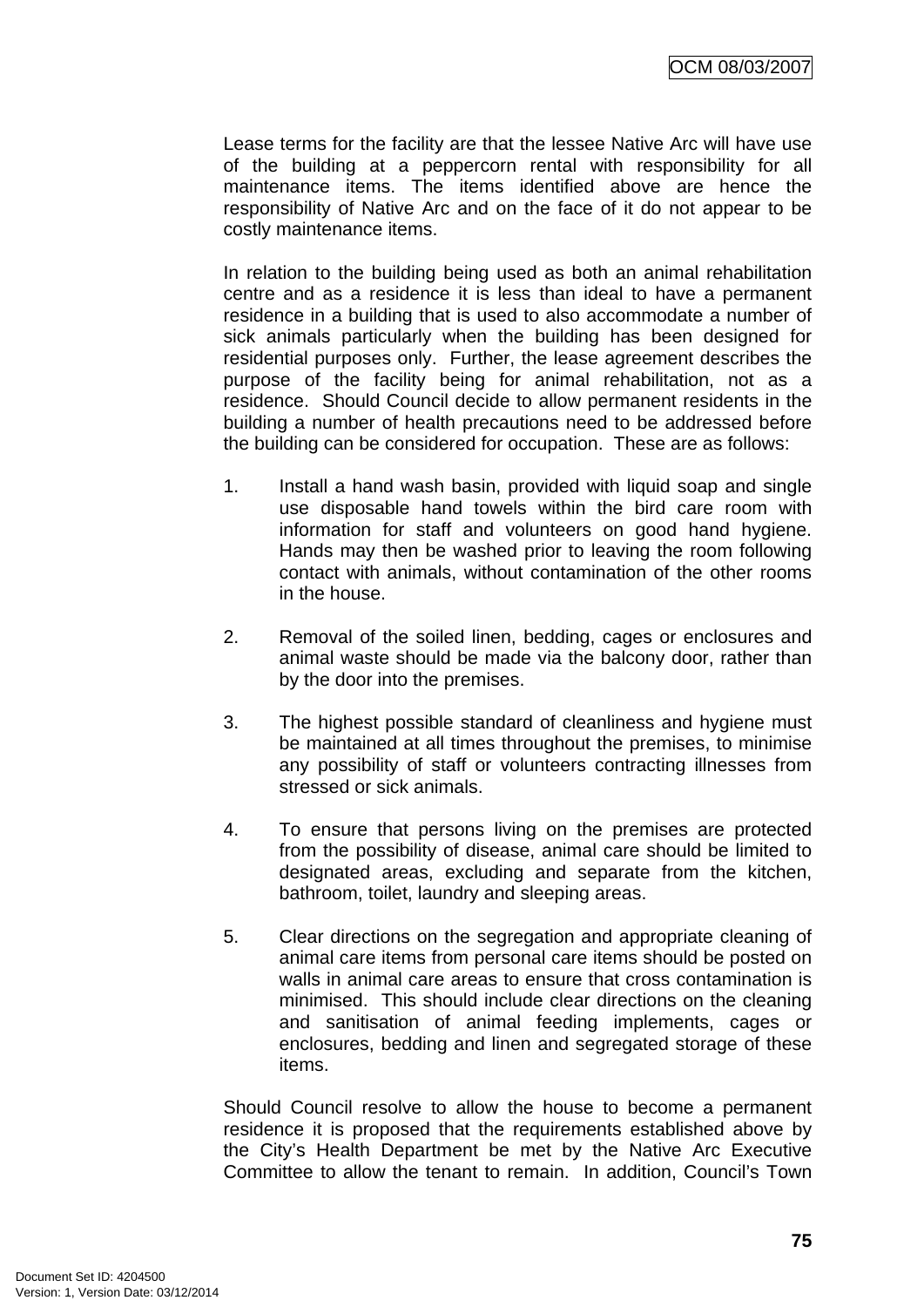Planning Scheme No. 3 identifies the property is zoned as a Regional Reserve – Parks and Recreation and, as such, utilisation of the site to serve as a caretaker's premises will require determination by the Western Australian Planning Commission.

Besides the matters associated with the use of the house for animal rehabilitation and residence there are concerns relating to the extent and use of the external areas, adherence to the terms and conditions of the current lease and the governance of Native Arc. City officers have met with representatives of the Executive Committee of Native Arc and advised that the following matters would be reported to Council for its consideration:

- (1) The City has concerns on the number of animals on the site and requires a site plan that demonstrates the number and location of cages and holding areas on the site and the maximum capacity of animals and birds that will be accommodated.
- (2) The City requires the replacement of cages and holding areas to a standard acceptable to the City with the location of same being in accordance with the site plan.
- (3) The City has a concern on the number of animals and birds on the site that are not undergoing rehabilitation and appear to be incapable of rehabilitation or rehousing. The Executive Committee is required to reduce the number of animals and birds of this nature on the site and to justify, with reasons that meet with the objects of the organisation and the purpose of the land, the retention of these birds and animals on the property.
- (4) Given that the land on which the facilities are provided is a reserve the City will not permit non-native (including domesticated) animals to be kept on the site. The Executive Committee is required to provide a program for the removal of these animals from the site and a policy that ensures that no future non-native animals will be accepted and kept on the site.
- (5) The City seeks a commitment from the Executive Committee that it will ensure that the terms and conditions of the lease are adhered to and the other areas used by Native Arc are kept in a hygienic and tidy state and meet statutory (legal) requirements.
- (6) The City requires that the Native Arc ensures that it has appropriate policies and procedures in place that comply with Worksafe and EEO legislation to allow for proper conditions for the safety and wellbeing of visitors, students, volunteers and staff whilst they are at the centre and its surrounds.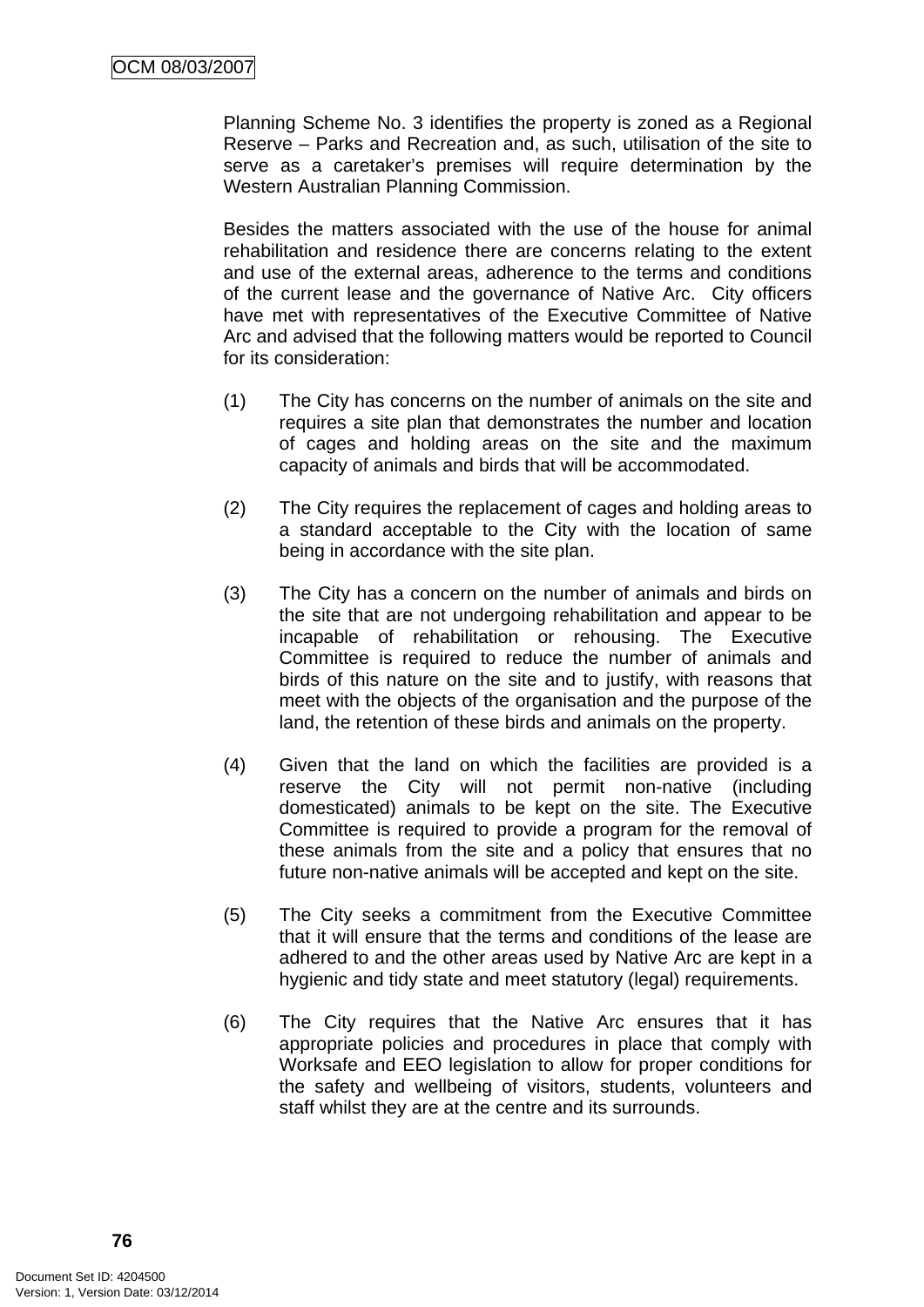(7) The City has concerns about the stability and operation of the Executive Committee particularly in relation to administrative practises.

In respect to the last point the chair of the Executive Committee tendered his resignation and a member notified of their intention to call a special meeting of the Native Arc membership. From information provided to the City it is evident that the Executive Committee is currently divided and without a full membership. It is understood that a special meeting of Native Arc was held on 24 February 2007 with the purpose of appointing a new Executive Committee.

A letter has been forwarded to the City purportedly on behalf of Native Arc that seeks to address the matters raised above following a meeting between representatives of the City and Native Arc. However, the matters presented are significant to Native Arc and it is understood that the letter has not been considered and endorsed by the Executive Committee of Native Arc. It is considered of fundamental importance that there needs to be a functional Executive Committee operating in accordance with the association's constitution to address significant matters of commitment by the association. It is recommended that Council require the identified issues to be considered by a properly constituted Executive Committee meeting.

A contracting firm has been in contact with the City regarding a proposal to carry out a range of improvements, free of charge, on the Native Arc site and the adjoining land including the provision of limestone gravelling of the existing access track, landscaping with native plants and replacement of cages and yards. The firm has been advised that any developments must be in accordance with a site plan approved by the Executive Committee of Native Arc and then by the City of Cockburn. Whilst there are great benefits for Native Arc being provided assistance by a benefactor there needs to be a coherent site plan for the upgrade of the site. The proposed recommendation to Council is for the site plan to be agreed upon prior to any works being approved.

The City of Cockburn Volunteer Resource Centre has advised that it has been required to cease referring volunteers to Native Arc as it does not comply with the Occupational Health and Safety standards for volunteers. The inspection of the premises by the City's health department identifies a number of matters that are likely to contradict Occupation Health and Safety standards and these matters need to be addressed by Native Arc (Inc.).

It has come to the attention of the City that a water bore was installed on or about the  $6<sup>th</sup>$  of February 2007 without authority of the landowner or manager and without a bore permit. The Department of Water advises that, as there was no bore license issued the City as owners/managers of the property are in breach of section 26D of the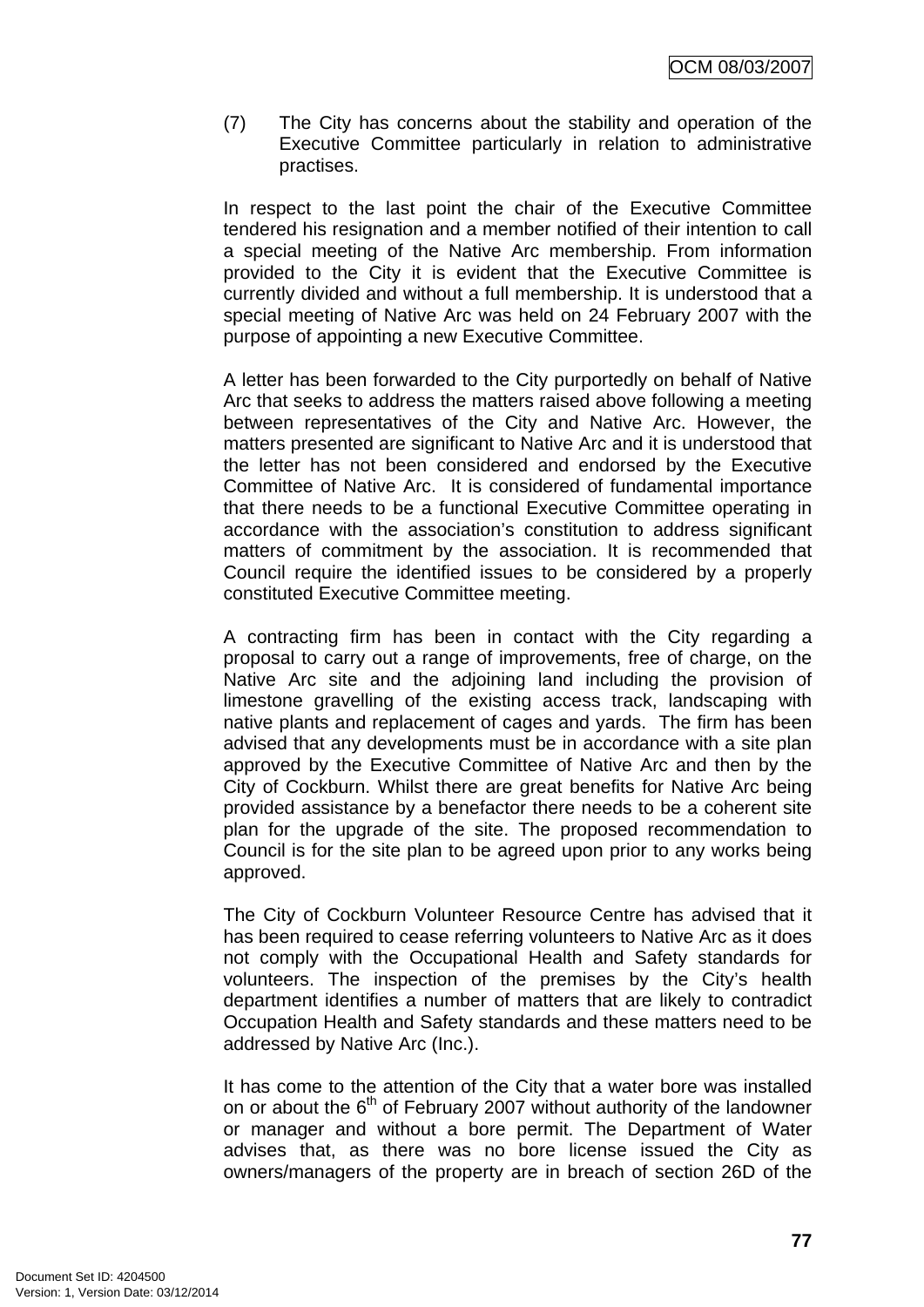Rights in Water and Irrigation Act. The City will defend its position as the bore was placed without the knowledge or approval of the City. It is evident that the actions of others associated with Native Arc have compromised the City.

 It is proposed that Council require the Executive Committee of Native Arc to address the issues raised above and as described in the recommendation to Council.

# **Strategic Plan/Policy Implications**

## *Infrastructure Development*

*• To construct and maintain community facilities that meet community needs.* 

## *Governance Excellence*

*• To provide effective monitoring and regulatory services that administer relevant legislation and local laws in a fair and impartial way.* 

## *Natural Environmental Management*

*• To conserve, preserve and where required remediate the quality, extent and uniqueness of the natural environment that exists within the district.* 

## **Budget/Financial Implications**

The Council provides the use of the building occupied by Native Arc free of charge and made a donation of \$2,000 to the Association in 2006/07.

## **Legal Implications**

Council has an obligation and statutory responsibility to ensure that the premises meet all standards, through the lease agreement with Native Arc.

## **Community Consultation**

The nature of the recommendations being considered by Council does not require or warrant a public consultation process.

## **Attachment(s)**

Nil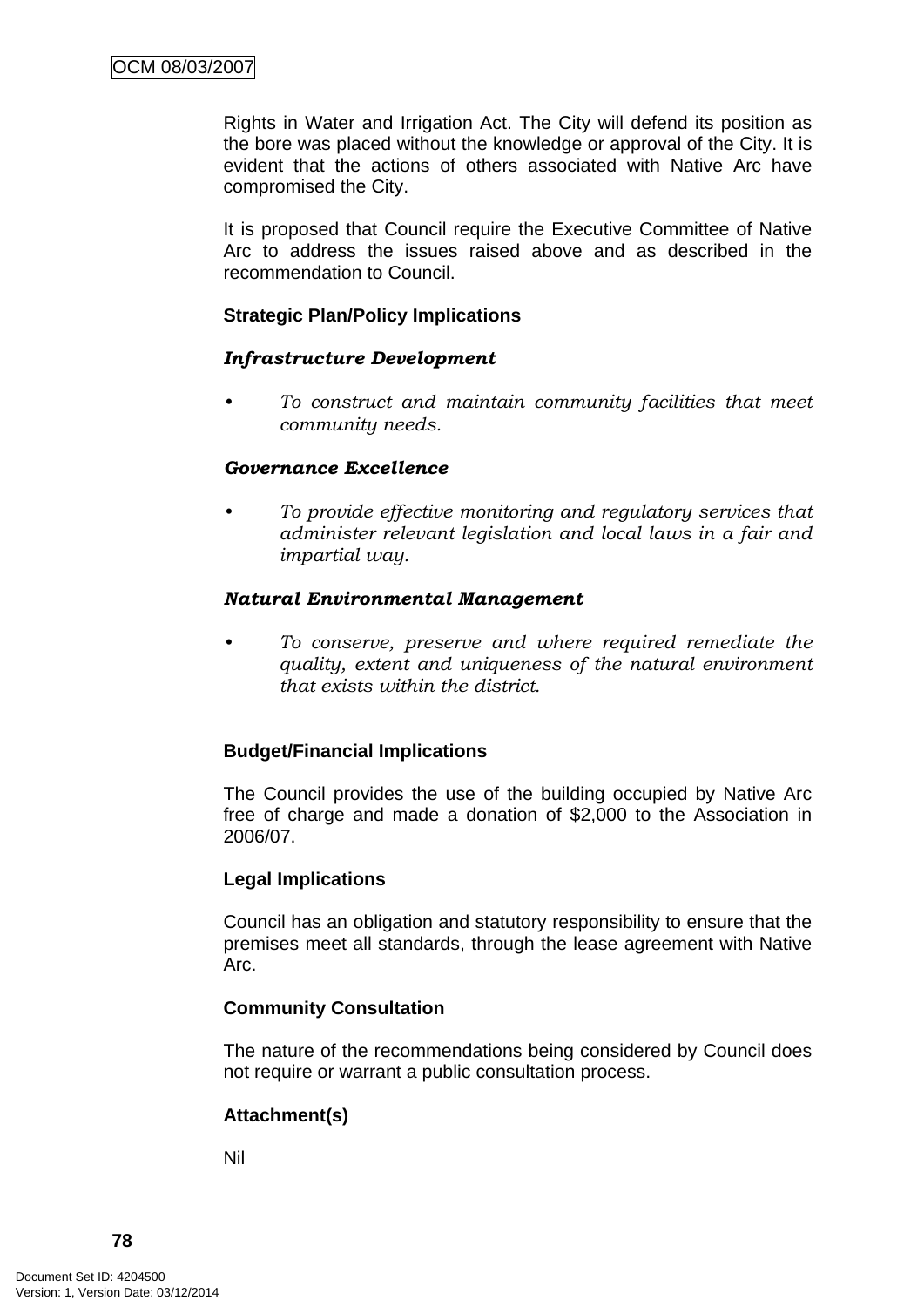# **Advice to Proponent(s)/Submissioners**

The Executive Committee of Native Arc have been advised that this matter is to be considered at the 8 March 2007 Council Meeting.

## **Implications of Section 3.18(3) Local Government Act, 1995**

N/A

## **18. EXECUTIVE DIVISION ISSUES**

## **18.1 (OCM 08/03/2007) - SISTER CITY COMMITTEE MINUTES - 12 FEBRUARY 2007 (1192) (SC) (ATTACH)**

### **RECOMMENDATION**

That Council receive the Minutes of the Sister City Committee dated 12 February 2007, as attached to the Agenda, and adopt the recommendations contained therein.

# **TO BE CARRIED BY AN ABSOLUTE MAJORITY OF COUNCIL**

**COUNCIL DECISION**

## **Background**

The Sister City Committee met on 12 February 2007 to consider projects to enhance the City's relationship with its Sister Cities and to create more visibility of these in the community. The minutes of this meeting are required to be presented to Council for the recommendations to be considered by Council.

## **Submission**

The minutes of the Committee meeting are attached to the Agenda. Items dealt with at the Committee meeting form the basis of the Minutes.

#### **Report**

The Committee recommendations are now presented for consideration by Council and if accepted, are endorsed as the decisions of Council. Any elected member may withdraw any item from the Committee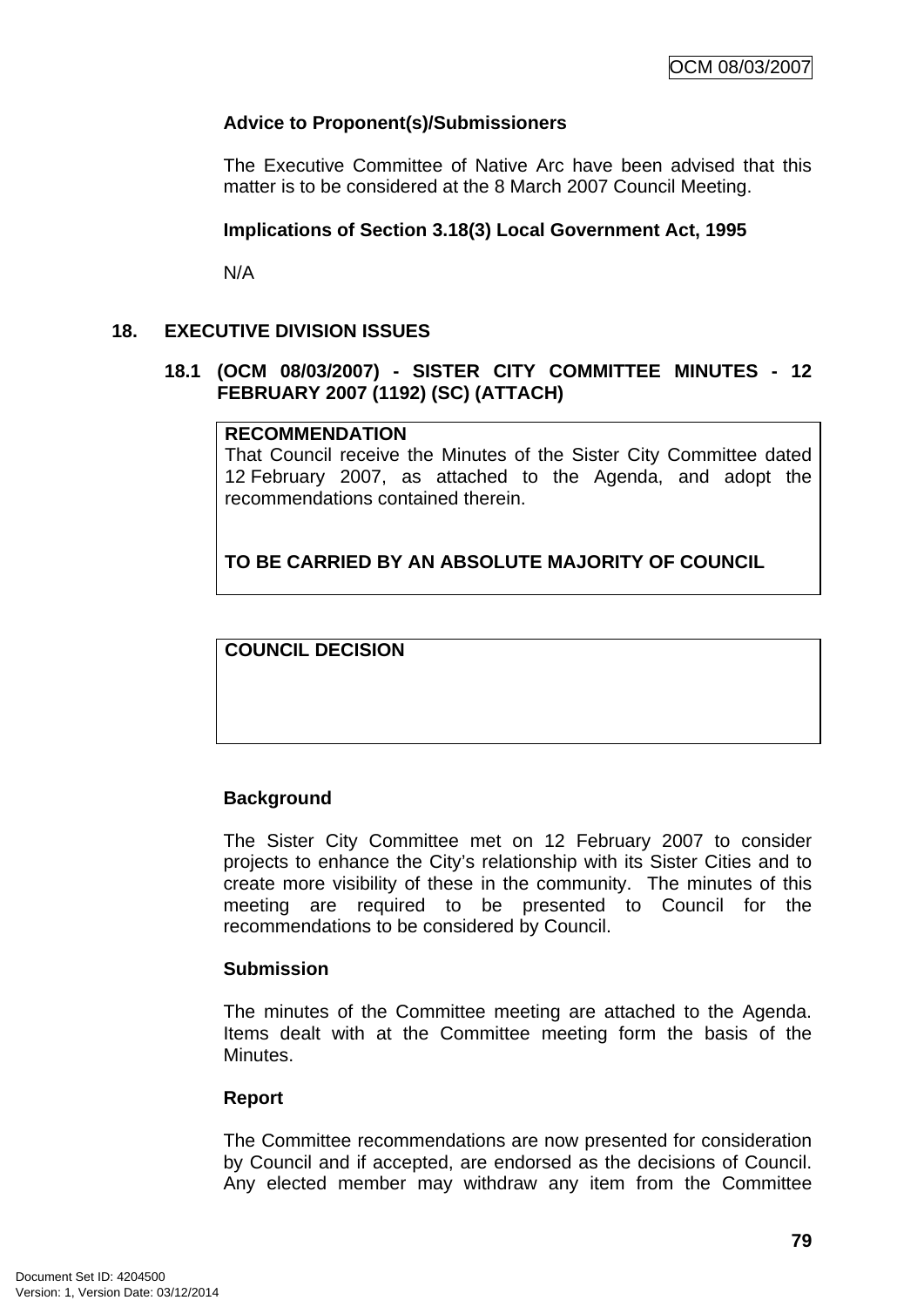meeting for discussion and propose an alternative recommendation for Council's consideration. Any such items will be dealt with separately, as provided for in Council's Standing Orders.

# **Strategic Plan/Policy Implications**

### *Lifestyle and Aspiration Achievement*

- *To foster a sense of community spirit within the district generally and neighbourhoods in particular.*
- *To facilitate and provide an optimum range of community services and events.*

### *Employment and Economic Development*

*• To plan and promote economic development that encourages business opportunities within the City.* 

### **Budget/Financial Implications**

Committee Minutes refer.

### **Legal Implications**

Committee Minutes refer.

## **Community Consultation**

Nil.

## **Attachment(s)**

Minutes of the Sister City Committee 12 February 2007.

#### **Advice to Proponent(s)/Submissioners**

The members of the Committee have been advised that this item will be considered at March OCM.

## **Implications of Section 3.18(3) Local Government Act, 1995**

Committee Minutes refer.

## **19. MOTIONS OF WHICH PREVIOUS NOTICE HAS BEEN GIVEN**

Nil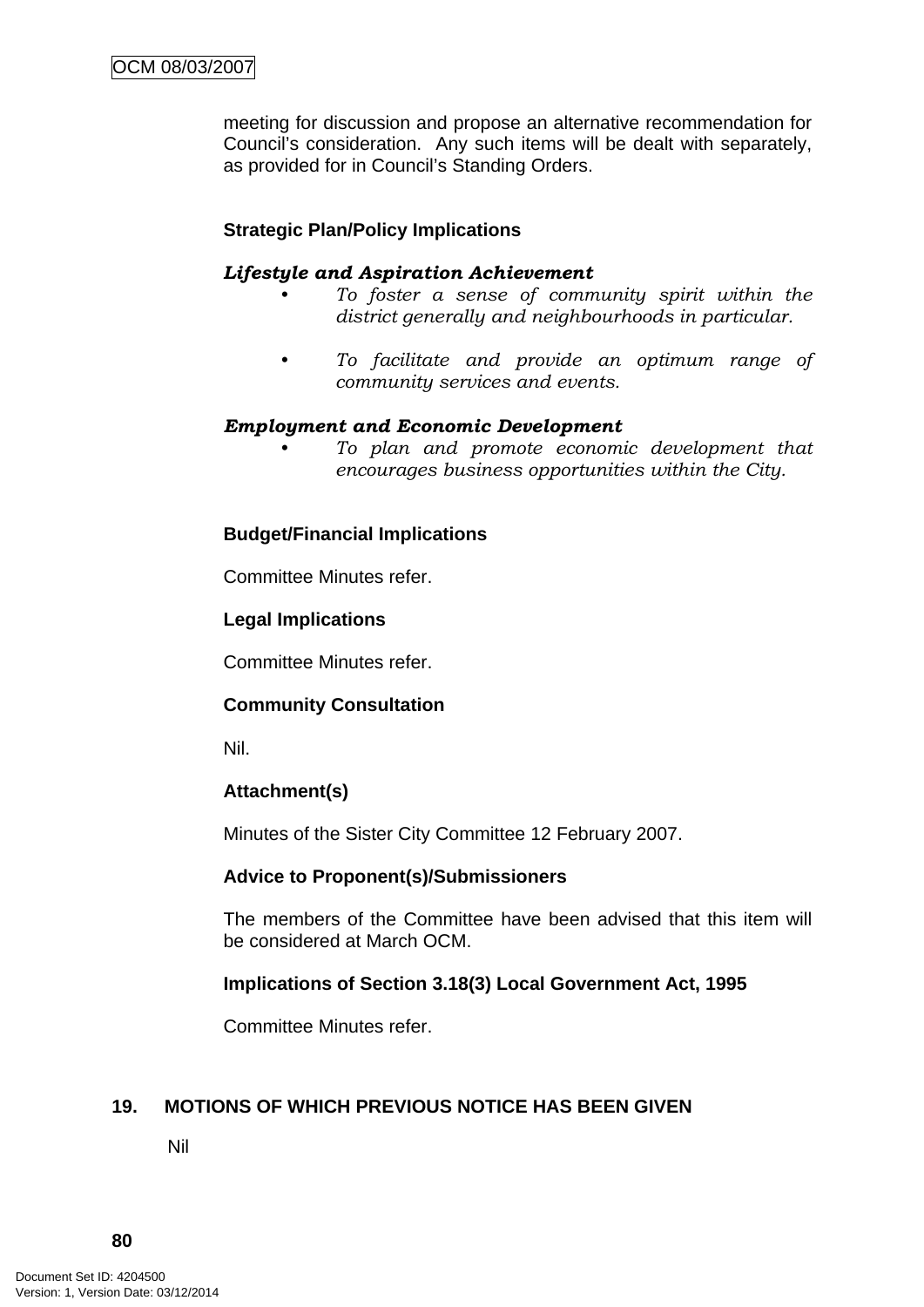## **20. NOTICES OF MOTION GIVEN AT THE MEETING FOR CONSIDERATION AT NEXT MEETING**

Nil

## **21. NEW BUSINESS OF AN URGENT NATURE INTRODUCED BY COUNCILLORS OR OFFICERS**

Nil

## **22. MATTERS TO BE NOTED FOR INVESTIGATION, WITHOUT DEBATE**

Nil

### **23. CONFIDENTIAL BUSINESS**

### **23.1 (OCM 08/03/2007) - APPOINTMENT OF DIRECTOR FINANCE AND CORPORATE SERVICES (ATTACH) (SC)**

# **RECOMMENDATION**

That Council endorses the recommendation of the Chief Executive Officer to appoint Mr Stuart Downing to the position of Director of Finance and Corporate Services.

**COUNCIL DECISION**

## **Background**

The Chief Executive Officer wishes to confirm the appointment of the preferred candidate to the position of Director of Finance and Corporate Services and as this position is deemed to be a senior employee of the Council, the appointment needs to be endorsed by Council in accordance with the following section of the Local Government Act:

*Section 5.37. Senior employees:* 

*(1) A local government may designate employees or persons belonging to a class of employee to be senior employees.*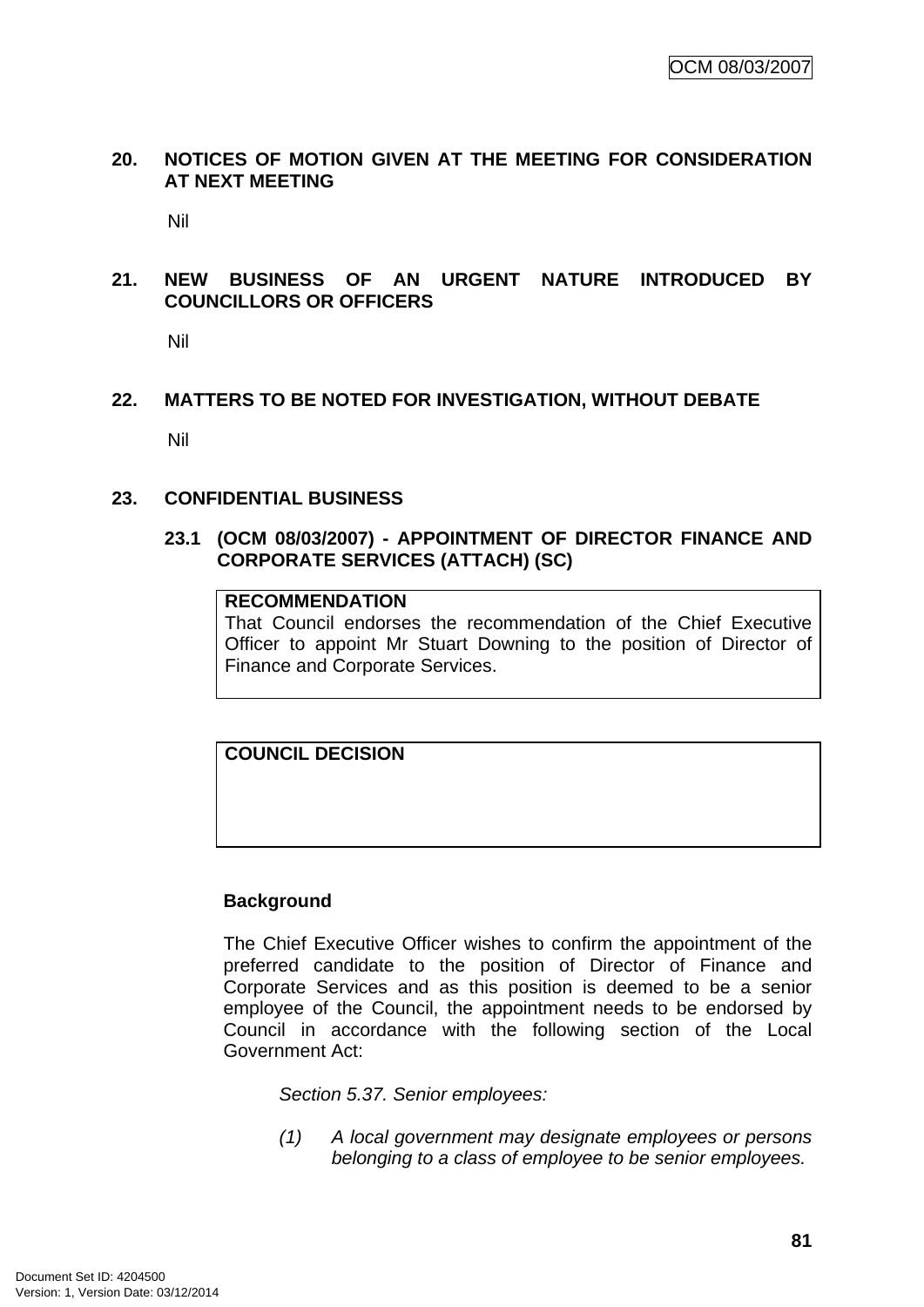- *(2) The CEO is to inform the council of each proposal to employ or dismiss a senior employee, other than a senior employee referred to in section 5.39(1a), and the council may accept or reject the CEO's recommendation but if the council rejects a recommendation, it is to inform the CEO of the reasons for its doing so.*
- *(3) If the position of a senior employee of a local government becomes vacant, it is to be advertised by the local government in the manner prescribed, and the advertisement is to contain such information with respect to the position as is prescribed.*
- *(4) For the avoidance of doubt, subsection (3) does not impose a requirement to advertise a position where a contract referred to in section 5.39 is renewed.*

# **Submission**

To endorse the recommendation of the Chief Executive Officer on the appointment of the Director of Finance and Corporate Services.

## **Report**

As council will be aware Mr Aussie Crothers will retire from the position of Director of Finance and Corporate Services. Consequently, the professional services of Beilby, (the recruitment agency) were engaged to assist me in finding a replacement for Mr Crothers.

As part of the service provided by Beilby they took responsibility for the advertising of the position, liaison with interested applicants, the initial short-listing of the applicants and for those persons invited for interview, a psychological test.

The position was advertised in *The West Australian,* (as well as being posted on other widely read recruitment websites) and 17 applications were received for the position which was considered by Beilby to be a good response rate, given the dearth of experienced finance professionals presently being felt across Australia.

Beilby did the preliminary short listing of the candidates who included people who had experience in the private sector, local government and state and federal agencies and their list of preferred applicants was then submitted for review, and 4 candidates were subsequently chosen for interview. The interview panel consisted of myself, Michael Littleton and Ms Denise Bedford from Beilby.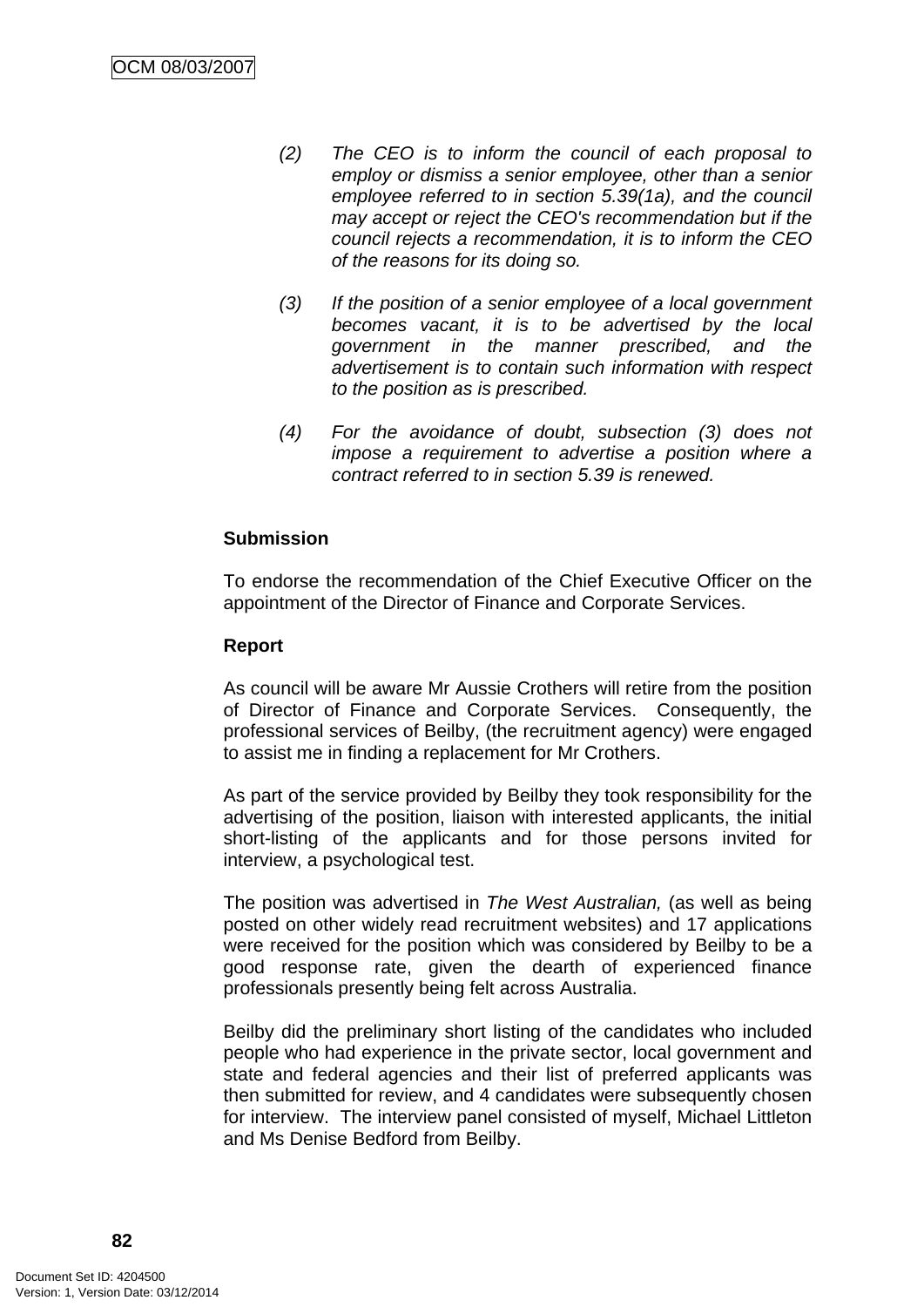All interviews were of a high quality but the interview panel was unanimous in their opinion that Mr Stuart Downing be offered the position and it is his name that is now submitted for endorsement as the Director of Finance and Corporate Services. A final report from Beilby on the selection process is attached to this report.

Mr Downing is an intelligent and articulate person who demonstrated a great appreciation of the role, responsibility and ambitions of the position and where those qualities are matched by his experience in similar senior management roles. He holds a number of professional qualifications which, combined with previous experience, will assist his transition into the Director's position.

Mr Downing will be initially engaged on a three-year contract, with an option for the contract to be extended for another two years after that.

# **Strategic Plan/Policy Implications**

### *Governance Excellence*

*• To maintain a professional, well-trained and healthy workforce that is responsive to the community's needs.* 

Key Result Area "Managing Your City" refers.

## **Budget/Financial Implications**

The cost for Beilby to undertake the selection process was approved in the February 2007 budget review.

## **Legal Implications**

Nil

## **Community Consultation**

N/A

# **Attachment(s)**

Confidential report from Beilbys.

## **Advice to Proponent(s)/Submissioners**

Mr Downing has been advised that this matter is to be considered at the March 2007 Council Meeting.